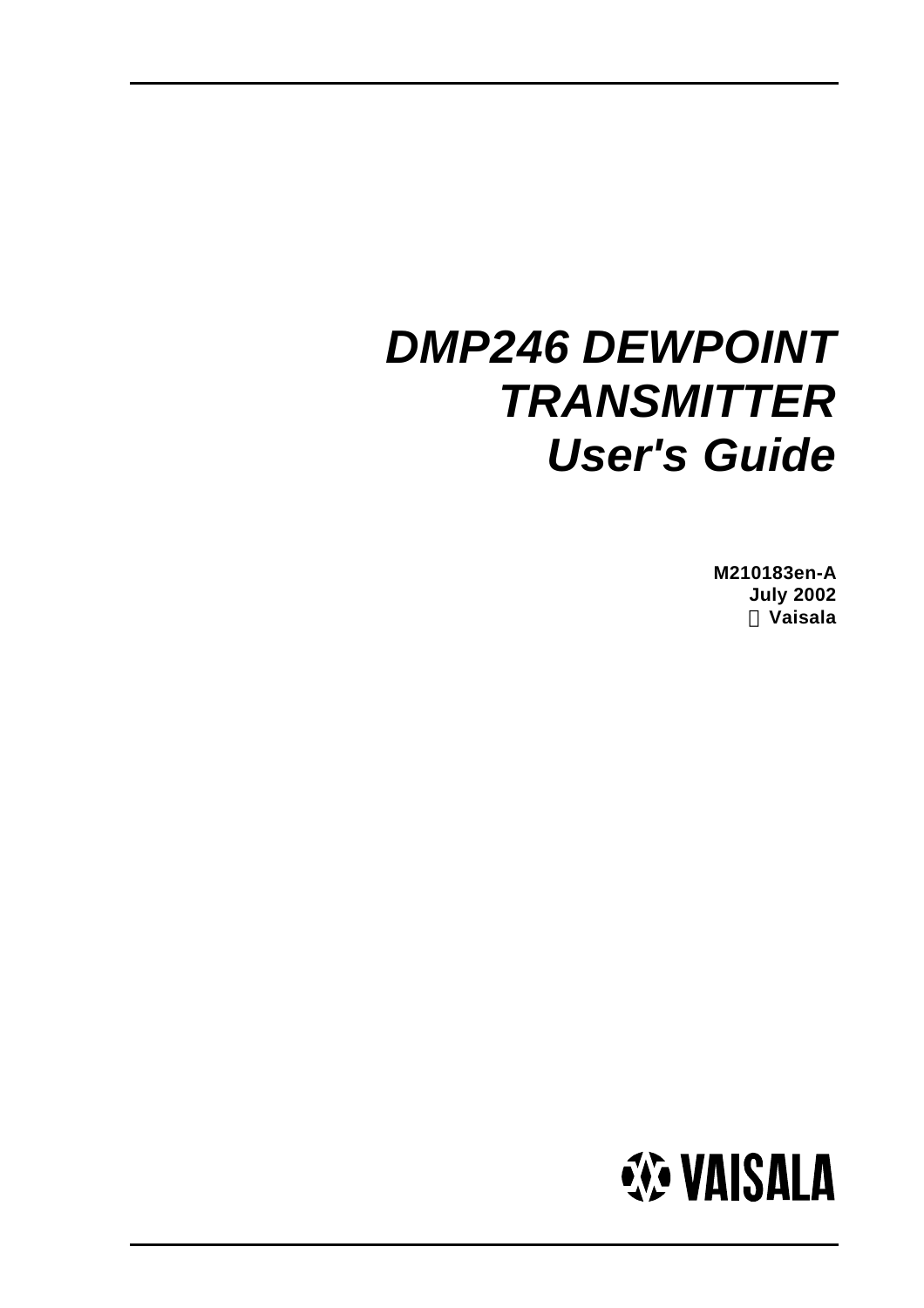This page intentionally left blank.

Back of cover page.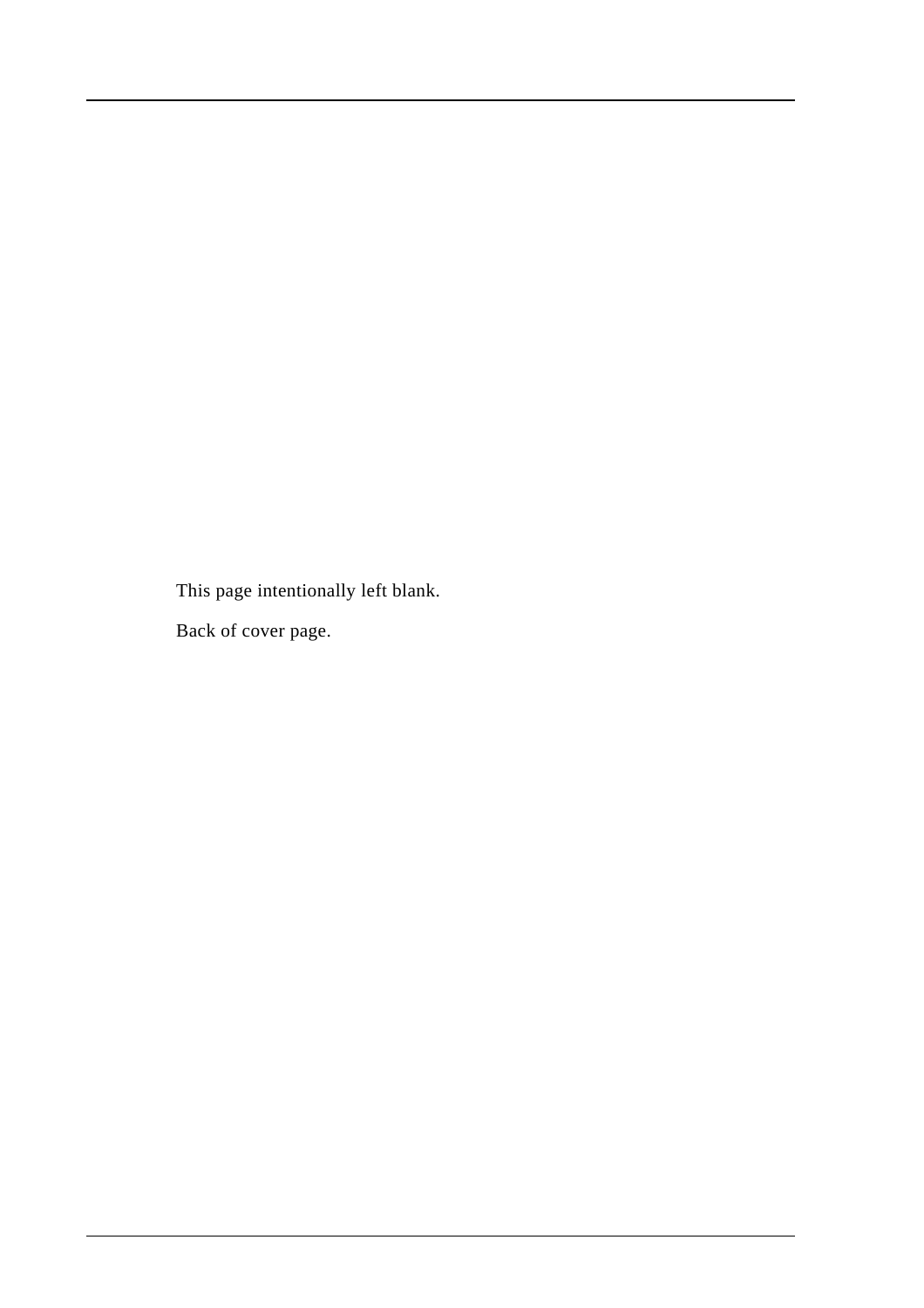# **Contents**

| 1.             |     |                                                                                |  |
|----------------|-----|--------------------------------------------------------------------------------|--|
|                | 1.1 |                                                                                |  |
|                | 1.2 |                                                                                |  |
| 2.             |     |                                                                                |  |
|                | 2.1 |                                                                                |  |
|                | 2.2 | 2.2.1<br>2.2.2.1                                                               |  |
|                | 2.3 |                                                                                |  |
|                | 2.4 |                                                                                |  |
|                |     | 2.4.1                                                                          |  |
| 3.             |     |                                                                                |  |
|                | 3.1 |                                                                                |  |
|                | 3.2 |                                                                                |  |
|                | 3.3 | 3.3.1                                                                          |  |
| $\mathbf{4}$ . |     |                                                                                |  |
|                | 4.1 |                                                                                |  |
|                | 4.2 |                                                                                |  |
|                | 4.3 |                                                                                |  |
|                |     | 4.3.1                                                                          |  |
|                |     | 4.3.2                                                                          |  |
|                |     | 4.3.3<br>4.3.4                                                                 |  |
|                |     | 4.3.4.1                                                                        |  |
|                |     | 4.3.4.2                                                                        |  |
|                |     | 4.3.5                                                                          |  |
|                |     | 4.3.5.1                                                                        |  |
|                |     | 4.3.5.2                                                                        |  |
|                |     | 4.3.5.3                                                                        |  |
|                |     | 4.3.5.4<br>4.3.6                                                               |  |
|                |     | 4.3.6.1                                                                        |  |
|                |     | 4.3.7                                                                          |  |
|                |     | 4.3.7.1                                                                        |  |
|                |     | 4.3.7.2                                                                        |  |
|                |     | 4.3.7.3                                                                        |  |
|                |     | 4.3.7.4                                                                        |  |
|                | 4.4 |                                                                                |  |
|                |     | 4.4.1                                                                          |  |
|                |     | 4.4.1.1                                                                        |  |
|                |     | Selecting and scaling the analogue output quantities  30<br>4.4.1.2<br>4.4.1.3 |  |
|                |     | 4.4.2                                                                          |  |
|                |     | 4.4.2.1                                                                        |  |
|                |     | 4.4.2.2                                                                        |  |
|                |     | 4.4.2.3                                                                        |  |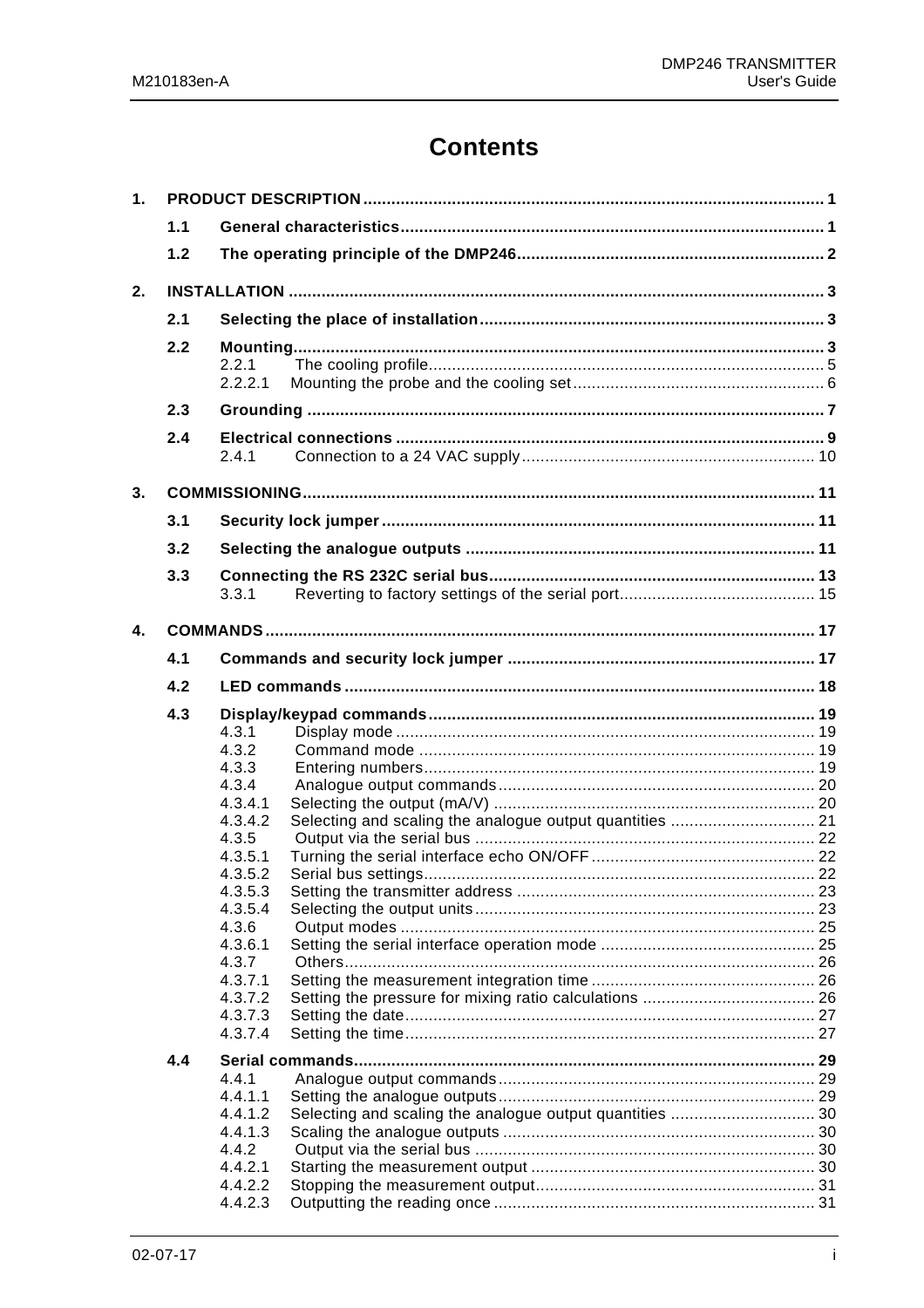|    |     | 4.4.2.4            |                                                           |  |
|----|-----|--------------------|-----------------------------------------------------------|--|
|    |     | 4.4.2.5            |                                                           |  |
|    |     | 4.4.2.6            |                                                           |  |
|    |     | 4.4.2.7<br>4.4.2.8 |                                                           |  |
|    |     | 4.4.3              |                                                           |  |
|    |     | 4.4.3.1            |                                                           |  |
|    |     | 4.4.3.2            |                                                           |  |
|    |     |                    |                                                           |  |
| 5. |     |                    |                                                           |  |
|    | 5.1 |                    |                                                           |  |
|    |     | 5.1.1              |                                                           |  |
|    |     | 5.1.1.1            |                                                           |  |
|    |     | 5.1.1.2<br>5.1.1.3 |                                                           |  |
|    |     | 5.1.2              |                                                           |  |
|    | 5.2 |                    |                                                           |  |
|    |     | 5.2.1              |                                                           |  |
|    |     | 5.2.1.1            |                                                           |  |
|    |     | 5.2.1.2            |                                                           |  |
|    |     | 5.2.1.3            |                                                           |  |
|    |     | 5.2.2              |                                                           |  |
|    |     | 5.2.2.1<br>5.2.2.2 |                                                           |  |
|    |     | 5.2.2.3            |                                                           |  |
|    | 5.3 |                    |                                                           |  |
|    |     | 5.3.1              |                                                           |  |
|    |     | 5.3.2              |                                                           |  |
|    |     | 5.3.3              |                                                           |  |
| 6. |     |                    |                                                           |  |
|    | 6.1 |                    |                                                           |  |
|    | 6.2 |                    |                                                           |  |
|    |     |                    |                                                           |  |
|    | 6.3 |                    |                                                           |  |
|    | 6.4 |                    | Temperature channel adjustment with Pt 100 simulators  45 |  |
|    |     | 6.4.1              |                                                           |  |
|    |     | 6.4.2<br>6.4.3     |                                                           |  |
|    | 6.5 |                    |                                                           |  |
|    |     |                    |                                                           |  |
|    | 6.6 |                    |                                                           |  |
| 7. |     |                    |                                                           |  |
|    | 7.1 |                    |                                                           |  |
|    | 7.2 |                    |                                                           |  |
|    | 7.3 |                    |                                                           |  |
|    | 7.4 |                    |                                                           |  |
|    | 7.5 |                    |                                                           |  |
|    |     |                    |                                                           |  |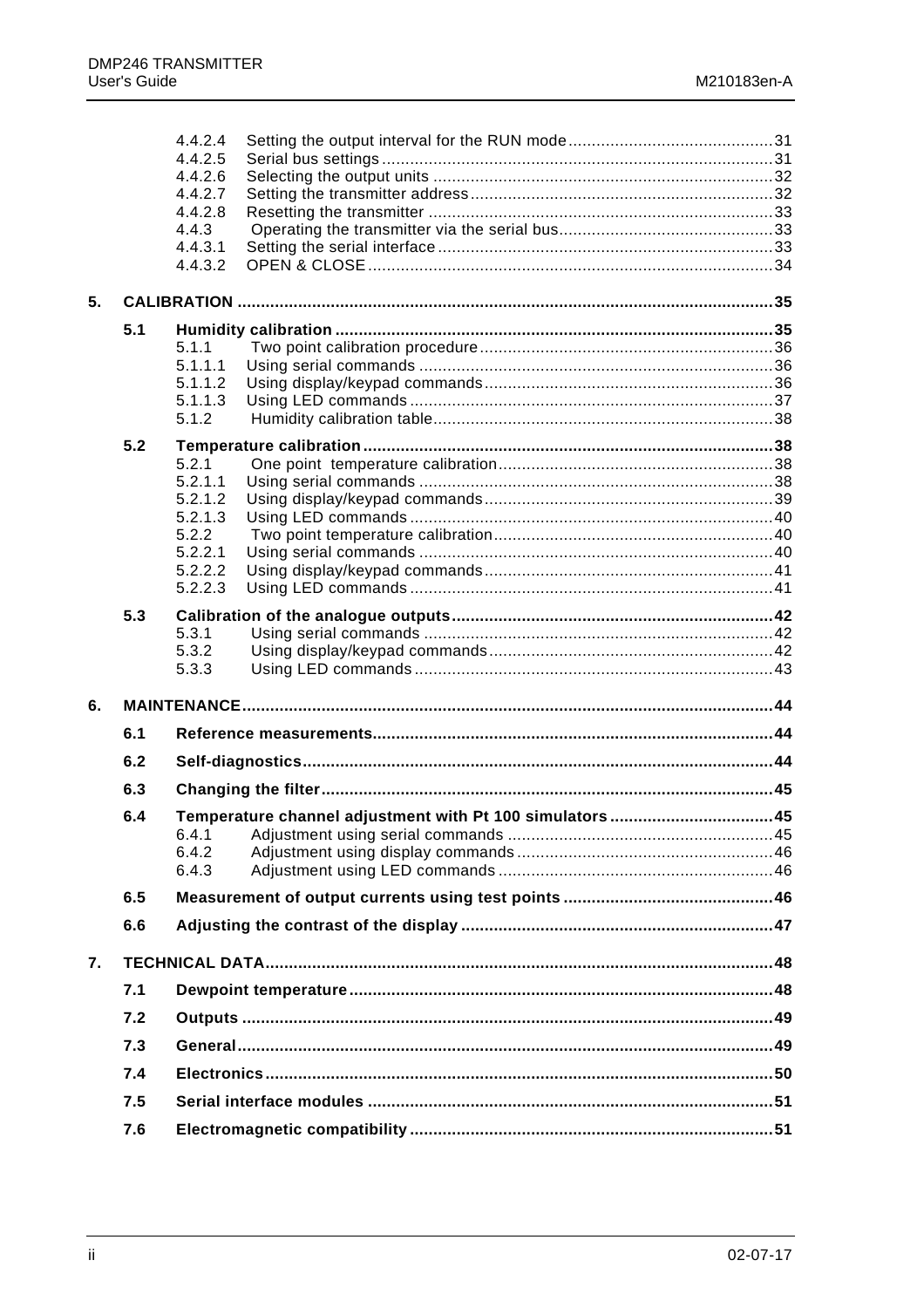| APPENDIX 3: INSTALLING AND USING THE RS 485/422 SERIAL PORT MODULE  79 |  |
|------------------------------------------------------------------------|--|
| APPENDIX 4: INSTALLING AND USING THE DIGITAL CURRENT LOOP MODULE  90   |  |
|                                                                        |  |
|                                                                        |  |
|                                                                        |  |
|                                                                        |  |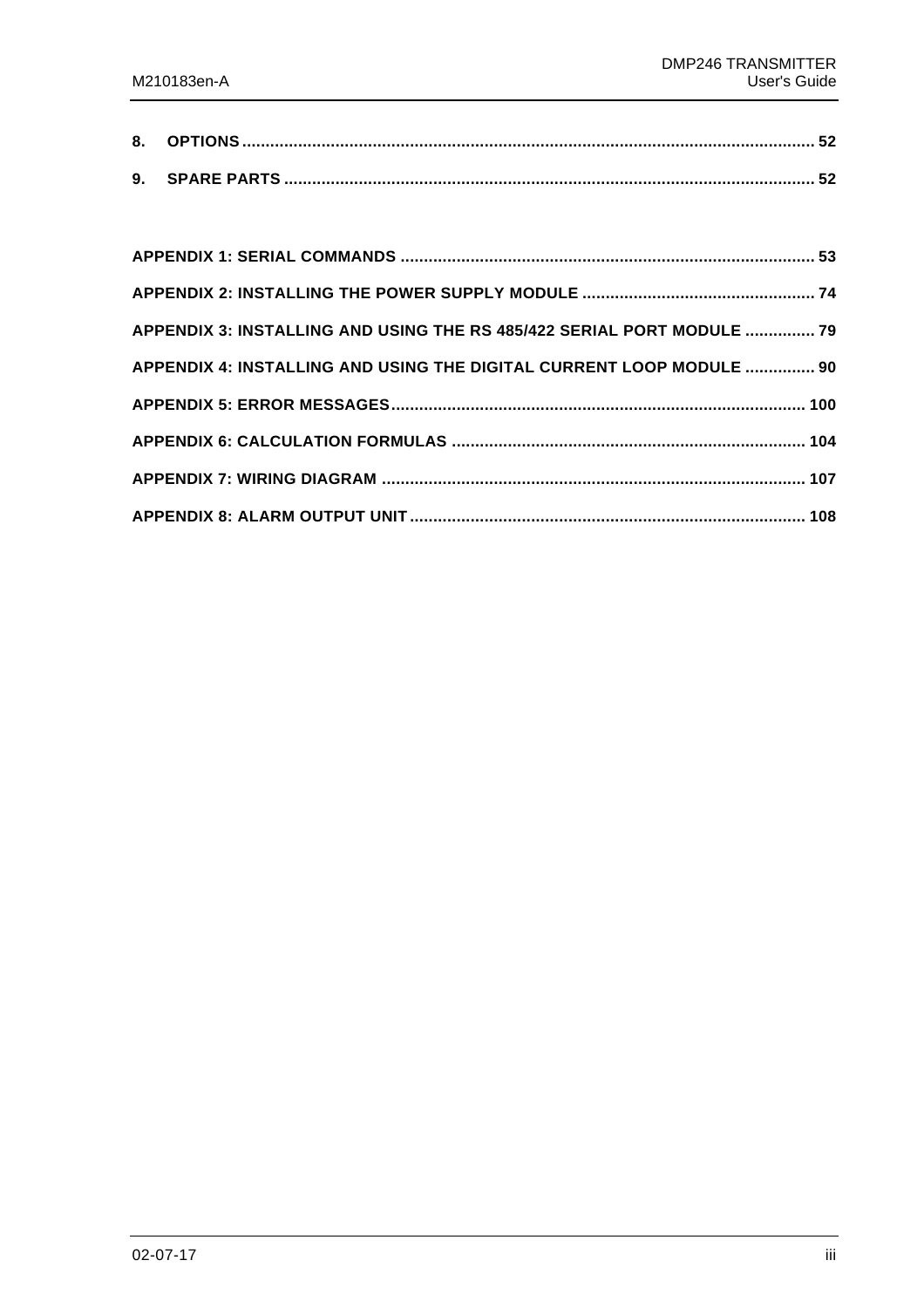This page intentionally left blank.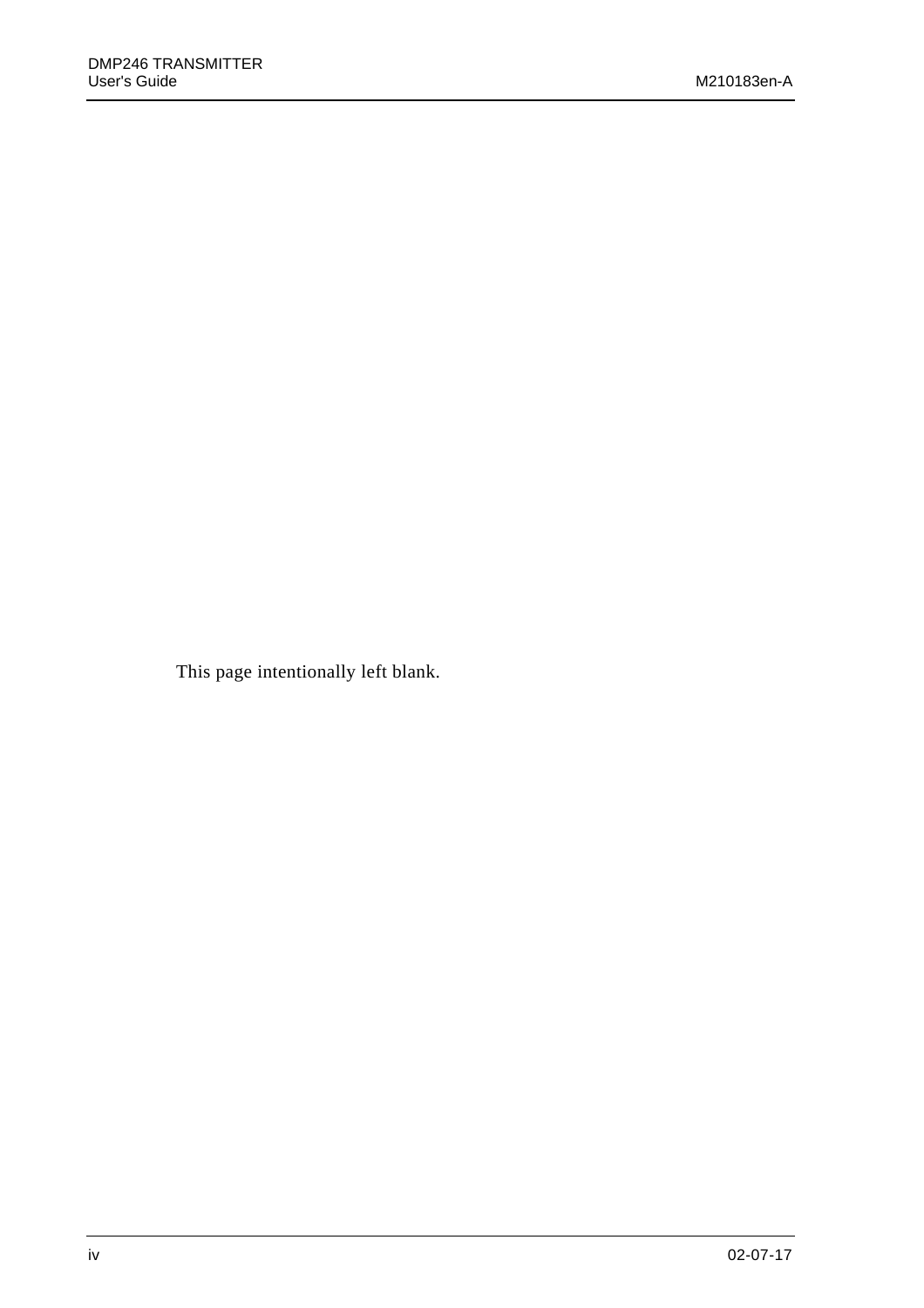# **1. PRODUCT DESCRIPTION**

# **1.1 General characteristics**

The DMP246 transmitter is a microprocessor based instrument for the measurement of dewpoint and mixing ratio in high temperatures. The transmitter also outputs relative humidity and temperature of the cooled  $DRYCAP^{\circledast}$  sensor. Thus, these values cannot be used for process control; they are meant to be used for calibration and for checking the cooling effect. The DMP246 transmitter has two analogue outputs and can be connected to a serial bus via the RS 232C interface or through an RS 485/422 serial module or a current loop module. An alarm output unit is also available.

The transmitter can be configured in many ways. It can have either a blank cover or a cover with a local display and keypad with which the user can operate the transmitter. Local display is also recommended to be used during installation.

# **NOTE**

If the transmitter does not have a local display, it is recommended that during installation a terminal is connected to an RS line in order to be able to set an appropriate cooling effect for the sensor.

The power supply voltage ranges can be selected from three alternatives. Two analogue output signals are selected from the measured quantities; the signals can be scaled and the measurement ranges changed within certain limits. The DMP246 transmitter can be supplied with two, five or ten metre sensor head cable.

| Options           |                                                    |
|-------------------|----------------------------------------------------|
| Power supply      | 24 VDC (standard), (for 24 VAC, see Chapter 2.4.1) |
|                   | 115/230 VAC                                        |
| Serial interface  | RS 232C (standard), RS 485/422, current loop       |
| Alarm output unit | two relay outputs                                  |
| Display cover     | cover with or without local display & keypad       |
| Cable length      | $2, 5$ or 10 metres                                |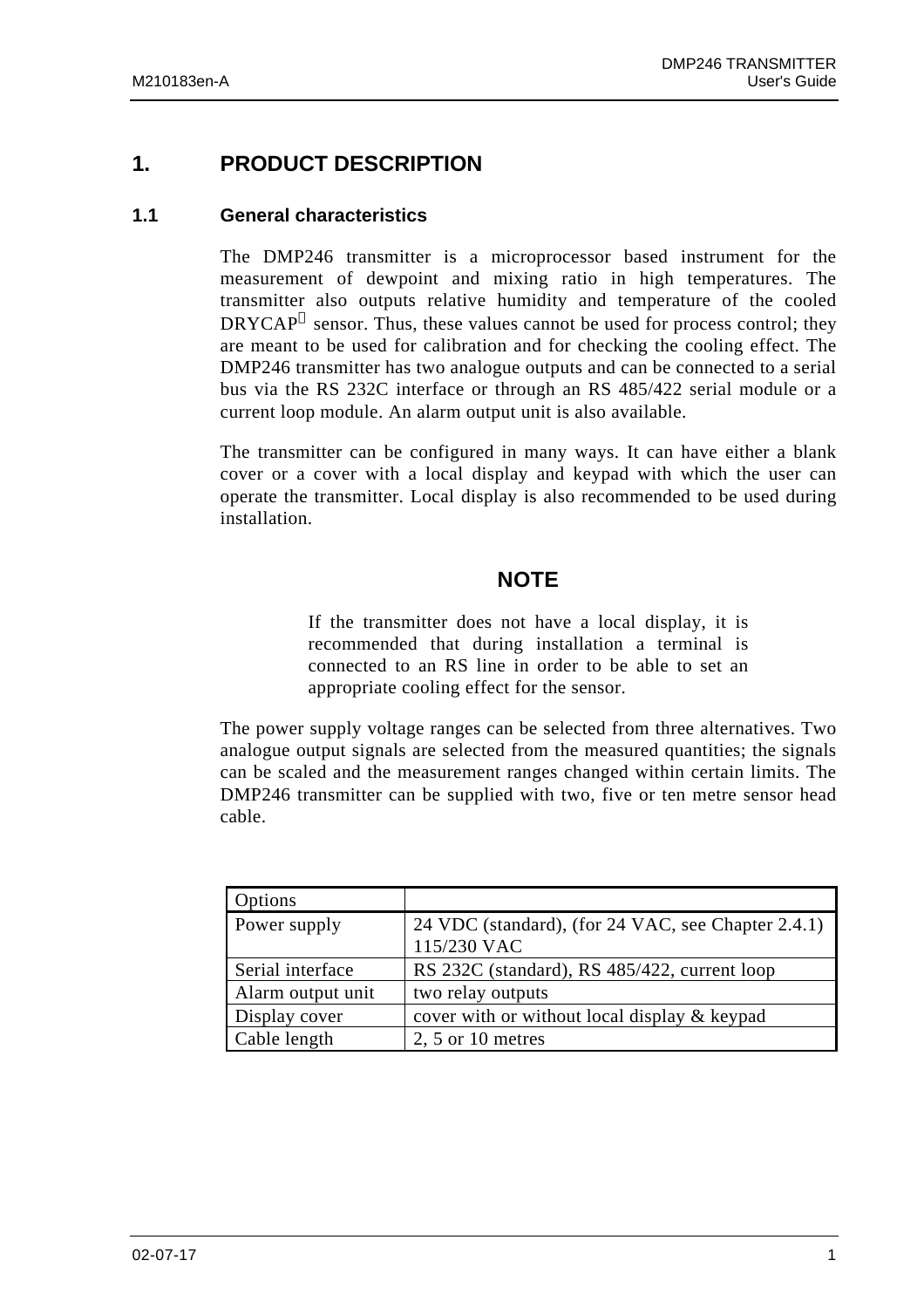# **1.2 The operating principle of the DMP246**

The DMP246 transmitter incorporates the DRYCAP® sensor, which uses an operating principle based on changes in capacitance as its thin polymer film absorbs water molecules together with a combined temperature measurement with a Pt 100 resistive temperature sensor.



The DMP246 transmitter measures water vapour directly and gives thus accurate results of moisture in the process. The sensor is cooled down with a cooling set which makes it possible to use a polymer sensor in very high temperatures, i.e.  $+100...+350$ °C. With this technique, no complicated sampling systems are needed. The cooling set is thermally isolated from the process itself. The temperature of the sensor is cooled down which increases the relative humidity. The relative humidity and temperature are then measured, and the transmitter calculates the dewpoint and the mixing ratio on the basis of these readings. Note that the RH and temperature are not those of the process itself but the ones measured after the cooling process. The dewpoint measurement range is  $+10...+100$  °C.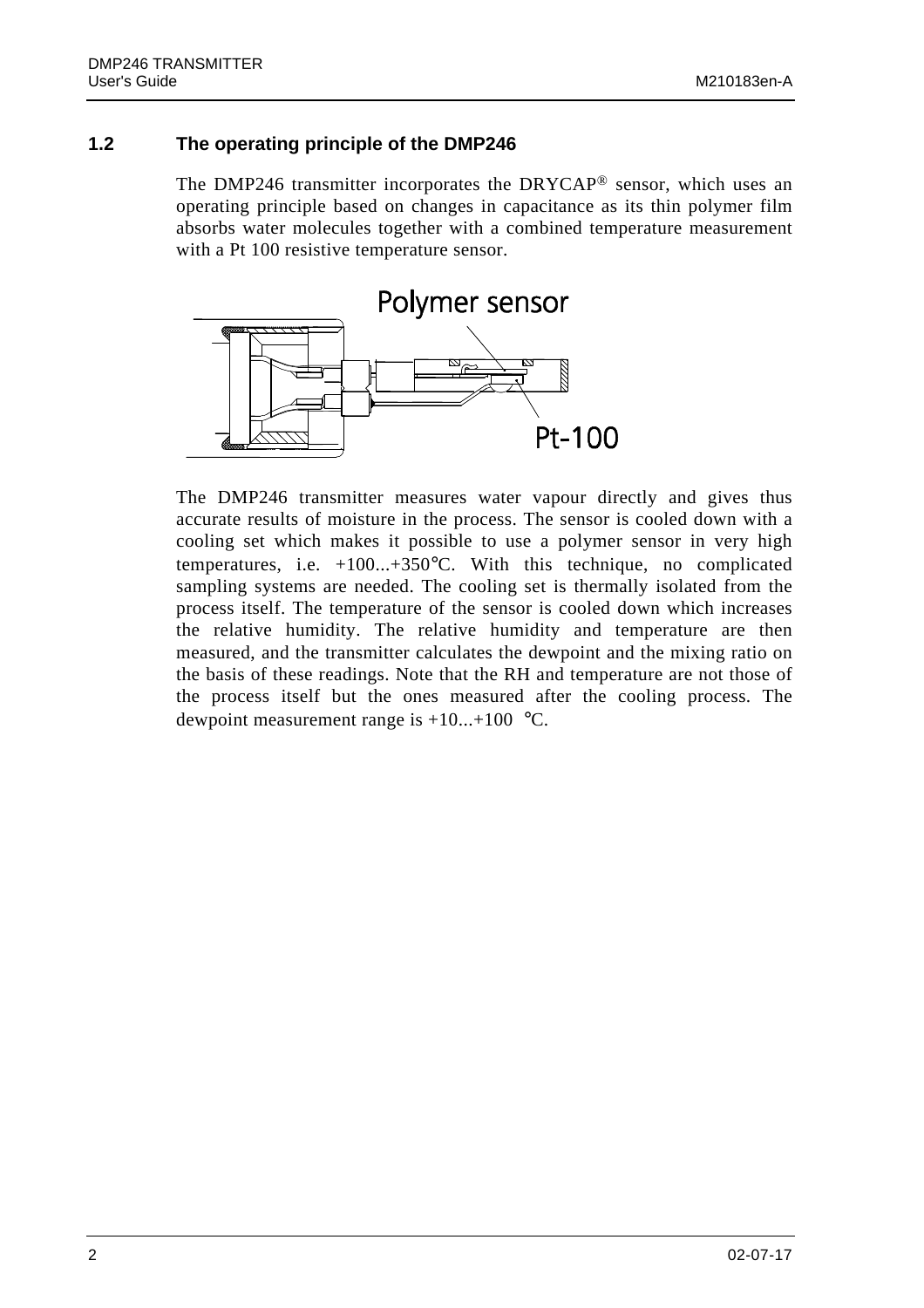# **2. INSTALLATION**

# **2.1 Selecting the place of installation**

Choose a place which will give a true picture of the environment or process; also select a place that is as clean as possible. Air should circulate freely around the sensor.

# **NOTE**

To ensure an IP 65 class protection for the transmitter housing:

- 1. Always mount the transmitter housing with the cable bushings pointing downwards.
- 2. Make sure that the connection cable has the right thickness ( $\varnothing$  7...10 mm) and that the cable bushing is carefully tightened.
- 3. Pay always special attention to closing the transmitter cover carefully and remember to tighten all four screws.

# **2.2 Mounting**



**Figure 2.2.1 Dimensions (in mm) of the DMP246 housing and probe head**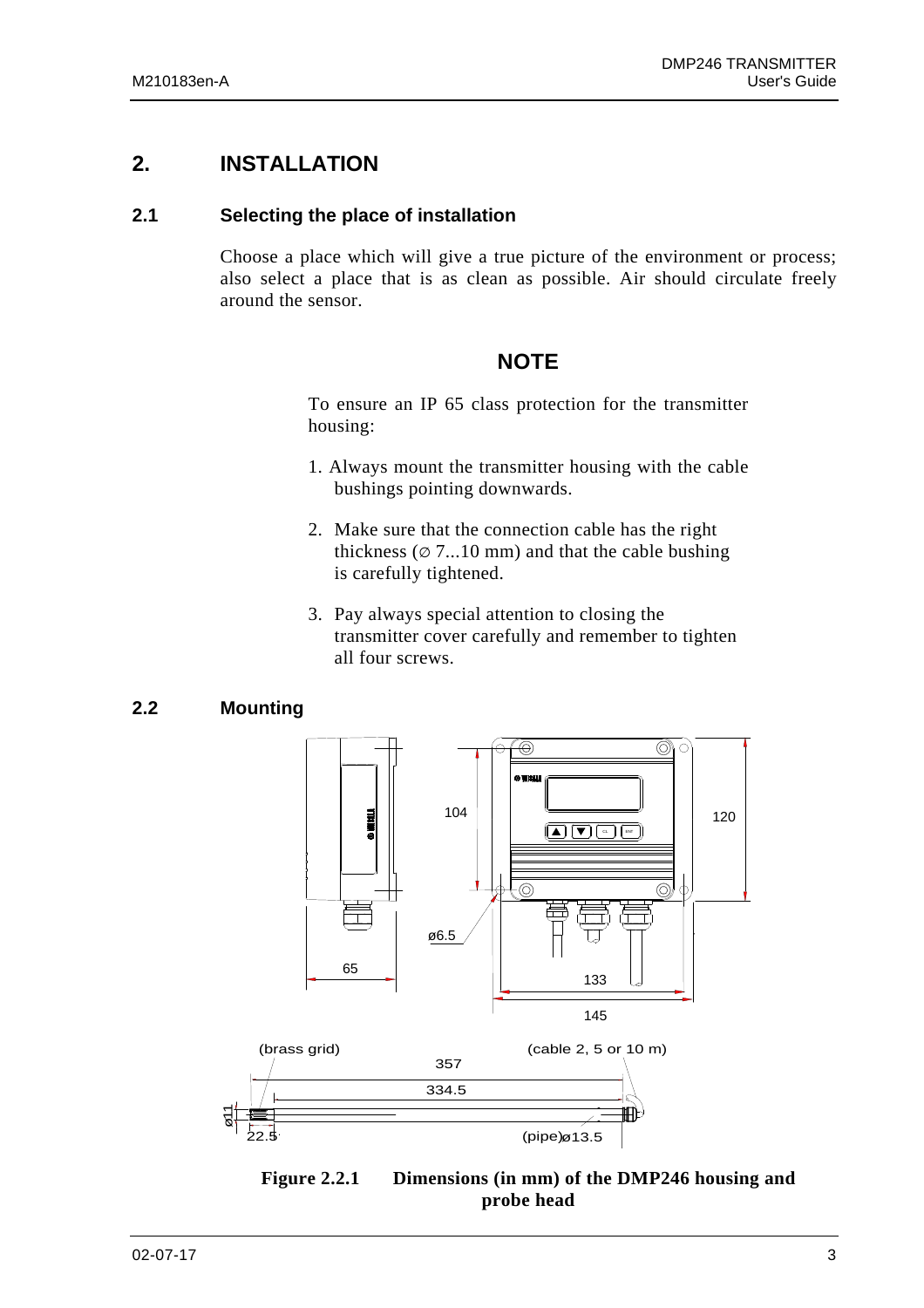





**Figure 2.2.3 Parts of the cooling set (dim. in mm)**



**Figure 2.2.4 Dimensions of the mounting flange (in mm)**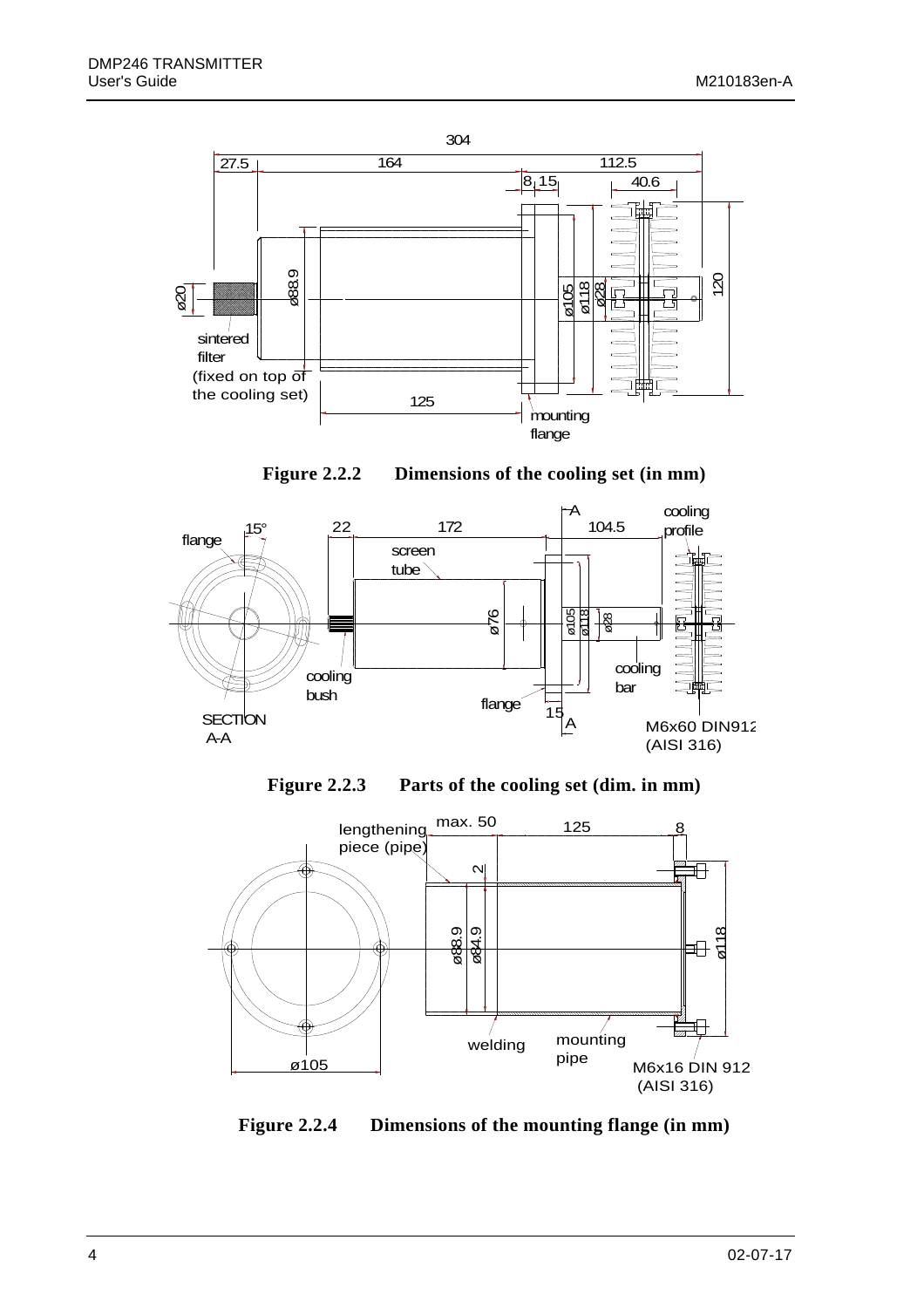# **2.2.1 The cooling profile**

The cooling profile is meant to be installed in applications where the process temperature and dewpoint are continuously in the range indicated in the figure below (measurement with cooling profile). However, if there is a possibility that the dewpoint is above this range, the measurements have to be taken without the cooling profile in order to avoid condensation. The flow rate and ambient temperature have an effect on the cooling rate. In the figure below, the ambient temperature is supposed to be  $+25$  °C. Each time the ambient temperature rises  $+10$  °C, the measurement ranges with and without cooling profile rise approximately  $+6$  °C; correspondingly, every  $-10$  °C change in ambient temperature changes the ranges with approximately  $-6$  °C. It is recommended that after having installed the transmitter without the cooling profile, it is left to stabilize and then the RH reading is checked either from the local display or with a terminal connected to an RS line. If the RH reading is below 20 %RH, the cooling profile should be installed.

# **NOTE**

Make sure that the upper limit of the dewpoint measurement range is not exceeded in low temperatures as this would lead to condensation.



**Figure 2.21.1 Measurement ranges for using and not using the cooling profile**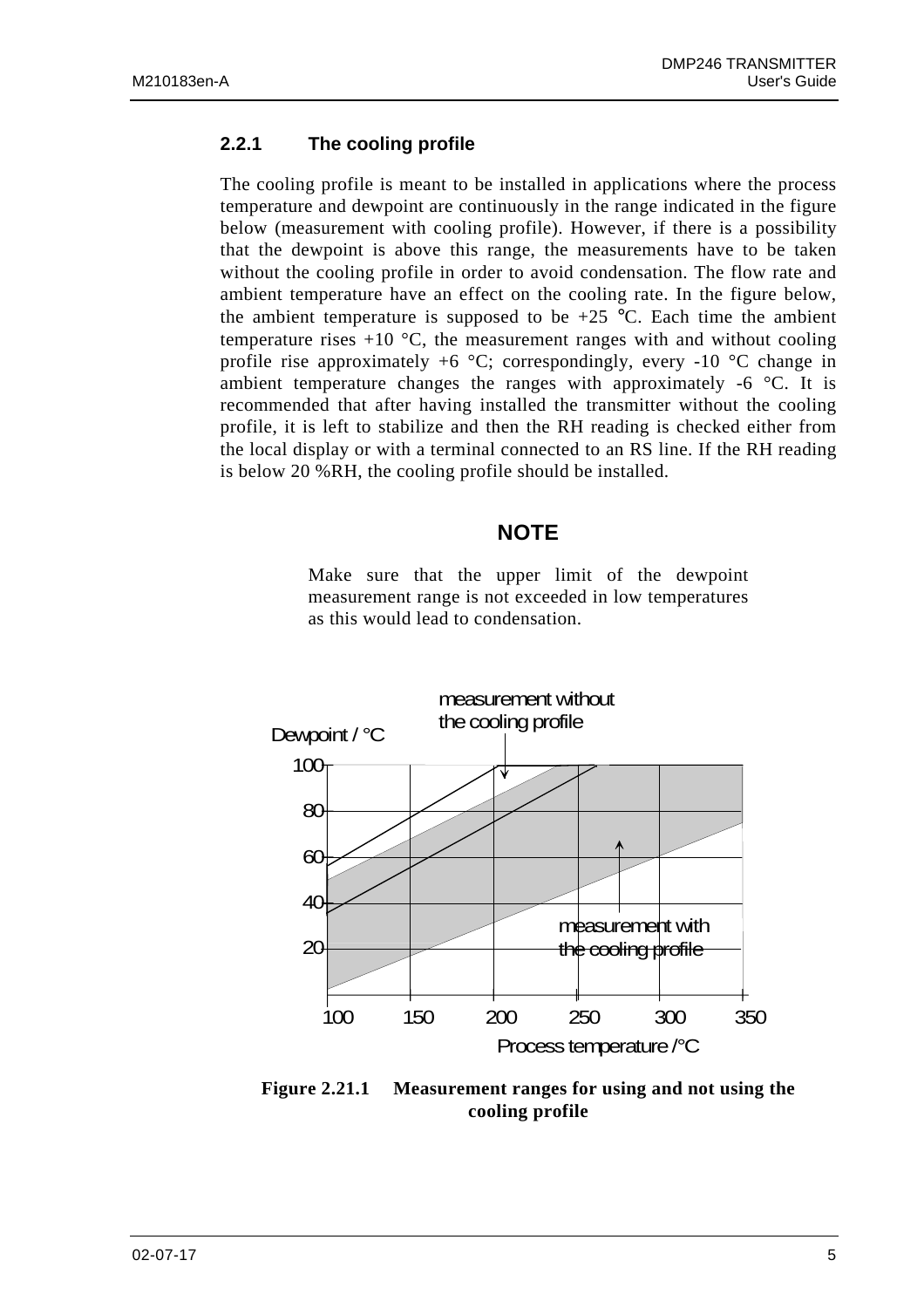# **2.2.2.1 Mounting the probe and the cooling set**

The probe should be installed horizontally whenever possible in order to ensure the best possible performance of the cooling set. Install the probe according to the following instructions (see also Figure 2.2.2.1):

- Make a round  $\varnothing$  89.5 + 0.5 mm hole on the process wall.
- Weld the tube of the mounting flange tightly on the inner metal plate of the process wall. If the process wall is more than 125 mm thick, a lengthening piece (max. 50 mm) can be welded on the mounting tube (for walls thicker than 175 mm, see Fig. 2.2.2.2).
- The cooling profile is mounted in a vertical position. Tighten the screws properly in order to ensure a thermal contact.
- Unscrew the locking screws on the cooling bar so that you can push the sensor head into the bar.

# **NOTE**

Push the sensor head deep enough: make sure that the marking hole meets the end of the bar.

• Lock the sensor head in place by tightening the locking screws on the bar.



**Figure 2.2.2.1 Installing the probe through the process wall**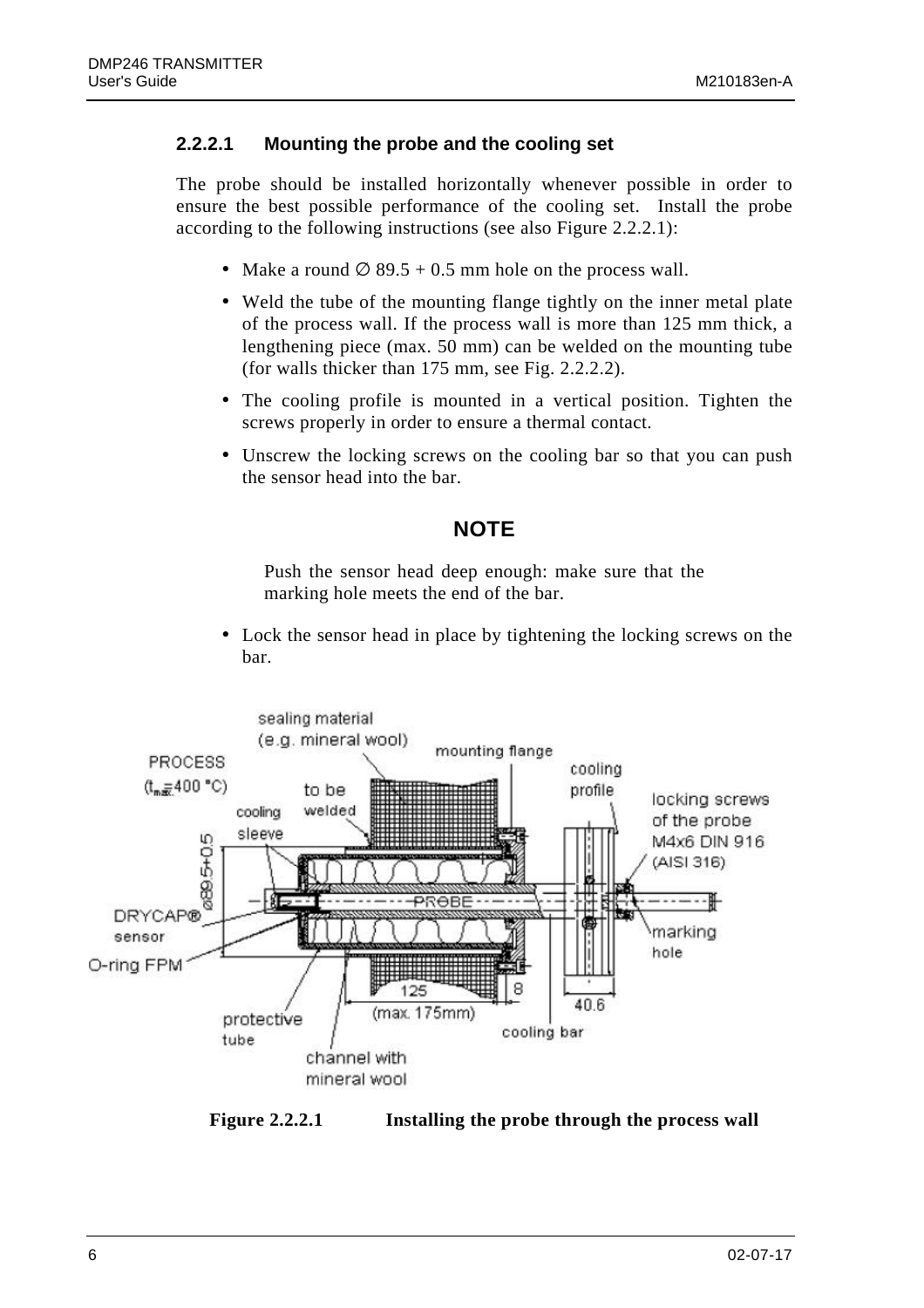

**Figure 2.2.2.2 Installing the probe through thick walls**

# **2.3 Grounding**

A single electrical cable with a screen and three to ten wires is recommended for power and analogue output/serial bus connections. The cable diameter should be 7...10 mm.

The screen of the electrical cable must be grounded properly to achieve best possible EMC performance. Recommended cable shield is done in the cable gland as shown in the figure next page.

- remove the brass disks, rubber ring and nut from the transmitter housing
- strip 165 mm of the cable insulation, but leave 25 mm of the braid visible
- slip the nut and rubber ring over the cable insulation
- slip the brass disk that has the bigger hole in it over the braid so that it rests against the cable insulation
- slip the other brass disk over the wires to the middle of the braid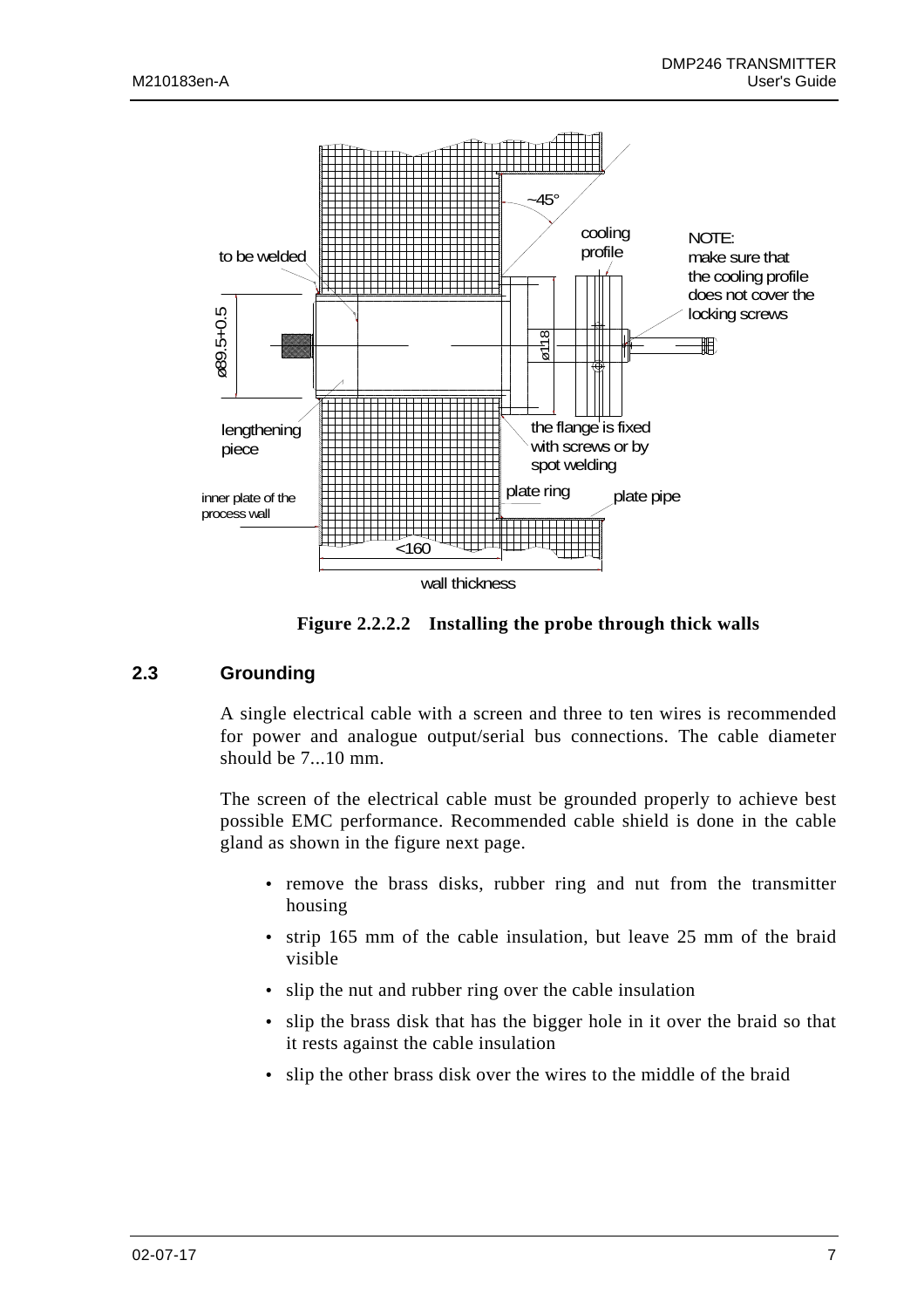

- push back the braid and press it between the two brass disks to achieve a full 360° grounding; the fold between the disks should have the same diameter as the brass disks
- secure the braid with a shielding tube
- insert the wires into the transmitter housing through the gland
- tighten the nut
- connect the wires into the screw terminals and fasten a cable tie around the wires



# **NOTE**

When the cable is grounded as above, the metallic parts of the sensor head, the shield of its cable, the transmit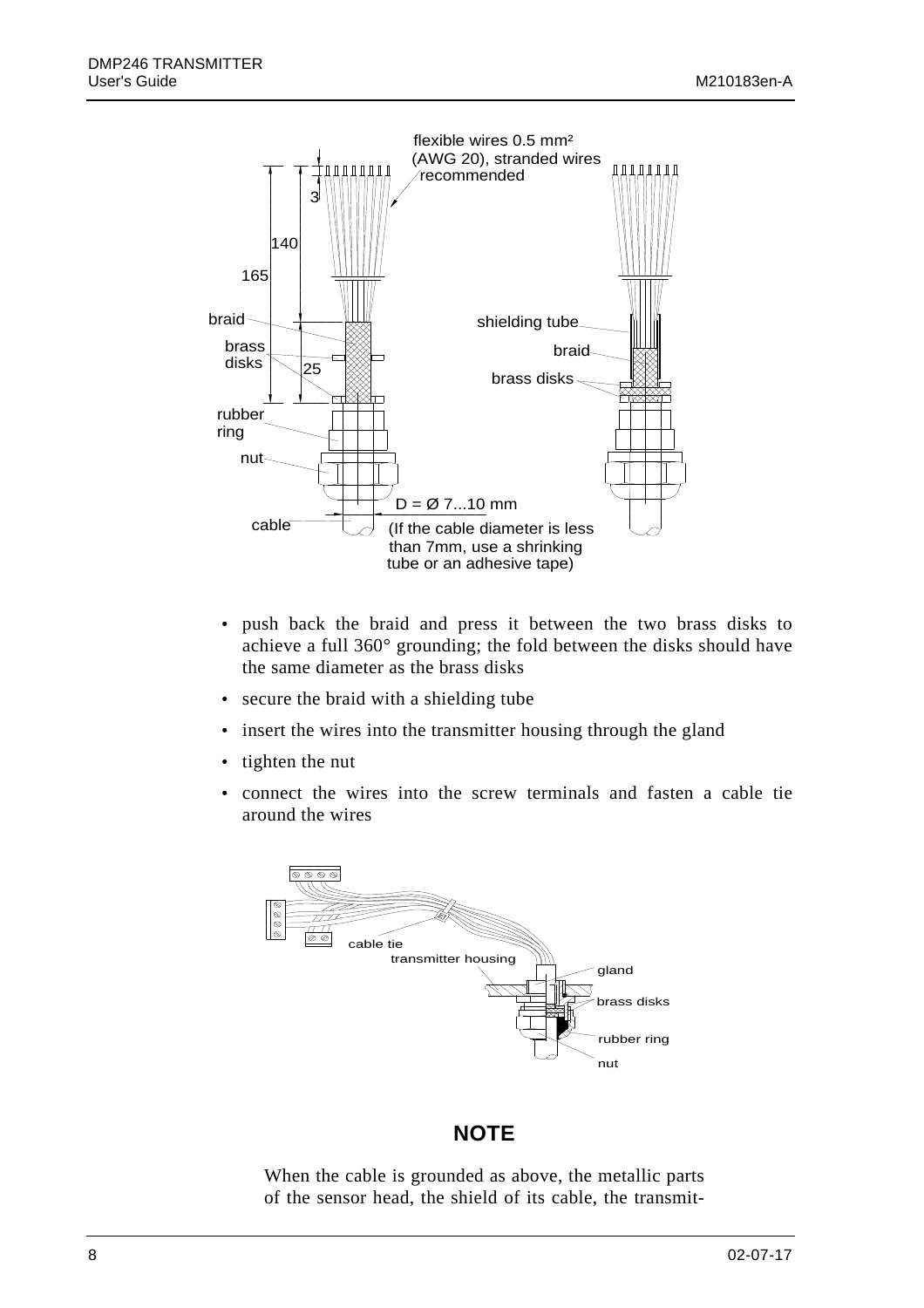ter housing and the shield of the signal cable to external system are all connected to each other. After this the whole system can be grounded from one point only. If the grounding is made via several points (sensor head, transmitter housing, signal cable), make sure that the different groundings are made to the same grounding potential. Otherwise harmful grounding currents may be generated. If you do the grounding via the transmitter housing, use one serrated lock washer between a mounting screw and the housing; the lock washer breaks the paint on the housing.

When mains power supply is in use, the housing must be grounded by protective ground wire using a grounding screw at the right-hand side of the power supply module (see Appendix 2: Installing the power supply module).

# **2.4 Electrical connections**



#### **Figure 2.4.1 Electrical connections**

Output signals 0...20 mA

Power supply 24 VDC (for 24 VAC, see Chapter 2.4.1) 4...20 mA  $0...1$  V  $0...5$  V 0...10 V

Power supply ground (-) is connected to the housing with parallel connection of 15 nF capacitor and 300 k $\Omega$  resistor.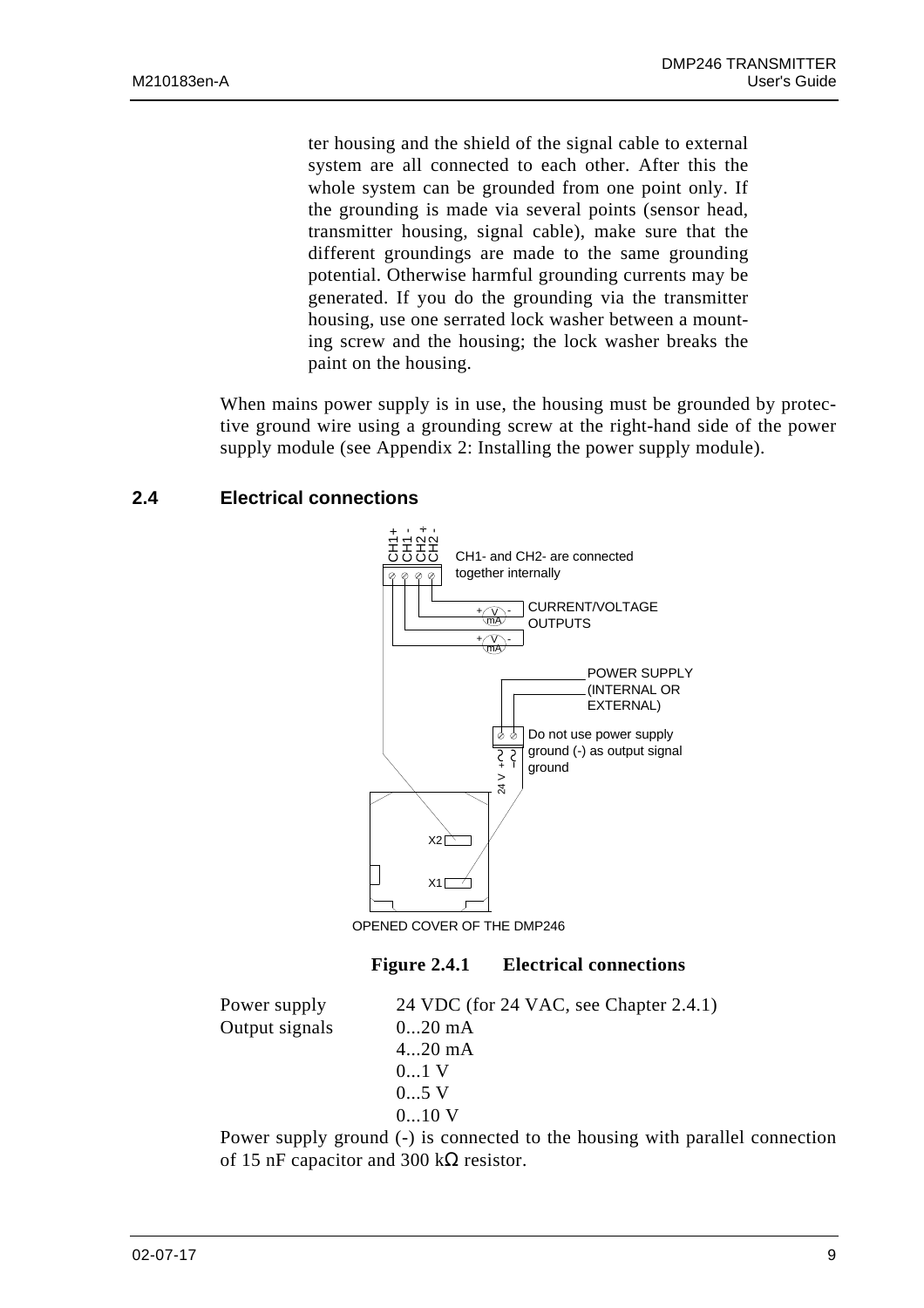See Appendix 2 on how to connect the power supply module to the transmitter.

# **2.4.1 Connection to a 24 VAC supply**

The DMP246 transmitters can also be connected to a 24 VAC supply without an external rectifier. However, when more than one transmitter is connected to one 24 VAC transformer, a common loop is formed and there is an increased risk of a short-circuit. To avoid this, always use separate floating supply for each transmitter (see Figure 2.4.1.1 A). However, if several transmitters have to share one transformer, the phase (∼) must always be connected to + connector in each transmitter (see Figure 2.4.1.1 B).



#### A) NO COMMON LOOP FORMED - RECOMMENDED



**Figure 2.4.1.1 Connecting the transmitters to a 24 VAC supply**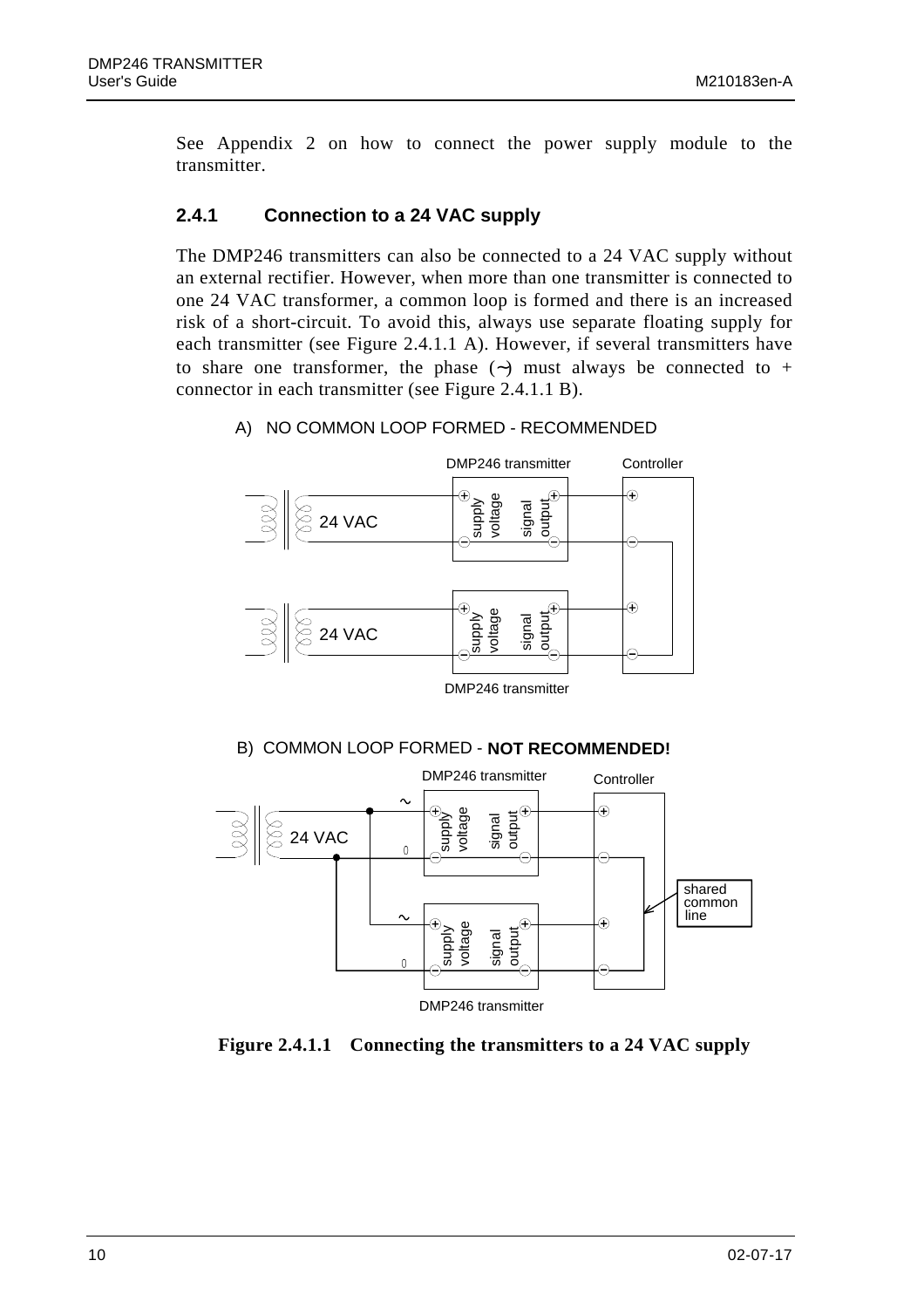# **3. COMMISSIONING**

When the DMP246 transmitter leaves the factory, its measurement ranges and output signals have already been selected. The user can subsequently change the measurement units between metric and non-metric and select and scale the output signals with software functions, see Chapter 4 and Appendix 1.

# **3.1 Security lock jumper**

Before the settings can be changed, the user must first remove the security lock jumper in connector X15 (see Fig. 3.1). The security lock jumper makes it impossible to change the transmitter settings by mistake.



**Figure 3.1 Location of the security lock jumper**

When the security lock jumper is connected, some commands cannot be used. see Chapter 5.

### **3.2 Selecting the analogue outputs**

The DMP246 transmitters can be ordered with the required current or voltage outputs already selected. If the outputs need to be changed, move the jumpers in connector X15 into positions shown in Figure 3.2.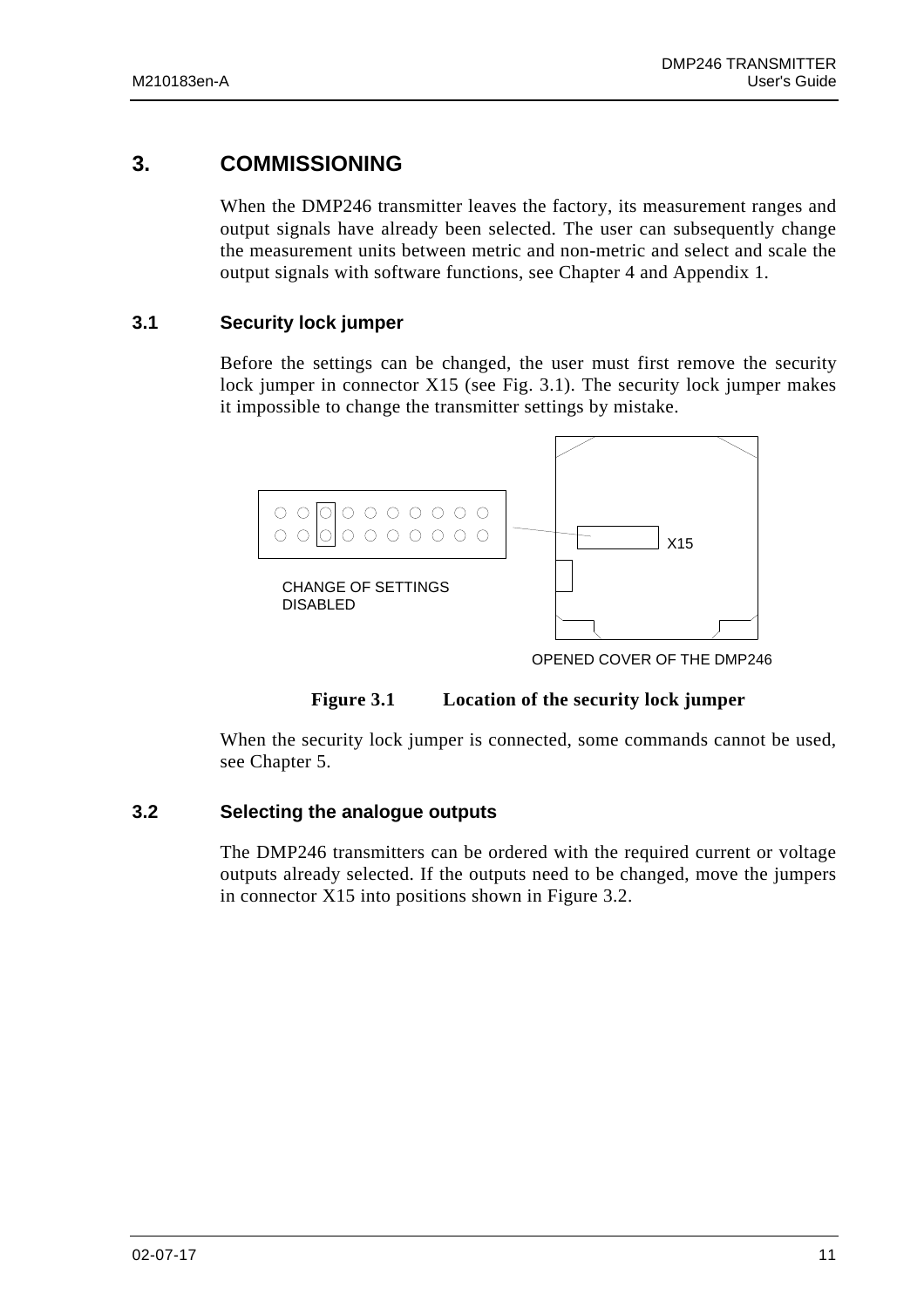

OPENED COVER OF THE DMP246

#### **Figure 3.2 Selecting the analogue outputs with jumpers**

The software also has to be informed which outputs are in use. This is done either through the serial interface or the menus on local display when one is in use. The serial command is AMODE and the display/keypad command "Mode  $\Rightarrow$  Analog outputs  $\Rightarrow$  Mode" (see Chapter 4). If the outputs need to be scaled, see serial command ASCL and the display command "Mode  $\Rightarrow$ Analog outputs  $\Rightarrow$  Scale".

All jumpers are used only with the 0...1 V outputs. When other outputs are in use, the spare jumpers are kept in connector X55.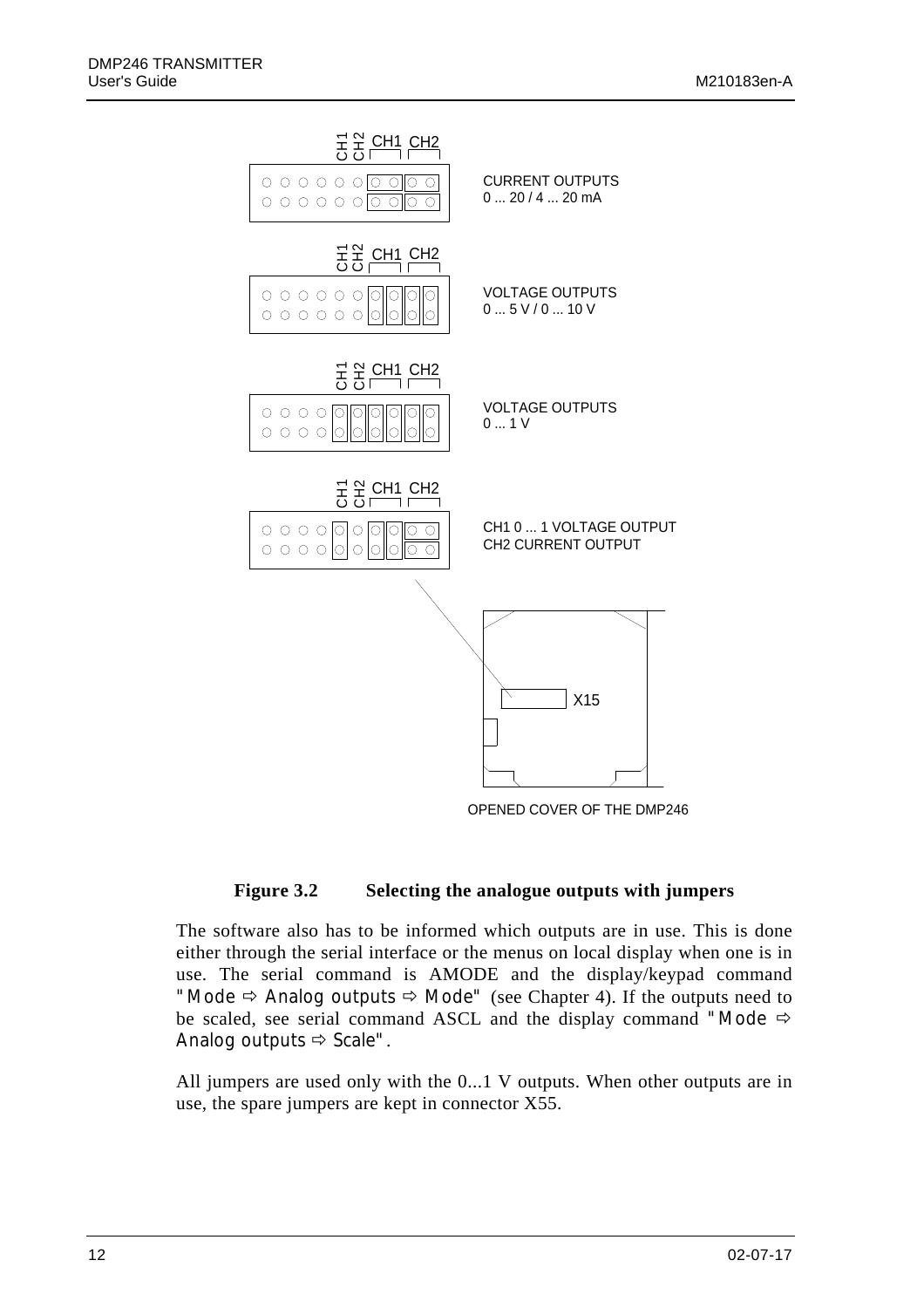





# **3.3 Connecting the RS 232C serial bus**



OPENED COVER OF THE DMP246

**Figure 3.3.1 Serial bus connections**

To connect a PC to the DMP246 transmitters via the RS 232C serial bus, one of the following cables is required. The type of cable depends on the terminal and the connector type.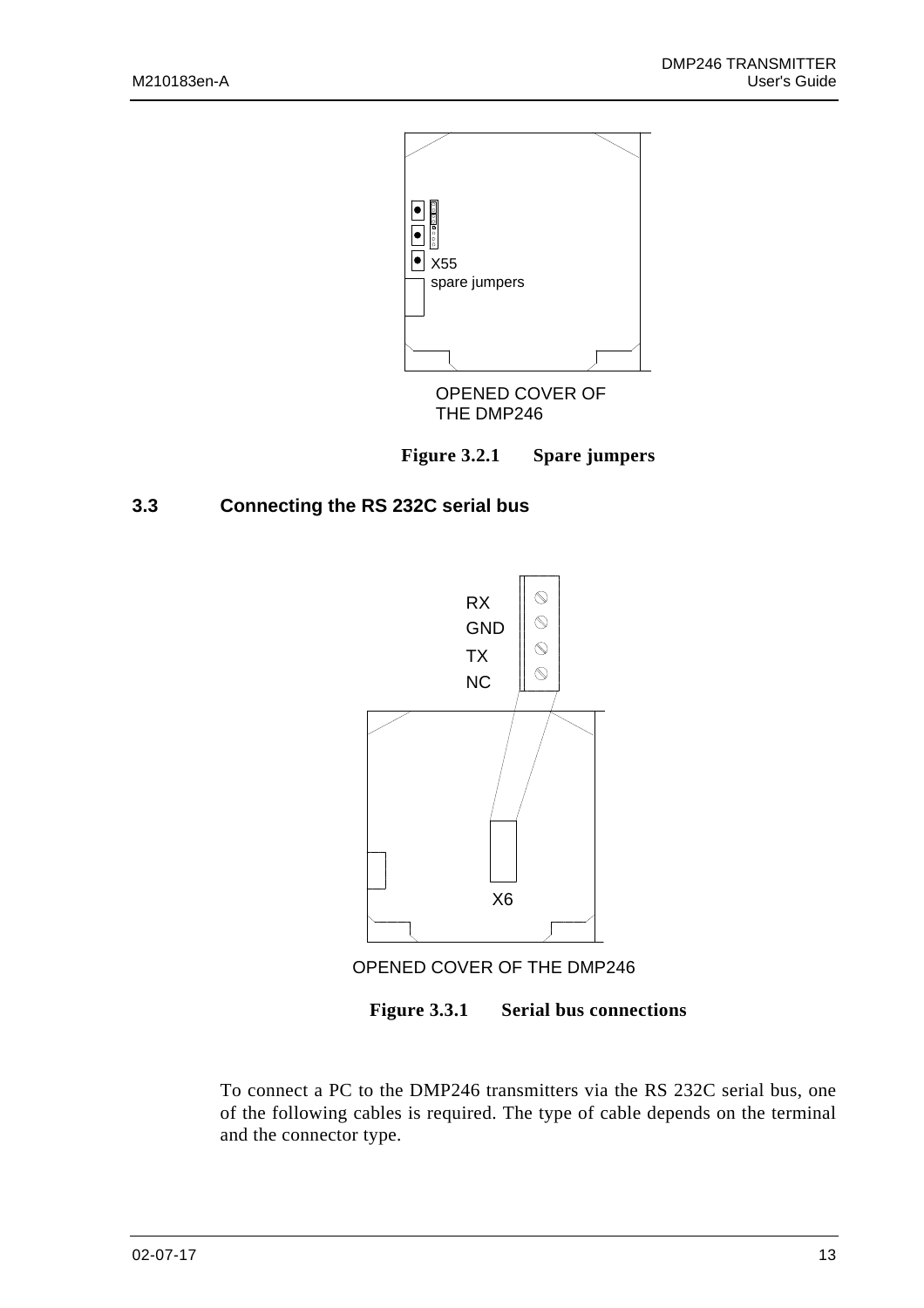

**Figure 3.3.2 Connection of cables**

When the serial bus has been connected between the PC and the transmitter, the PC is switched on. When using a PC, a terminal emulation programme (e.g. Procomm Plus, Datastorm or Windows terminal) is started.

The factory settings for data transfer are:

- 4800 baud
- even parity
- 7 data bits
- 1 stop bit
- full duplex

#### **NOTE**

When the serial bus settings are changed, the transmitter has to be reset before the new settings become effective.

The processor does not allow the following combinations:

- no parity, 7 data bits, 1 stop bit: if this combination is given the DMP246programme will change the number of stop bits to 2
- even or odd parity, 8 data bits, 2 stop bits: if this combination is given the programme changes the number of stop bits to 1

Refer to the manuals of the PC and the terminal emulation programme when giving serial settings.

The RS 232C screw terminal cannot be used if an RS 485/422 serial module or a current loop module is used. See Appendices 3 and 4 on how to install and operate these modules.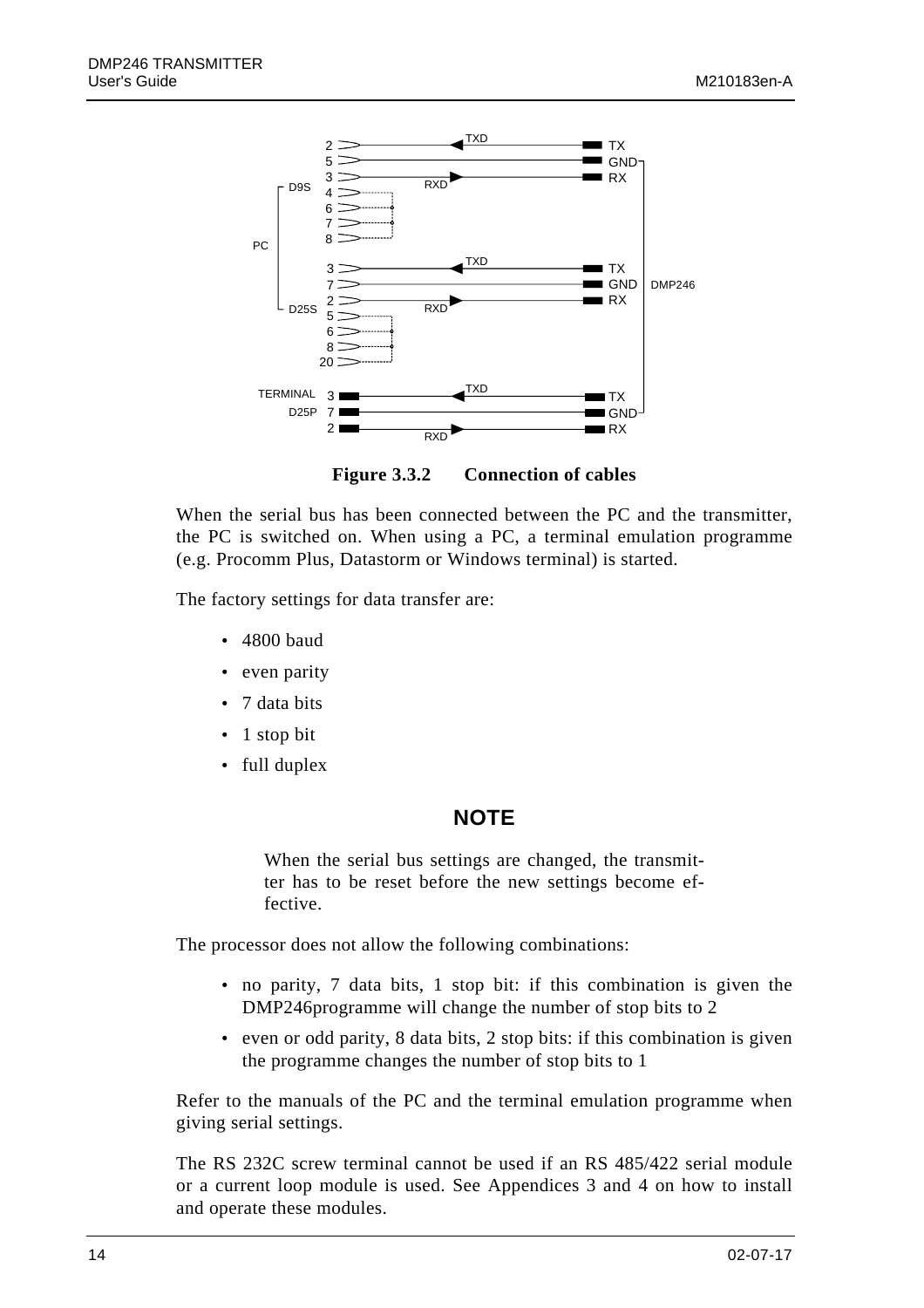In calibrating or changing the settings of the transmitter it can be more convenient to use the connector  $X17$ , if connector  $X6$  is already in use. This connector, however, transfers only RS 232C signals. If an RS 485/422 serial port module or a current loop module has been installed, it has to be removed before communicating through the X17 connector.



**Figure 3.3.3 Location and connections of connector X17**

# **NOTE**

Some PC computers can generate interferences to the measured humidity and temperature values if the transmitter and the PC are connected to different mains outlets. To minimize the possibility of these interferences, always use the same mains outlet (same phase of the mains electricity) for the PC and the power supply of DMP246. This is especially the case when using the serial line connector X17. The serial line connector X6 is more immune to these interferences than connector X17.

#### **3.3.1 Reverting to factory settings of the serial port**

If the serial port settings are not known, no commands can be given via the serial interface. The settings can be reverted to the factory settings by inserting a jumper in connector X16. The jumper must be inserted when the power is on!



OPENED COVER OF THE DMP246

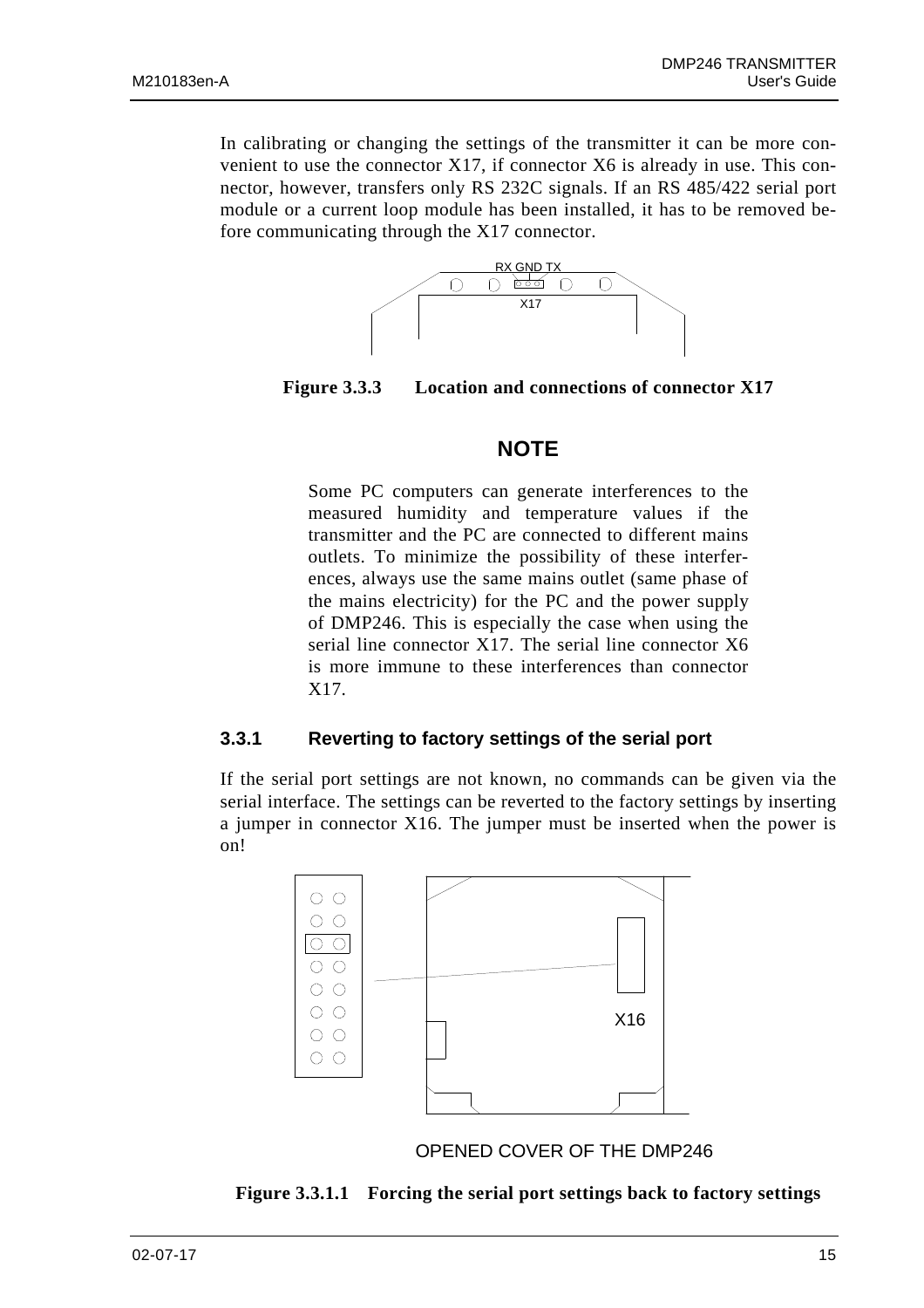When the jumper is inserted the serial line factory settings become valid, but only temporarily. **The transmitter must be given new settings; otherwise the transmitter uses the old, unknown settings after power-up.** When the new settings have been given, the transmitter must be reset. The jumper must be removed before the transmitter is reset; if the jumper is in place when power is turned on, the transmitter does not work.

After jumper insertion the transmitter is in STOP mode, ready to receive commands.

The same method is used when the transmitter is in POLL mode and the user has forgotten its address.

# **CAUTION**

Inserting a jumper in any other place in connector X16 voids the guarantee of the transmitter.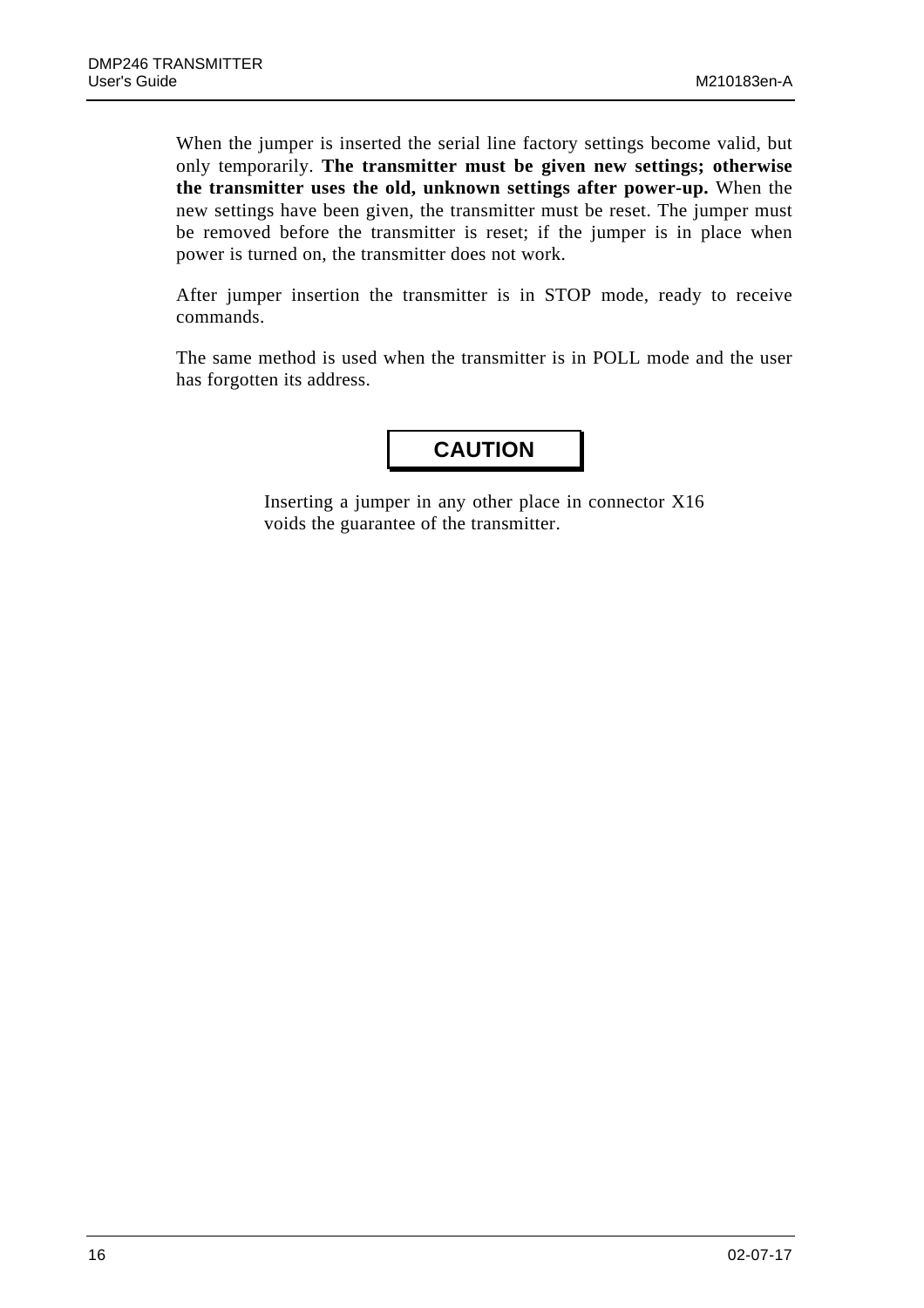# **4. COMMANDS**

The DMP246 transmitters use microprocessors; therefore their configuration can be set according to the user's needs. This is done through commands, either utilizing the menus on the local display or giving commands through the serial interface (see Appendix 1). Most often the commands are used to change the settings of the two analogue channels.

A limited range of commands can be given by using the three press switches up, down and enter - inside the transmitter housing. Four LEDs indicate the command given with the up and down switches. The switches and LEDs are in all DMP246 transmitters. LED commands can be used to calibrate the transmitters' measurement accuracy or to calibrate the analogue outputs.

A full range of commands can be given through the display/keypad or through the RS 232C serial bus. The commands can be used e.g. to select and scale the outputs, to calibrate the humidity and temperature channels as well as the analogue outputs and to set the serial interface.

# **4.1 Commands and security lock jumper**

In order to prevent any tampering with the transmitter settings, the transmitters cannot be calibrated, the analogue outputs set or the analogue output quantities selected or scaled unless the security lock jumper has been disconnected. The commands involved are:

- all LED commands
- display/keypad commands:

| Cali | ⇨             | RH cal         | - T cal |               |       |
|------|---------------|----------------|---------|---------------|-------|
|      |               | Analog outputs |         |               |       |
| Mode | $\Rightarrow$ | Analog outputs |         | $\Rightarrow$ | Mode  |
|      |               |                |         |               | Scale |

• serial commands:

CRH, CT, ACAL; AMODE, ASEL, ASCL

In the following, the description of these functions is preceded with a reminder of the security lock jumper:

**Disconnect the security lock jumper!**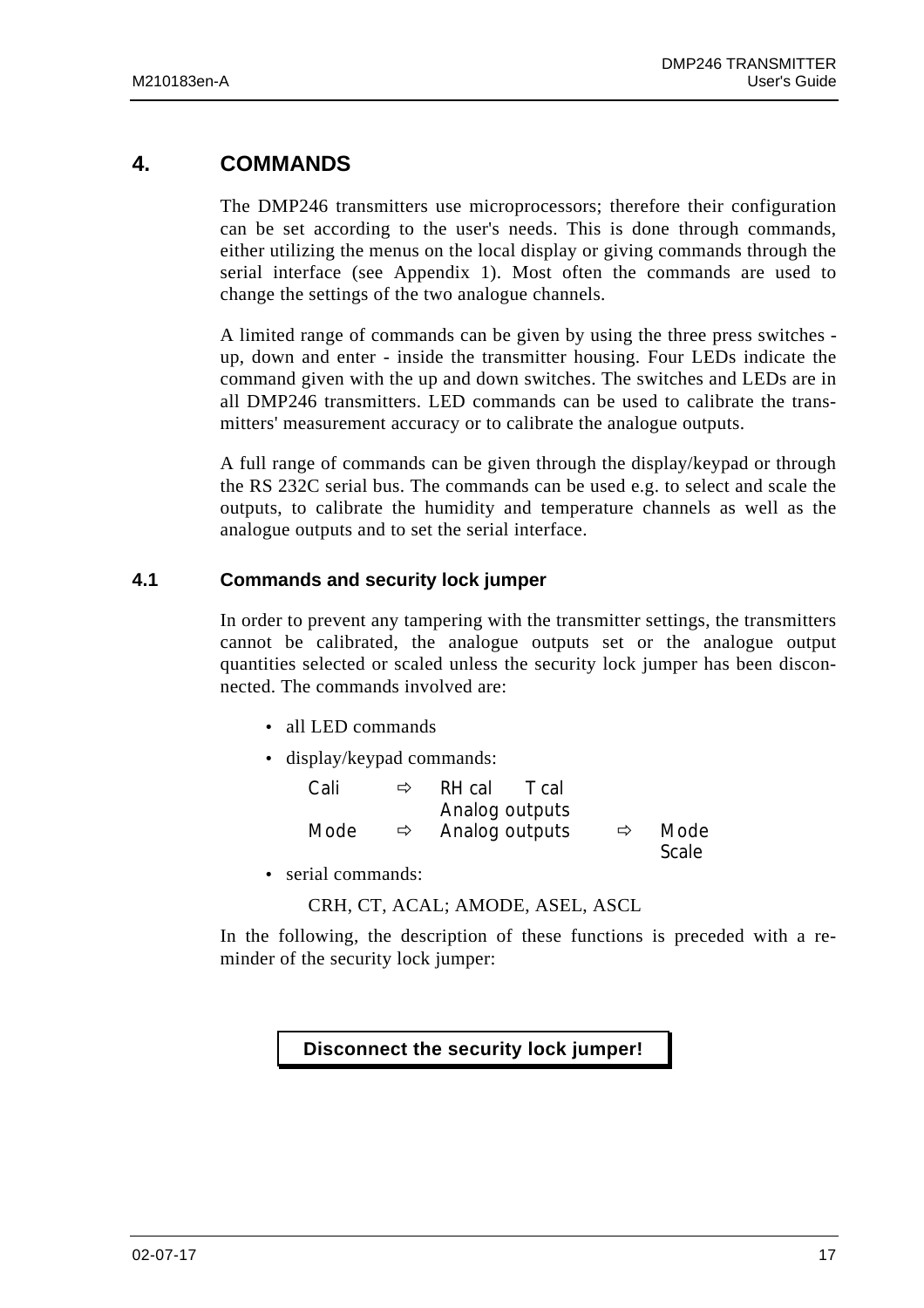# **4.2 LED commands**

# **NOTE**

If the transmitter has a display/keypad cover, the LED commands can not be used.

LED commands can be used to operate the transmitters in the field. These commands can be used in calibration of the measurement accuracy and in calibration of the analogue outputs.

Open the housing and press any one of the three press switches. The LEDs will light up for 2...3 seconds.



OPENED COVER OF THE DMP246

#### **Figure 4.1 Location of press switches and LEDs**

Use the up and down switches (marked with arrows on the printed board) to find the desired command code and acknowledge it with the ENT switch. The command codes are  $(\bullet = \text{lit}, O = \text{dark})$ :

- °°°° (0) return to normal state
- $\bigcirc$  OO (1) relative humidity calibration
- ○○●○ (2) temperature calibration
- $\bigcirc \bigcirc \bullet \bullet$  (3) calibration of analogue outputs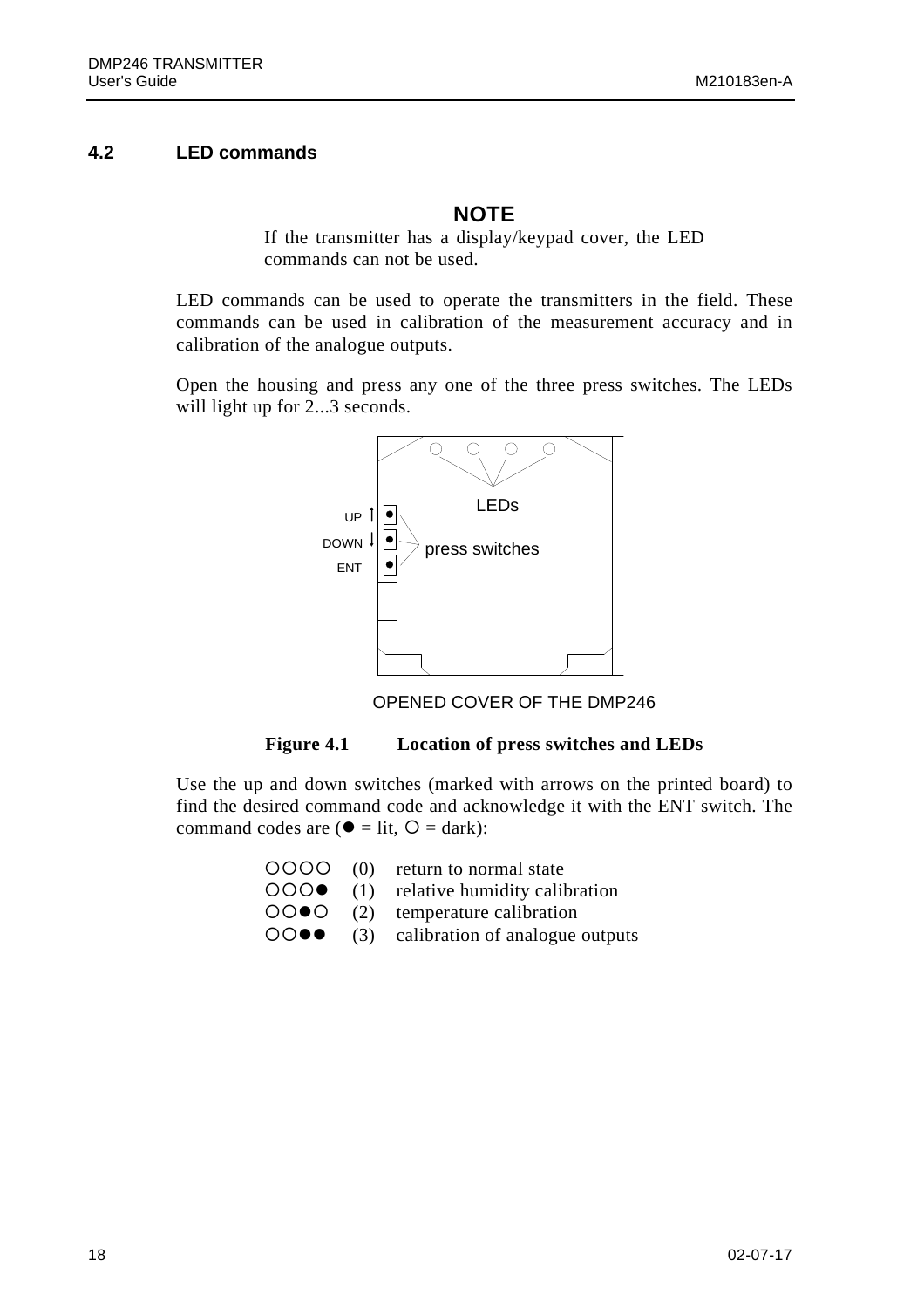# **4.3 Display/keypad commands**

# **4.3.1 Display mode**

In the display mode the transmitters output measurements on the display; different quantities can be scrolled with the arrow keys: the first line is scrolled with  $\blacktriangle$  and the second line with  $\nabla$ ; all selections are acknowledged with ENTER. After reset the transmitters are always in the display mode.

The display also shows error messages and alarms if they occur.

# **4.3.2 Command mode**

Press the CL key to enter the command mode. The first display is the main menu:



The commands can be scrolled with the arrow keys. The currently active command flashes; a command is selected with the ENT key. When a menu is displayed, either the first command or the currently valid setting flashes. The CL key takes the transmitter back to the display mode.

# **4.3.3 Entering numbers**

When it is necessary to enter numbers into the programme (e.g. when scaling or setting the analogue outputs, in calibration or when giving the transmitter an address), the field is either empty or the currently valid figure is displayed. Any previously given value is deleted with the CL key.

When the field is empty, a cursor blinks at the right side of the display. Pressing the arrow keys brings either a blank ( ), a comma (,), a dash (-), a full stop (.) or a number from 0 to 9 on the display. The right character is selected with ENT; after that the number or numbers move left one step. Entering numbers is ended with selecting a blank ' ' and pressing ENT. The last character entered can be deleted with CL. If CL or ENT key is pressed when the field is empty, the programme returns to the previous display.

With some commands (e.g. calibration) the figures are changed using the arrow keys. When an arrow key is pressed continuously for a while, the numbers start changing at an increasing rate.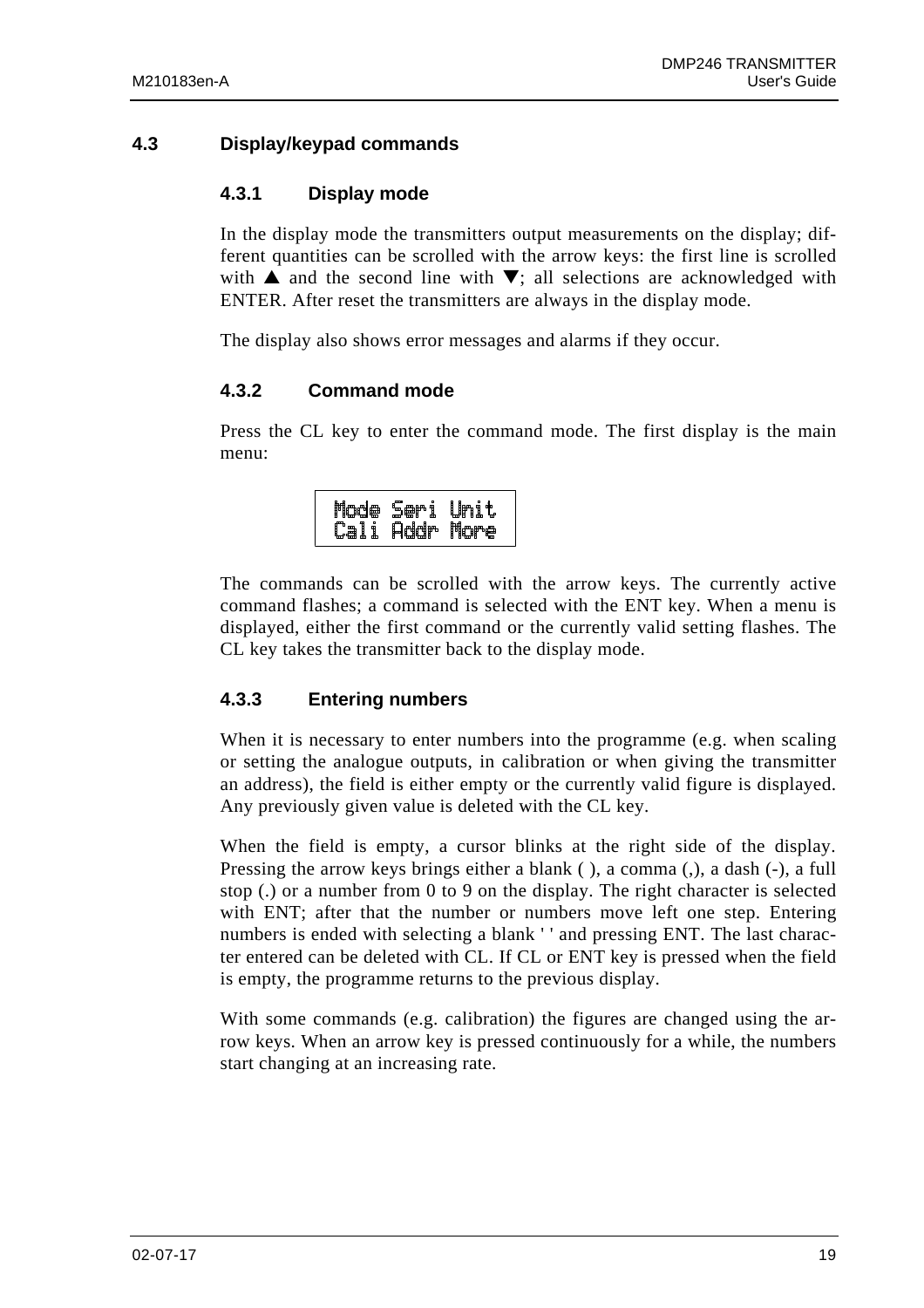#### **4.3.4 Analogue output commands**

#### **4.3.4.1 Selecting the output (mA/V)**

```
Disconnect the security lock jumper!
```
• Select Mode in the main menu and Analog outputs in the Mode menu:

| E<br>$^{\rm{m}}$<br>ш<br>疅<br>≞<br>œ<br>ᄪ<br>₩ | ٥ |  |  |  |
|------------------------------------------------|---|--|--|--|
|------------------------------------------------|---|--|--|--|

• Select Mode (  $mA / V$  ). The current settings for channel 1 are displayed:



- If the settings are correct, press ENT.
- If the settings need to be changed, press CL:
	- − the quantity (mA/V) starts flashing; it can be changed with the arrow keys and acknowledged with the ENT key
	- − the lower limit starts flashing
	- − acknowledge the lower limit with ENT or start changing it by pressing CL; a new lower limit is given one character at a time with the arrow keys
	- − the upper limit starts flashing
- acknowledge the upper limit with ENT or start changing it by pressing CL; a new upper limit is given one character at a time with the arrow keys

When channel 1 has been set, the programme goes on to channel 2; the procedure is the same as with channel 1.

$$
\begin{array}{|c|c|c|}\n\hline\n\text{Ch2} & \text{m} \\
\hline\n\text{4.00} & \text{20.00}\n\end{array}
$$

# **NOTE**

Also the analogue output jumpers must be set to correct places (see Fig. 3.2).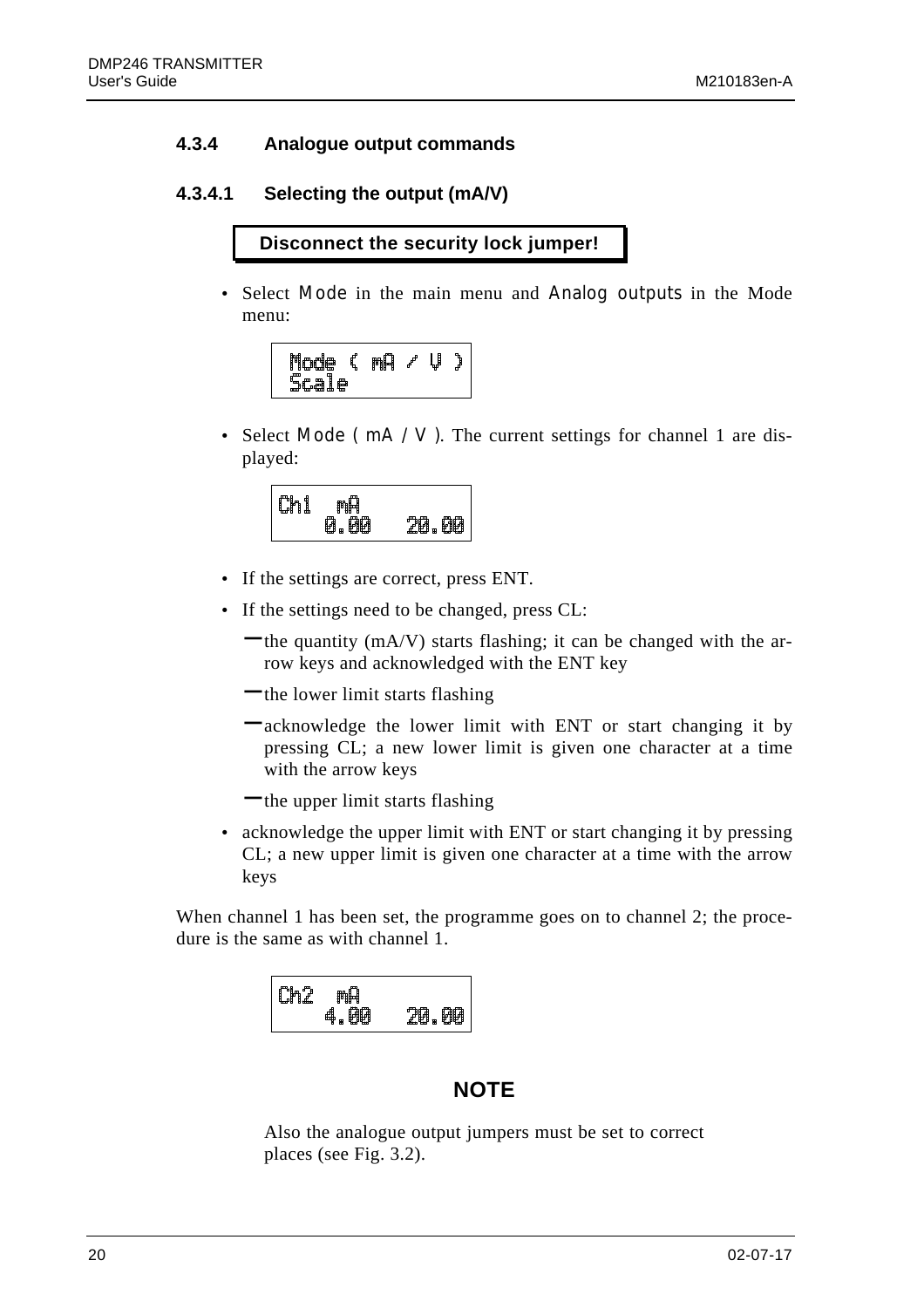# **4.3.4.2 Selecting and scaling the analogue output quantities**

# **Disconnect the security lock jumper!**

• Select Mode in the main menu and Analog outputs in the Mode menu:



• Select Scale. The quantity and scaling for channel 1 are displayed:



# **NOTE**

The relative humidity and temperature readings are not those of the process itself but the ones measured after the cooling process. Therefore, they should not be selected as output quantities. They are meant to be used in calibration or during installation.

- If the settings are correct, press ENT.
- If the settings need to be changed, press CL:
	- − the quantity (RH, T, Td, x,) starts flashing; it can be changed with the arrow keys and acknowledged with the ENT key
	- − the lower limit starts flashing
	- − acknowledge the lower limit with ENT or start changing it by pressing CL; a new lower limit is given with the arrow keys
	- − the upper limit starts flashing
	- − acknowledge the upper limit with ENT or start changing it by pressing CL; a new upper limit is given with the arrow keys
- When channel 1 has been set, the programme goes on to channel 2; the procedure is the same as with channel 1.

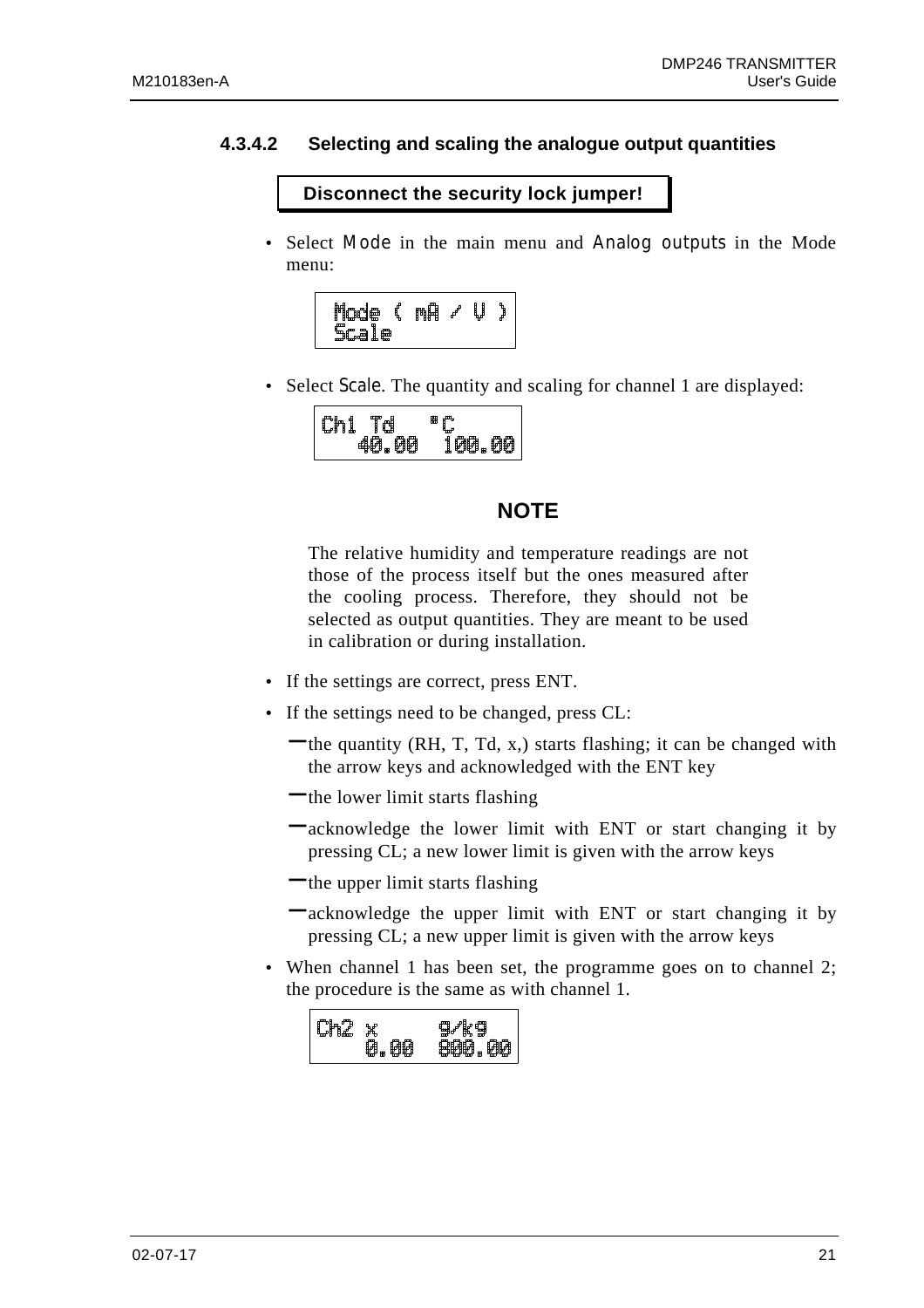# **4.3.5 Output via the serial bus**

#### **4.3.5.1 Turning the serial interface echo ON/OFF**

• Select More in the main menu, select More in the More menu and select Echo in the second More menu.



• Use the arrow keys to select the right alternative and press ENT.

#### **4.3.5.2 Serial bus settings**

• Select Seri in the main menu; the currently valid serial interface settings are displayed:



- If the settings are correct, press ENT; the programme returns to the display mode.
- If the settings need to be changed, press CL:



• Select the parameter to be changed with the arrow keys and ENT key. Selecting baud rate:

| mm<br><br>≖<br>तीक<br>▥<br>o<br>m<br>σ |  |
|----------------------------------------|--|
|----------------------------------------|--|

Selecting parity:

| я<br>A<br>B<br>tm | $_{\rm{mm}}$<br>Њш<br>Ü<br>ետո<br>н<br>π | ÆН<br>Ë<br>mt |
|-------------------|------------------------------------------|---------------|
|                   |                                          |               |

Selecting data bits:

| <b>COLOR</b><br>H<br>₩<br>₩<br>ш<br>m | ۰<br>≞<br>▥<br>шm<br>o<br>m<br>dЬ<br>m |  |
|---------------------------------------|----------------------------------------|--|
|---------------------------------------|----------------------------------------|--|

Selecting stop bits: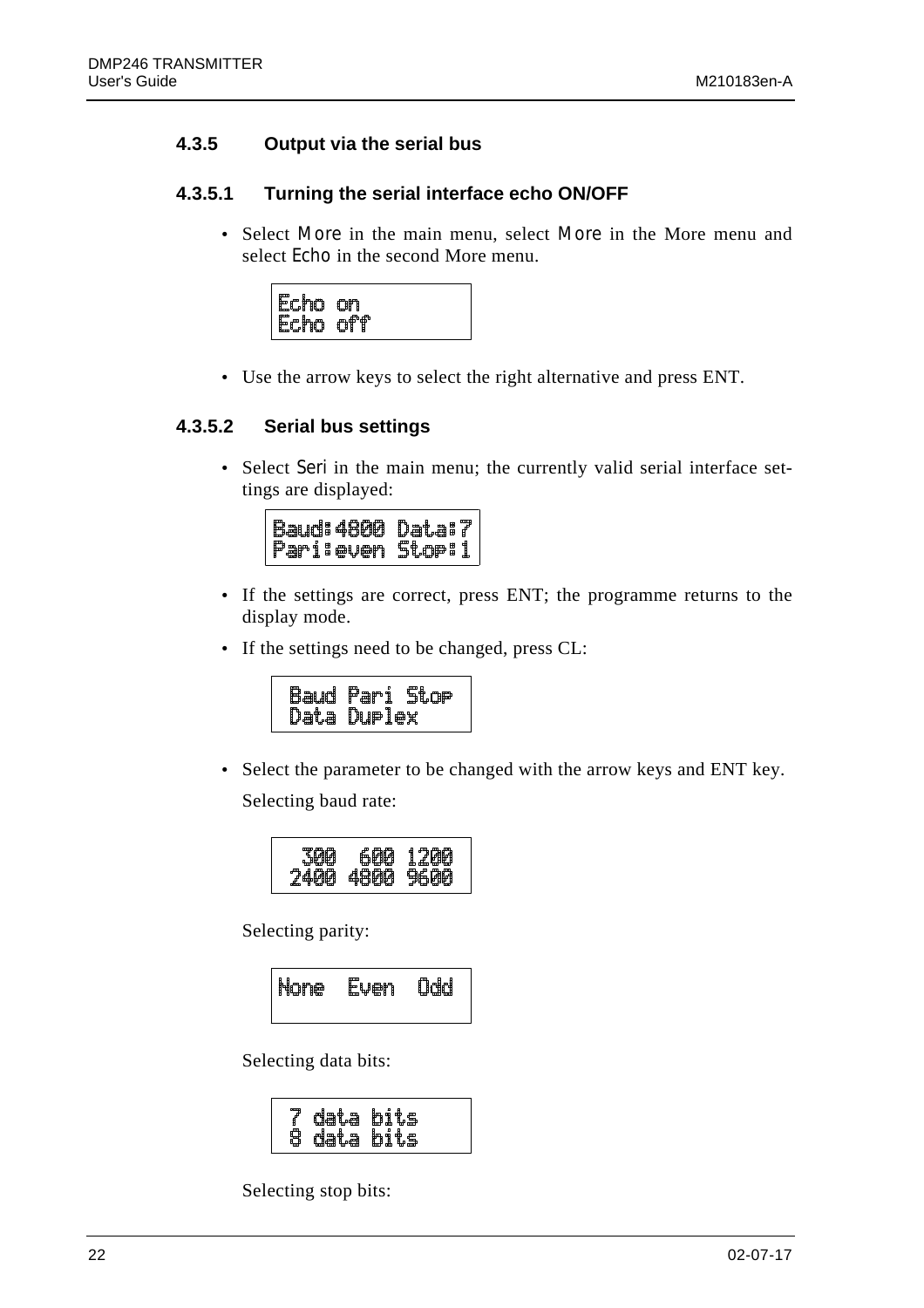| m    | ₩ | n<br>ᆊ<br>ᄪ<br>D |
|------|---|------------------|
| din. | œ | Ш<br>۰H          |

Full duplex/half duplex:

| 1<br>1<br>t<br>甼<br>胛<br>刪<br>曲黒<br>۱<br>1<br>m<br>۱<br>F<br>$\mathbf{H}$<br>. 一<br>門<br>A<br>曲軍 |
|--------------------------------------------------------------------------------------------------|
|--------------------------------------------------------------------------------------------------|

The processor does not allow the following combinations:

- no parity, 7 data bits, 1 stop bit: if this combination is given the DMP246 programme will change the number of stop bits to 2
- even or odd parity, 8 data bits, 2 stop bits: if this combination is given the programme changes the number of stop bits to 1

# **NOTE**

The serial bus settings become effective only after reset.

# **4.3.5.3 Setting the transmitter address**

Address is used when more than one transmitter is connected to one serial bus; this way, it is possible to communicate with one transmitter at a time.

• Select Addr in the main menu; the following is displayed:



- Pressing ENT returns the programme to the main menu.
- Pressing CL deletes the old address; enter the new address with the arrow keys.

# **4.3.5.4 Selecting the output units**

• Select Unit in the main menu:



• Use the arrow keys to select the right alternative and press ENT.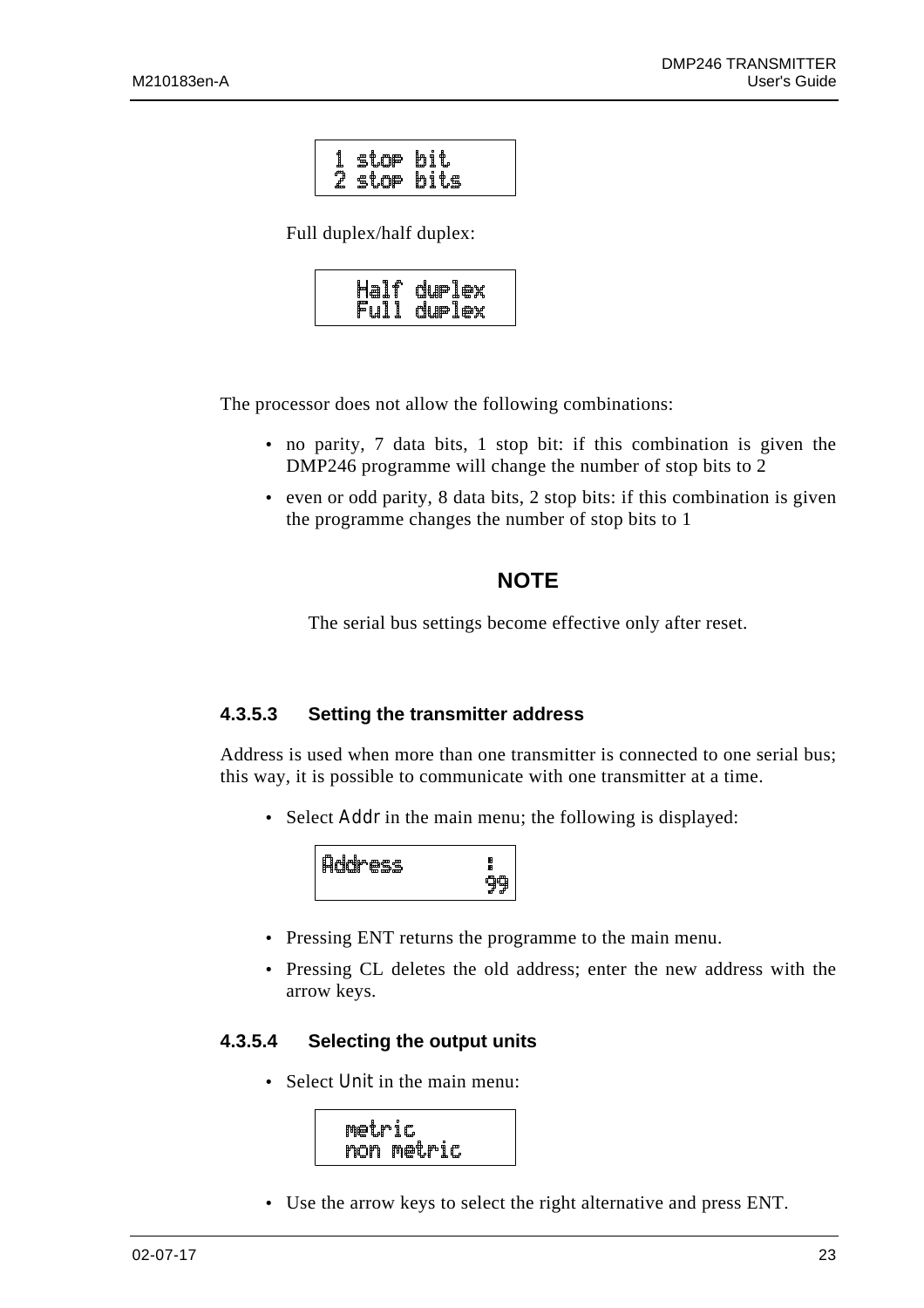|        | metric    | non-metric            |
|--------|-----------|-----------------------|
| Td     | $\circ$ C | $^{\circ} \mathsf{F}$ |
| X      | g/kg      | gr/lb                 |
| $RH^*$ | %RH       | %RH                   |
| T*     |           | °F                    |

\* to be used only in calibration or during installation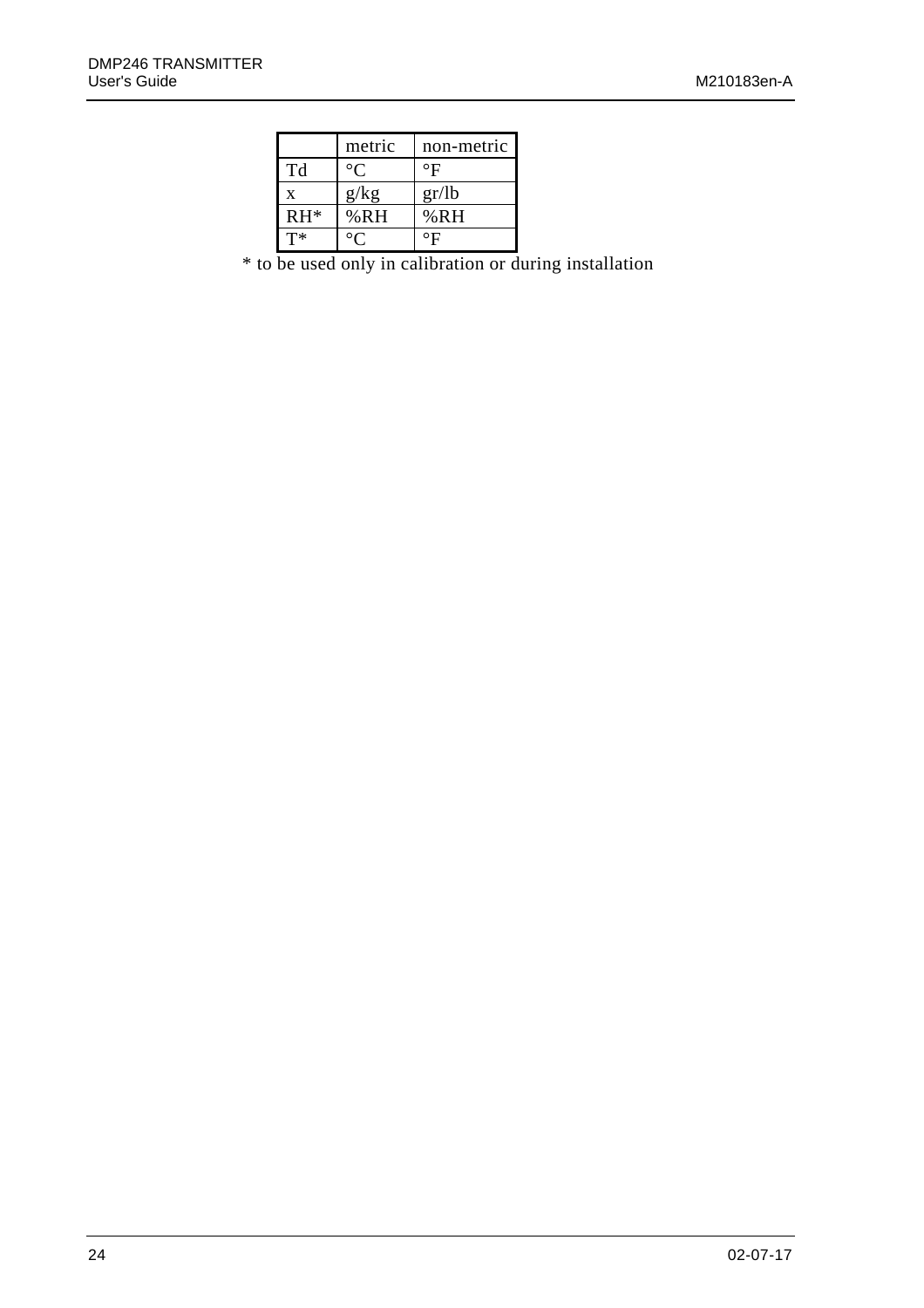# **4.3.6 Output modes**

The output modes only affect output through the serial interface: the transmitter accepts all display and LED commands irrespective of which serial output mode it is in. The DMP246 transmitters have three serial output modes: RUN, STOP and POLL.

In the RUN state the transmitter outputs measurements automatically through the serial interface to a PC or a peripheral. The only command that can be given through the serial interface is S (stop), which ends the RUN state.

In the STOP state serial commands are given to the transmitters. Measurements are then output only by entering command SEND.

The POLL state is used when more than one transmitter is connected to the same serial bus; a single transmitter can be addressed and communicated with. When the connection to the one transmitter is opened in the POLL state, the transmitter goes into STOP state and can then receive commands normally. Closing the connection returns the transmitter to POLL state. In POLL state the transmitter outputs measurement only when requested (command SEND aa). If the user has forgotten the address of the transmitter and the transmitter does not have a display, the transmitter has to be reverted to the factory settings (see Chapter 3.3). If the transmitter has a display, the settings can be checked through it.

#### **4.3.6.1 Setting the serial interface operation mode**

• Select Mode in the main menu; the following is displayed:

• Select Serial output:



- The currently valid setting flashes. Select the desired mode with the arrow keys and press ENT. After this the programme returns to the Mode Menu.
- When Run mode is selected, the currently valid output interval is displayed: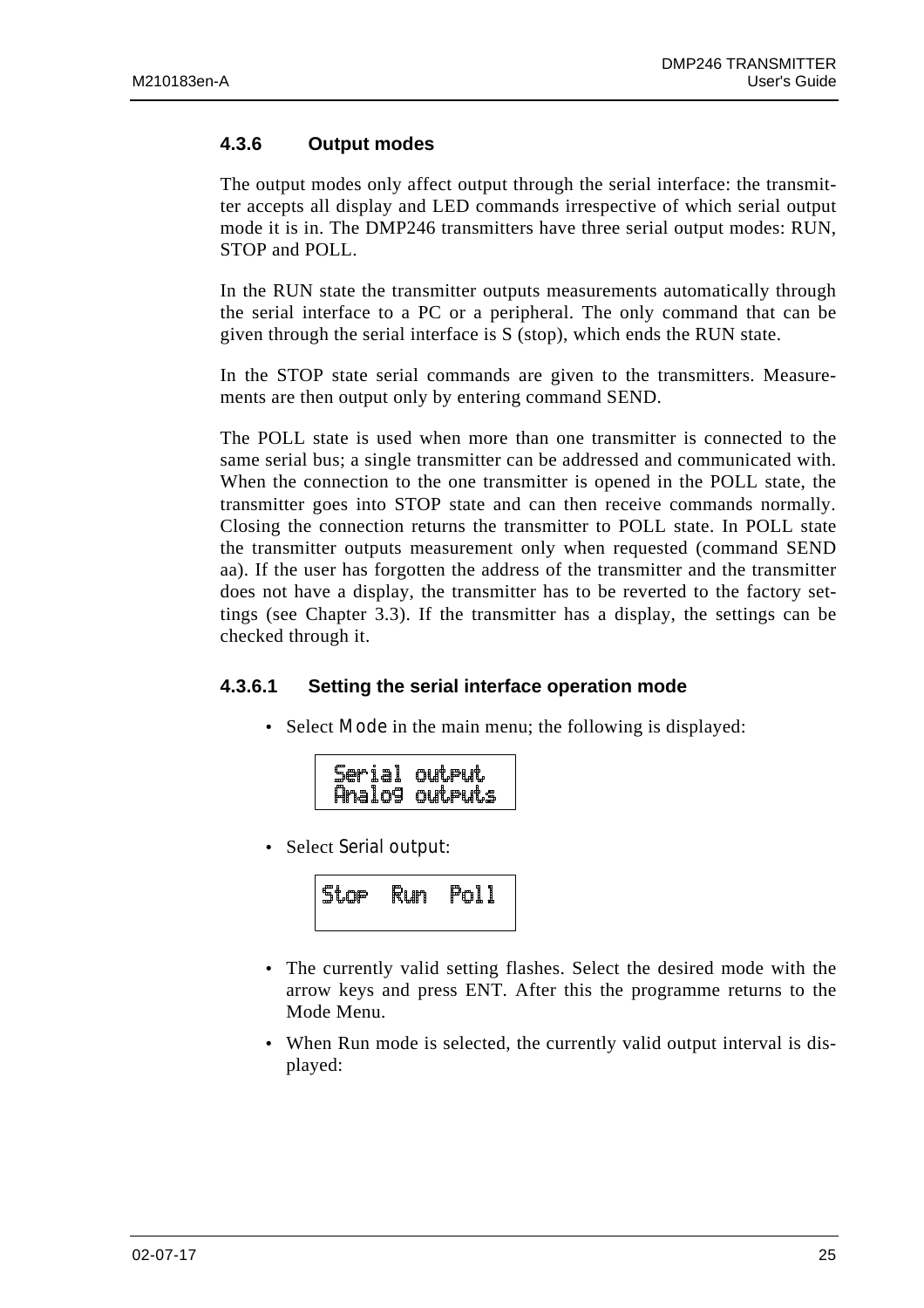The output interval setting can be changed as follows:

- press CL
- the number starts flashing
- if the interval needs to be changed, press CL again and enter the new interval; otherwise press ENT
- the unit (s, min, h) starts flashing
- the unit can be changed with the arrow keys and acknowledged with ENT
- after this the programme returns to Mode menu

#### **4.3.7 Others**

#### **4.3.7.1 Setting the measurement integration time**

By lengthening the measurement integration time any stray changes in the output can be filtered out: the transmitter calculates the average of a number of measurement cycles defined by the user.

• Select More in the main menu, select More in the More menu and select Mtim in the second More menu:



- Pressing ENT returns the programme to the main menu without changing the integration time.
- If the integration time needs to be changed, press CL; enter the new integration time with the arrow keys (4...255)

| F<br>Ö<br>Ü<br>8<br>B<br>ы<br>œ | ⊞<br>⊞<br>mm m<br>۵tm |
|---------------------------------|-----------------------|
|                                 |                       |

# **4.3.7.2 Setting the pressure for mixing ratio calculations**

The atmospheric pressure has an effect on mixing ratio. Therefore accurate mixing ratio calculations can be achieved only when the ambient pressure is taken into consideration.

• Select More in the main menu: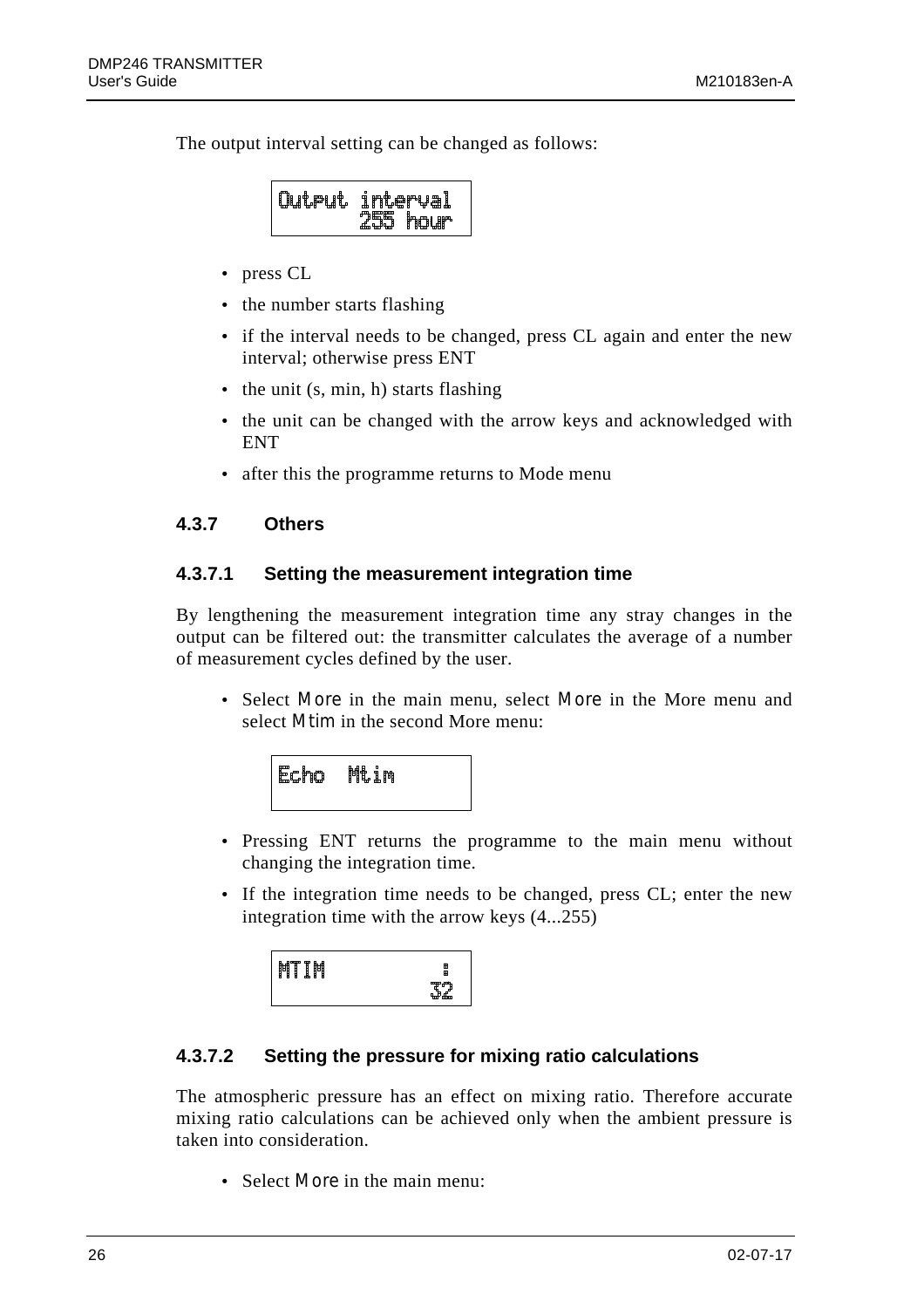• Select Pressure:

| ш<br>B<br>ш<br>m<br>m | œ<br>æ<br>m<br>ሐ<br>⊞<br>n<br>Գա⊅<br>гth<br>ա<br>₩<br>m |
|-----------------------|---------------------------------------------------------|
|                       |                                                         |

- Pressing ENT returns the programme to the main menu without changing the pressure reading.
- If the pressure needs to be changed, press CL; enter the new pressure with the arrow keys

#### **4.3.7.3 Setting the date**

• Select More in the main menu; select Date in the More menu:

$$
\textbf{Date: } 1992 \text{--} \textbf{06--17}
$$

- If the date is correct, acknowledge it by pressing ENT; this takes the programme back to the More menu.
- If the date needs to be changed, press CL.
	- − first the centuries (19) start flashing; use the arrow keys to change them and press ENT
	- − the years (92) start flashing; use the arrow keys to change them and press ENT
	- − the months (06) start flashing; use the arrow keys to change them and press ENT
	- − the days (17) start flashing; use the arrow keys to change them and press ENT

#### **4.3.7.4 Setting the time**

• Select More in the main menu; select Time in the More menu:



- If the time is correct, acknowledge it by pressing ENT; this takes the programme back to the More menu.
- If the time needs to be changed, press CL.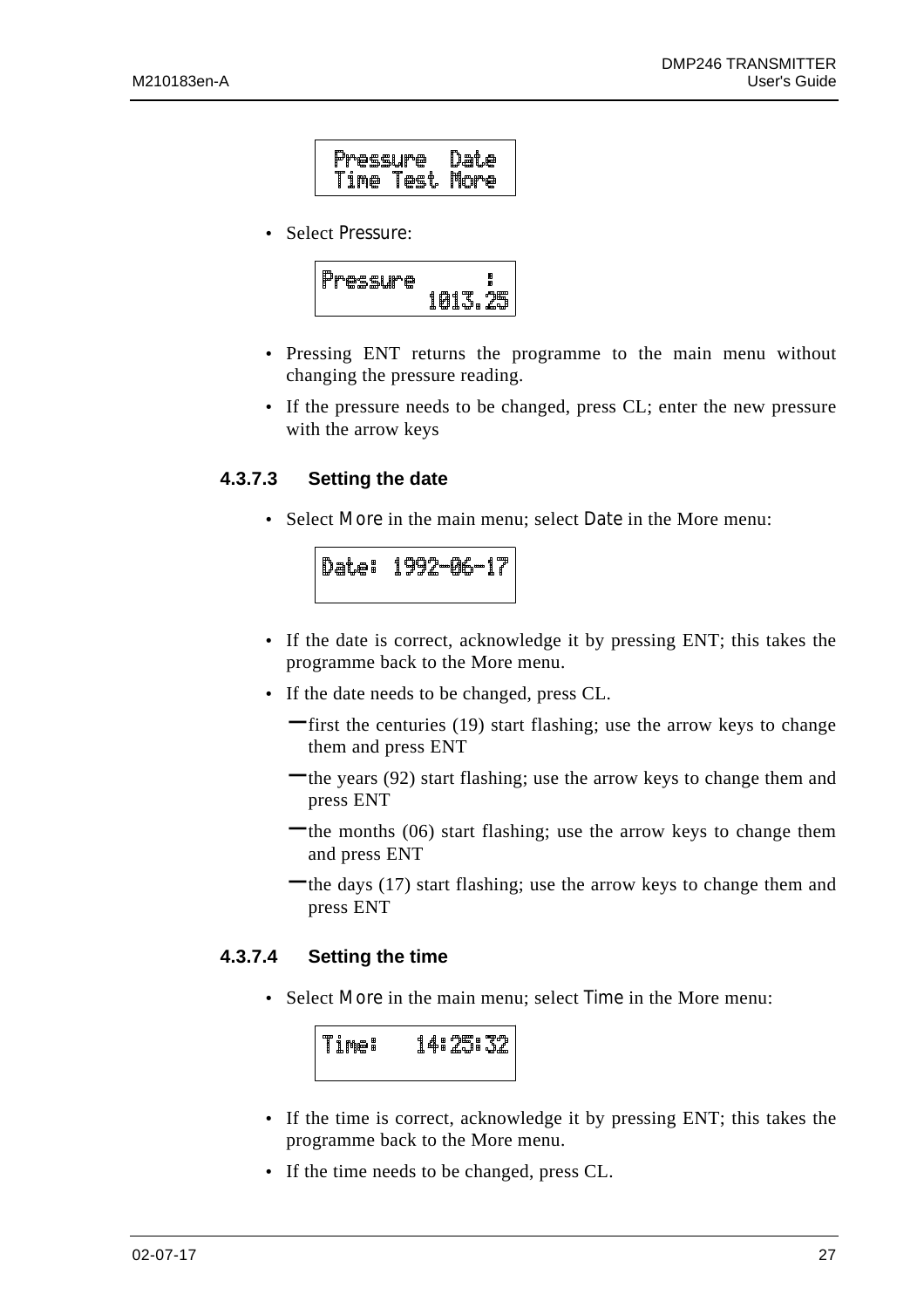- − first the hours (14) start flashing; use the arrow keys to change them and press ENT
- − the minutes (25) start flashing; use the arrow keys to change them and press ENT
- − the seconds (32) start flashing; use the arrow keys to change them and press ENT

# **NOTE**

The transmitter does not have a real-time clock with backup battery. This means that the date and time settings are not permanent.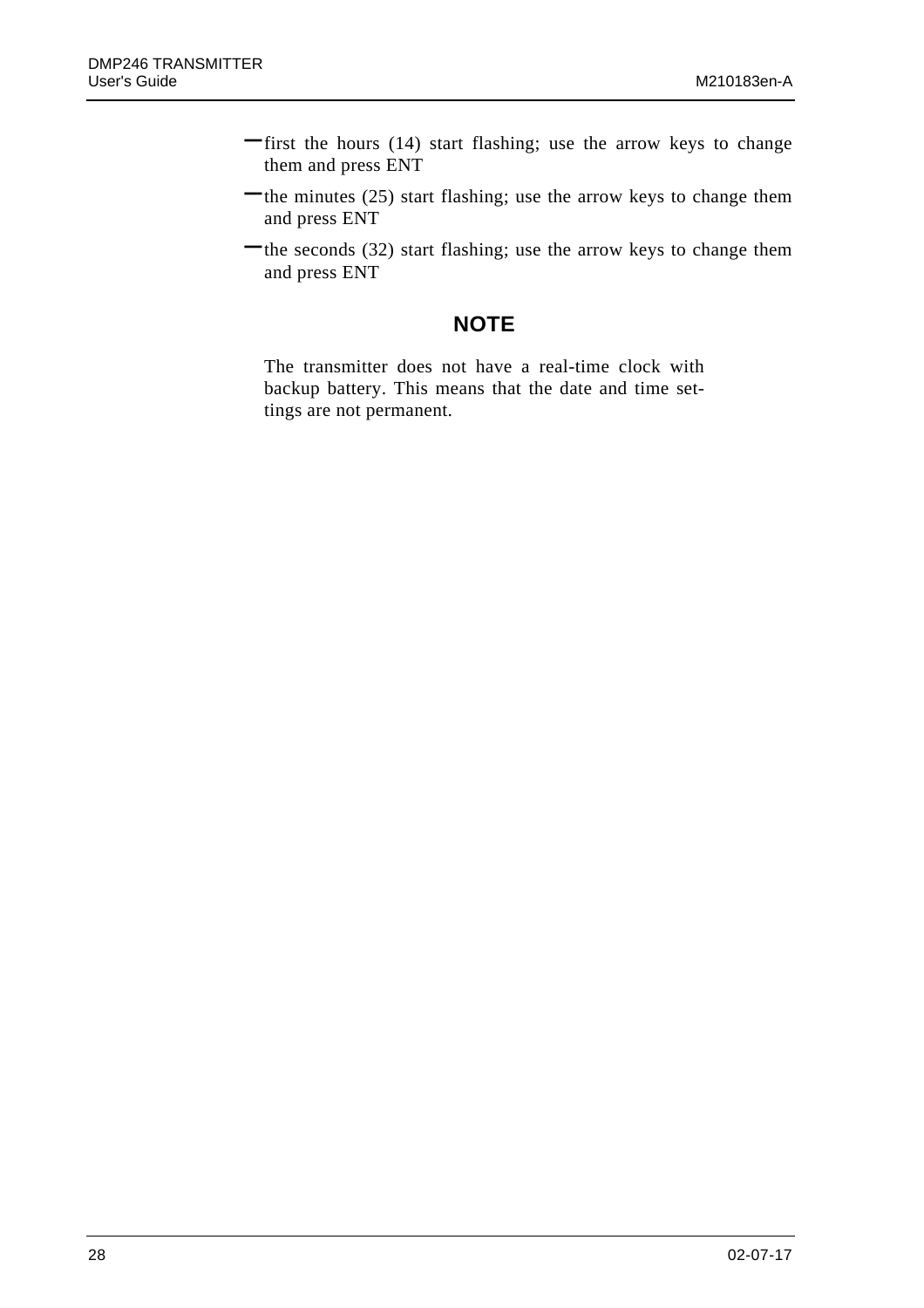#### **4.4 Serial commands**

More detailed descriptions of the serial commands can be found in Appendix 1. Here only the most commonly used command sequences are described. The instructions on how to connect the DMP246 transmitters to serial bus are given in Chapter 3.1.

Pressing ESC always interrupts any serial command being given. In the commands <cr> means carriage return.

#### **4.4.1 Analogue output commands**

#### **4.4.1.1 Setting the analogue outputs**

**Disconnect the security lock jumper!**

**AMODE a bb.bbb cc.ccc d ee.eee ff.fff <cr>**

| a        |                                                   |  | $=$ channel 1: $U =$ voltage output |
|----------|---------------------------------------------------|--|-------------------------------------|
|          |                                                   |  | $I =$ current output                |
|          | $bb \, bbb \, bbb$ = lower limit of channel 1     |  |                                     |
|          | $ccc \text{ } =$ upper limit of channel 1         |  |                                     |
| $d \Box$ |                                                   |  | $=$ channel 2: $U =$ voltage output |
|          |                                                   |  | $I =$ current output                |
|          | $\text{e}$ ee.eee = lower limit of channel 2      |  |                                     |
|          | $\text{ff.} \text{ff}$ = upper limit of channel 2 |  |                                     |

The bb.bbb, cc.ccc, ee.eee and ff.fff parameters are entered in volts or milliamperes.

Example: lower limit of channel 1 is  $0 \text{ V}$  and upper limit  $1 \text{ V}$  (U 0 1) lower limit of channel 2 is 2 V and upper limit  $10 V$  (U 2 10)

> >AMODE U 0 1 U 2 10 <cr> Ch1 : 0.000 ... 1.000 V Ch2 : 2.000 ... 10.000 V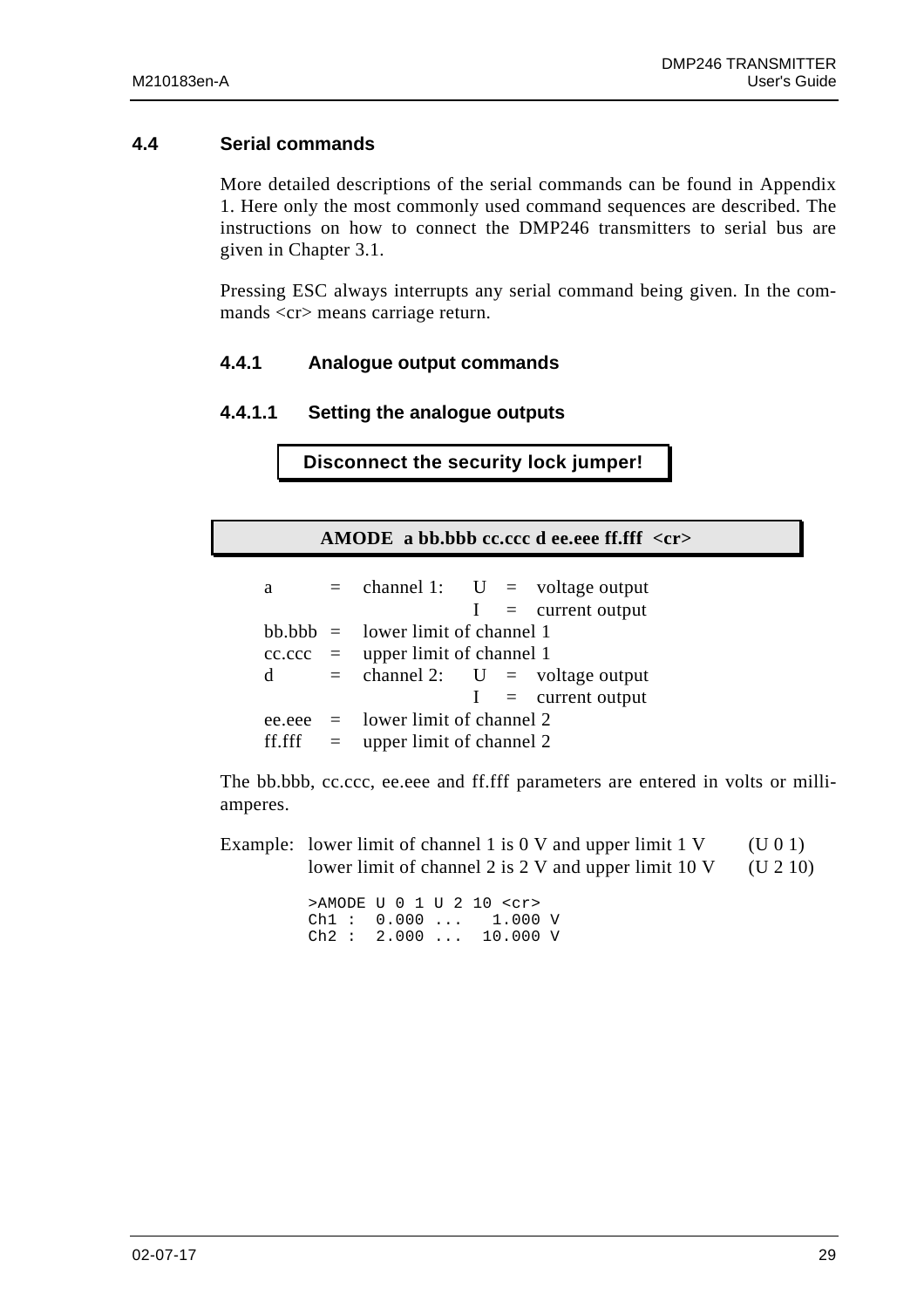# **4.4.1.2 Selecting and scaling the analogue output quantities**

**Disconnect the security lock jumper!**

**ASEL xxx yyy <cr>**

| <b>XXX</b> | $\equiv$ | channel 1's quantity (Td, Mix, RH, T) |
|------------|----------|---------------------------------------|
| ууу        | $=$ $-$  | channel 2's quantity (Td, Mix, RH, T) |

Example: dewpoint temperature selected on channel 1 and mixing ratio on channel 2

> >ASEL Td Mix <cr> Ch1 (Td) lo 20.000 'C ? <cr><br>Ch1 (Td) hi 55.000 'C ? <cr> Ch1 (Td) hi 55.000  $C$ <br>Ch2 (x) lo 10.000 q/k Ch2 (x ) lo  $10.000$  g/kg ? <cr><br>Ch2 (x ) hi  $100.000$  g/kg ? <cr>  $100.000$  g/kg ? <cr>

#### **4.4.1.3 Scaling the analogue outputs**

**Disconnect the security lock jumper!**

#### **ASCL <cr>**

Example: dewpoint temperature is scaled in the range of  $+20...+55$  °C and mixing ratio in the range of 10...100 g/kg:

> >ASCL <cr> Ch1 (Td) lo 20.000 'C ? <cr><br>Ch1 (Td) hi 55.000 'C ? <cr>  $Ch1$  (Td) hi  $55.000$  <sup>'</sup>C Ch2 (x ) lo 10.000 g/kg ? 10 <cr> Ch2 (x ) hi 100.000 g/kg ? 100 <cr>

# **4.4.2 Output via the serial bus**

#### **4.4.2.1 Starting the measurement output**

**R <cr>**

Starts output of measurements to the peripheral devices (RUN mode); the only command that can be used in S (stop).

The output format can be changed with command FORM (see Appendix 1).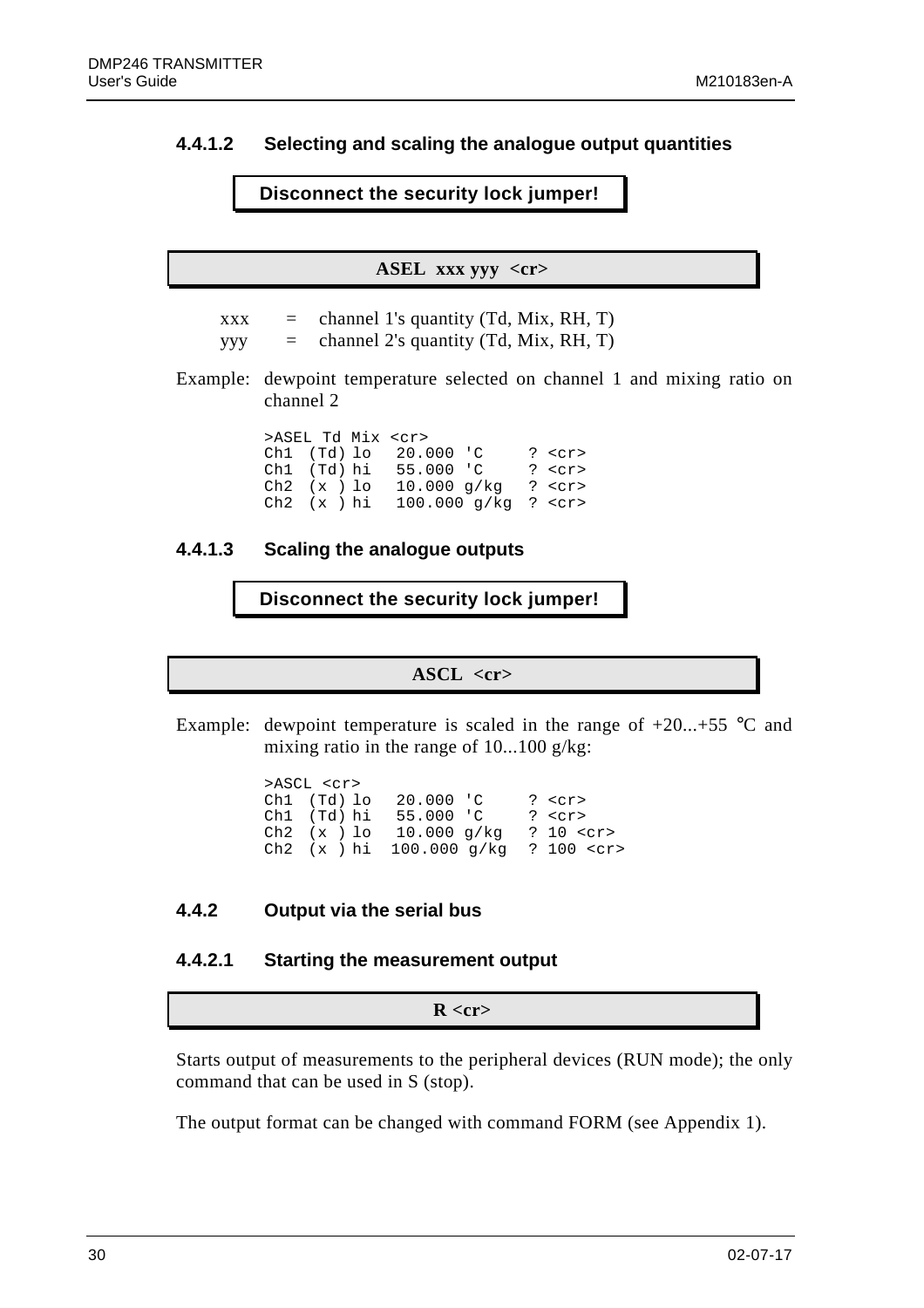### **4.4.2.2 Stopping the measurement output**

**S<cr>**

Ends the RUN mode; after this command all other commands can be used.

#### **4.4.2.3 Outputting the reading once**

|  | <b>SEND</b> <cr> in STOP mode</cr> |  |
|--|------------------------------------|--|
|  |                                    |  |

or

| SEND aa $\langle cr \rangle$ | in POLL state |
|------------------------------|---------------|
|                              |               |

 $aa = a$ ddress of the transmitter when more than one transmitter is connected to a serial bus (0...99)

The output format can be changed with command FORM (see Appendix 1).

# **4.4.2.4 Setting the output interval for the RUN mode**

### **INTV xxx yyy <cr>**

 $xxxx = output interval (0...255)$ 0: no pause between outputs yyy = unit (s, min or h)

Example: output interval is changed into 10 minutes

>INTV 10 min <cr> Output intrv. : 10 min

### **4.4.2.5 Serial bus settings**

#### **SERI b p d s x <cr>**

- b = bauds (300, 600, 1200, 2400, 4800, 9600)
- $p =$  parity (n = none, e = even, o = odd)
- $d =$  data bits (7 or 8)
- $s =$  stop bits  $(1 \text{ or } 2)$
- $x = \text{duplex} (H = \text{half}, F = \text{full})$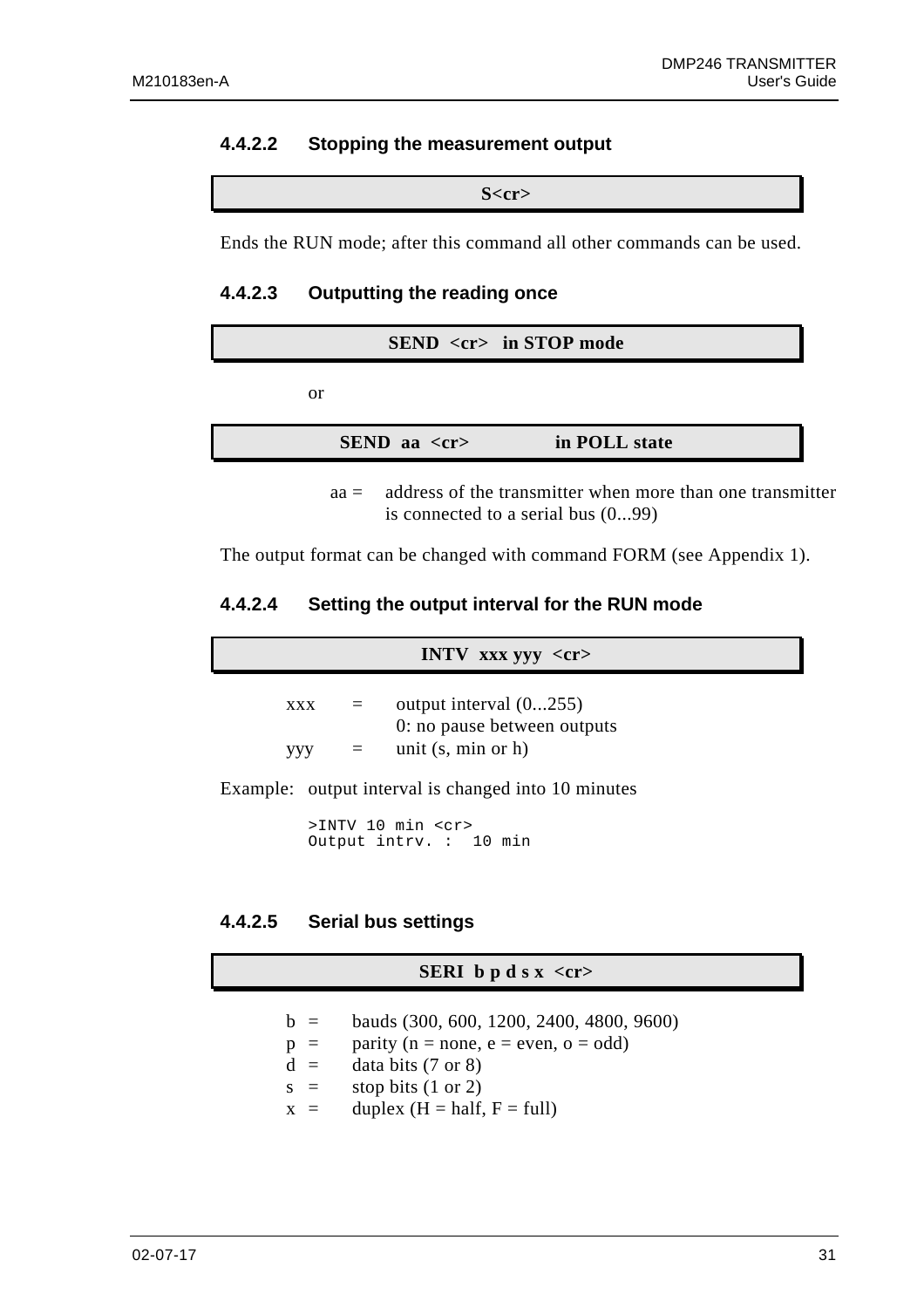The settings can be changed one parameter at a time or all parameters at once:

| $>$ SERI $0$ <cr><br/>4800 O 7 1 HDX</cr>              | changing parity only    |
|--------------------------------------------------------|-------------------------|
| $>$ SERI 600 N 8 1 F $\langle$ cr $>$<br>600 N 8 1 FDX | changing all parameters |

The processor does not allow the following combinations:

- no parity, 7 data bits, 1 stop bit: if this combination is given the DMP246programme will change the number of stop bits to 2
- even or odd parity, 8 data bits, 2 stop bits: if this combination is given the programme changes the number of stop bits to 1

# **NOTE**

The serial bus settings become effective only after reset.

When the half-duplex mode is set, it will automatically turn the echo off. Even then the ECHO command can indicate that echo is on.

### **4.4.2.6 Selecting the output units**

#### **UNIT x <cr>**

 $x = m(\text{etric units})$ n(on-metric units)

|        | metric | non-metric   |
|--------|--------|--------------|
| Td     |        | $^{\circ}$ F |
| X      | g/kg   | gr/lb        |
| $RH^*$ | %RH    | %RH          |
| $T^*$  |        | °F           |

\* to be used only in calibration or during installation

### **4.4.2.7 Setting the transmitter address**

#### **ADDR aa <cr>**

 $aa = \text{address}(0...99)$ 

Example: transmitter is given address 99

>ADDR <cr> Address : 2 ? 99 <cr>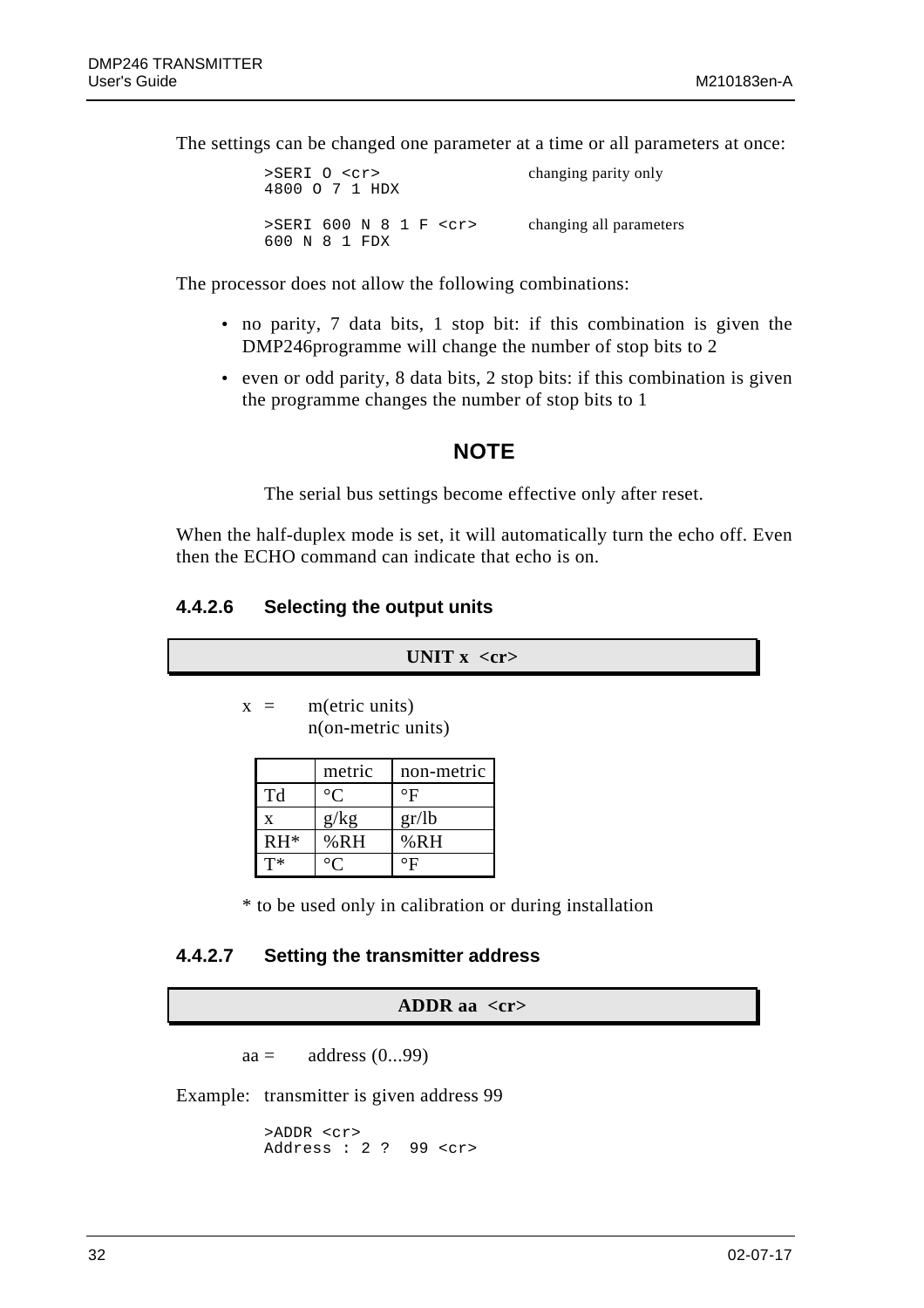# **4.4.2.8 Resetting the transmitter**

### **RESET <cr>**

# **4.4.3 Operating the transmitter via the serial bus**

### **4.4.3.1 Setting the serial interface**

#### **SMODE xxxx<cr>**

 $xxxx = STOP$ , RUN or POLL

- In STOP mode: measurements output only by command, all commands can be used
- In RUN mode: outputting automatically, only command S (STOP) can be used
- In POLL mode: measurements output only with command SEND. When in POLL state, the output state is changed as follows:

### **OPEN aa <cr>** SMODE xxxx<cr>

aa  $=$  address of the transmitter  $xxxx = STOP, RUN or POLL$ 

The OPEN command sets the bus temporarily in STOP state so that the SMODE command can be given.

Example:

>SMODE STOP <cr>
setting STOP state Serial mode : STOP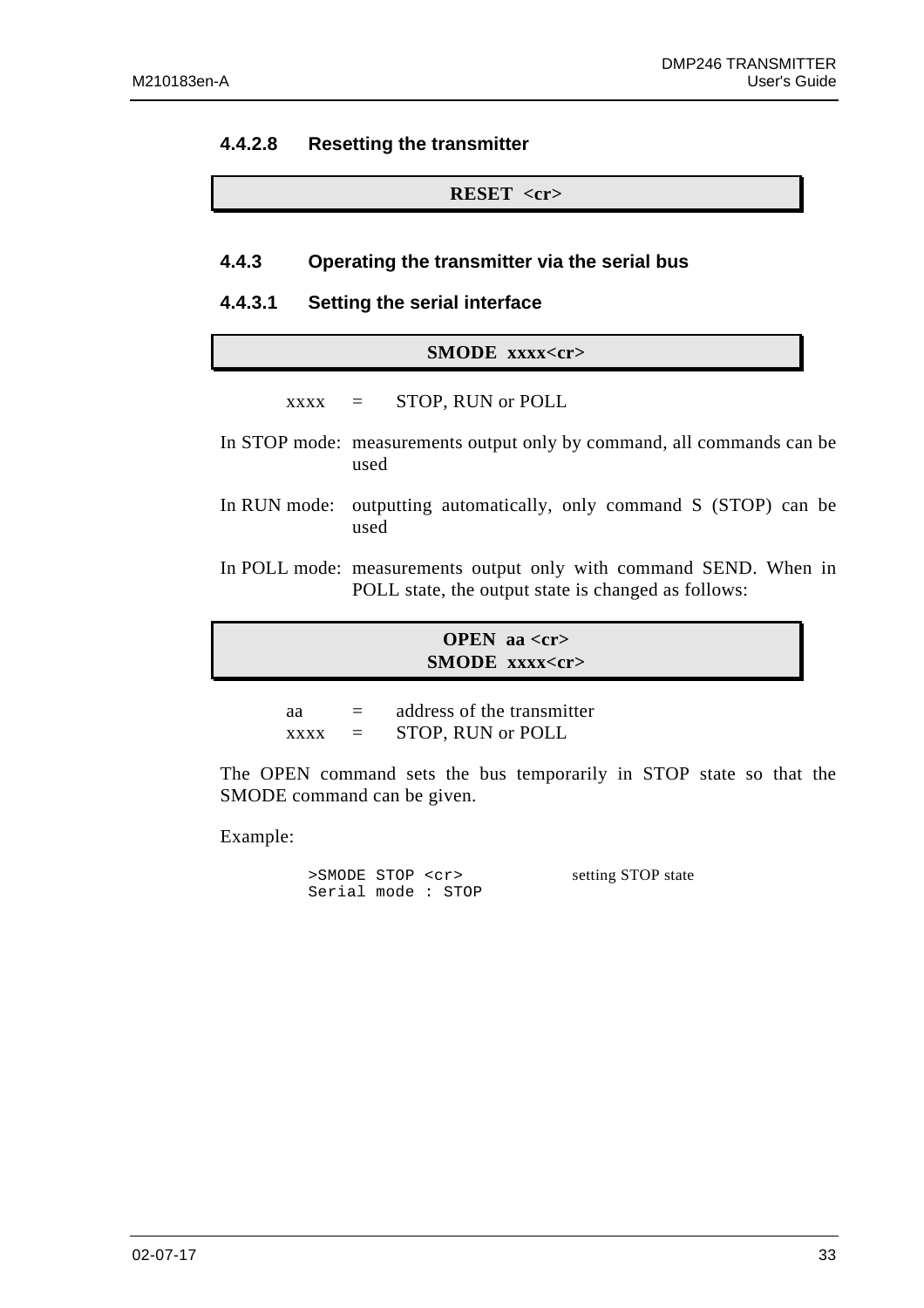# **4.4.3.2 OPEN & CLOSE**

#### **OPEN nn <cr>**

nn  $=$  address of the transmitter  $(0...99)$ 

### **CLOSE <cr>**

- In STOP mode: command OPEN has no effect, CLOSE sets the transmitter in POLL mode
- In POLL mode: command OPEN sets the transmitter temporarily in STOP mode, command CLOSE returns the instrument to POLL mode
- Example: relative humidity calibration is performed at transmitter 2 which is in POLL state

| $>$ OPEN 2 $\langle$ cr $>$                 | opens the line to transmitter 2 |
|---------------------------------------------|---------------------------------|
| $>$ CRH $\leq$ cr $>$                       | calibration started             |
| $\cdot$ $\cdot$ $\cdot$<br>>CLOSE <cr></cr> | line closed                     |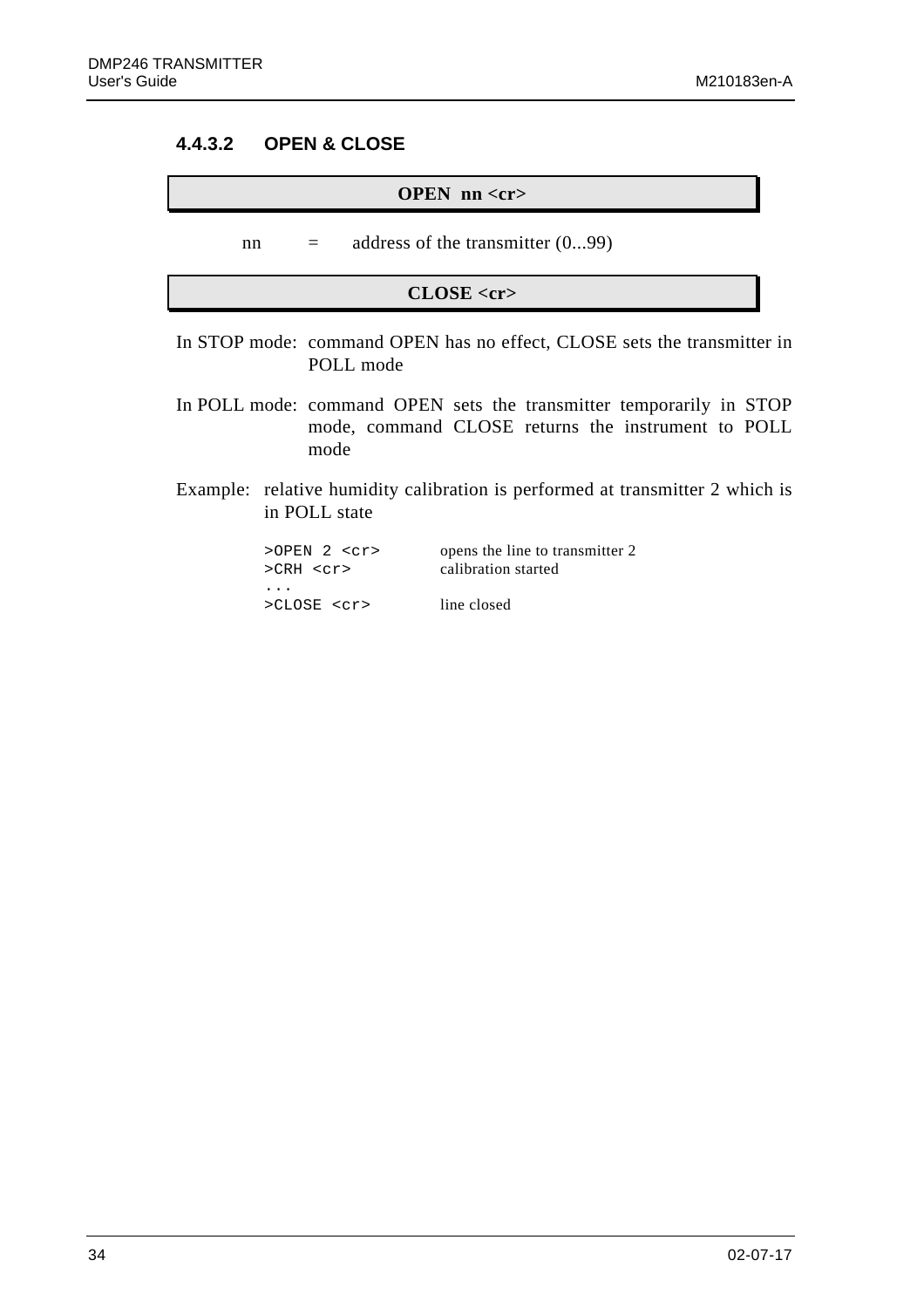# **5. CALIBRATION**

The DMP246 transmitters have been fully calibrated at the factory and there should be no immediate need to calibrate them again. The transmitters should be calibrated only if the adjustments of the transmitters for some reason have changed. In particular the adjustments of the temperature measurement channel and the analogue outputs are stable and in normal circumstances there is no need to recalibrate them. It is recommended that humidity calibration is performed once a year.

# **NOTE**

If the process is not shut down for removing the transmitter for calibration, also the cooling set has to be removed; otherwise, there is a risk of water condensating inside the cooling pipe.

# **5.1 Humidity calibration**

The DMP246 transmitter is calibrated against two accurate RH references. This can be performed by the end-user, or the instrument can be sent to Vaisala or a Vaisala representative. A two-point calibration can be performed with Vaisala's HMK15 salt bath calibrator.

Calibration can be performed by giving the commands using the press switches inside the housing (LED commands), through the serial bus or through the menus on the local display.

When LED commands are used and when the two analogue channels do not output either relative humidity and/or temperature (as is normally the case), relative humidity is calibrated on channel 1 and temperature is calibrated on channel 2. The calibration ranges are 0...100 %RH and -20...+80 °C. When the transmitters are calibrated at two points, the points must be either 50 %RH or 50 °C apart from each other.

# **NOTE**

As relative humidity is a temperature dependent parameter, the probe and the salt bath calibrator have to stabilize to the same temperature for best accuracy. It is recommended to allow four hours for stabilization.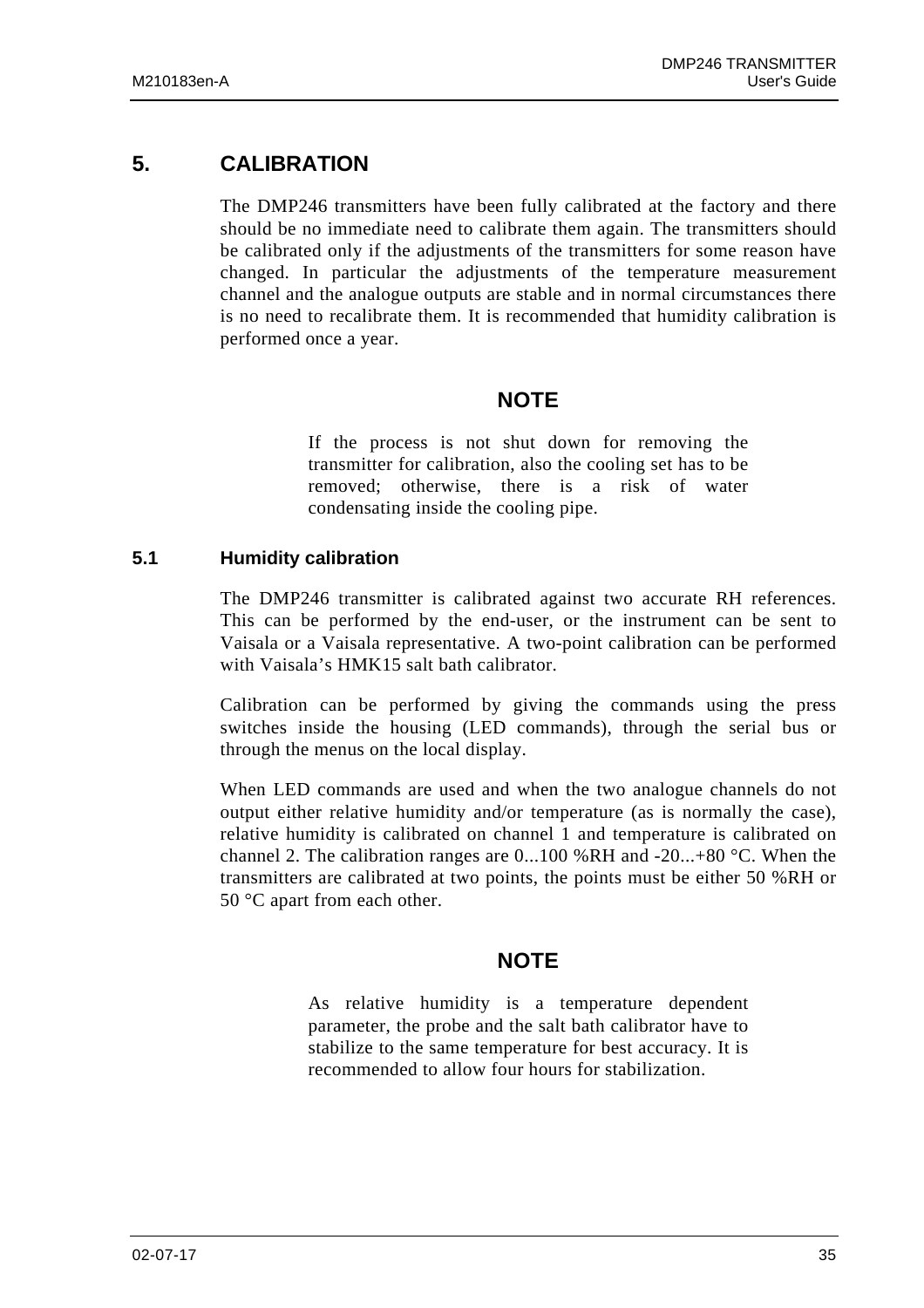# **5.1.1 Two point calibration procedure**

A two-point humidity calibration should be performed in stable conditions using saturated salt solutions as references. When the probe is removed from the process, remember to close the hole ( $\varnothing$ 89.5 + 0.5mm) carefully.

# **5.1.1.1 Using serial commands**

• Leave the calibrator and the transmitter for at least 4 hours in the same space so that their temperatures have time to equalize. Remove the filter cap on the transmitter.

```
Disconnect the security lock jumper!
```
- Insert the sensor head in the calibration hole of the LiCl bottle (dry end reference) in the humidity calibrator.
- Wait for 30 minutes.
- Give command CRH  $\langle cr \rangle$ , enter the first point value and press  $\langle cr \rangle$ .

```
>CRH <cr>
RH : xx.x Ref1 ? yy.y <cr>
Press any key when ready...
```
• If you want to see how the sensor stabilizes to the humidity in the calibrator, enter  $c \ll r$  until the first reference is entered:

RH : 11.9 Ref1 ? c <cr> RH : 11.5 Ref1 ? c <cr> RH : 11.5 Ref1 ? 11.3 <cr> Press any key when ready...

- Insert the sensor head in the calibration hole of the NaCl bottle (wet end reference) in the humidity calibrator.
- Wait for 30 minutes.
- Press any key and enter the second point value and press  $\langle cr \rangle$ .

RH : xx.x Ref2 ? yy.y <cr>

• The stabilization of the sensor can be monitored here as well by entering  $c \ll r$  until the reference value is entered.

# **5.1.1.2 Using display/keypad commands**

• Leave the calibrator and the transmitter for at least 4 hours in the same space so that their temperatures have time to equalize. Remove the filter cap on the transmitter.

```
Disconnect the security lock jumper!
```
• Insert the sensor head in the calibration hole of the LiCl bottle (dry end reference) in the humidity calibrator.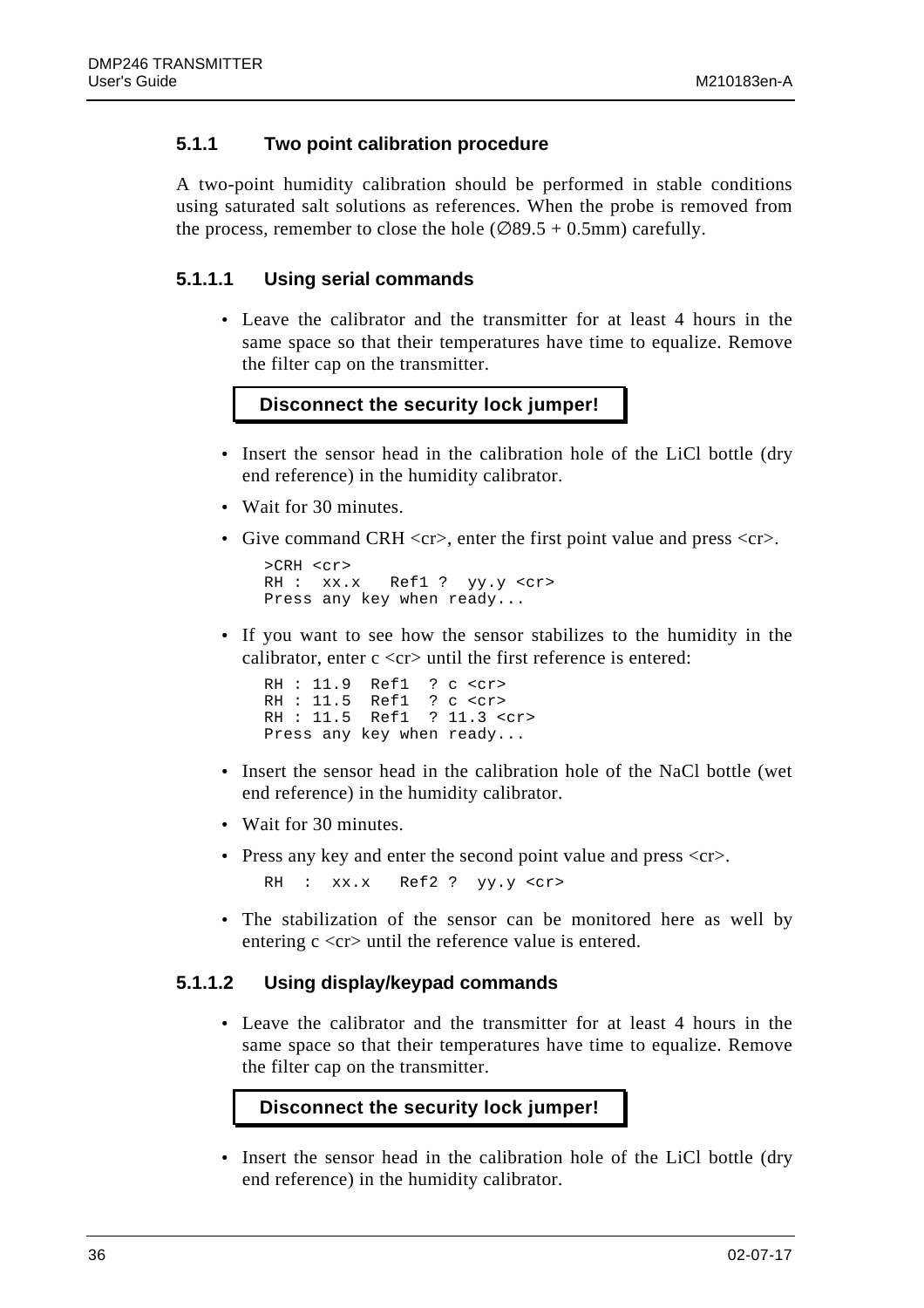- Wait for 30 minutes.
- Select Cali in the main menu and then RH; select Not changed and then two-point calibration RH 2 point cal. Change the first point reading with the arrow keys to correspond to the reference humidity and press ENT; pressing an arrow once changes the reading by 0.05 %RH.



- Insert the sensor head in the calibration hole of the NaCl bottle (wet end reference) in the humidity calibrator.
- Wait for 30 minutes.
- If necessary, change the second point reading with the arrow keys and press ENT.

# **5.1.1.3 Using LED commands**

• Leave the calibrator and the transmitter for at least 4 hours in the same space so that their temperatures have time to equalize. Remove the filter cap on the transmitter.



- Insert the sensor head in the calibration hole of the LiCl bottle (dry end reference) in the humidity calibrator.
- Wait for 30 minutes.
- Connect an ammeter/voltmeter to the analogue outputs (connector  $X2$ ). Give command  $000\bullet$ . At the first calibration point the LED on the left flashes; adjust the first point (offset) with the arrow switches to the value given in the calibration table (Chapter 5.1.2) and press ENT switch.
- Insert the sensor head in the calibration hole of the NaCl bottle (wet end reference) in the humidity calibrator.
- Wait for 30 minutes.
- Check that the reading corresponds within the desired accuracy to that given in the calibration table (Chapter 5.1.2). If not, adjust the second point with the arrow switches to the correct value and press ENT. At the second calibration point the second LED from the left flashes.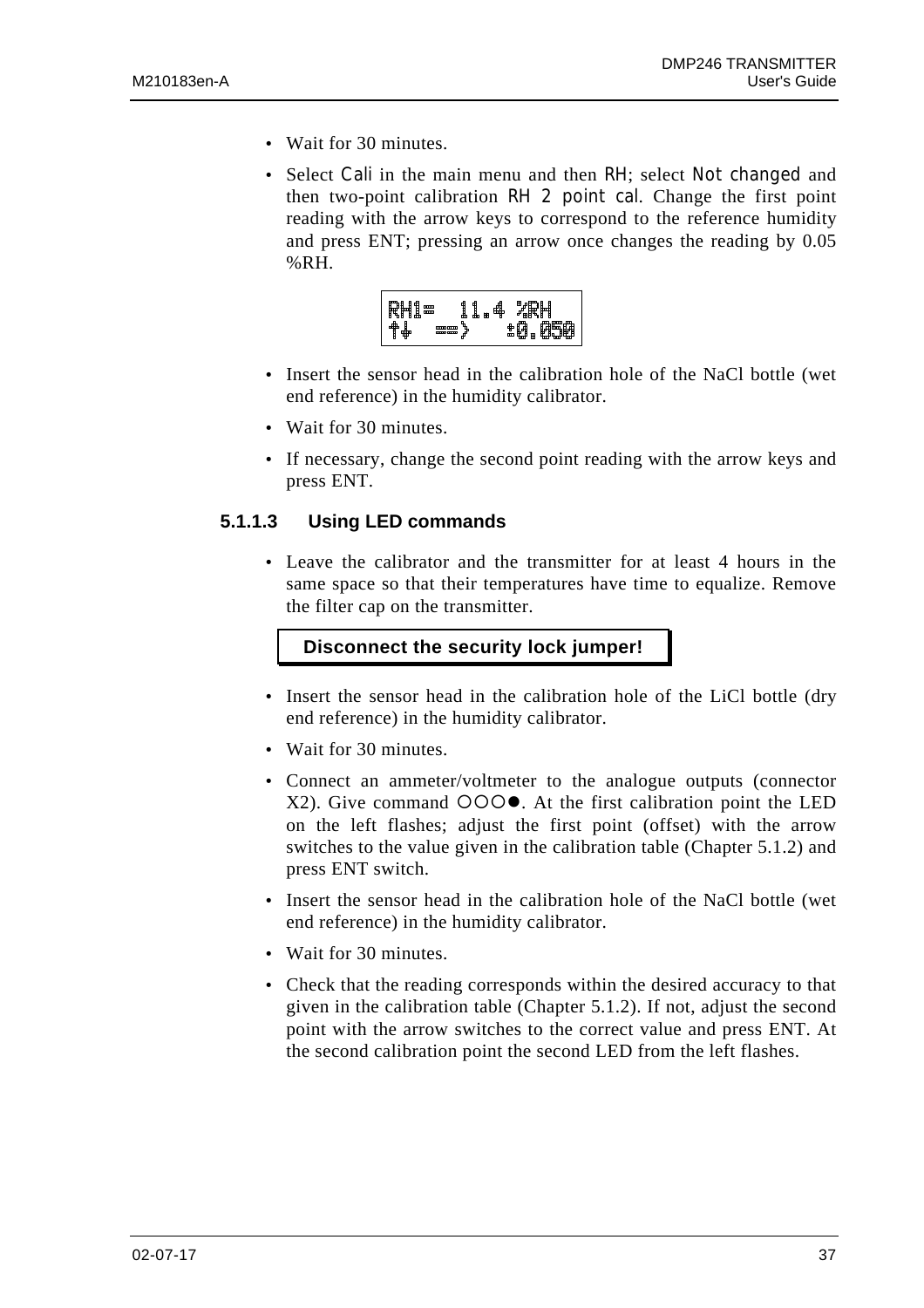| Temperature      | $\rm ^{\circ}C$ | 15    | 20    | 25    | 30    | 35    |
|------------------|-----------------|-------|-------|-------|-------|-------|
|                  | $\rm ^{\circ}F$ | 59    | 68    | 77    | 86    | 95    |
| LiC <sub>1</sub> | %RH             | *     | 11.3  | 11.3  | 11.3  | 11.3  |
| $420$ mA         |                 |       | 5.81  | 5.81  | 5.81  | 5.81  |
| $020$ mA         |                 |       | 2.26  | 2.26  | 2.26  | 2.26  |
| $01$ V           |                 |       | 0.113 | 0.113 | 0.113 | 0.113 |
| $05$ V           |                 |       | 0.565 | 0.565 | 0.565 | 0.565 |
| $010$ V          |                 |       | 1.13  | 1.13  | 1.13  | 1.13  |
|                  |                 |       |       |       |       |       |
| <b>NaCl</b>      | %RH             | 75.6  | 75.5  | 75.3  | 75.1  | 74.9  |
| $420$ mA         |                 | 16.10 | 16.08 | 16.05 | 16.02 | 15.98 |
| $020$ mA         |                 | 15.12 | 15.10 | 15.06 | 15.02 | 14.98 |
| $01$ V           |                 | 0.756 | 0.755 | 0.753 | 0.751 | 0.749 |
| $05$ V           |                 | 3.780 | 3.775 | 3.765 | 3.755 | 3.745 |
| $010$ V          |                 | 7.56  | 7.55  | 7.53  | 7.51  | 7.49  |

# **5.1.2 Humidity calibration table**

#### **Table 1 Greenspan's calibration table**

\*) LiCl solution must not be used or stored in temperatures below +18  $\degree$ C (+64  $\degree$ F), otherwise the equilibrium humidity of the salt solution changes permanently.

### **5.2 Temperature calibration**

The temperature channel has been calibrated at the factory and since it is very stable, calibration should be performed only when there is strong reason to believe that the adjustments have changed.

Temperature calibration should be done against some accurate temperature reference. It can be done either using the press switches inside the housing, through the serial bus or the menus on the local display. Either a one point offset correction or a two point calibration is possible.

# **NOTE**

Temperature calibration cannot be performed in process conditions as the DMP246 measures a cooled temperature whereas the reference instrument measures the actual process temperature.

# **5.2.1 One point temperature calibration**

# **5.2.1.1 Using serial commands**

• Leave the reference instrument and the transmitter for at least 4 hours in the same space so that their temperatures have time to equalize. Remove the filter cap prior to calibration.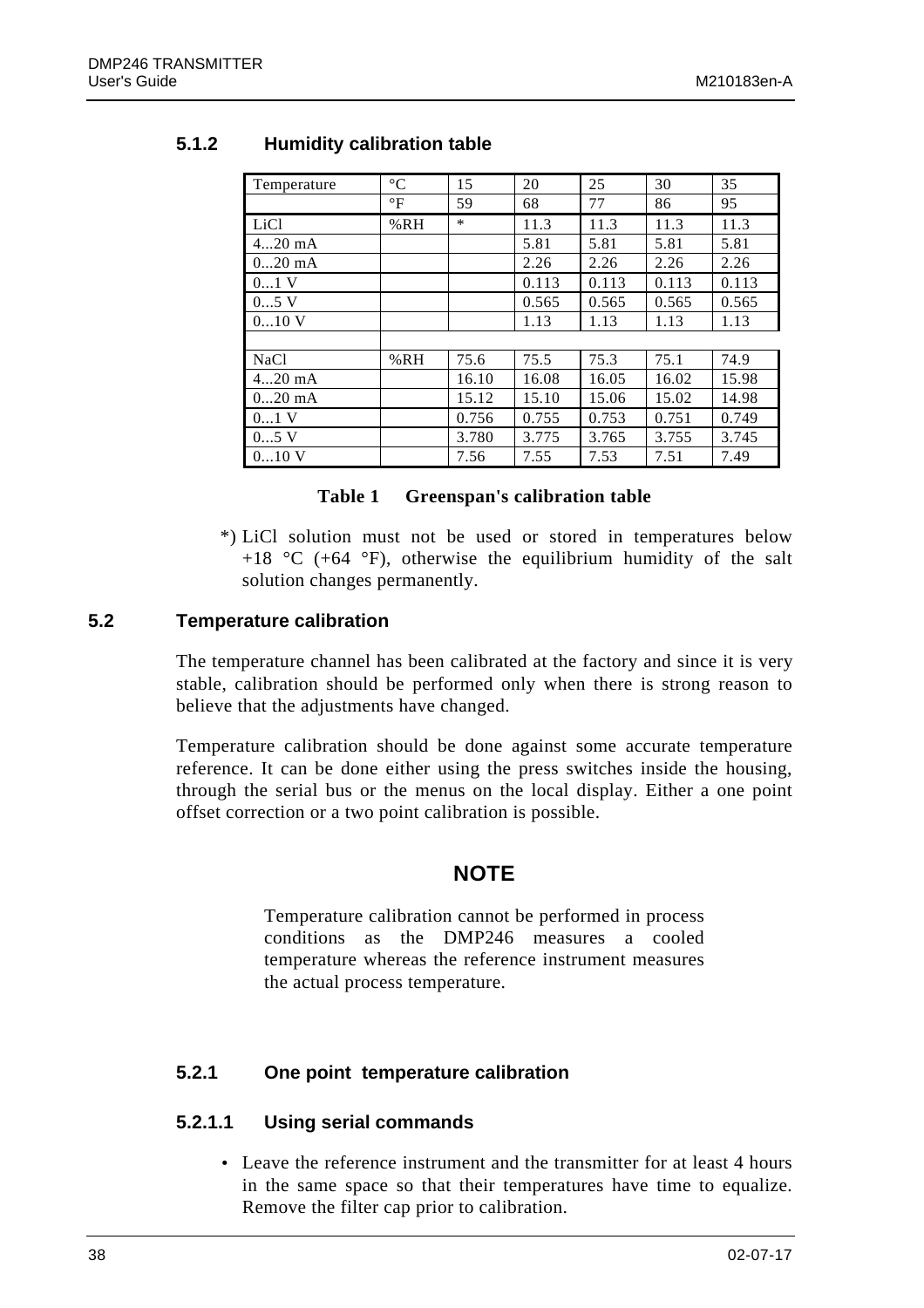# **Disconnect the security lock jumper!**

- Check the transmitter against the reference.
- Give command  $CT \langle cr \rangle$ , enter the first point value and press  $\langle cr \rangle$ :

```
>CT <cr><br>T : xx.x
            Ref1 ? yy.y <cr>
Press any key when ready
```
• If you want to see how the sensor stabilizes to the reference temperature, enter  $c \ll c$ r $>$  until entering the first reference:

```
T : 0.90 Ref1 ? c <cr>
T : 0.55 Ref1 ? c <cr>
T : 0.55 Ref1 ? 0.0 <cr>
Press any key when ready...
```
• After giving the correct temperature value (Ref1) and pressing  $\langle cr \rangle$ press any key and press <cr>.

### **5.2.1.2 Using display/keypad commands**

• Leave the reference instrument and the transmitter for at least 4 hours in the same space so that their temperatures have time to equalize. Remove the filter cap prior to calibration.

# **Disconnect the security lock jumper!**

- Check the transmitter against the reference.
- Select Cali in the main menu and then T; select one-point calibration T 1 point cal.
- Change the reading with the arrow keys to correspond to the reference and press ENT.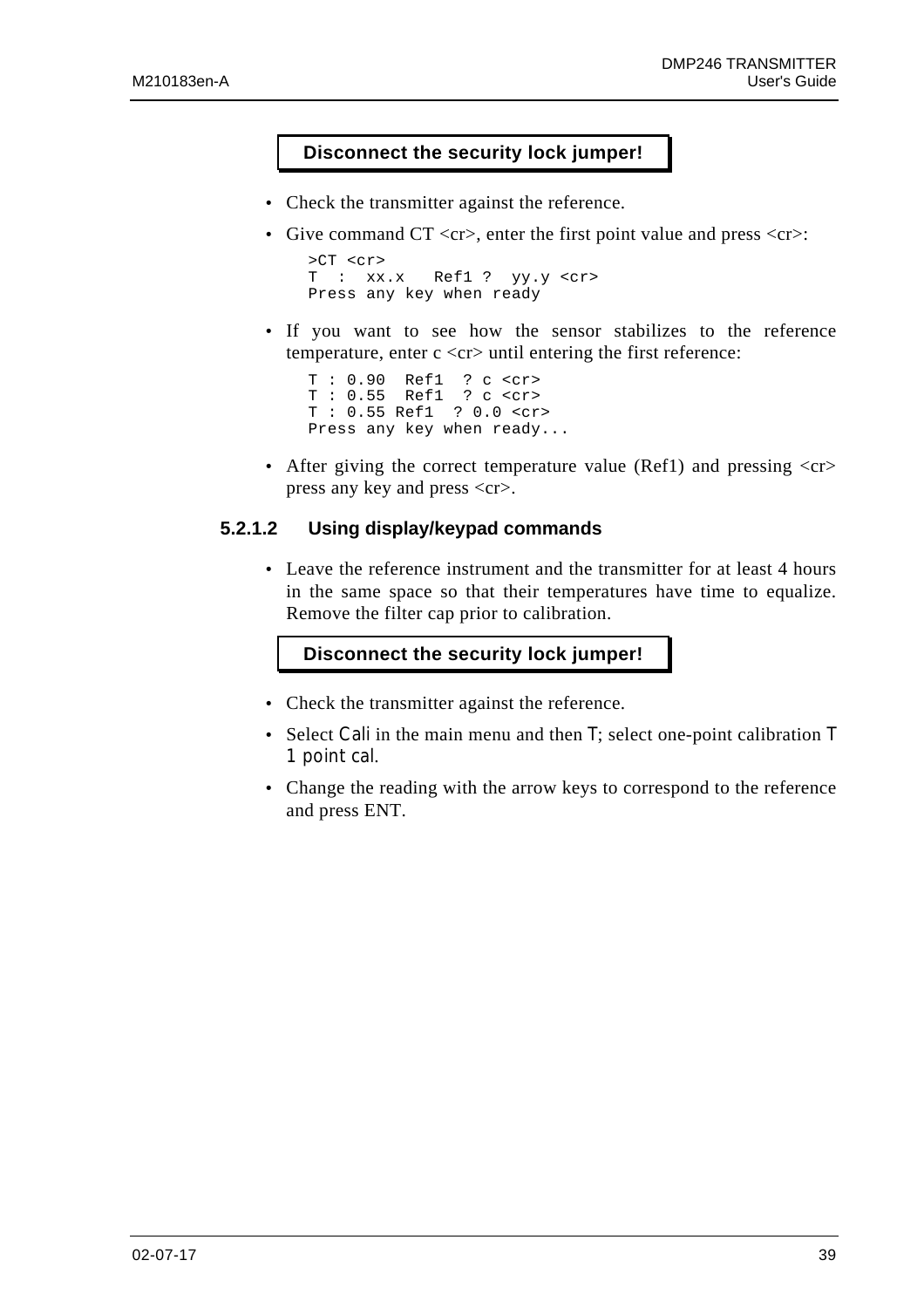# **5.2.1.3 Using LED commands**

• Leave the reference instrument and the transmitter for at least 4 hours in the same space so that their temperatures have time to equalize. Remove the filter cap prior to calibration.

```
Disconnect the security lock jumper!
```
- Check the transmitter against the reference.
- Connect an ammeter/voltmeter to the analogue outputs (connector  $X2$ ). Give command  $\bigcirc$   $\bigcirc$   $\bullet$   $\bigcirc$ . At the first calibration point the LED on the left flashes; adjust the first point (offset) with the arrow switches to the same reading with the reference and press ENT switch.
- After adjusting the offset point and pressing ENT the second LED from the left flashes. Press ENT without changing the output value.

### **5.2.2 Two point temperature calibration**

### **5.2.2.1 Using serial commands**

• Leave the reference instrument and the transmitter for at least 4 hours in the same space so that their temperatures have time to equalize. Remove the filter cap prior to calibration.

### **Disconnect the security lock jumper!**

- Check the transmitter against the reference.
- Give command  $CT \langle cr \rangle$ , enter the first point value and press  $\langle cr \rangle$ :

```
>CT <cr>
T : xx.x Ref1 ? yy.y <cr>
Press any key when ready
```
• If you want to see how the sensor stabilizes to the reference temperature, enter  $c \ll r$  until entering the first reference:

```
T : 0.90 Ref1 ? c <cr>
T : 0.55 Ref1 ? c <cr>
T : 0.55 Ref1 ? 0.0 <cr>
Press any key when ready...
```
- Change the temperature and check the transmitter again against the reference.
- Check that the reading corresponds with the reading of the reference instrument. If not, adjust the second point.
- Press any key, enter the second point value and press  $\langle cr \rangle$ .

T : xx.x Ref2 ? yy.y <cr>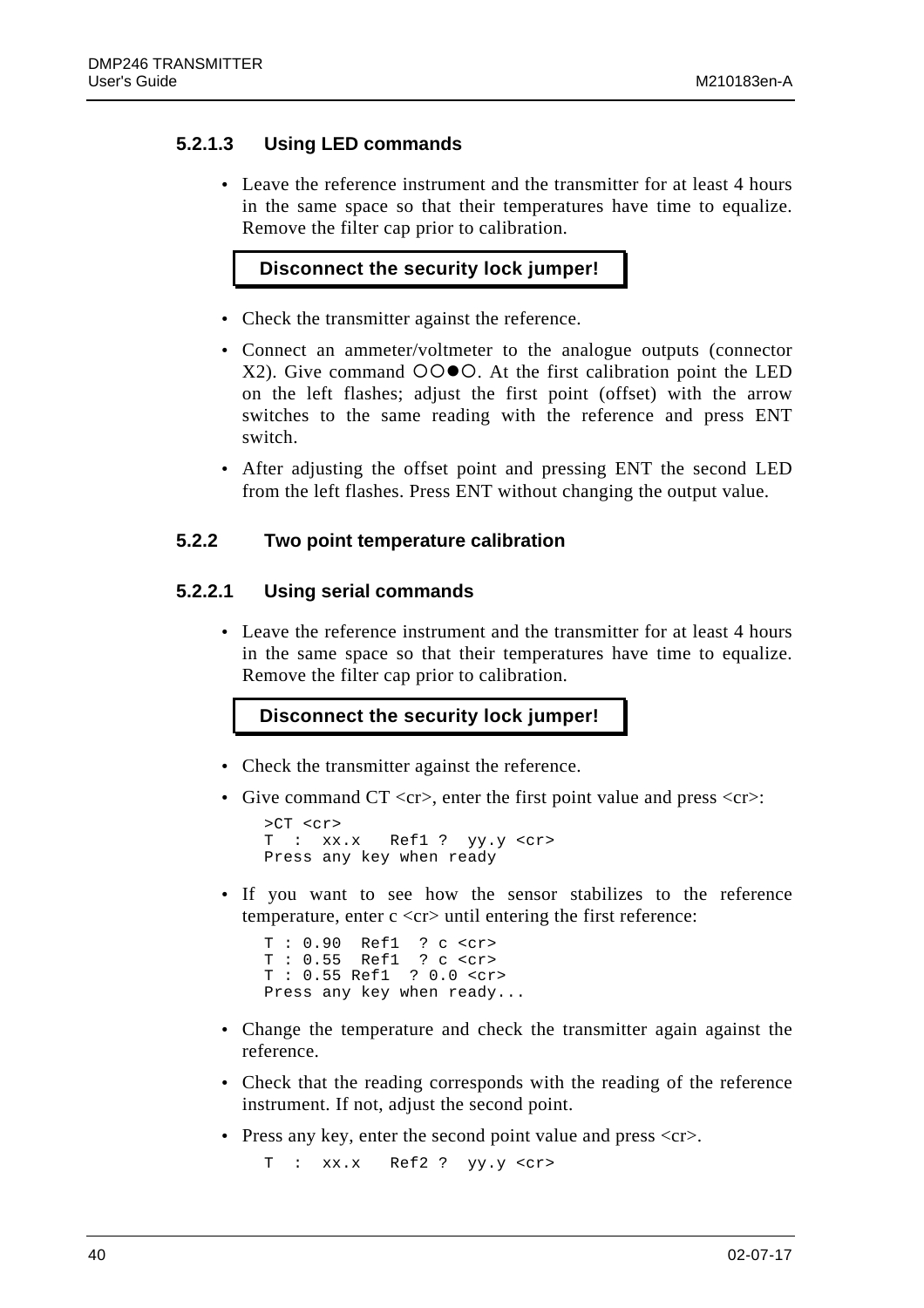• The stabilization of the sensor can be monitored by entering  $c \ll cr$ until the reference value is entered.

# **5.2.2.2 Using display/keypad commands**

• Leave the reference instrument and the transmitter for at least 4 hours in the same space so that their temperatures have time to equalize. Remove the filter cap prior to calibration.

# **Disconnect the security lock jumper!**

- Check the transmitter against the reference.
- Select Cali in the main menu and then T; select two-point calibration T 2 point cal. Change the first point reading with the arrow keys and press ENT.
- Change the temperature and again check the transmitter against the reference.
- Check that the reading corresponds with the reading of the reference instrument. If not, adjust the second point.
- If necessary, change the second point reading with the arrow keys and press ENT.

# **5.2.2.3 Using LED commands**

• Leave the reference instrument and the transmitter for at least 4 hours in the same space so that their temperatures have time to equalize. Remove the filter cap prior to calibration.

# **Disconnect the security lock jumper!**

- Check the transmitter against the reference.
- Connect an ammeter/voltmeter to the analogue outputs (connector  $X2$ ). Give command  $\bigcirc$   $\bigcirc$   $\bullet$   $\bigcirc$ . At the first calibration point the LED on the left flashes; adjust the first point (offset) with the arrow switches to the same reading with the reference and press ENT switch.
- Change the temperature and again check the transmitter against the reference.
- If necessary, adjust with the arrow switches to the correct value and press ENT. At the second calibration point the second LED from the left flashes.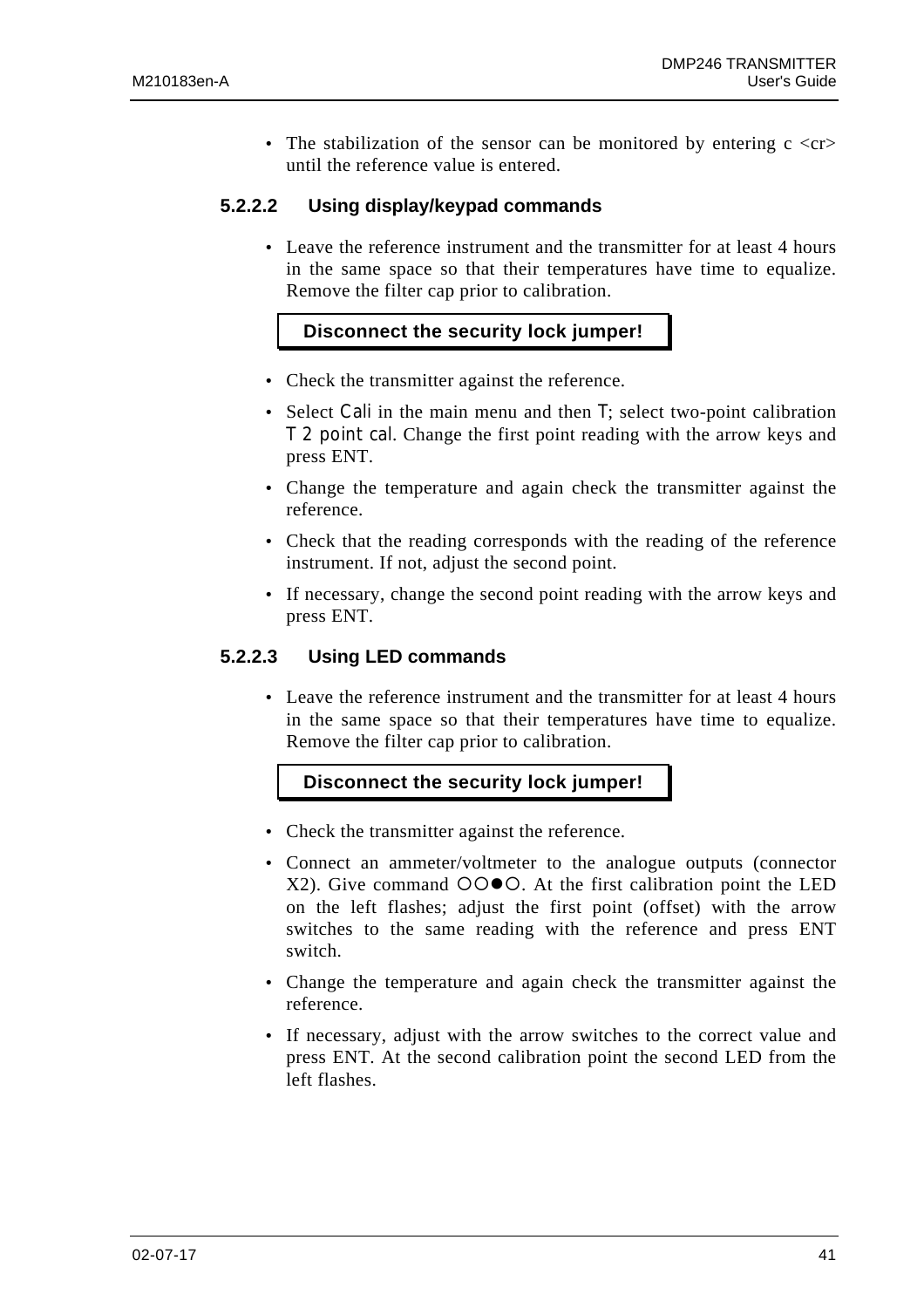# **5.3 Calibration of the analogue outputs**

The analogue outputs have been calibrated at the factory and since they are very stable, calibration of the outputs should be performed only when there is reason to believe that their adjustments have changed.

## **5.3.1 Using serial commands**

**Disconnect the security lock jumper!**

**ACAL <cr>**

The outputs on channels 1 and 2 are measured and the measured values (mA or V) entered as calibration coefficients.

Example: both channels have 0...10 V outputs (set with AMODE command); enter the voltages measured at the analogue outputs:

> >ACAL <cr><br>Ch1 U1 ( V  $)$  ? 0.123 <cr>  $Ch1$  U2 ( V ) ? 9.98 <cr> Ch2 U1 ( V ) ? 0.120 <cr> Ch2 U2 ( V ) ? 9.98  $\langle$  cr>

### **5.3.2 Using display/keypad commands**

**Disconnect the security lock jumper!**

• Connect an ammeter/voltmeter to the output of channel 1, select Cali in the main menu and Analog outputs in the Cali menu. The following is displayed (the quantity can be either mA or V):

| н<br>Ł. | ᇚ<br>1<br>I<br>Ф | - | m<br>B | σ | u<br>o<br>∎ |
|---------|------------------|---|--------|---|-------------|
|---------|------------------|---|--------|---|-------------|

• Enter the measured lower end current/voltage on channel 1.

• Enter the measured upper end current/voltage on channel 1.

| Ë<br>4<br>÷π | T<br>1<br>۰Œ | u | mn<br>U | ď | ۰<br>o<br>ŦH.<br>▦ |
|--------------|--------------|---|---------|---|--------------------|
|--------------|--------------|---|---------|---|--------------------|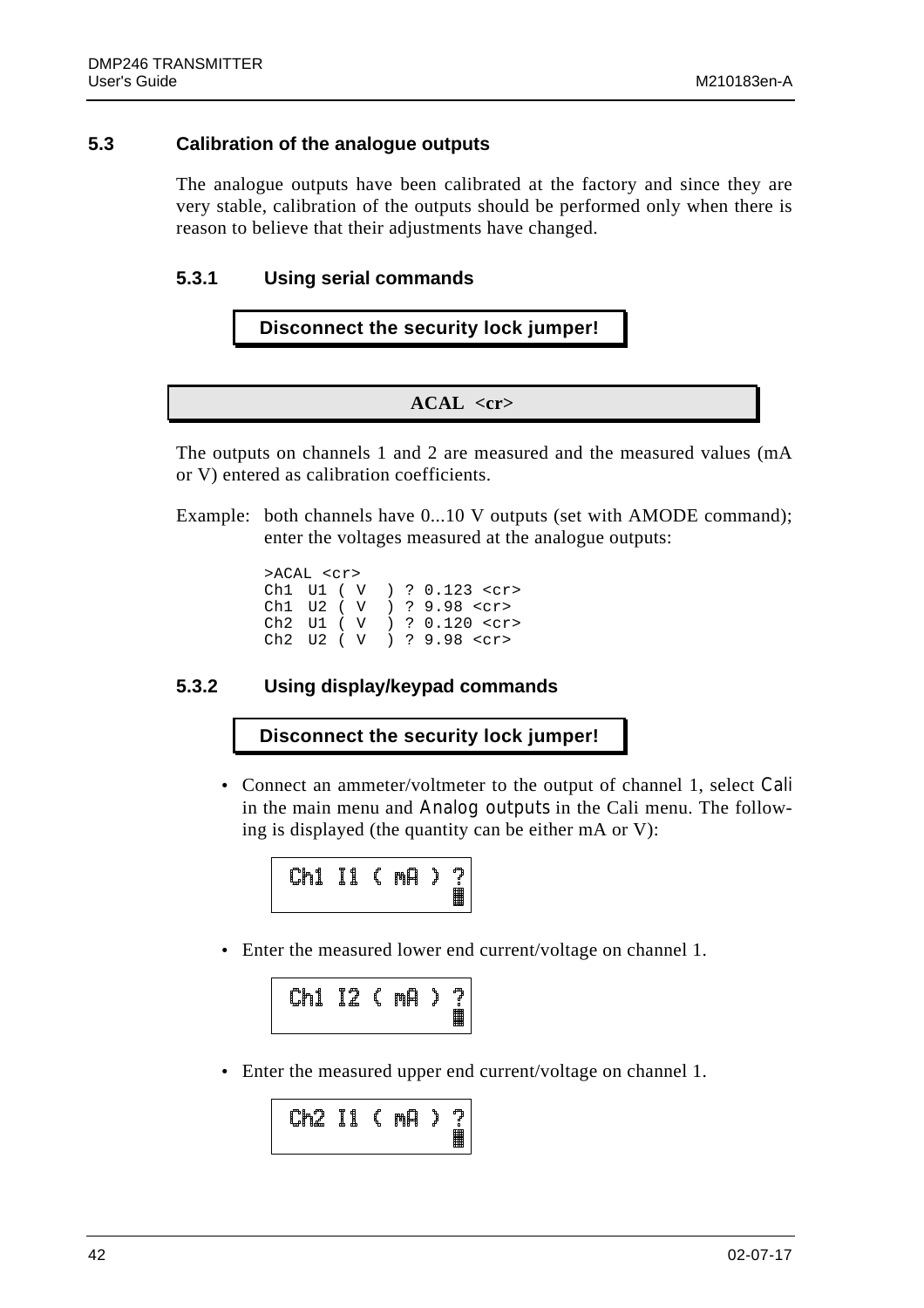• Connect the meter to the output of channel 2 and enter the measured lower end current/voltage on channel 2.



• Enter the measured upper end current/voltage on channel 2.

### **5.3.3 Using LED commands**

If both the analogue outputs and  $DRYCAP^{\circledast}$  sensor are calibrated, the analogue outputs should be calibrated first. This applies only when the calibrations are done using the LED commands!

• connect an ammeter/voltmeter to the analogue outputs (connector  $X2$ )

# **Disconnect the security lock jumper!**

- Give command  $\bigcirc \bigcirc \bullet \bullet$ .
- the LED on the left flashes; set the low end of channel 1 with the arrow keys and press ENT
- the second LED from the left flashes; set the high end of channel 1 with the arrow keys and press ENT
- the LED on the left flashes; set the low end of channel 2 with the arrow keys and press ENT
- the second LED from the left flashes; set the high end of channel 2 with the arrow keys and press ENT

The analogue outputs are calibrated to ensure outputs are correctly scaled: for example, when the output is scaled to 4...20 mA, the low end of the scale is 4 mA and high end 20 mA exactly. However, when 0... 20 mA output is used, the output cannot be adjusted to exactly 0 mA, but to 50  $\mu$ A. When 0...1 V, 0...5 V or  $0...10$  V output is in use, the output is adjusted to 50 mV. The following table summarizes the correct output values.

| Summary of the correct output values: |  |  |  |  |  |
|---------------------------------------|--|--|--|--|--|
|---------------------------------------|--|--|--|--|--|

|           | Output scale:   |                          |                 |                 |                 |  |  |
|-----------|-----------------|--------------------------|-----------------|-----------------|-----------------|--|--|
|           |                 | $020$ mA   420 mA   01 V |                 | $05$ V          | $010$ V         |  |  |
| low end:  | $50 \mu A$      | 4 mA                     | $50 \text{ mV}$ | $50 \text{ mV}$ | $50 \text{ mV}$ |  |  |
| high end: | $20 \text{ mA}$ | $20 \text{ mA}$          |                 |                 | 10 V            |  |  |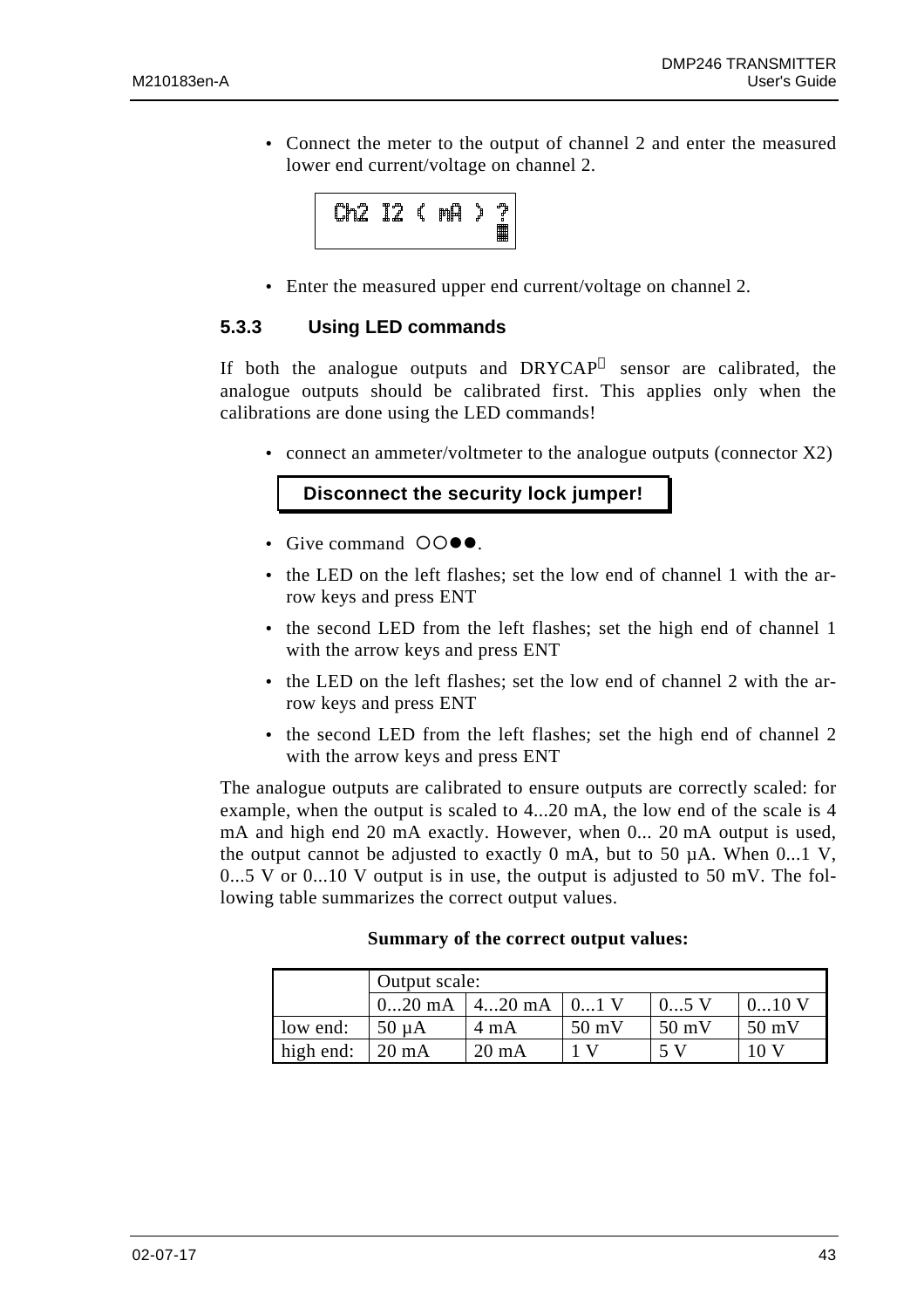# **6. MAINTENANCE**

### **6.1 Reference measurements**

Reference measurements are needed to verify whether the transmitter readings are within specifications. This way the user can check if the transmitter needs calibration or service.

The reference measurement should be made as close to the checked sensor as possible and the readings should be read at the same time, when possible.

The best reference measurements are made in laboratories. If it is possible to take the transmitter out of process or control system, make the reference measurement in a laboratory where the conditions are stable.

### **6.2 Self-diagnostics**

The DMP246 transmitters go through a self-diagnostics procedure when the power is switched on. When the procedure does not reveal any errors or faults, the transmitter starts operating normally. If errors or faults are found, check first if the DRYCAP<sup>®</sup> sensor is damaged. If it is intact, send the transmitter to Vaisala or a Vaisala representative for repairs. The error messages the transmitter outputs are listed in Appendix 5.

If any errors occur during operation, the error messages are output on the local display if the transmitter displays measurements; if the menus are used, error messages are not output. The LEDs indicate errors at all times. During operation, however, the error messages are not output automatically through the serial interface. If there is any reason to doubt that there is something wrong with the transmitter, use command ERRS:

#### **ERRS <cr>**

If there are no error messages, only a prompt is displayed:

```
>ERRS <cr>
\overline{\phantom{a}}
```
When errors have occurred, the transmitter outputs the error code (see Appendix 5 for all error messages):

> >ERRS <cr> E40 f ( all ) out of range >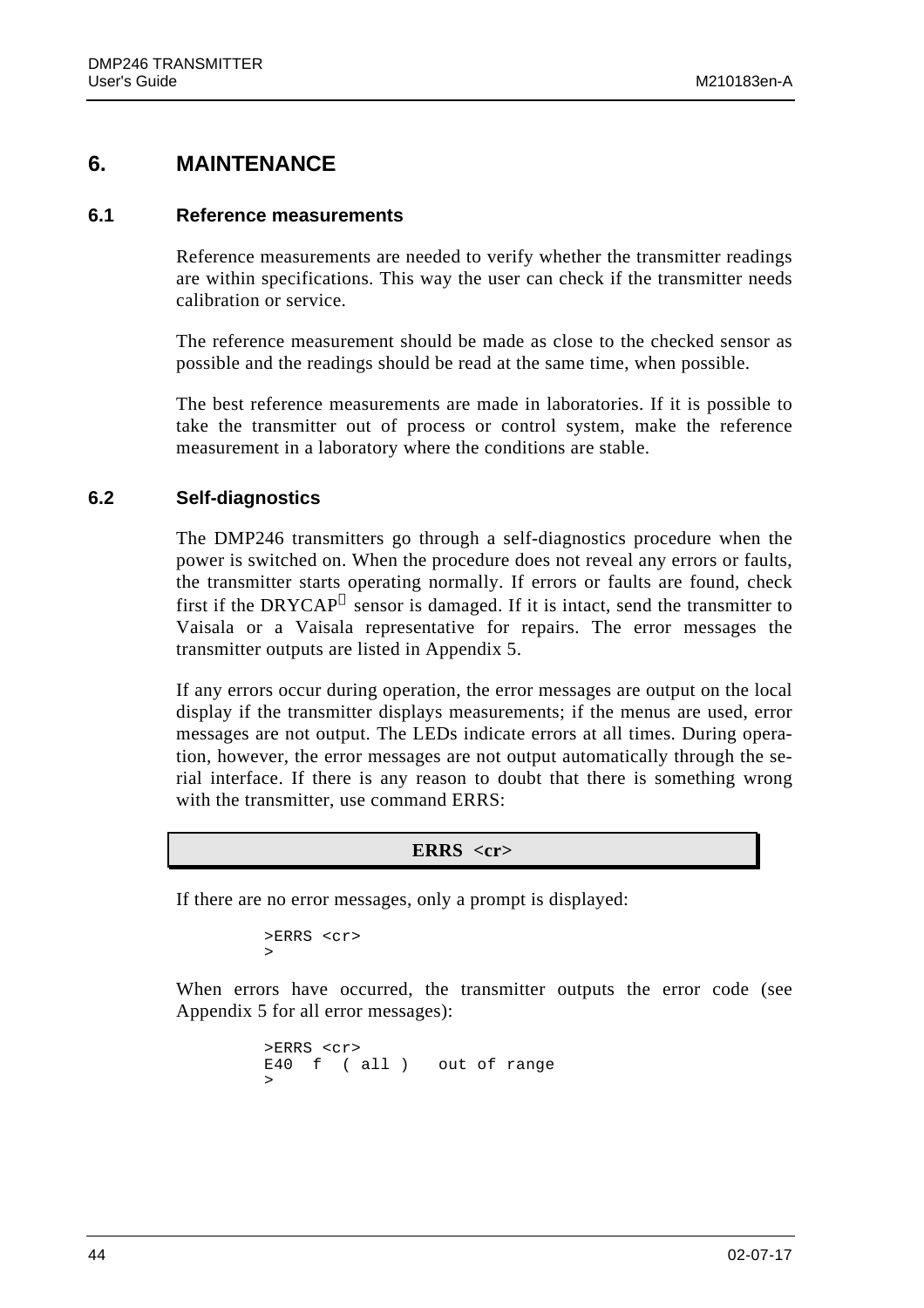## **6.3 Changing the filter**

Replace a dirty sintered filter to ensure a maximum lifetime for the sensor. Do not try to clean the filter.

### **6.4 Temperature channel adjustment with Pt 100 simulators**

Switch the power off and disconnect the wires to the Pt 100 sensor from solder lugs TP5, TP6 and TP7.



### **Figure 6.4.1 Location of solder lugs TP5, TP6 and TP7 and connector X88**

Connect a Pt 100 simulator to connector X88 and set it at the lowest temperature to be calibrated.



# **Figure 6.4.2 Connecting the Pt 100 simulator to connector X88**

Switch the power on.

# **6.4.1 Adjustment using serial commands**

Give command CT and enter the first point value and press  $\langle cr \rangle$ :

>CT <cr><br>'C : xx.x  $Ref1$  ?  $yy.y$  <cr> Press any key when ready

Set the Pt 100 simulator at the highest temperature to be calibrated and press any key. Enter the second point (gain) reference reading. If second reference is not needed, press  $\langle cr \rangle$  to complete one point offset correction.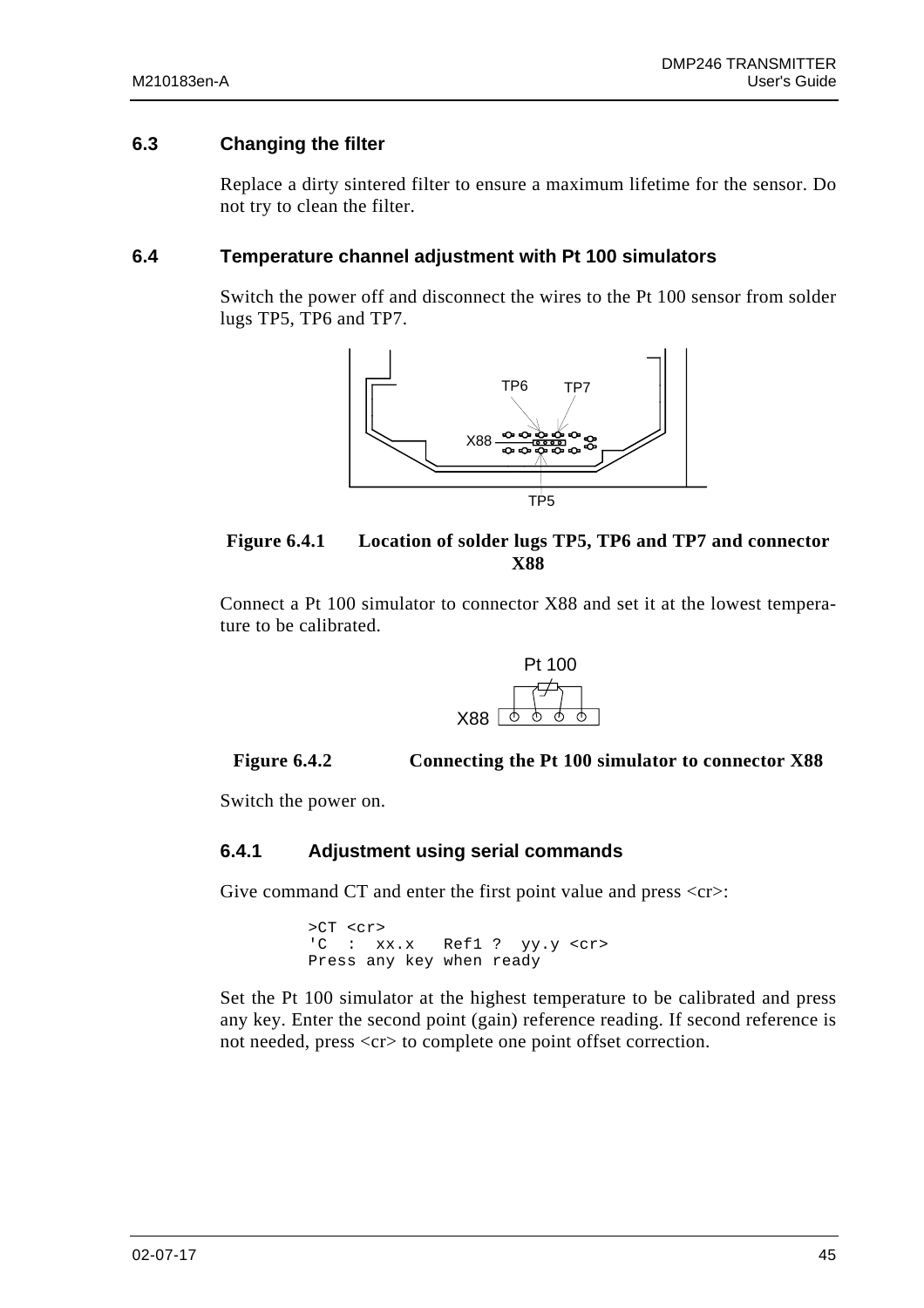# **6.4.2 Adjustment using display commands**

Select Cali in the main menu and then T; select two-point calibration T 2 point cal. Change the first point reading with the arrow keys and press ENT.

Set the Pt 100 simulator at the highest temperature to be calibrated and adjust the second point (gain) to the reference reading. If there is no second reference, press ENT to complete one point offset correction.

# **6.4.3 Adjustment using LED commands**

Connect an ammeter/voltmeter to the analogue outputs (connector X2). Give command  $\bigcirc$   $\bigcirc$   $\bigcirc$  and adjust the first point (offset) with the arrow switches to the same reading with the reference and press ENT switch.

Set the Pt 100 simulator at the highest temperature to be calibrated and adjust the second point (gain) to the reference reading. If there is no second reference, press ENT to complete one point offset correction.

Disconnect the Pt 100 simulator and reconnect the Pt 100 wires to solder lugs TP5, TP6 and TP7.

The correct connections according to the wire colours for different transmitters are:

| $\mathbf{I}$<br>יטי |      | --                                        |  |
|---------------------|------|-------------------------------------------|--|
| $n$ e               | een. | $\mathbf{X}$<br>$\mathbf{V}$ $\mathbf{A}$ |  |

If there is not a Pt 100 simulator available, the adjustment can be made with two resistors of 84  $\Omega$  and 154  $\Omega$  whose resistance is known precisely. Measure the resistor with a resistance meter. Look up the corresponding temperature value from a Pt 100 conversion table or calculate it using the following equation:

 $T = D0 + R x \{D1 + R x [D2 + R x (D3 + R x D4)]\}$ 

where

| D0 | $=$ | -243.5673014 |
|----|-----|--------------|
| D1 | $=$ | 2.278542701  |
| D2 | $=$ | 0.002050681  |
| D3 | $=$ | -6.15025E-06 |
| D4 | $=$ | 1.34949E-08  |

## **6.5 Measurement of output currents using test points**

If a current output has been connected e.g. to a process computer, the output current cannot be measured at the output connector X2 without disconnecting the external load. The output current can, however, be measured at test points CH1+/CH1- and CH2+/CH2- without disconnecting the output wires. These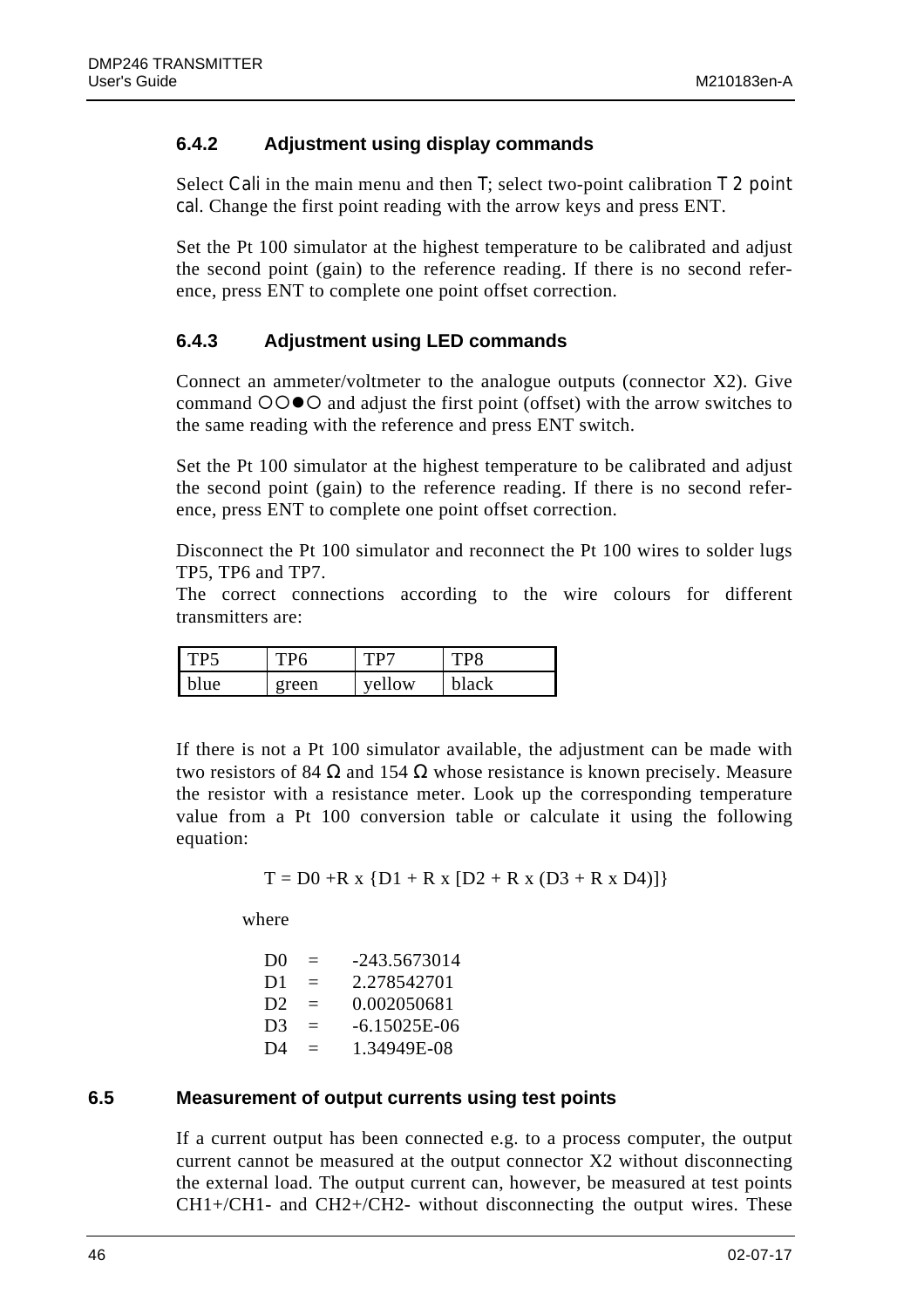test points can therefore be used in one point offset correction against an accurate reference or in checking the current output without disconnecting the analogue output from the process.



OPENED COVER OF THE DMP246





**Figure 6.5.2 Circuit diagram of the analogue output current test points**

# **6.6 Adjusting the contrast of the display**

The contrast of the display can be adjusted using the trimmer "LCD display contrast" located next to the press switches.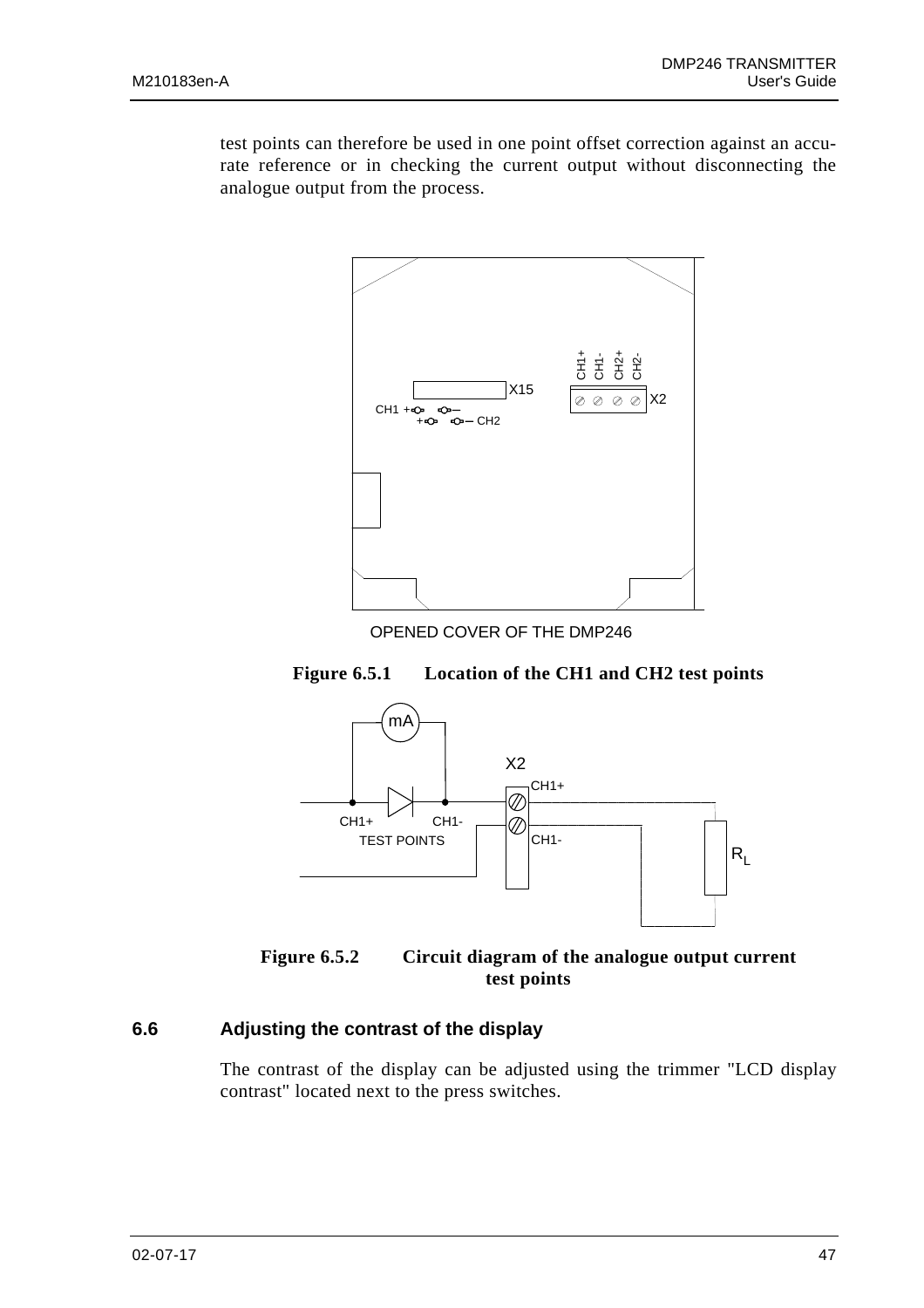# **7. TECHNICAL DATA**

# **7.1 Dewpoint temperature**

Measurement range  $+10...+100$  °C

# **NOTE**

Make sure that the upper limit of the dewpoint measurement range is not exceeded in low temperatures as this would lead to condensation.



# Accuracy  $\pm 2$  °C

entire measurement range:

|                |     | Dewpoint temperature $(^{\circ}C)$ |     |     |     |     |     |     |     |     |
|----------------|-----|------------------------------------|-----|-----|-----|-----|-----|-----|-----|-----|
| <b>Process</b> | 10  | 20                                 | 30  | 40  | 50  | 60  | 70  | 80  | 90  | 100 |
| temp. (°C)     |     |                                    |     |     |     |     |     |     |     |     |
| 100            | 2.0 | 1.2                                | 0.9 | 0.7 | 0.6 |     |     |     |     |     |
| 120            | 2.8 | 1.7                                | 1.1 | 0.8 | 0.6 | 0.7 |     |     |     |     |
| 140            | 4.0 | 2.3                                | 1.4 | 1.0 | 0.8 | 0.6 | 0.7 |     |     |     |
| 160            |     | 3.1                                | 1.9 | 1.3 | 0.9 | 0.8 | 0.7 | 0.7 |     |     |
| 180            |     | 4.2                                | 2.5 | 1.6 | 1.2 | 0.9 | 0.8 | 0.7 | 0.8 |     |
| 200            |     |                                    | 3.3 | 2.1 | 1.4 | 1.1 | 0.9 | 0.8 | 0.9 | 0.8 |
| 220            |     |                                    | 4.3 | 2.7 | 1.8 | 1.3 | 1.0 | 0.9 | 0.8 | 0.9 |
| 240            |     |                                    |     | 3.5 | 2.3 | 1.6 | 1.2 | 1.0 | 0.9 | 0.8 |
| 260            |     |                                    |     | 4.4 | 2.9 | 2.0 | 1.5 | 1.2 | 1.0 | 0.9 |
| 280            |     |                                    |     |     | 3.6 | 2.5 | 1.8 | 1.4 | 1.1 | 1.0 |
| 300            |     |                                    |     |     |     | 3.0 | 2.2 | 1.6 | 1.3 | 1.1 |
| 320            |     |                                    |     |     |     | 3.8 | 2.6 | 2.0 | 1.5 | 1.3 |
| 340            |     |                                    |     |     |     |     | 3.2 | 2.4 | 1.8 | 1.5 |
| 350            |     |                                    |     |     |     |     | 3.5 | 2.6 | 2.0 | 1.6 |

The values are calculated with the cooling profile installed, except for values in bold letters (in these temperatures the cooling profile cannot be used as it would lead to condensation).

Response time (90 %):

| $\ldots$                             |                 |
|--------------------------------------|-----------------|
| at +135 $\degree$ C, from dry to wet | 10 <sub>s</sub> |
| at +135 $\degree$ C, from wet to dry | 50 <sub>s</sub> |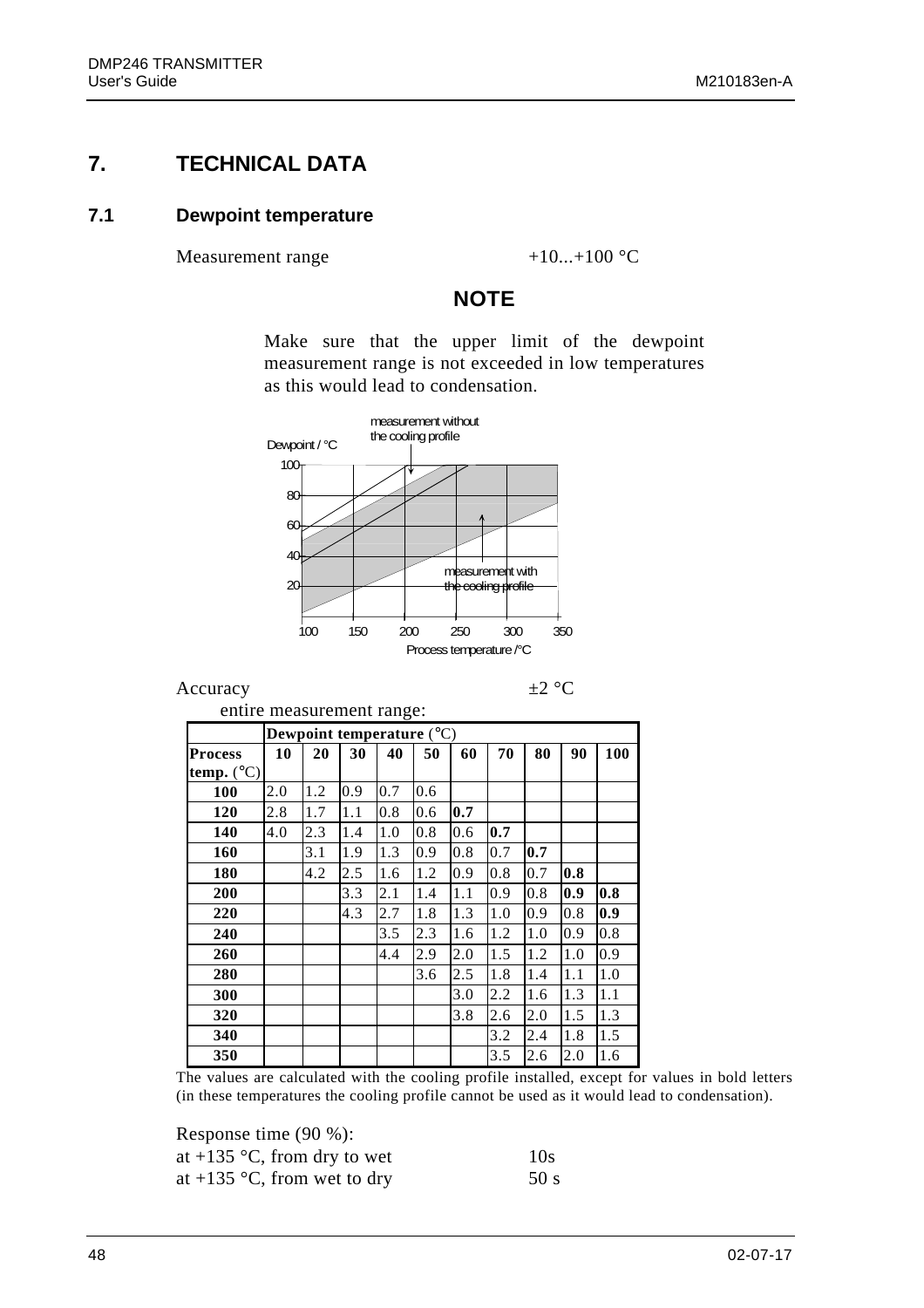# **7.2 Outputs**

| Two analogue outputs selectable                           | $020$ mA<br>$01$ V<br>$010$ V        | $420$ mA<br>$05$ V |
|-----------------------------------------------------------|--------------------------------------|--------------------|
| Typical accuracy of analogue output<br>at +20 $\degree$ C | $\pm 0.05$ % full scale              |                    |
| Typical temperature dependence of<br>analogue output      | $0.005$ % full scale/ <sup>o</sup> C |                    |

The formulas used in measurement of dewpoint and mixing ratio are presented in Appendix 6.

# **7.3 General**

| Sensor                                                                                                                                                                                                                                                       | $DRYCAP^{\circledR}$                                                                                                                                |
|--------------------------------------------------------------------------------------------------------------------------------------------------------------------------------------------------------------------------------------------------------------|-----------------------------------------------------------------------------------------------------------------------------------------------------|
| Connections                                                                                                                                                                                                                                                  | screw terminals, $0.5 \text{ mm}^2$ wires<br>(AWG 20), stranded wires<br>recommended                                                                |
| Operating voltage                                                                                                                                                                                                                                            | 24 VDC (2028 V)<br>isolated 24 VAC<br>option 115 VAC, 230 VAC                                                                                       |
| Power consumption                                                                                                                                                                                                                                            | 100 mA maximum (24 VDC)                                                                                                                             |
| Recommended external load for:<br>current outputs<br>01 V voltage output<br>$05$ and $010$ V voltage outputs<br>Operating temperature range for<br>sensor head<br>electronics<br>with display cover<br>with power supply unit<br>with alarm outputs up to 8A | $<$ 500 $\Omega$<br>$>2$ kΩ (to ground)<br>$>10 \text{ k}\Omega$ (to ground)<br>$0350$ °C<br>$-40+60$ °C<br>$0+50$ °C<br>$-40+45$ °C<br>$-40+40$ °C |
| up to 6A                                                                                                                                                                                                                                                     | $+60$ °C                                                                                                                                            |
| Storage temperature range                                                                                                                                                                                                                                    | $-40+70$ °C                                                                                                                                         |
| Housing material                                                                                                                                                                                                                                             | G-AlSi12 (DIN 1725)                                                                                                                                 |
| Housing classification                                                                                                                                                                                                                                       | IP 65 (NEMA 4)                                                                                                                                      |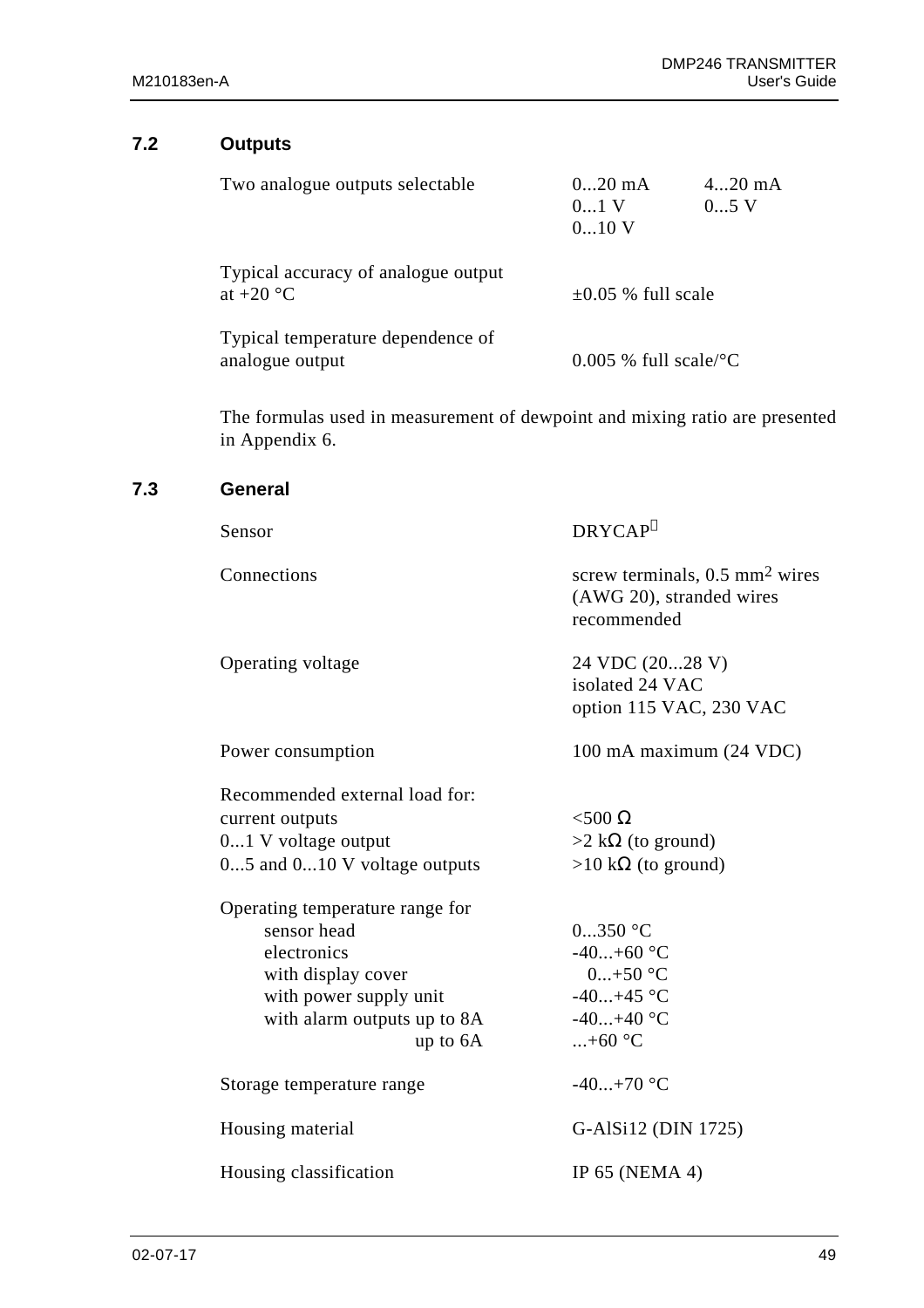Bushing for 7...10 mm diameter cable (8 x 0.5 mm2 shielded cable)

Sensor protection stainless steel sintered filter (part no. HM46780) Housing dimensions 145 x 120 x 65 mm

Sensor head dimensions (in mm):



# **Figure7.3 DMP246 sensor head dimensions**

Weight with cooling unit (without display cover):

| 2 m cable | 5 m cable   | 10 m cable |
|-----------|-------------|------------|
| -30K      | <b>1600</b> |            |

Weight of display cover 420 g

# **7.4 Electronics**

character height 3.85 mm (0.15")

User interface 3 keys and 4 LEDs inside the housing or local display keypad (option)

Display (option) 2 x 16 character alphanumeric LCD

Keyboard 1 x 4 keypad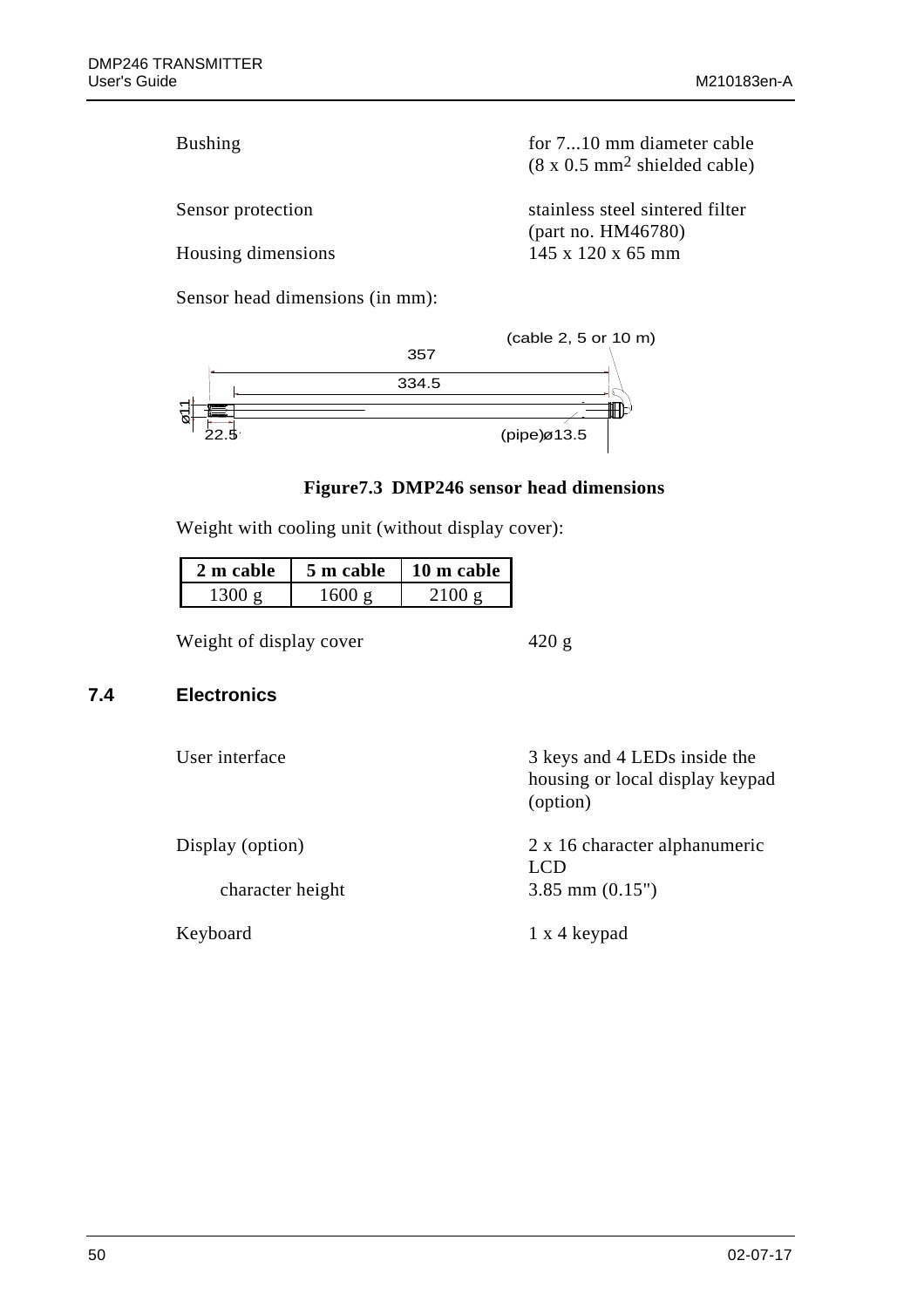# **7.5 Serial interface modules**

Module types RS 485/422, digital current loop

Connections screw terminals for  $0.5 \text{ mm}^2$ wires (AWG20), stranded wires recommended

Assembly plug-in module

RS 485/422 32 digital current loop 6 (single loop) 9 (dual loop) Network cable type twisted pair Network cable length 1000 m max.

RS 485/422 9600 baud max. digital current loop 4800 baud max.

# **7.6 Electromagnetic compatibility**

Network data speed

Number of devices on line

EN 61326-1: 1997 + Am.1:1998 Electrical equipment for measurement, control and laboratory use- EMC requirements, Industrial environment environment.

### **Test methods**

*Emission*

Radiated emissions CISPR16 class B (CISPR22 Class B)

*Immunity* Electrostatic discharge (ESD) EN/IEC 61000-4-2 EM field EN/IEC 61000-4-3 EFT Burst EN/IEC 61000-4-4 Surge EN/IEC 61000-4-5 Conducted RF EN/IEC 61000-4-6

 $\epsilon$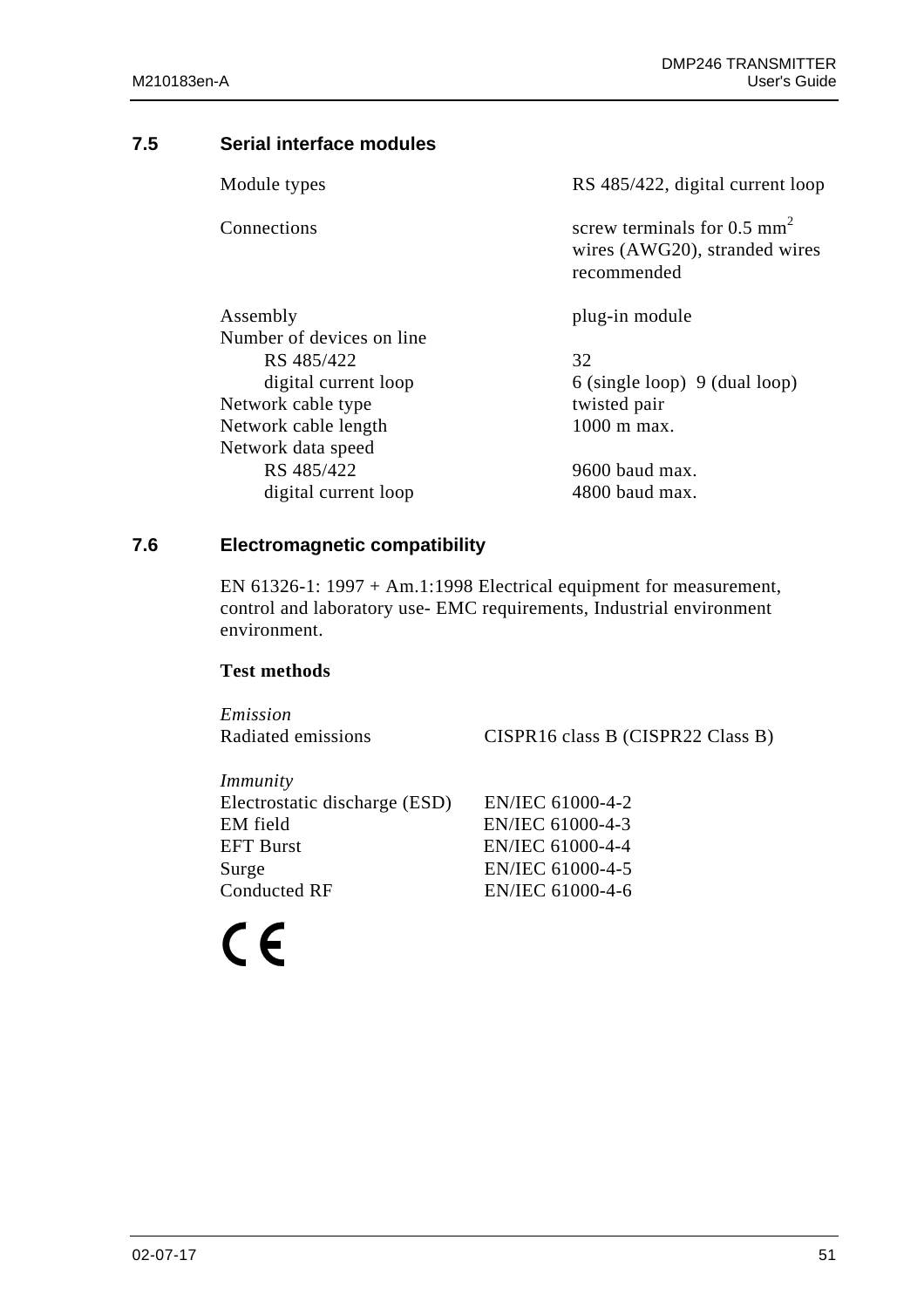# **8. OPTIONS**

| Power supply  | 24 VDC/VAC (standard),<br>115/230 VAC                                                                                 |
|---------------|-----------------------------------------------------------------------------------------------------------------------|
| Cable length  | $2, 5$ or 10 metres                                                                                                   |
| Alarm outputs | 2 pcs 230 VAC<br>SPCO (Single Pole Change Over)<br>max. current up to $+40$ °C 8 A<br>max. current up to $+60$ °C 6 A |
| Display cover | cover with or without local<br>display & keypad                                                                       |

# **9. SPARE PARTS**

| Order code          | <b>Description</b>                            |
|---------------------|-----------------------------------------------|
| HM46780             | Sintered filter, stainless steel              |
| DRYCAP <sub>S</sub> | DRYCAP <sup>®</sup> sensor                    |
| DMP240ALSP          | Alarm output module                           |
| HMP230PW            | Power supply unit                             |
| HMP230RS            | RS 485/422 serial module                      |
| HMP230CL            | Current loop module                           |
| 16611               | Calibration adapter for the HMK13B Calibrator |
| 16612               | Calibration adapter for the HMK11 Calibrator  |
| 17143               | Fuse 8 A for alarm output module              |
| 5237                | Fuse 160 mA T 5x20 mm for power supply        |
|                     | module                                        |

# **GUARANTEE**

Vaisala issues a guarantee for the material and workmanship of this product under normal operating conditions for one (1) year from the date of delivery. Exceptional operating conditions, damage due to careless handling and misapplication will void the guarantee. Drilling holes in the transmitter housing may affect the EMC certification and will in any case nullify the warranty.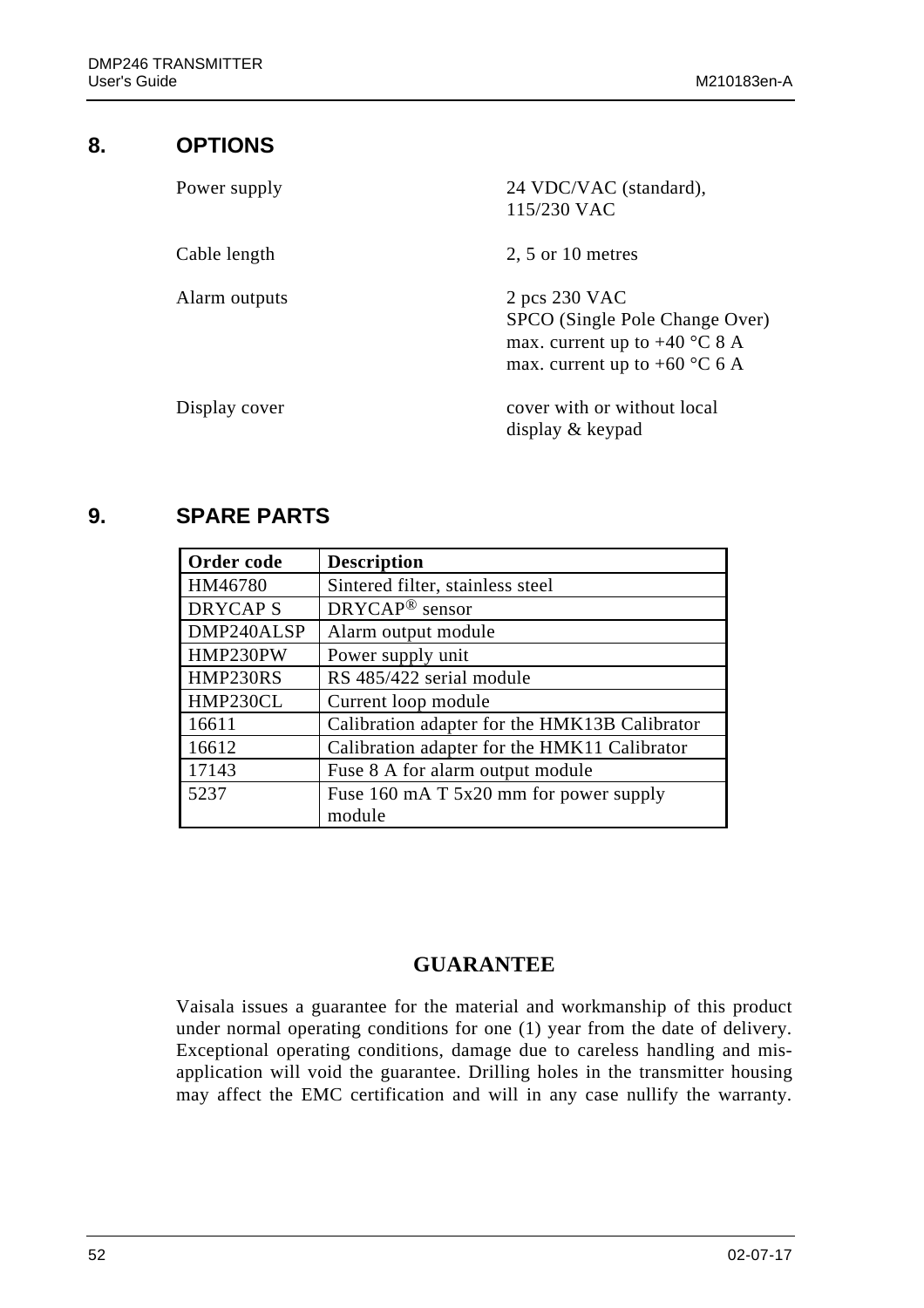# **APPENDIX 1: SERIAL COMMANDS**

| XPRES Setting the pressure for mixing ratio calculations temporarily 71 |  |  |
|-------------------------------------------------------------------------|--|--|
|                                                                         |  |  |
|                                                                         |  |  |
|                                                                         |  |  |
|                                                                         |  |  |
|                                                                         |  |  |
|                                                                         |  |  |
|                                                                         |  |  |
|                                                                         |  |  |
|                                                                         |  |  |
|                                                                         |  |  |
|                                                                         |  |  |
|                                                                         |  |  |
|                                                                         |  |  |
|                                                                         |  |  |
|                                                                         |  |  |
|                                                                         |  |  |
|                                                                         |  |  |
|                                                                         |  |  |
|                                                                         |  |  |
|                                                                         |  |  |
|                                                                         |  |  |
|                                                                         |  |  |
|                                                                         |  |  |
|                                                                         |  |  |
|                                                                         |  |  |
|                                                                         |  |  |
|                                                                         |  |  |
|                                                                         |  |  |
|                                                                         |  |  |
|                                                                         |  |  |
|                                                                         |  |  |
|                                                                         |  |  |
|                                                                         |  |  |
|                                                                         |  |  |
|                                                                         |  |  |
|                                                                         |  |  |
|                                                                         |  |  |
|                                                                         |  |  |
|                                                                         |  |  |
|                                                                         |  |  |

The commands function as described when the serial interface is in fullduplex mode and echo is on. All commands except FORM can be given in either capital or small letters.

In the commands <cr> means carriage return, <lf> line feed and <ht> horizontal tabulation.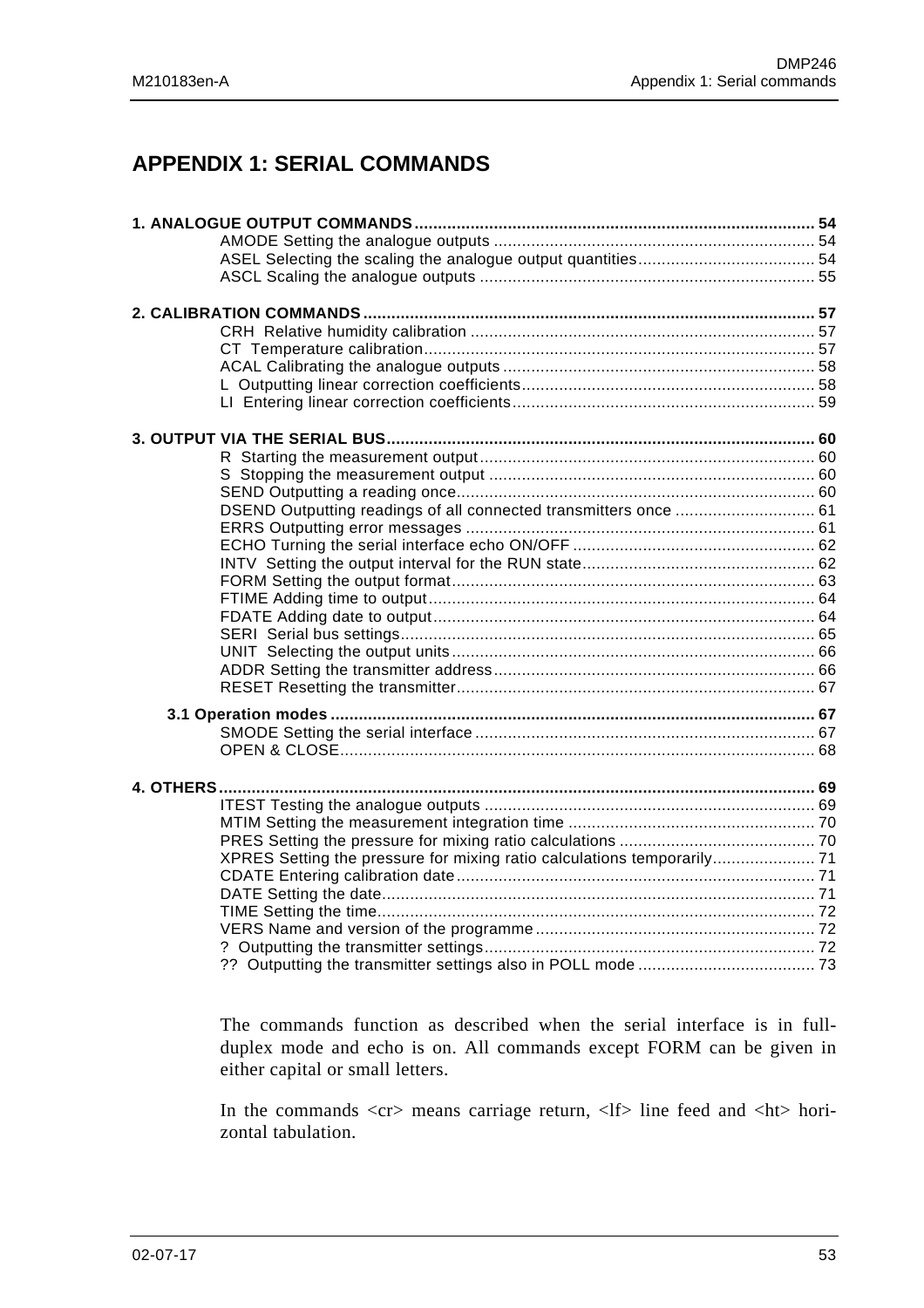# **1. ANALOGUE OUTPUT COMMANDS**

**AMODE Setting the analogue outputs**

**Disconnect the security lock jumper!**

**AMODE a bb.bbb cc.ccc d ee.eee ff.fff <cr>**

 $a = channel 1: U = voltage output$  $I =$  current output  $bb \text{ } =$  lower limit of channel 1  $c \cdot c \cdot c \cdot c = \text{upper limit of channel 1}$  $d =$  channel 2:  $U =$  voltage output  $I =$  current output ee.eee  $=$  lower limit of channel 2 ff.fff  $=$  upper limit of channel 2

The bb.bbb, cc.ccc, ee.eee and ff.fff parameters are entered in volts or milliamperes.

Sets the analogue outputs on channels 1 and 2. An example of this is when the voltage output on channel 1 is set to be 0...1 V and channel 2 set to 2...10 V:

> >AMODE U 0 1 U 2 10 <cr> Ch1 : 0.000 ... 1.000 V Ch2 : 2.000 ... 10.000 V

The current settings can be checked by giving the command without any parameters:

> >AMODE <cr> Ch1 : 0.000 ... 20.000 mA Ch2 : 0.000 ... 20.000 mA

### **ASEL Selecting the scaling the analogue output quantities**

**Disconnect the security lock jumper!**

#### **ASEL xxx yyy <cr>**

 $xxxx = channel 1's quantity (Td, x, RH, T)$ yyy  $=$  channel 2's quantity (Td, x, RH, T)

# **NOTE**

RH and T outputs are to be used only in calibration and during installation.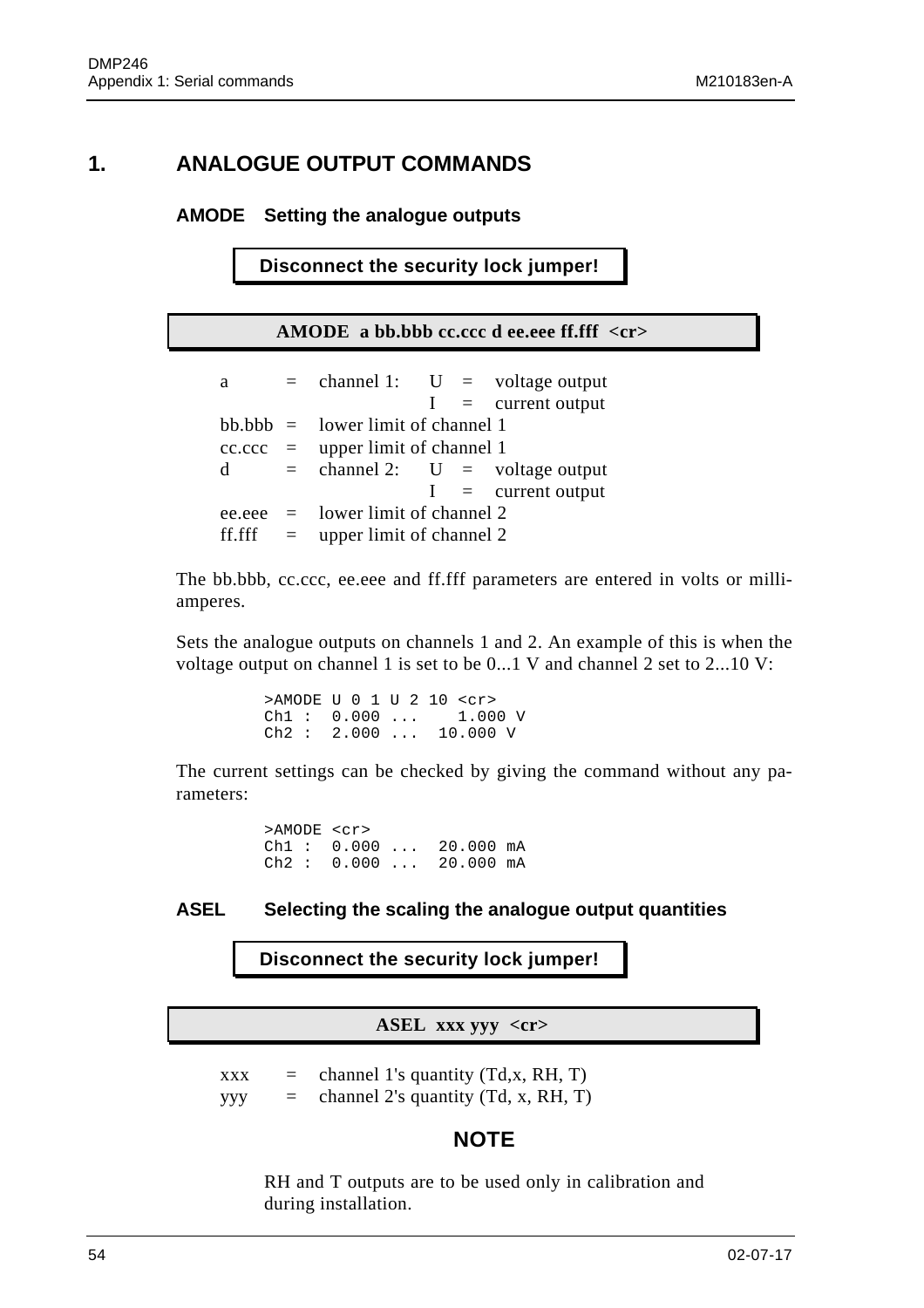For example, dewpoint temperature is selected to be output on channel 1 and mixing ratio on channel 2; the mixing ratio range is scaled to 0...500 g/kg:

>ASEL Td Mix <cr><br>Ch1 (Td) lo -50.000 'C Ch1 ( Td ) lo -50.000 'C ? 40<cr> Ch1 ( Td ) hi 0.000 'C ? 100<cr> Ch2 ( $\text{x}$ ) lo 0.000 g/kg ? <cr><br>Ch2 ( $\text{x}$ ) hi 500.000 g/kg ? <cr>  $500.000 \frac{9}{kg}$  ? <cr> >

When the ASEL command is given on its own, the transmitter outputs its current settings:

>ASEL <cr> Ch1 (Td ) lo 20.000 'C ? <cr><br>Ch1 (Td ) hi 55.000 'C ? <cr> Ch1 ( Td ) hi 55.000 'C ? <cr><br>Ch2 ( x ) lo 10.000 g/kg ? <cr> Ch2 ( $x$  ) lo 10.000 g/kg ? <cr>
Ch2 ( $x$  ) hi 100.000 g/kg ? <cr>  $(x)$  hi 100.000 g/kg

The outputs and their scales can also be given directly with the ASEL command.

**ASEL xxx yyy aaa.a bbb.b ccc.c ddd.d <cr>**

| <b>XXX</b> | $=$        | channel 1's quantity     |
|------------|------------|--------------------------|
| ууу        | $=$        | channel 2's quantity     |
| aaa.a      | $=$        | lower limit of channel 1 |
| bbb.b      | $\equiv$ . | upper limit of channel 1 |
| ccc.c      |            | lower limit of channel 2 |
| ddd.d      | $=$        | upper limit of channel 2 |
|            |            |                          |

**ASCL Scaling the analogue outputs**

**Disconnect the security lock jumper!**

#### **ASCL <cr>**

Scales the outputs selected on channels 1 and 2.

For example, scaling dewpoint temperature on the range of  $20...55$  °C and mixing ratio 10...100 g/kg:

| >ASCL <cr></cr>     |  |  |                         |  |             |
|---------------------|--|--|-------------------------|--|-------------|
| $Ch1$ (Td) $lo$     |  |  | $20.000 \degree$ C      |  | ? < c r     |
| Ch1 (Td) hi         |  |  | 55.000 'C               |  | ? < c r     |
| $ch2(x)$ ( $x$ ) lo |  |  | $10.000 \, \text{g/kg}$ |  | ? <cr></cr> |
| $ch2(x)$ $hx$ ) hi  |  |  | 100.000 q/kg            |  | ? <cr></cr> |
| $\geq$              |  |  |                         |  |             |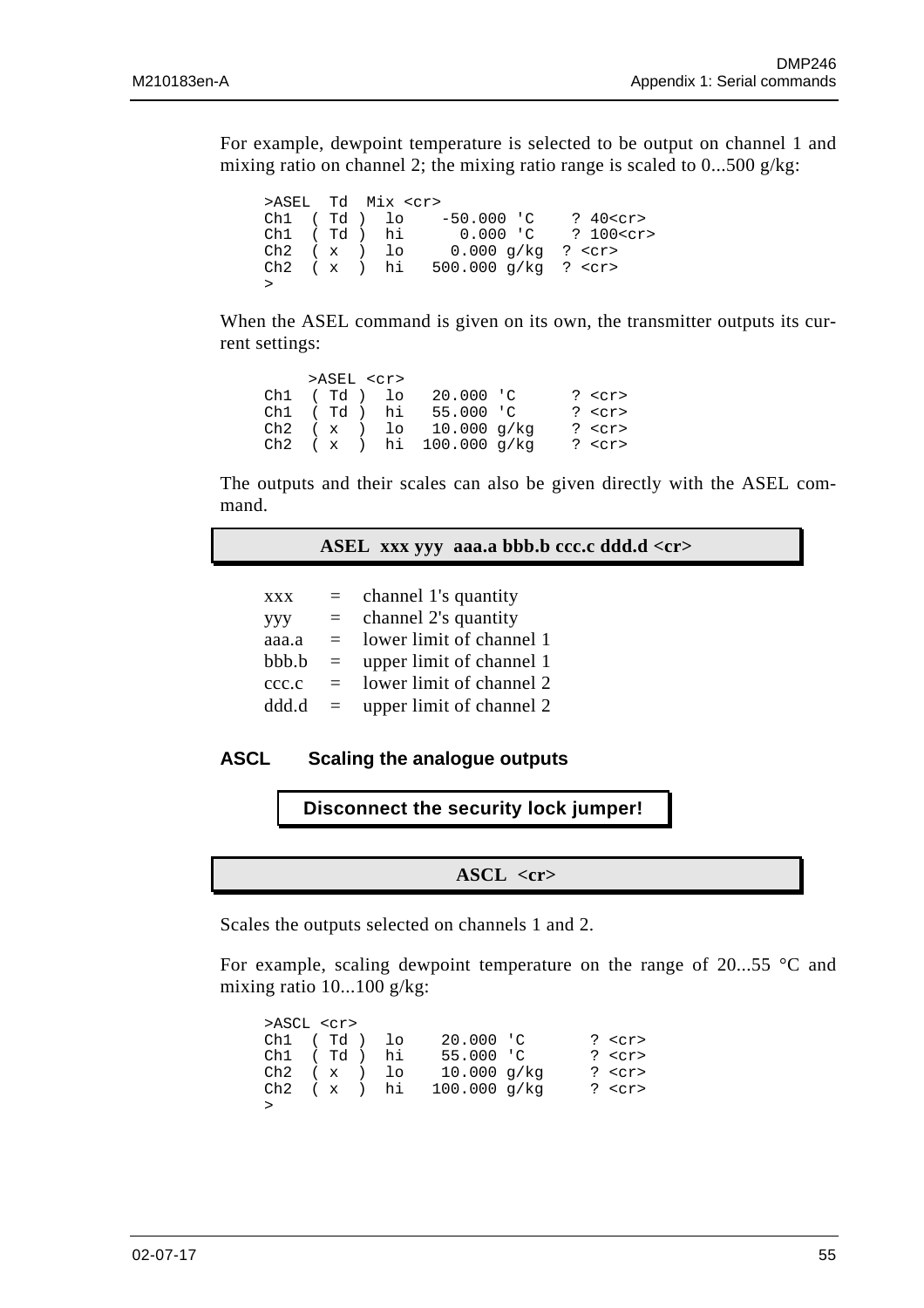The output scales can also be given directly with the ASCL command.

## **ASCL aaa.a bbb.b ccc.c ddd.d <cr>**

| aaa.a | $=$      | lower limit of channel 1 |
|-------|----------|--------------------------|
| bbb.b | $=$      | upper limit of channel 1 |
| ccc.c | $=$      | lower limit of channel 2 |
| ddd.d | $\equiv$ | upper limit of channel 2 |

For example, when dewpoint temperature is scaled to 20...55 °C on channel 1 and mixing ratio to 10...100 g/kg on channel 2:

>ASCL 20 55 10 100 <cr> Ch1 ( Td ) lo 20.000 'C ? <cr> Ch1 ( Td ) hi 55.000 'C ? <cr> Ch2 ( x ) lo 10.000 g/kg ? <cr> Ch2 ( x ) hi 100.000 g/kg ? <cr> >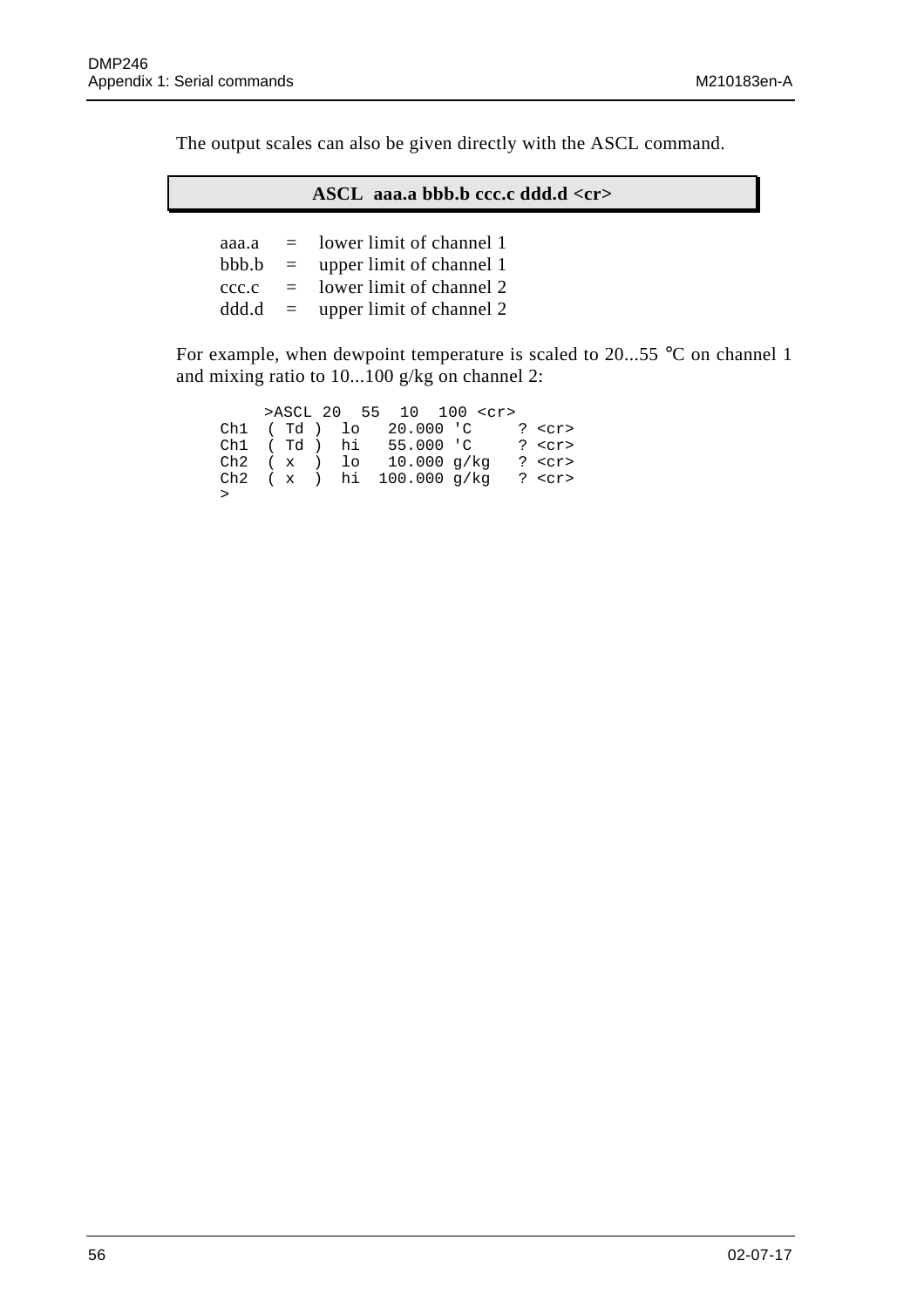# **2. CALIBRATION COMMANDS**

# **CRH Relative humidity calibration**

**Disconnect the security lock jumper!**

#### **CRH <cr>**

With this command the transmitters can be calibrated against two relative humidity references. Two-point calibration is performed using e.g. saturated salt solutions in controlled conditions according to the following instructions:

> >CRH <cr><br>RH : 12.00 Ref1 ? 11.3 <cr> Press any key when ready ...<br>RH : 76.00 Ref2 ? 75.5 Ref2 ? 75.5 <cr>

If the stabilization of the sensor to the humidity in the calibrator needs to be monitored, the measurement output can be repeated by giving command  $c < c r$ at Ref1 and Ref2:

> >CRH <cr> RH : 12.00 Ref1 ? c <cr> RH : 11.70 Ref1 ? c <cr> RH : 11.50 Ref1 ? 11.3 <cr> Press any key when ready RH : 76.00 Ref2 ? 75.5 <cr>

**CT Temperature calibration**

**Disconnect the security lock jumper!**

**CT <cr>**

Using this command the transmitters can be calibrated against an accurate reference, such as a Pt 100 simulator. A two-point calibration is performed as follows:

> >CT <cr> T : 0.80 Ref1 ? 0.0 <cr> Press any key when ready ... T : 56.20 Ref2 ? 55.0 <cr>

In one-point offset correction, the Ref2 prompt is acknowledged with  $\langle cr \rangle$ :

```
>CT <cr>
T : 0.80 Ref1 ? 0.0 <cr>
Press any key when ready ...
T : 75.50 Ref2 ? <cr>
```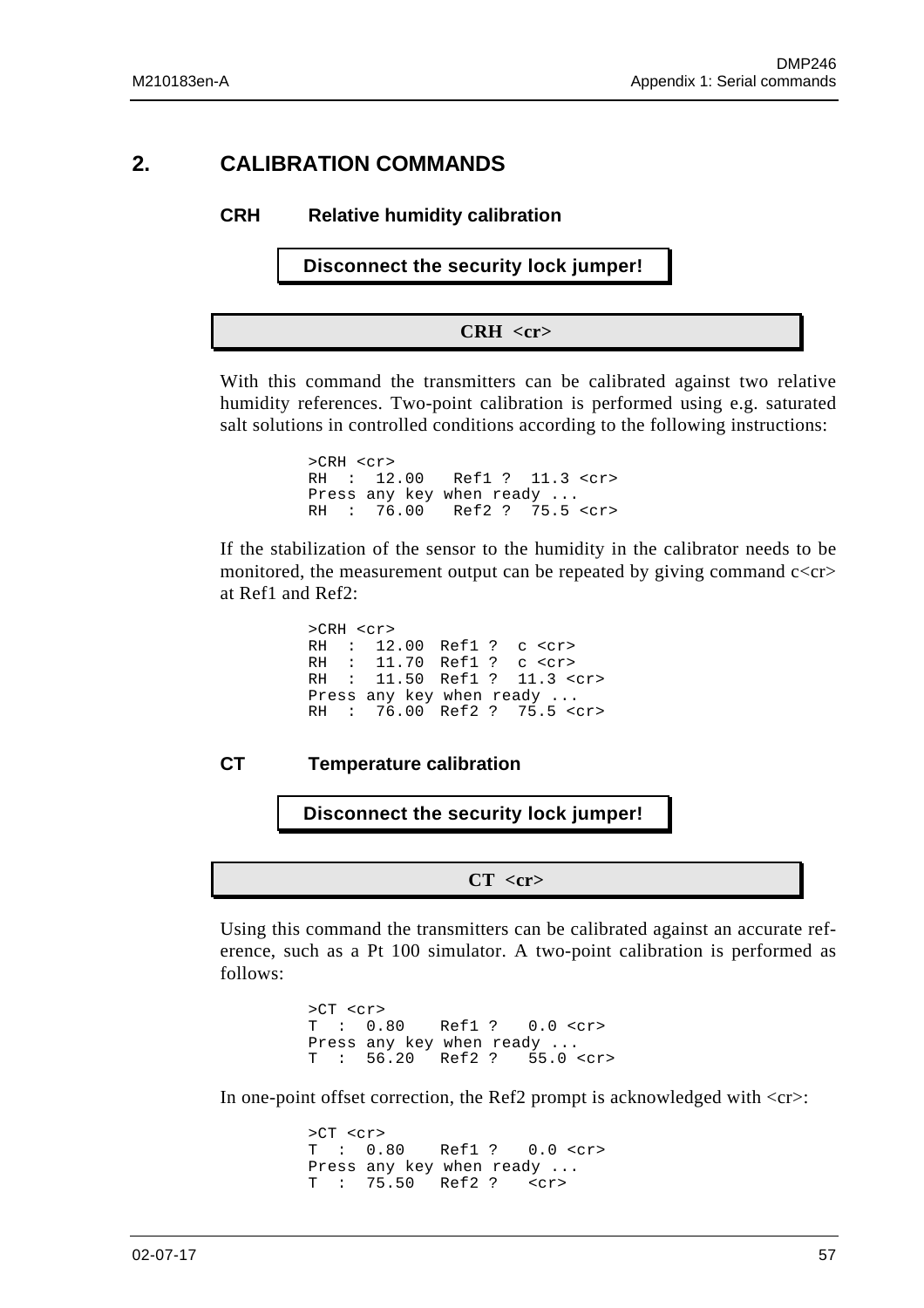If the stabilization of the sensor to the temperature of the calibrator or the reference needs to be monitored, the measurement output can be repeated by giving command c<cr> at Ref1 and Ref2:

> >CT <cr> T : 0.80 Ref1 ? c <cr><br>T : 0.40 Ref1 ? 0.00 <cr>  $T : 0.40$  Refl? Press any key when ready ...<br>T : 56.20 Ref2 ? 55.0 Ref2 ? 55.0 <cr>

**ACAL Calibrating the analogue outputs**

**Disconnect the security lock jumper!**

**ACAL <cr>**

Calibrates the outputs selected on channels 1 and 2. The output is measured and the measured values (mA or V) entered as calibration coefficients.

For example, calibrating the outputs when 0...10 V signal has been selected on both channels (set with AMODE command)

| $>\text{ACAL}$ < $\text{cr}$ |  |  |  |                                     |  |  |
|------------------------------|--|--|--|-------------------------------------|--|--|
|                              |  |  |  | Ch1 U1 $(V)$ ? 0.123 <cr></cr>      |  |  |
|                              |  |  |  | $Ch1$ U2 (V) ? 9.98 <cr></cr>       |  |  |
|                              |  |  |  | $ch2$ U1 (V ) ? 0.120 <cr></cr>     |  |  |
|                              |  |  |  | Ch2 $U2$ $(V)$ ? 9.98 $\langle$ cr> |  |  |

### **L Outputting linear correction coefficients**

#### **L <cr>**

With the help of command L the user can check how the transmitter has been adjusted after it has been calibrated at the factory.

|    | >L <cr></cr> |         |
|----|--------------|---------|
| RH | offset       | : 0.000 |
| RН | qain         | : 1.000 |
| Τs | offset       | : 0.000 |
| Τs | qain         | : 1.000 |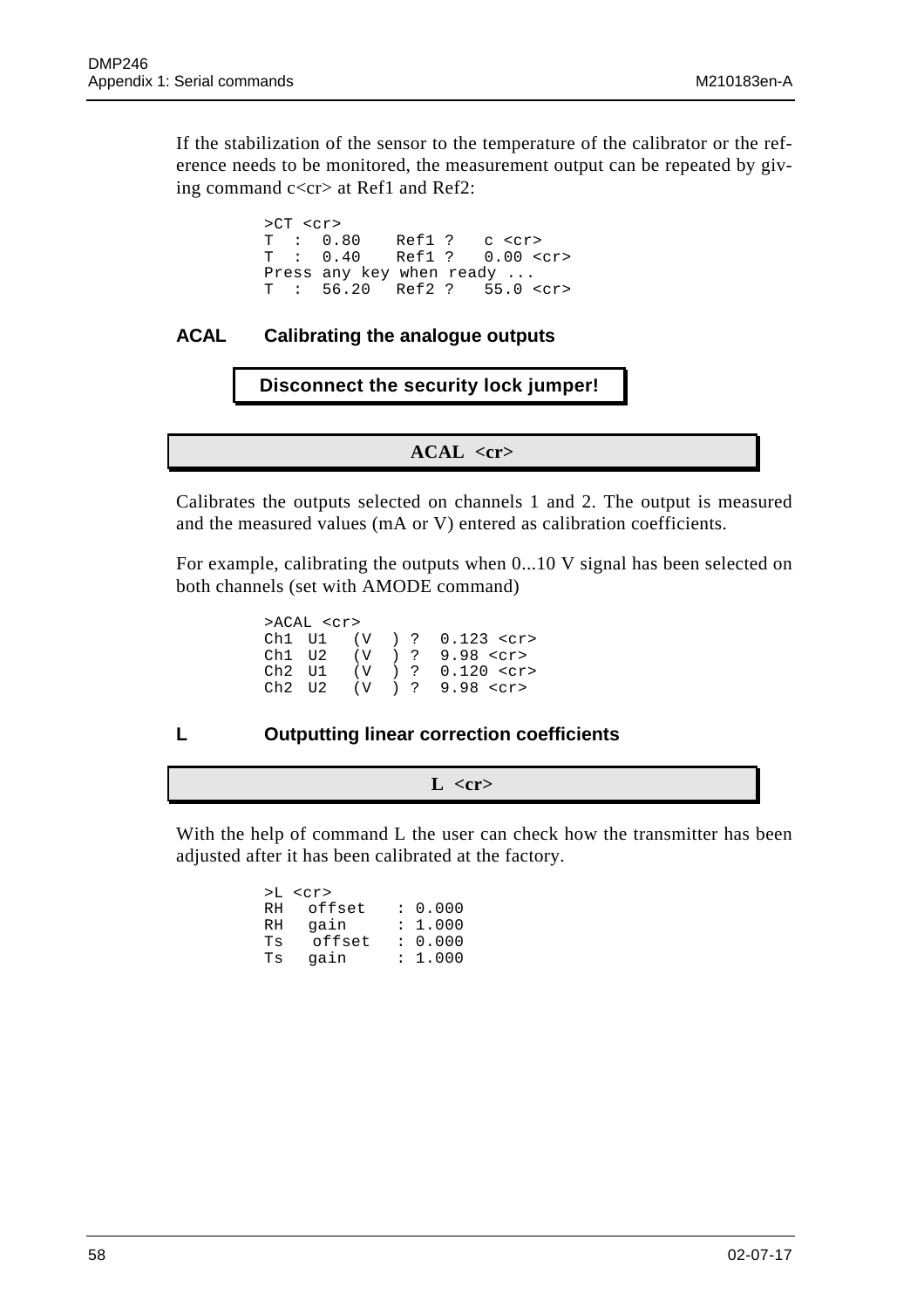## **LI Entering linear correction coefficients**

**Disconnect the security lock jumper!**

**LI <cr>**

With LI command the calibration settings can be changed directly.

>LI <cr> RH offset : 0.000 ? -.6 <cr> RH gain : 1.000 ? <cr> Ts offset : 0.000 ? <cr><br>Ts gain : 1.000 ? 0.9  $: 1.000$  ? 0.99 <cr>

The factory settings are offset 0 and gain 1. By giving these values to the transmitter it can be returned to its factory calibration.

# **NOTE**

The temperature unit in offset correction is always degrees Centigrade, even if the transmitter is using nonmetric units (Fahrenheit) in its measurement output.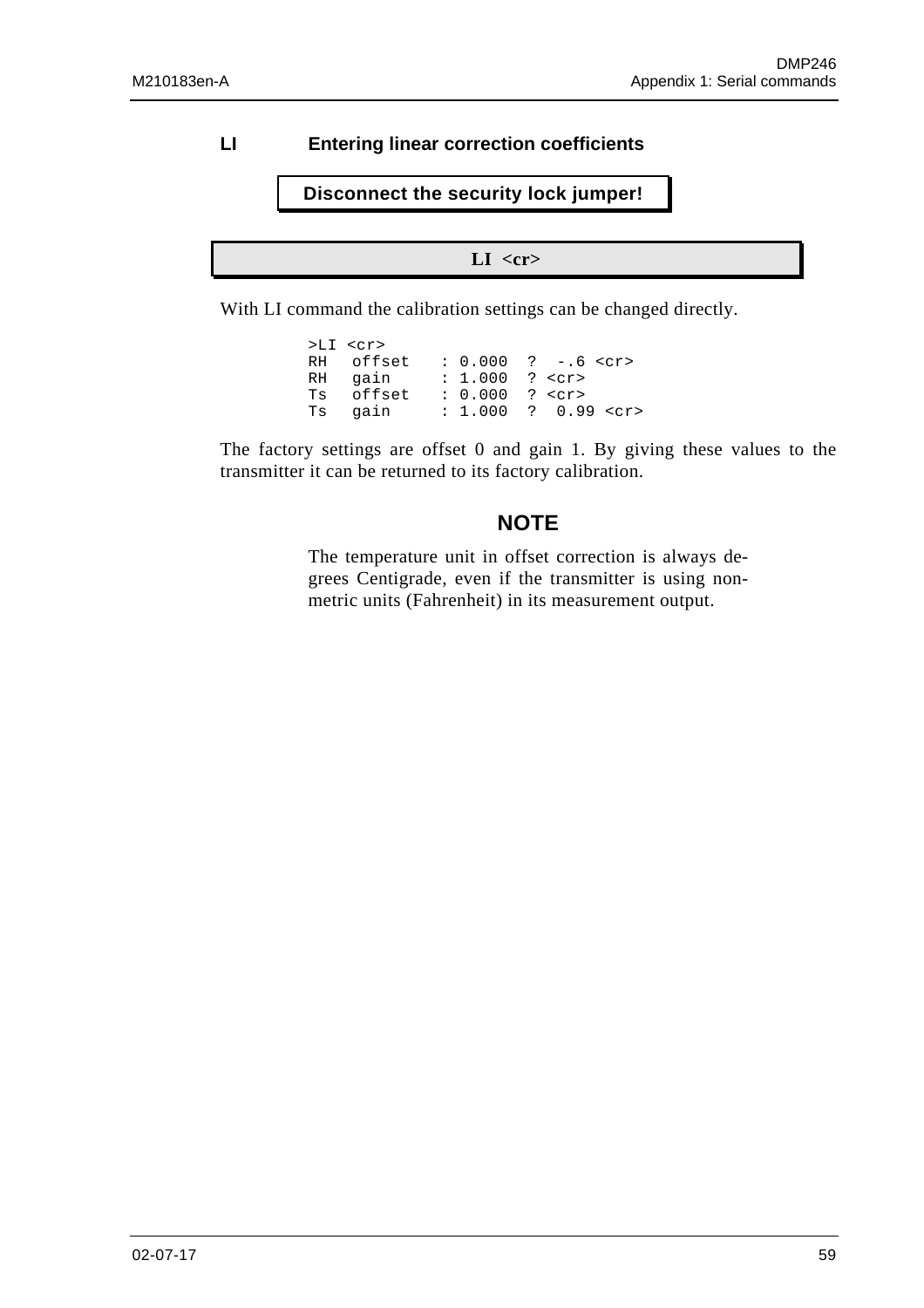# **3. OUTPUT VIA THE SERIAL BUS**

# **R Starting the measurement output**

 $R < c r$ 

Starts output of measurements to the peripheral devices (PC display or printer); output interval is set with command INTV.

Factory setting of the output format:

Td= -2.4'C x= 3.2 g/kg RH= 17.1 %RH T= 24.0 'C

When the transmitter sends out the readings, the serial interface does not echo any commands; the only command that can be used is S (stop).

The output format can be changed with command FORM.

# **S Stopping the measurement output**

**S<cr>**

Ends the RUN state; after this command all other commands can be used.

### **SEND Outputting a reading once**

...

**SEND <cr> in STOP state** or **SEND aa <cr> in POLL state** 

 $\alpha$  = address of the transmitter when more than one transmitter is connected to a serial bus (0...99; set with command ADDR)

Outputs the current measurement readings via the serial line. The output type is the following:

Td= -2.4'C x= 3.2 g/kg RH= 17.1 %RH T= 24.0 'C

The output format can be changed with command FORM.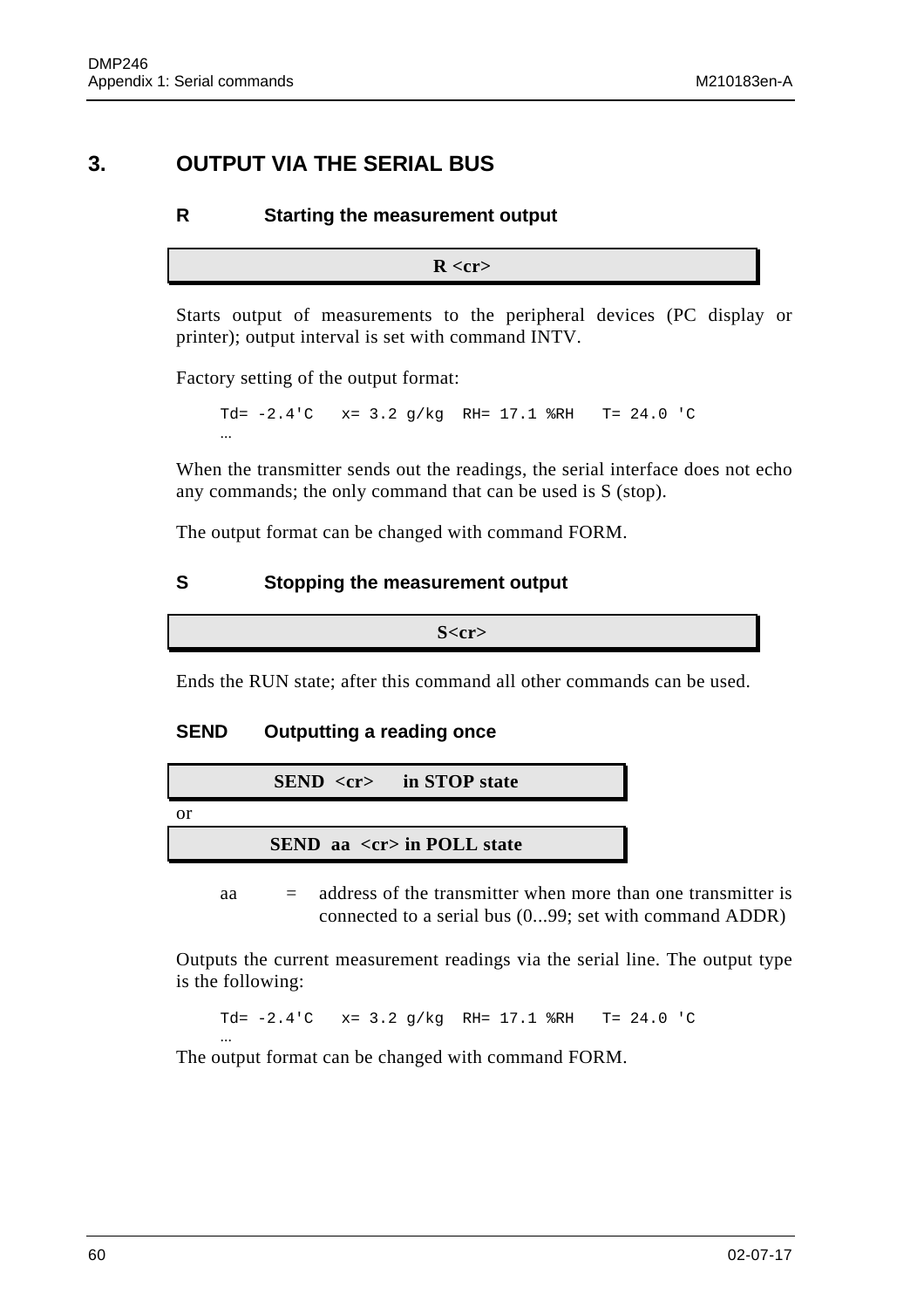# **DSEND Outputting readings of all connected transmitters once**

#### **DSEND <cr>**

All transmitters connected to the serial bus send their addresses and current measurement readings in an order defined by their addresses. After receiving DSEND command a transmitter sets a delay time according to its address value and sends the data after this delay. DSEND works also in POLL mode. With this command the user can, for example, easily find out the addresses of the transmitters.

The output when four transmitters with addresses 4, 5, 10, 33 have been connected to the serial bus:

> >dsend <cr> 4 20.0 'C<br>5 22.7 'C 5 22.7 'C<br>10 25.4 'C 10 25.4 'C<br>33 22.3 'C  $22.3 °C$ >

### **ERRS Outputting error messages**

**ERRS <cr>**

During operation error messages are not output automatically through the serial interface. If there is any reason to doubt that there is something wrong with the transmitter, possible error messages can be output with command ERRS.

If there are no error messages, only a prompt is displayed:

>ERRS <cr> >

If errors have occurred, the transmitter outputs the error code (see Appendix 5 for error messages):

```
>ERRS <cr>
E40 f ( all ) out of range
\rightarrow
```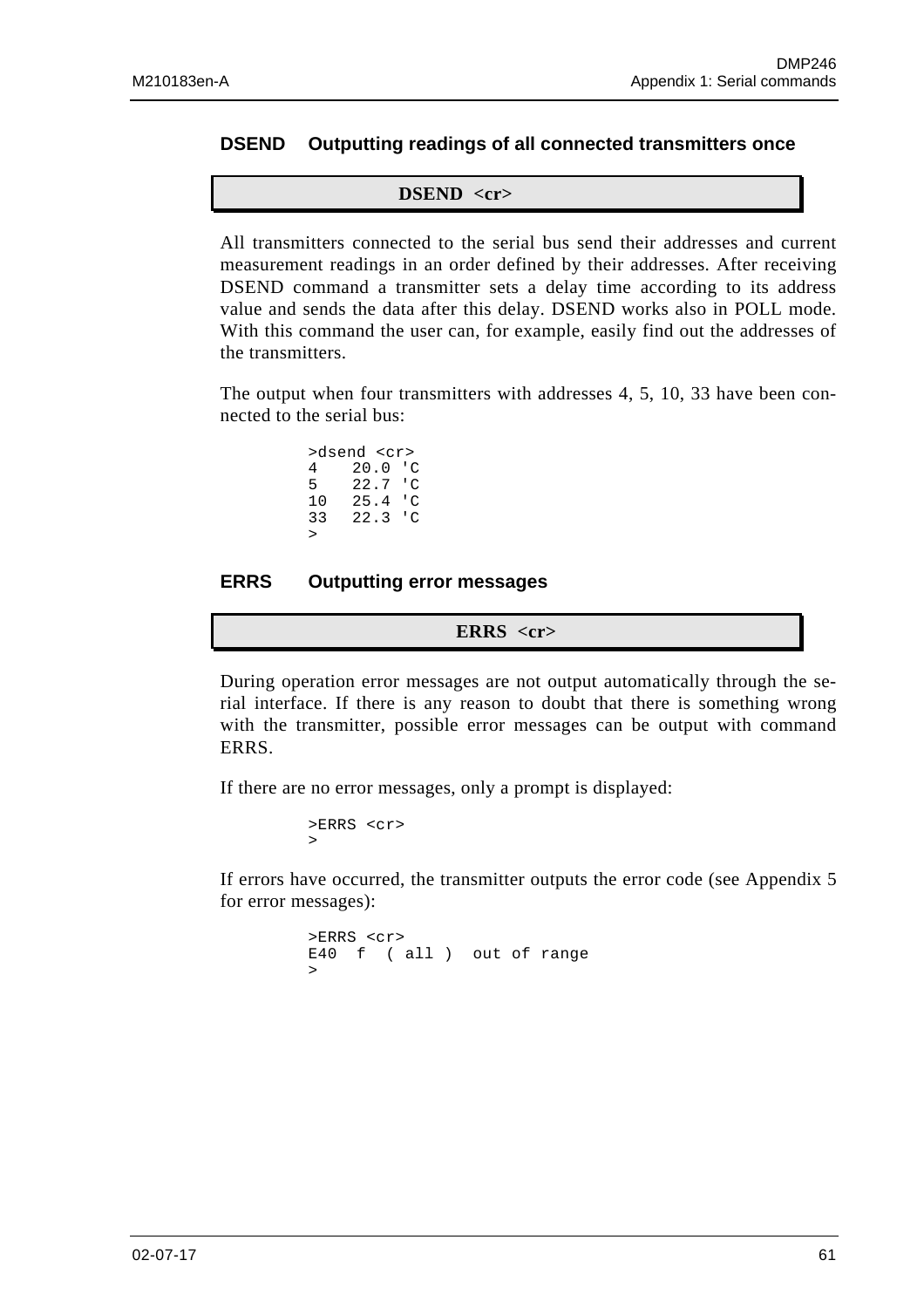# **ECHO Turning the serial interface echo ON/OFF**

```
ECHO xxx <cr>
```
 $xxxx = ON$  or OFF

When the echo is off, the commands given through the serial interface or the prompt > cannot be seen on the display.

When the serial interface is in half-duplex mode, the echo is always off. Even then the ECHO command can indicate that echo is on.

# **INTV Setting the output interval for the RUN state**

# **INTV xxx yyy <cr>**

| <b>XXX</b> | $=$ | output interval $(0255)$      |  |
|------------|-----|-------------------------------|--|
|            |     | 0: no pause between outputs   |  |
| yyy        | $=$ | unit $(s, min \text{ or } h)$ |  |

Sets the output interval when the transmitter outputs measurement readings to a peripheral device.

For example, the currently valid settings are output with:

>INTV <cr> Output intrv. : 0 min

When this is changed into 10 minutes, the command is:

>INTV 10 <cr> Output intrv. : 10 min

The unit is changed into seconds with:

>INTV S <cr> Output intrv. : 10 s

The change can also be done with one command:

>INTV 10 S <cr> Output intrv. : 10 s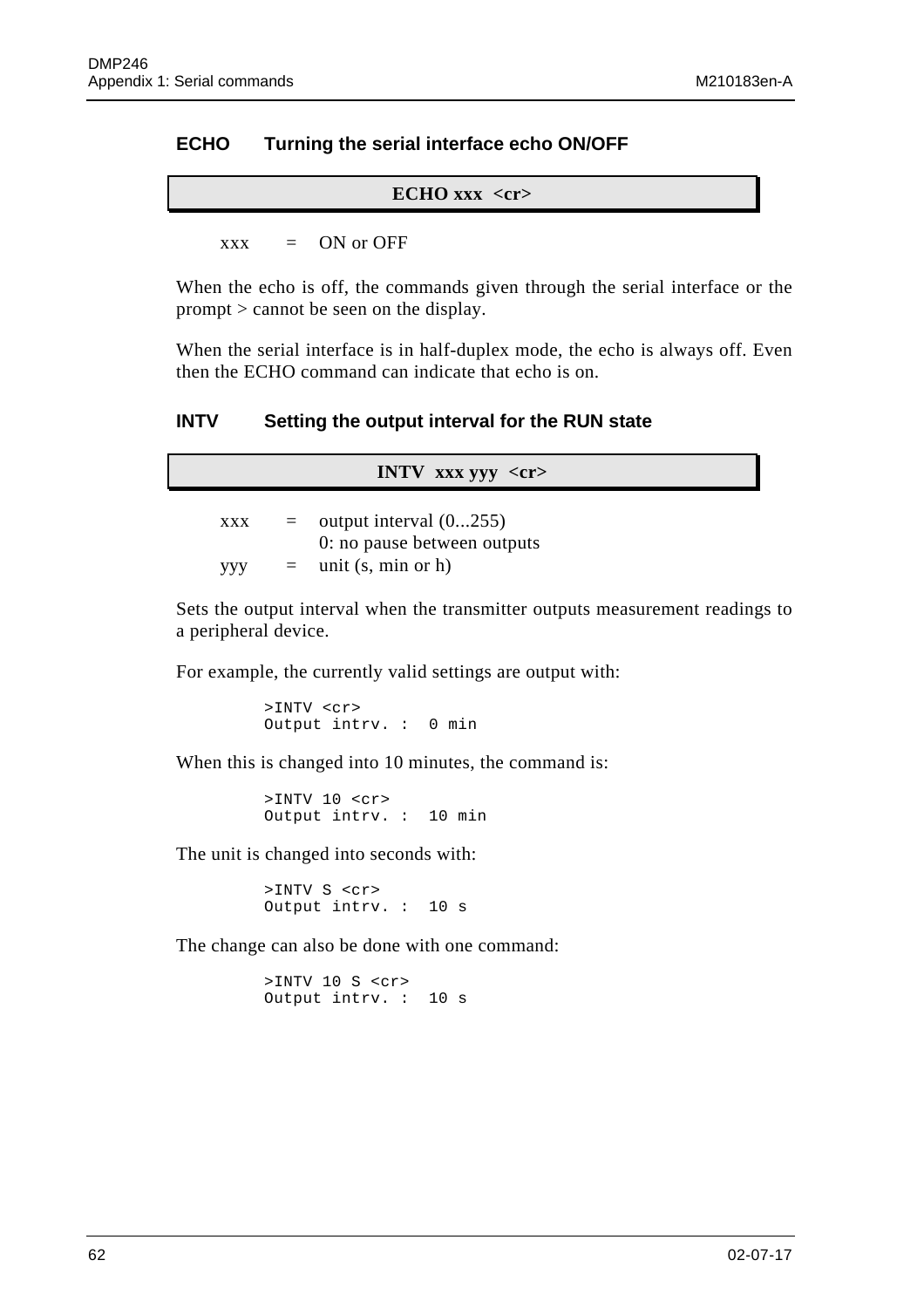| FORM | Setting the output format |
|------|---------------------------|
|------|---------------------------|

 $zzz...zzz =$  new format

|             | $FORM < c$ r><br>"xxxxxx"<br>? $\mathbf{ZZ} \cdot \mathbf{ZZ} \cdot \mathbf{ZZ} \leq \mathbf{CT}$ |  |
|-------------|---------------------------------------------------------------------------------------------------|--|
| $XXX$ $XXX$ | old format                                                                                        |  |

The FORM command sets the format of the outputs generated in RUN state and by SEND command. Please note that **capital and small letters have different meanings**.

| $\Delta$ .DD $\Delta$  | dewpoint temperature                           |
|------------------------|------------------------------------------------|
|                        | \MMMM\ mixing ratio                            |
| UU.UU                  | relative humidity                              |
| $\langle TTTT \rangle$ | temperature                                    |
| $\{uuuu\}$             | unit according to the preceding variable       |
| $\ln$                  | line feed $\langle$ lf $>$                     |
| $\mathbf{r}$           | carriage return $\langle cr \rangle$           |
| $\setminus t$          | horizontal tabulation <ht> or <tab></tab></ht> |
|                        |                                                |

For example:

or

| format                             | output                                    |
|------------------------------------|-------------------------------------------|
| $\DDD.DD\ \ HMM.MM\$               | $55.00 + 99.99 < c$ r>                    |
| $\MMM.M\ \nu\\rrbracket$           | $15.2$ q/kq <cr><lf></lf></cr>            |
| $\DDD.D\ \l{uuu}\+\MM.M\ \l{uu}\r$ | $46.9$ $^{\circ}$ $^{\circ}$ $+10.8$ q/kg |
| $<$ $cr$ $>$                       |                                           |

Any text can be written in the command and it appears in the output. For example:

Td: \DDD.D\ M: \+MM.MM\\r Td: 54.0 M: 10.8 <cr>

The format can be deleted by giving  $\ a$ s a parameter:

>FORM \<cr> Note. only one space before \ and none after >FORM <cr> "xxx...xxx"  $? \& c$ r>

An example of a format suitable for use in Microsoft Excel spreadsheets:

```
>FORM <cr>
"xxx...xxx"
?\DDD.D\\t\MMM.M\\t\TTT.T\\t\\r\n <cr>
```
The output is then:

47.4<tab> 22.4 <tab> 10.6 <tab> <cr><lf>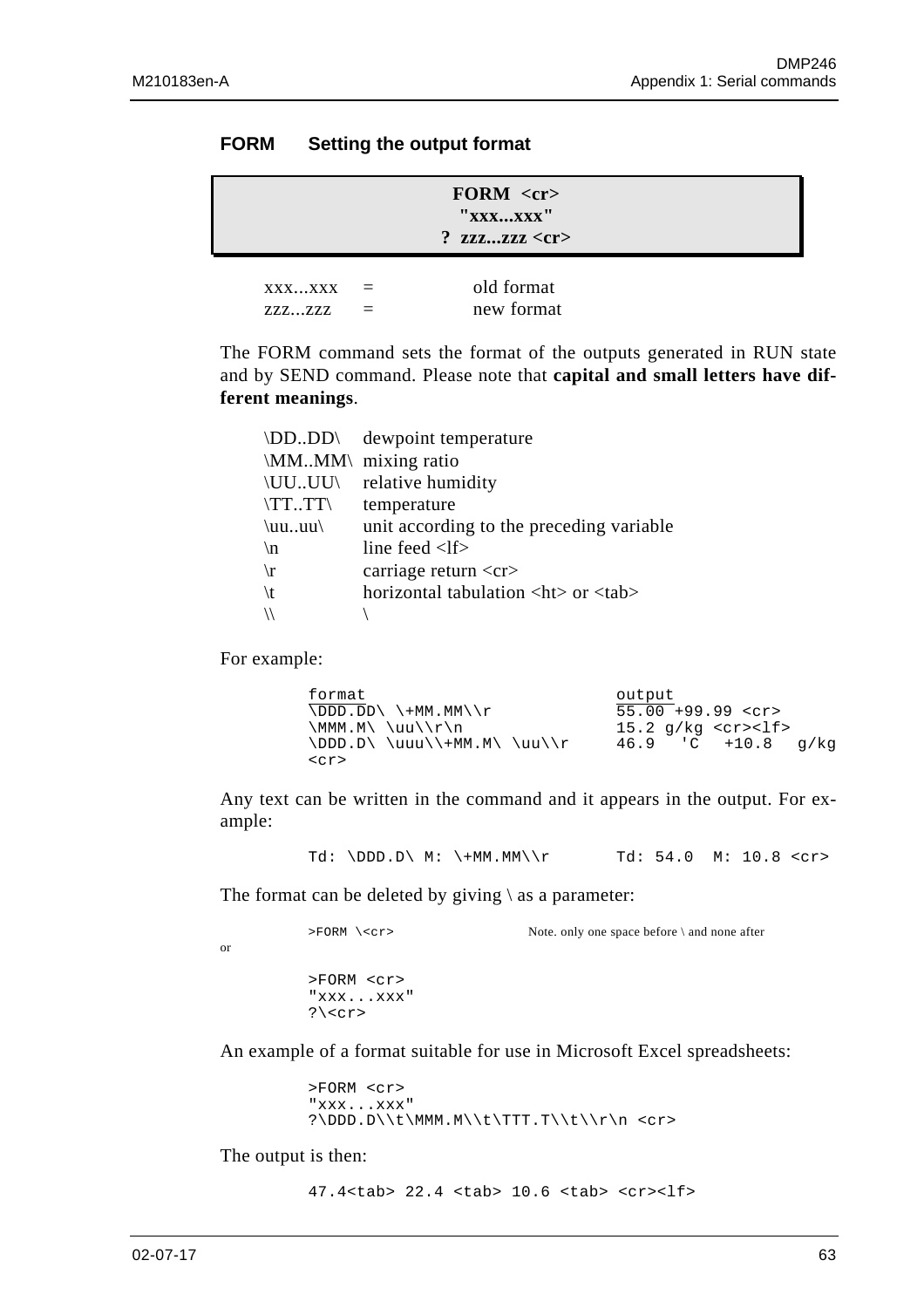### **FTIME Adding time to output**

**FTIME xxx <cr>**

 $xxxx = ON$  or OFF

When FTIME is activated, the current time is output at the beginning of the output line. The time is set with command TIME. After RESET or power on the current time is 00:00:00.

Activating the time output

>ftime on Form. time : ON >intv 5 s setting the output interval output interval output interval Output intrv. : >r 09:31:13 Td= 55.4 'C x= 10.2 'C 09:31:18 Td= 55.4 'C x= 10.2 'C 09:31:23 Td= 55.4 'C x= 10.2 'C 09:31:28 Td= 55.4 'C x= 10.2 'C 09:31:33 Td= 55.4 'C x= 10.2 'C 09:31:38 Td= 55.4 'C x= 10.2 'C ...

Inactivating the time output

>ftime off Form. time : OFF >r Td= 55.4 'C x= 10.2 'C Td= 55.4 'C x= 10.2 'C Td= 55.4 'C x= 10.2 'C Td= 55.4 'C x= 10.2 'C Td= 55.4 'C x= 10.2 'C Td= 55.4 'C x= 10.2 'C ...

**FDATE Adding date to output**

#### **FDATE xxx <cr>**

 $xxxx = ON$  or OFF

When FDATE is activated, the current date is output at the beginning of the output line. The time is set with command DATE. After RESET or power on the current date is 1991-01-01.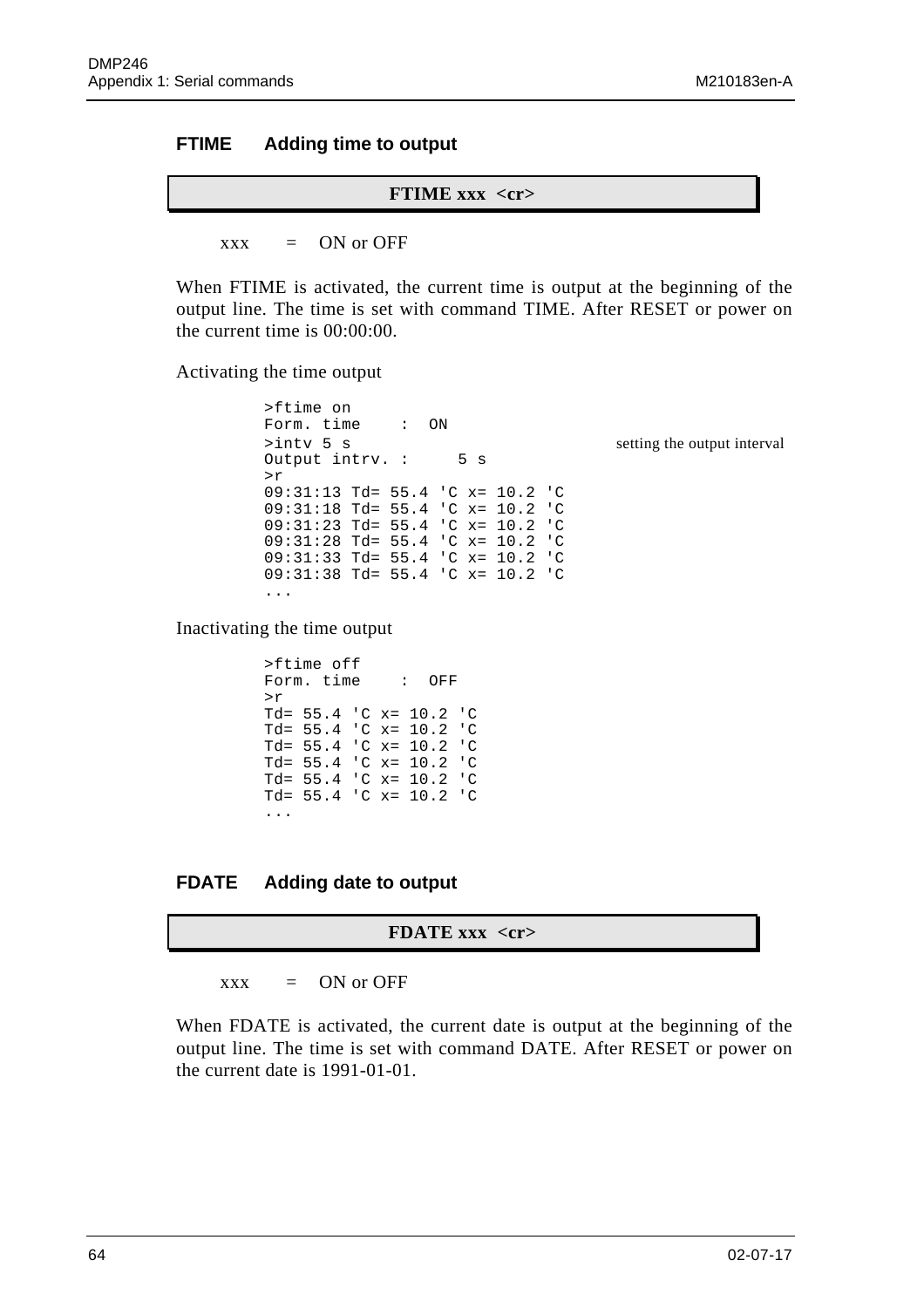Activating the date output

>fdate on Form. date : ON >r 1995-03-10 Td= 55.4 'C x= 10.2 'C 1995-03-10 Td= 55.4 'C x= 10.2 'C 1995-03-10 Td= 55.4 'C x= 10.2 'C 1995-03-10 Td= 55.4 'C x= 10.2 'C 1995-03-10 Td= 55.4 'C x= 10.2 'C 1995-03-10 Td= 55.4 'C x= 10.2 'C ...

Inactivating the date output

```
>fdate off
Form. date : OFF
>r
Td= 55.4 'C x= 10.2 'C
Td= 55.4 'C x= 10.2 'C
Td= 55.4 'C x= 10.2 'C
Td= 55.4 'C x= 10.2 'C
Td= 55.4 'C x= 10.2 'C
Td= 55.4 'C x= 10.2 'C
...
```

```
SERI Serial bus settings
```
#### **SERI b p d s x <cr>**

b  $=$  bauds (300, 600, 1200, 2400, 4800, 9600)  $p =$  parity (n = none, e = even, o = odd)  $d =$  data bits (7 or 8) s  $=$  stop bits  $(1 \text{ or } 2)$  $x = \text{duplex} (H = \text{half}, F = \text{full})$ 

Giving the command on its own outputs the current settings:

>SERI <cr> 4800 E 7 1 FDX

The settings can be changed one parameter at a time or all parameters at once:

| $>$ SERI O H $<$ cr $>$<br>4800 0 7 1 HDX     |  |  |  |  | changing parity and duplex |
|-----------------------------------------------|--|--|--|--|----------------------------|
| >SERI 600 N 8 1 F <cr><br/>600 N 8 1 FDX</cr> |  |  |  |  | changing all parameters    |

The processor does not allow the following combinations:

- no parity, 7 data bits, 1 stop bit: if this combination is given the DMP246 programme will change the number of stop bits to 2
- even or odd parity, 8 data bits, 2 stop bits: if this combination is given the programme changes the number of stop bits to 1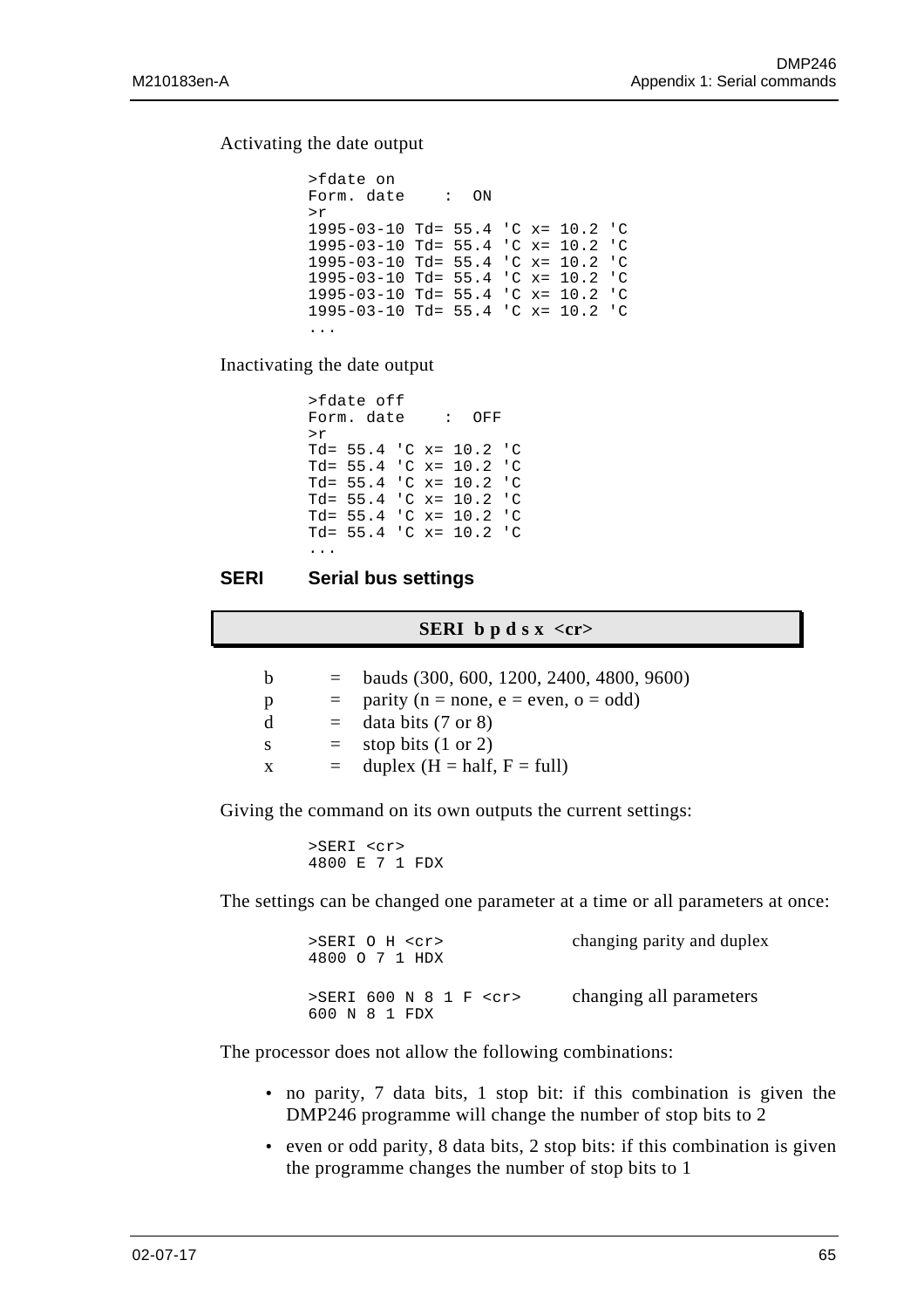# **NOTE**

The serial bus settings become effective only after reset.

When the half-duplex mode is set, it will automatically turn the echo off. Even then the ECHO command can indicate that echo is on.

### **UNIT Selecting the output units**

#### **UNIT x <cr>**

 $x = m(e$ etric units) n(on-metric units)

|     | metric units | non-metric units |
|-----|--------------|------------------|
| Td  |              | $\circ$ F        |
| X   | :/kg         | gr/lb            |
|     |              | $^{\circ}$ F     |
| RH. | % R H        | %RH              |

For example, the command for setting the non-metric units is:

>UNIT N <cr> Output units : non metric

When the command is given with no parameters, the transmitter outputs the currently valid setting.

### **ADDR Setting the transmitter address**

**ADDR aa <cr>**

aa  $=$  address  $(0...99)$ 

The address is used when more than one transmitter is connected to one serial bus. The ADDR command makes it possible to communicate with one transmitter at a time in POLL state.

For example, transmitter is given address 99

>ADDR <cr>  $2$  ? 99 <cr>

When asking the current address, no address number is given:

>ADDR <cr>  $2$  ? <cr>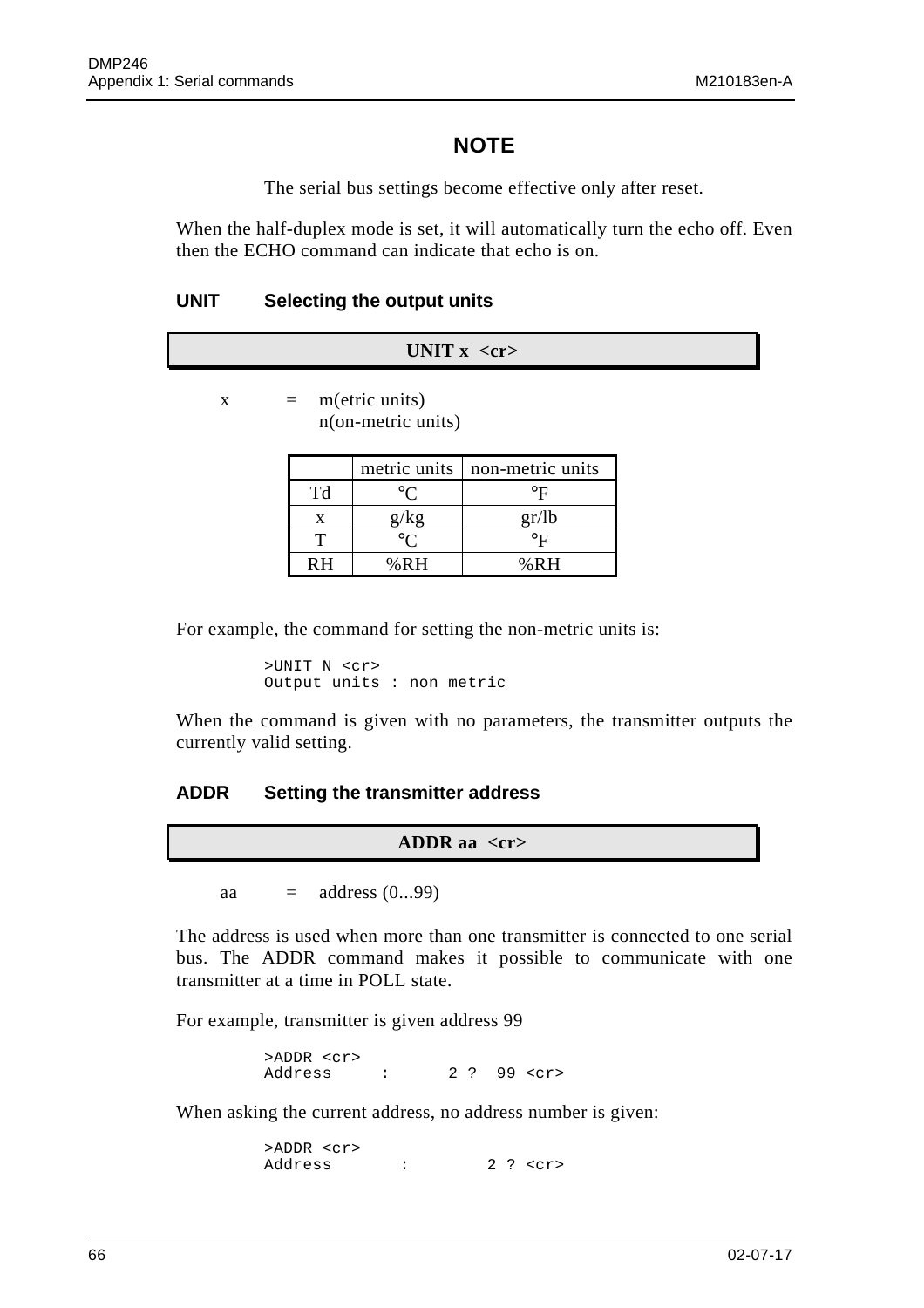### **RESET Resetting the transmitter**

#### **RESET <cr>**

Resets the transmitter. All settings that have been changed stay in the memory even after reset or power failure.

### **3.1 Operation modes**

#### **SMODE Setting the serial interface**

#### **SMODE xxxx<cr>**

 $xxxx = STOP, RUN or POLL$ 

- In STOP mode: measurements output only by command, all commands can be used
- In RUN mode: outputting automatically, only command S can be used
- In POLL mode: measurements output only with command SEND. When in POLL mode, the output state is changed as follows:

#### **OPEN aa <cr>** SMODE xxxx<cr>

aa = address of the transmitter  $xxxx = STOP, RUN or POLL$ 

The OPEN command sets the bus temporarily in STOP MODE so that the SMODE command can be given. For example:

| >SMODE <cr></cr>      |  | which mode is in use at the moment |
|-----------------------|--|------------------------------------|
| Serial mode : STOP    |  |                                    |
| >SMODE STOP <cr></cr> |  | setting STOP mode                  |
| Serial mode : STOP    |  |                                    |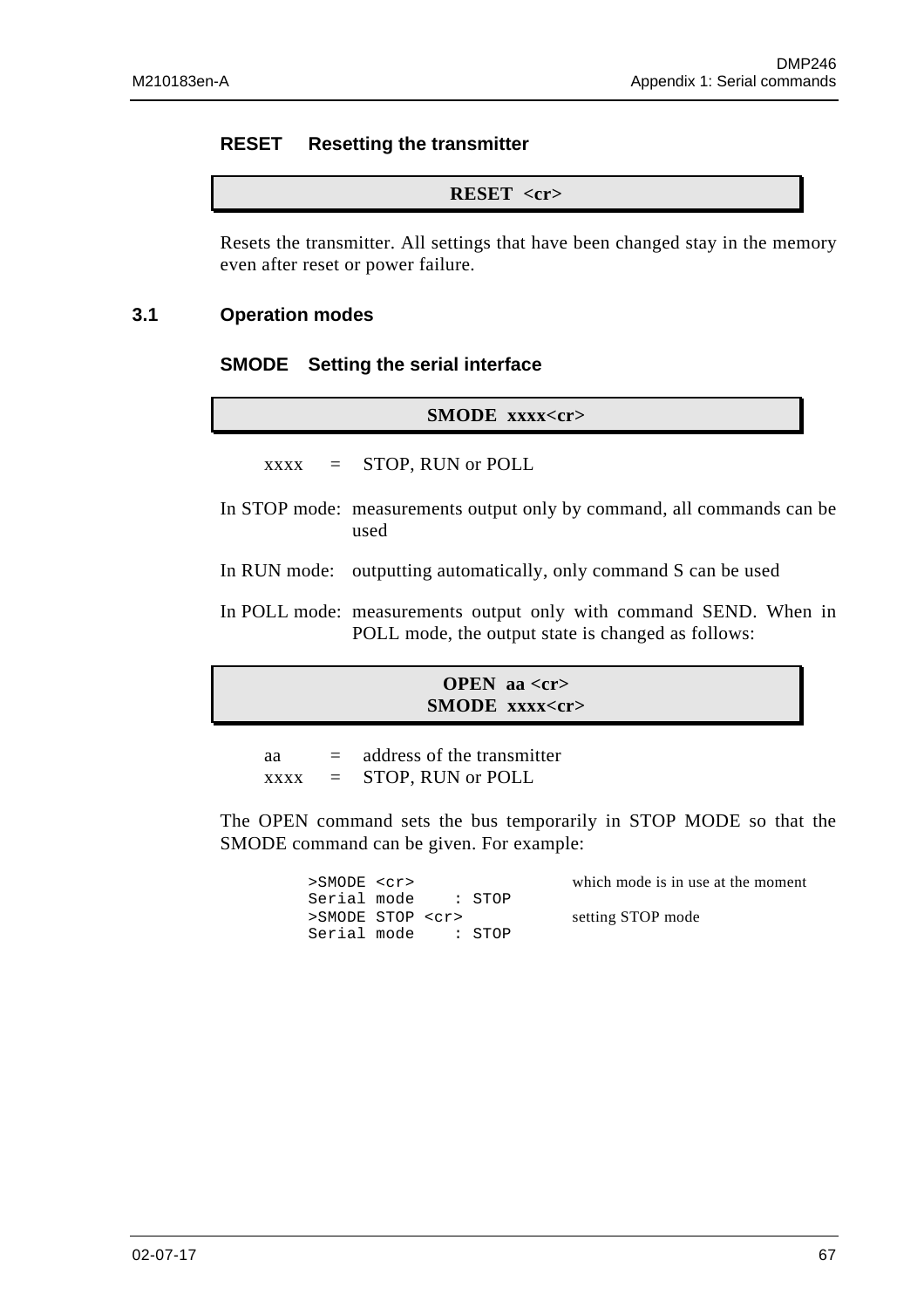### **OPEN & CLOSE**

#### **OPEN nn <cr>**

nn  $=$  address of the transmitter  $(0...99)$ 

#### **CLOSE <cr>**

- In STOP mode: command OPEN has no effect, CLOSE sets the transmitter in POLL mode
- In POLL mode: command OPEN sets the transmitter temporarily in STOP mode, command CLOSE returns the instrument to POLL mode

When more than one transmitter is connected to the same serial bus, the POLL mode makes it possible to communicate with the transmitters. For example, a relative humidity calibration is performed at transmitter  $2 \times \text{bel} > 2 \cdot \text{ASCII}$  7):

> >OPEN 2 <cr> <cr><lf> 'DMP nn line opened for operator commands' <cr><lf><lf><bel> >CRH <cr> ... >CLOSE <cr> <cr><lf> 'line closed' <cr><lf>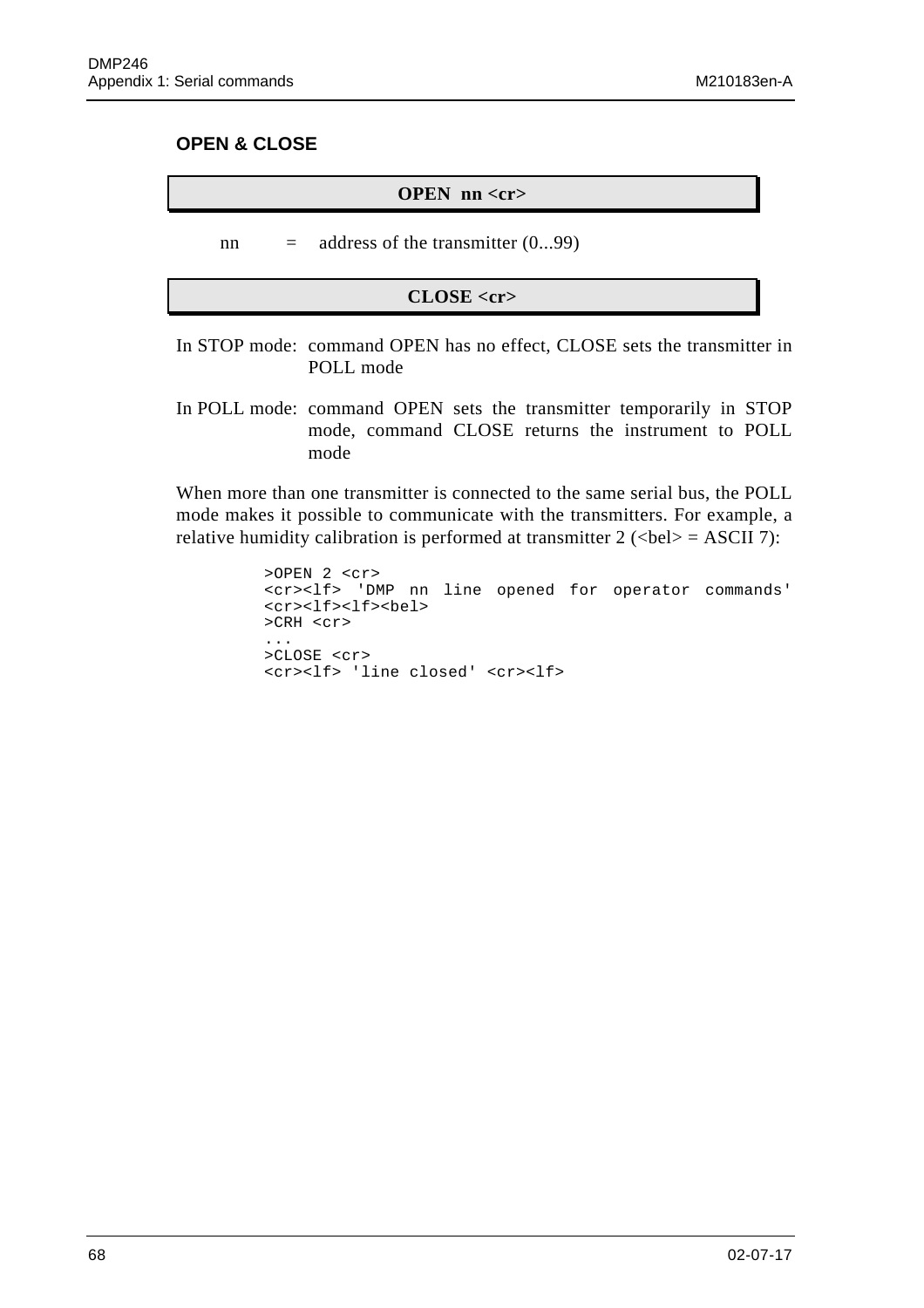## **4. OTHERS**

#### **ITEST <cr>**

or

#### **ITEST a b <cr>**

- $a = current/voltage of channel 1$
- $b = current/voltage of channel 2$

The operation of the analogue outputs can be tested by forcing the outputs to given values which can then be measured with a current/voltage meter from the analogue outputs. The response to ITEST command gives six outputs/parameters. Only the first two are relevant; they show the channel current or voltage in mA or V. The other four figures contain information for service purposes only.

Examples:

• reading the channel outputs and parameters

```
>itest <cr>
  1.9438 2.3483 1.00694 10.64634 1.97374 2.17665
>
```
• forcing outputs 0.5 V and 4 V to channels 1 and 2

```
\text{%} >itest 0.5 4 <cr>
   0.5000 4.0000 1.00694 10.62970 1.23336 3.01722
>
```
• releasing the forced control and reading the outputs

```
>itest <cr>
  1.9427 2.3392 1.00731 10.62428 1.97157 2.16978
\ddot{\phantom{0}}
```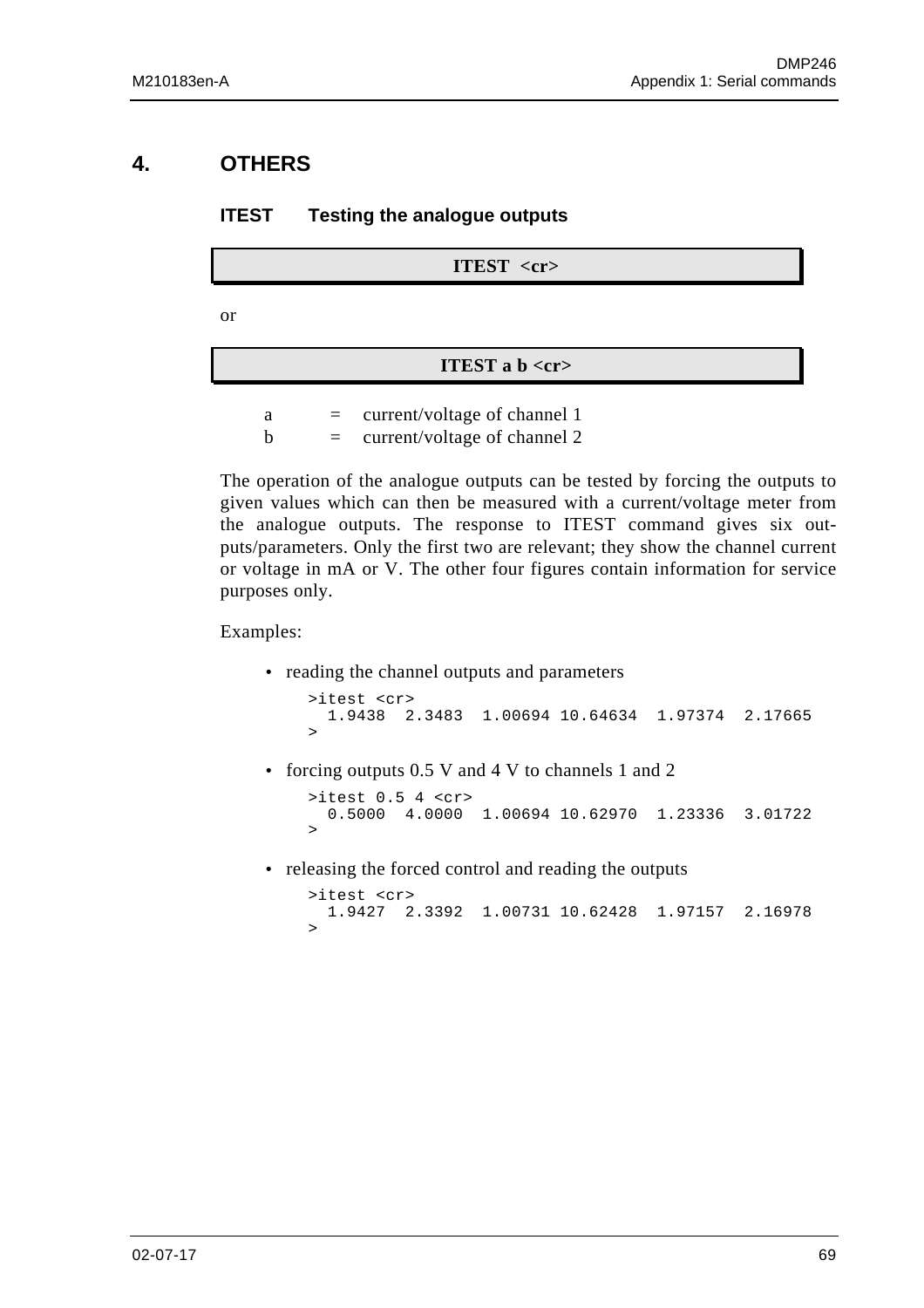or

### **MTIM Setting the measurement integration time**

#### **MTIM nnn <cr>**

nnn = number of cycles measured  $(4...255)$ 

By lengthening the measurement integration time any stray changes in the output can be filtered out: the transmitter calculates the average of a number of measurement cycles defined by the user. The command can be given in two ways:

```
>MTIM <cr>
Mtim
:
      : 4 ? 5 < cr>
>MTIM 5 <cr>
Mtim : 5
```
#### **PRES Setting the pressure for mixing ratio calculations**

#### **PRES pppp.pp <cr>**

 $pppp$ .pp = pressure (hPa)

The atmospheric pressure has an effect on mixing ratio. Therefore accurate mixing ratio calculations can be achieved only when the ambient pressure is taken into consideration.

When the command is given, the transmitter first gives the currently used pressure; after this a new value can be entered or the old one acknowledged:

> >PRES <cr> Pressure : 1013.25 ? 1000.00 <cr>

When the currently used pressure is known, a new pressure can also be entered directly:

```
>PRES 1010 <cr>
Pressure : 1010
```
## **NOTE**

If the pressure setting is frequently adjusted, e.g. by using an external barometer as a pressure input source, the command XPRES is recommended.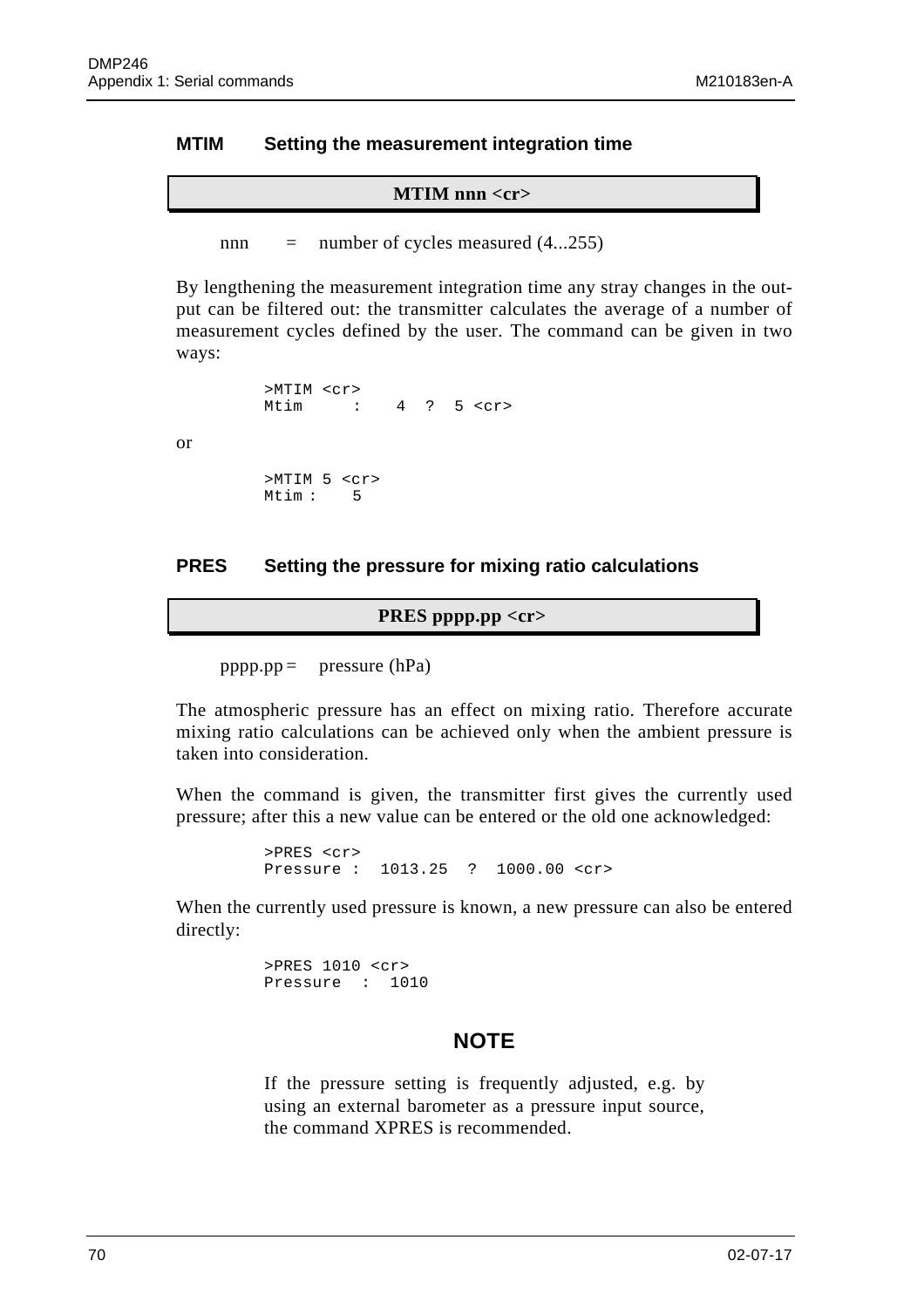#### **XPRES Setting the pressure for mixing ratio calculations temporarily**

#### **XPRES pppp.pp <cr>**

 $pppp, pp =$  pressure (hPa)

The function and format of XPRES are the same as those of the PRES command except that with XPRES command the setting is valid only until a reset is given, power is turned off or pressure is set to zero with XPRES. After this the pressure stored with command PRES is valid again.

#### **CDATE Entering calibration date**

#### **CDATE xxxxxx <cr>**

 $xxxxxx =$  calibration date (000101...991231)

When the latest calibration date has to be kept in memory, it is entered as follows:

```
>CDATE 940506 <cr>
```
If the command is given without the date, the transmitter outputs the latest calibration already in memory.

> >CDATE <cr> 940420

The date can be given in any format; however, the maximum number of digits is six.

#### **DATE Setting the date**

#### **DATE <cr>**

For example, to enter a new date:

```
>DATE <cr>
Current date is 1993-01-30
Enter new date (yyyy-mm-dd) : 1993-06-12 <cr>
```
When the current date is asked, the new date is passed with  $\langle cr \rangle$ .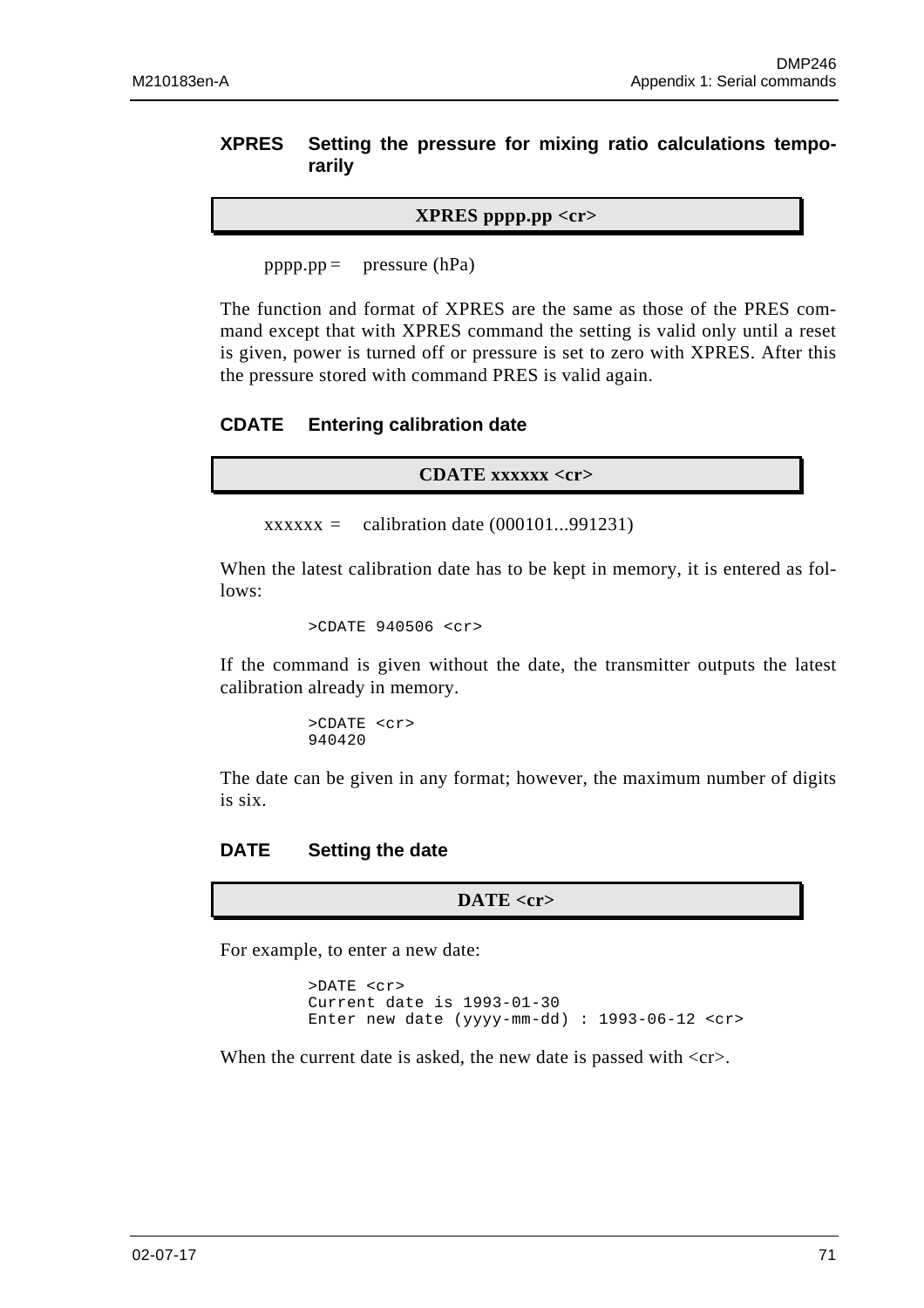### **TIME Setting the time**

#### **TIME <cr>**

For example, to enter a new time:

```
>TIME <cr>
Current time is 01:35:54
Enter new time (hh:mm:ss) : 13:25:56 <cr>
```
When the current time is asked, the new time is passed with  $\langle cr \rangle$ .

### **VERS Name and version of the programme**

**VERS <cr>**

For example:

>VERS <cr> DMP246 / x.yy

where x.yy is the programme version.

#### **? Outputting the transmitter settings**

**? <cr>**

For example:

```
>? <CR>
DMP246 / 1.01
CPU serial nr : A1234567
Keyboard type : 0<br>Address : 0
Address
Output units : metric<br>Baud P D S : 4800 E
               : 4800 E 7 1 FDX<br>: STOP
Serial mode
Output intrv. : 0 s<br>Mtim : 32
Mtim : 32
Pressure (hPa): 1013.25
Analog outputs<br>Chl 0.00 ...
       0.00 ... 20.00 mA
 Ch2 0.00 ... 20.00 mA
 Ch1 ( Td ) lo 20.00 'C
  Ch1 ( Td ) hi 55.00 'C
 Ch2 ( X ) lo 10.00 g/kg
 Ch2 ( X ) hi 100.00 g/kg
PRB serial nr : 9619
PRB cal. date : 960611
\ddotmark
```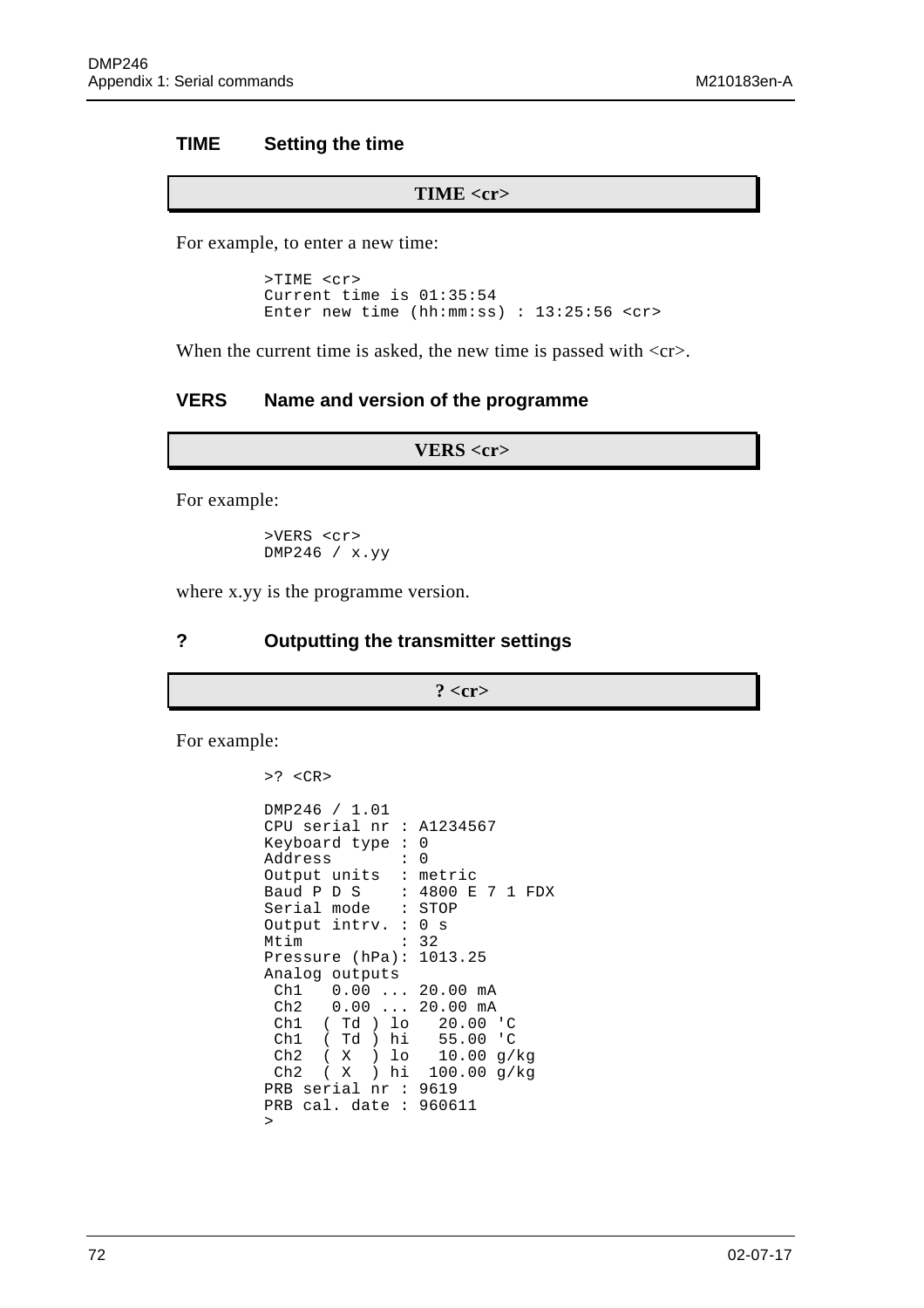#### **?? Outputting the transmitter settings also in POLL mode**

**?? <cr>**

Command ?? outputs the same information as command ? but it works also when the transmitter has been set to POLL mode. However, if there are more than one addressed transmitters connected to the serial bus, they all will respond at the same time and the output on the screen will be chaotic.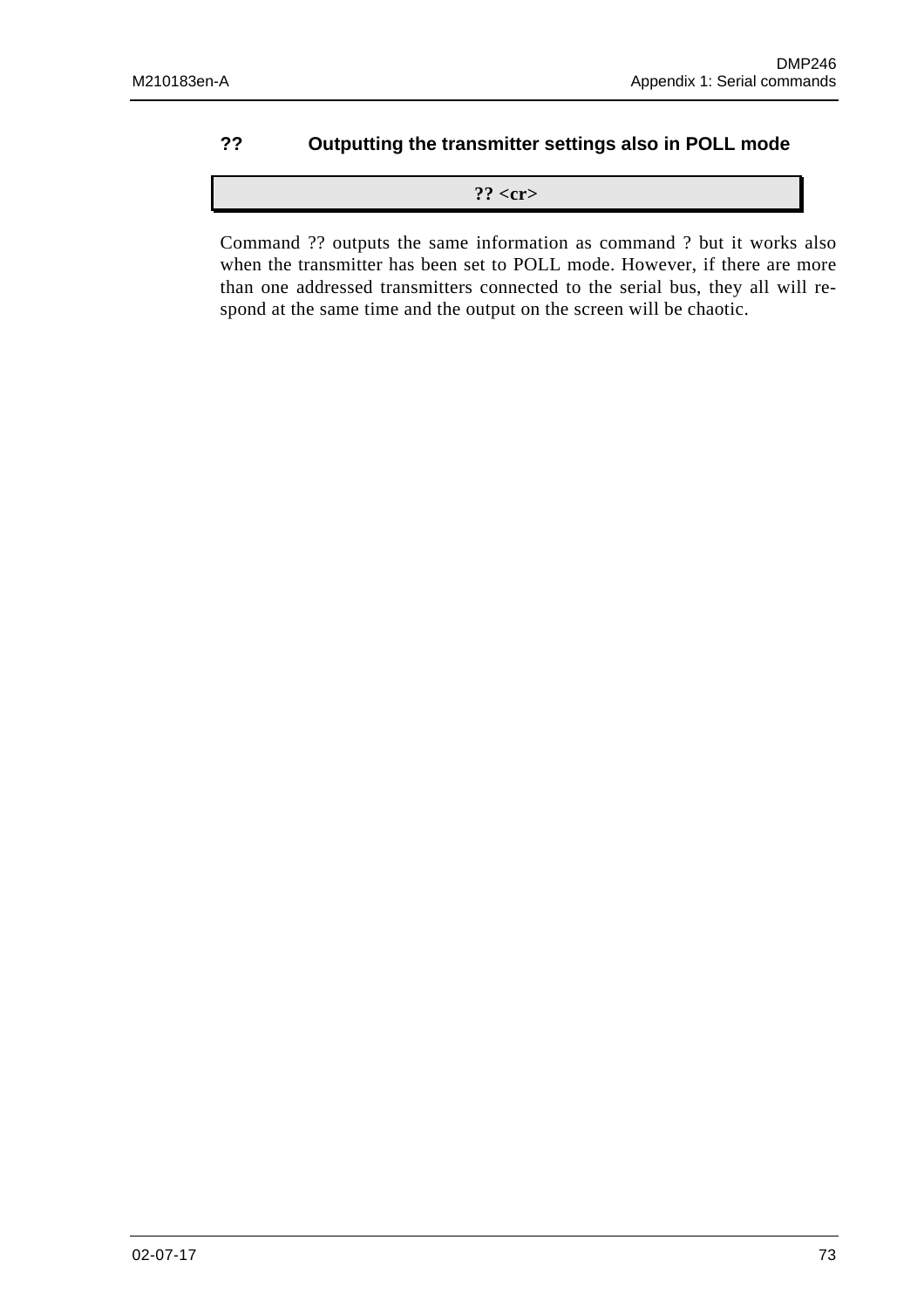# **APPENDIX 2: INSTALLING THE POWER SUPPLY MODULE**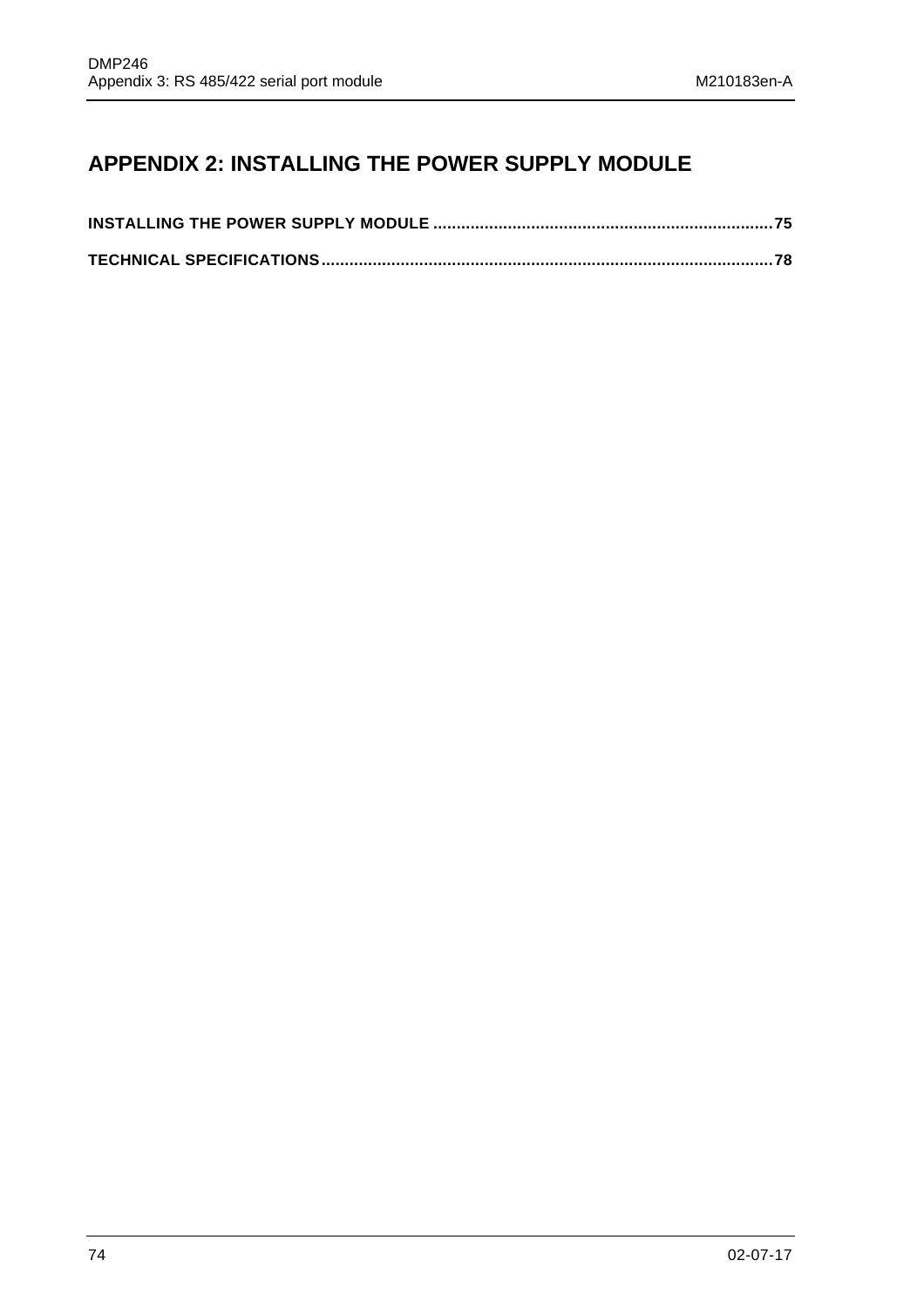## **INSTALLING THE POWER SUPPLY MODULE**

The mains power connection may be connected to the power supply module only by an authorized electrician. A readily accessible disconnect device shall be incorporated in the fixed wiring (IEC 950).

- **1.** Remove the plastic plug in the transmitter housing and replace it with the cable gland.
- **2.** Fasten the power supply module to the bottom of the housing with four screws
- **3.** Select the correct mains voltage with voltage selector switch (230/115).
- **4.** Attach the grounding wire screw (M4) and washer to the protective ground terminal on the right-hand side of the module.
- **5.** Attach the wires from the power supply module to the power terminal on the main board of the transmitter (see figure below).

When the power supply module is on, the power on LED is lit.

**NOTE** The jumper in connector X3 has to be in position ON; otherwise no power is supplied to the transmitter.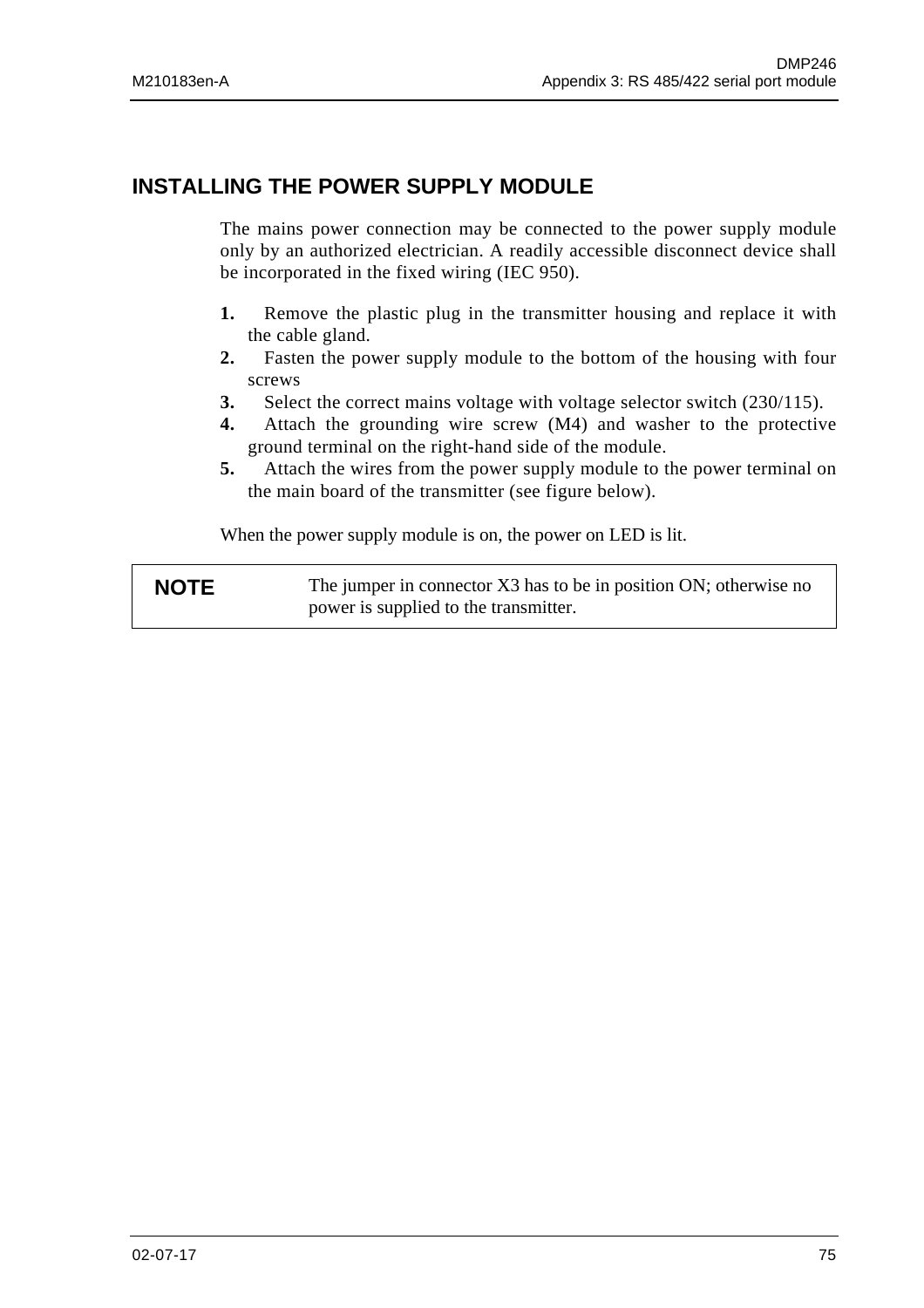

Peel the correct power supply voltage from the sticker enclosed in the power supply module package and attach it on the instrument label to indicate that the supply voltage has been changed.

| <b>NOTE 1</b>  | The power supply module is not recommended to be used in the<br>HMP231 transmitters    |
|----------------|----------------------------------------------------------------------------------------|
|                |                                                                                        |
| <b>NOTE 2</b>  | The power supply module cannot be used in transmitters with the re-<br>gaining option. |
|                |                                                                                        |
| <b>WARNING</b> | Do not detach the power supply module from the transmitter when<br>the power is on.    |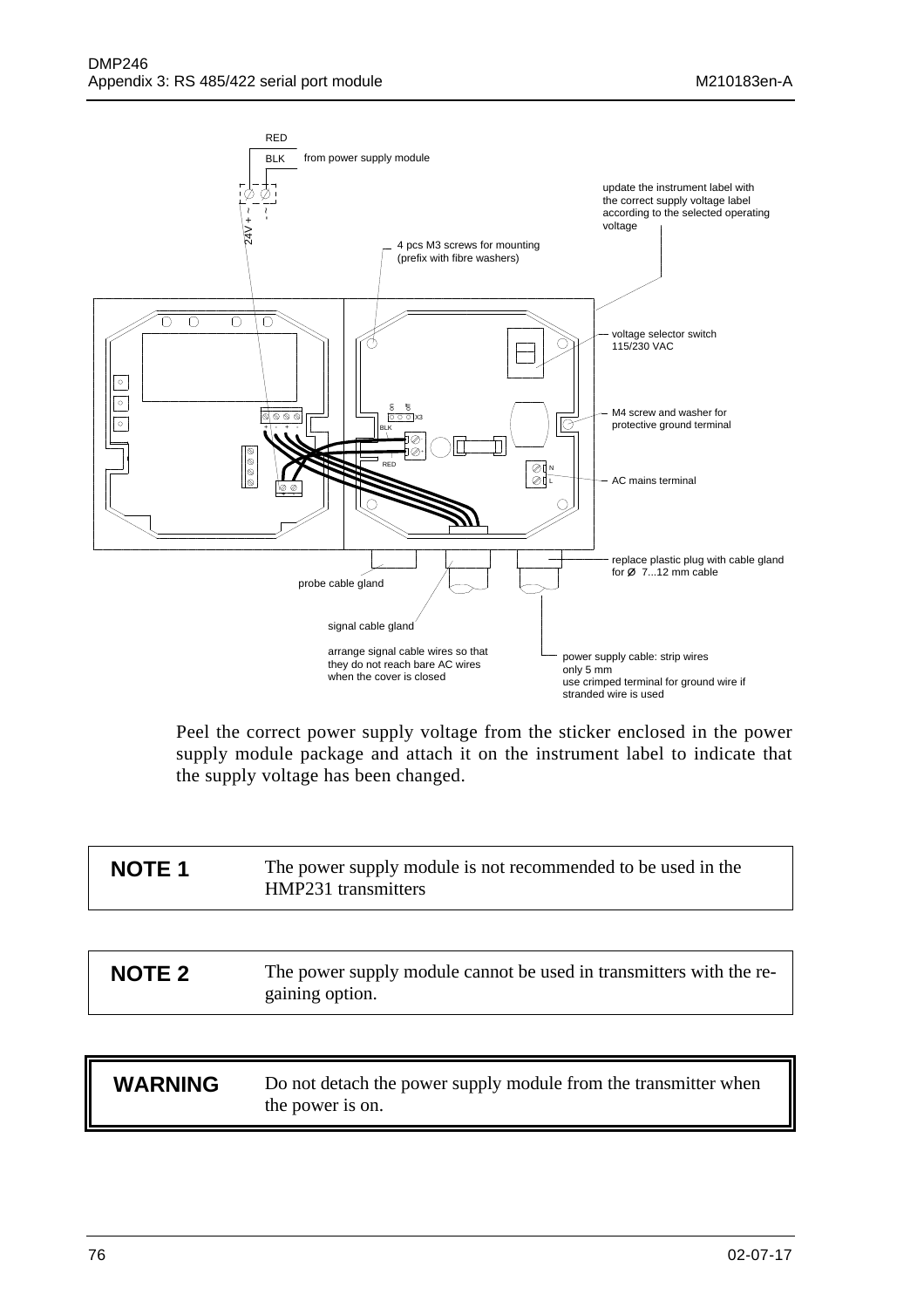## **WARNING** Do not connect the power supply to mains when it is not installed in a HMP230 transmitter.

**WARNING** Always connect protective ground terminal !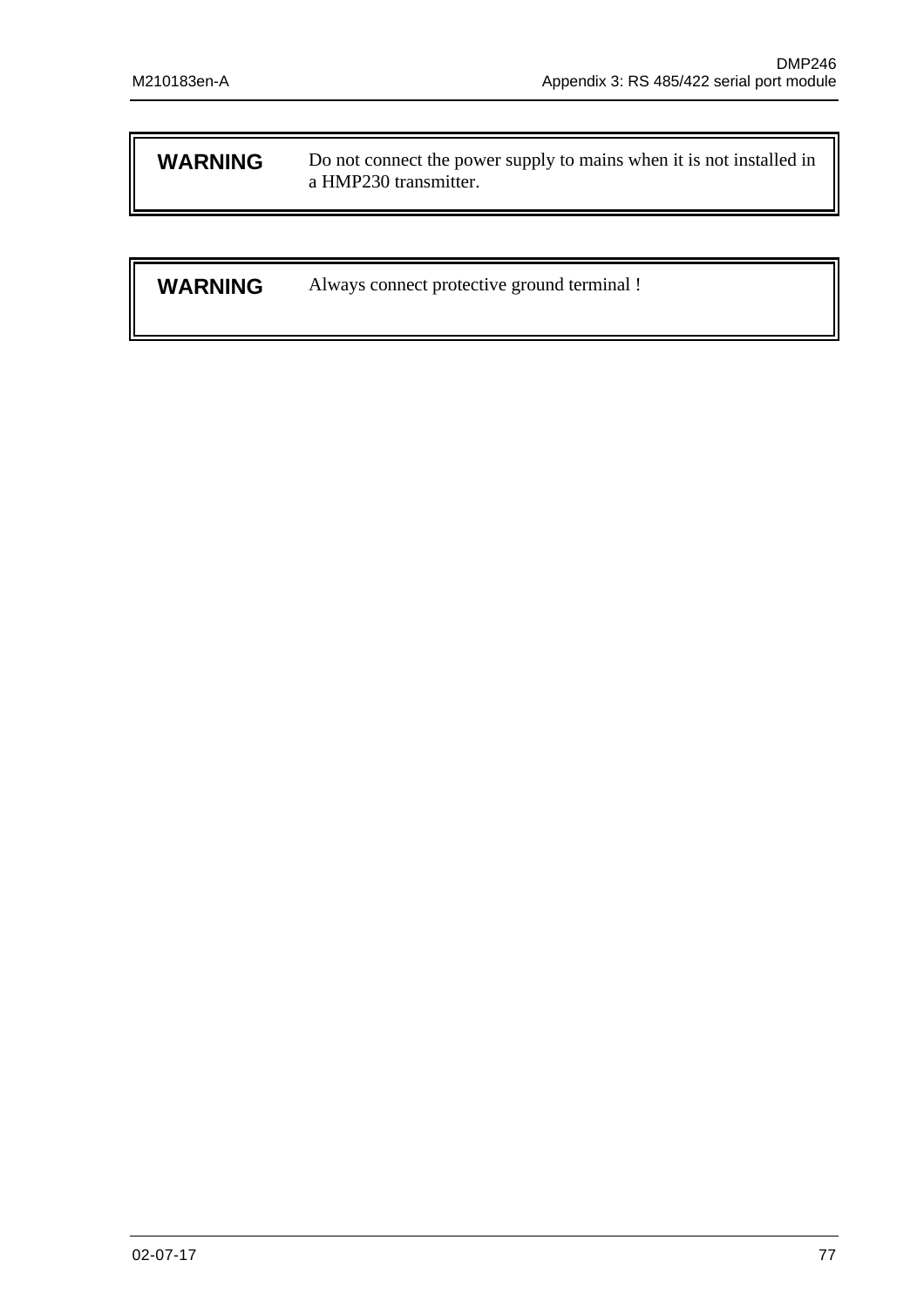## **TECHNICAL SPECIFICATIONS**

| Operating voltage           | 115 VAC (93127 V)<br>230 VAC (187253 V)                          |
|-----------------------------|------------------------------------------------------------------|
| Connections                 | screw terminals for $0.5$<br>2.5 mm <sup>2</sup> wire (AWG 2014) |
| Bushing                     | for 712 mm diameter cable                                        |
| Indicator                   | PWR ON LED on power<br>supply module board                       |
| Operating temperature range | $-40+45$ °C                                                      |
| Storage temperature range   | $-40+70$ °C                                                      |

# **NOTE 1**

The power supply module is not recommended to be used in the HMP231 transmitters.

# **NOTE 2**

The power supply module cannot be used in transmitters with the re-gaining option.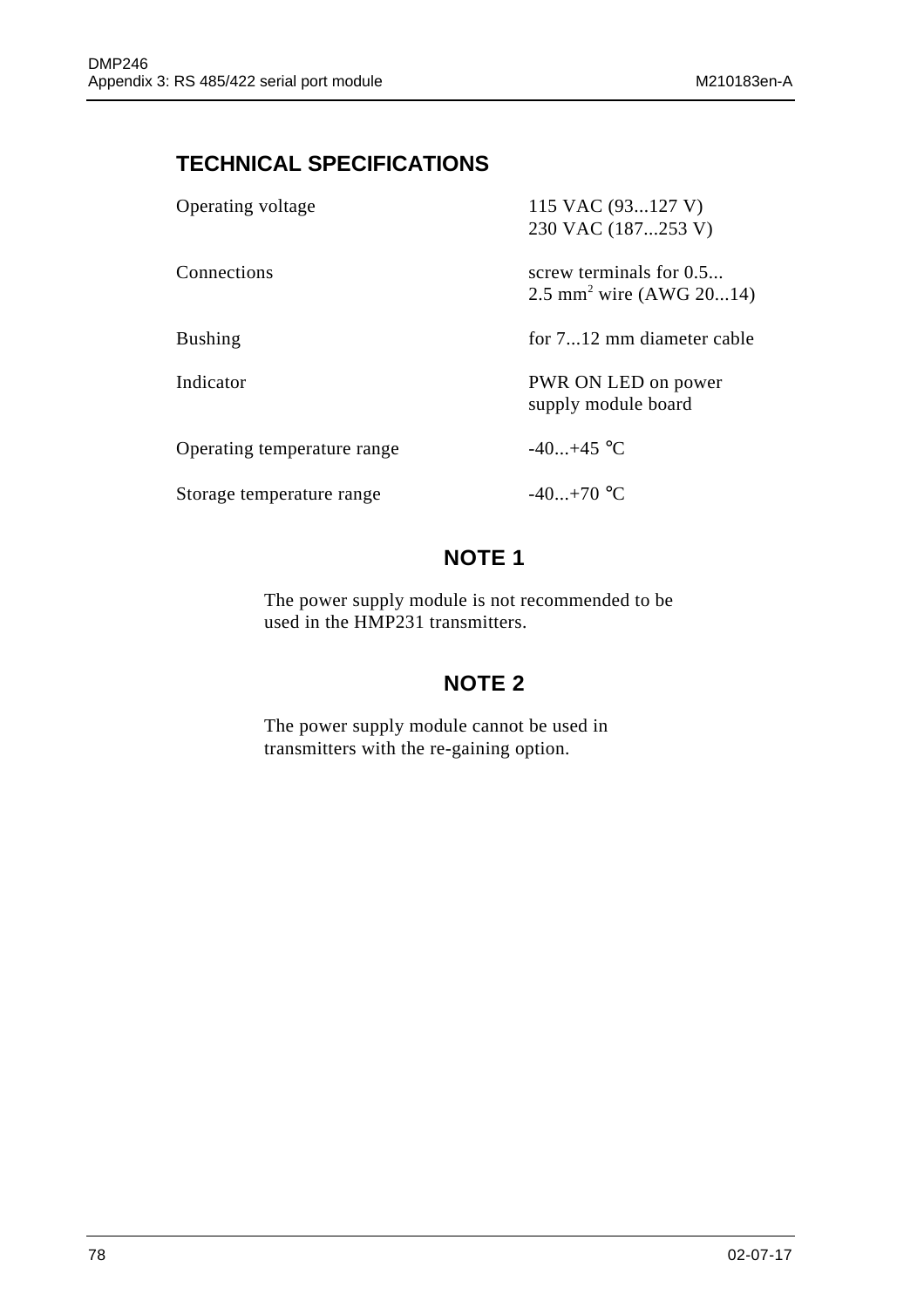## APPENDIX 3: INSTALLING AND USING THE RS 485/422 SERIAL **PORT MODULE**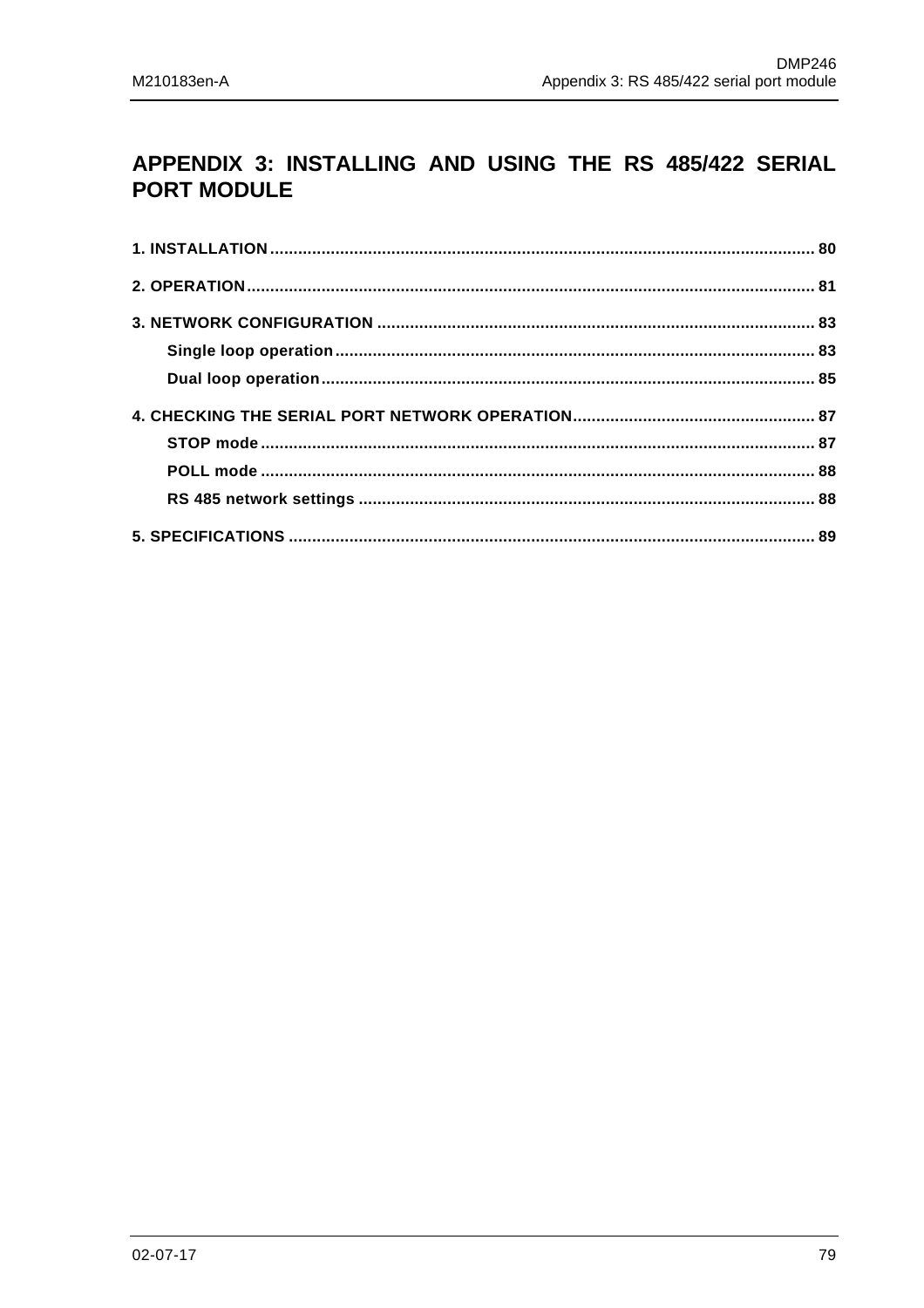## **1. INSTALLATION**

Switch the transmitter off.

Resistors R2, R3 and R4 between connectors X4 and X5 in the component board in the cover of the transmitter are removed with side-cutting pliers. The module is plugged in connectors X4 and X5 on the main board of the DMP246 transmitter; connector X1 on the module board to connector X4 and connector X2 to connector X5.



Connect the data wires to screw terminal X6 on the main board. Switch the power on.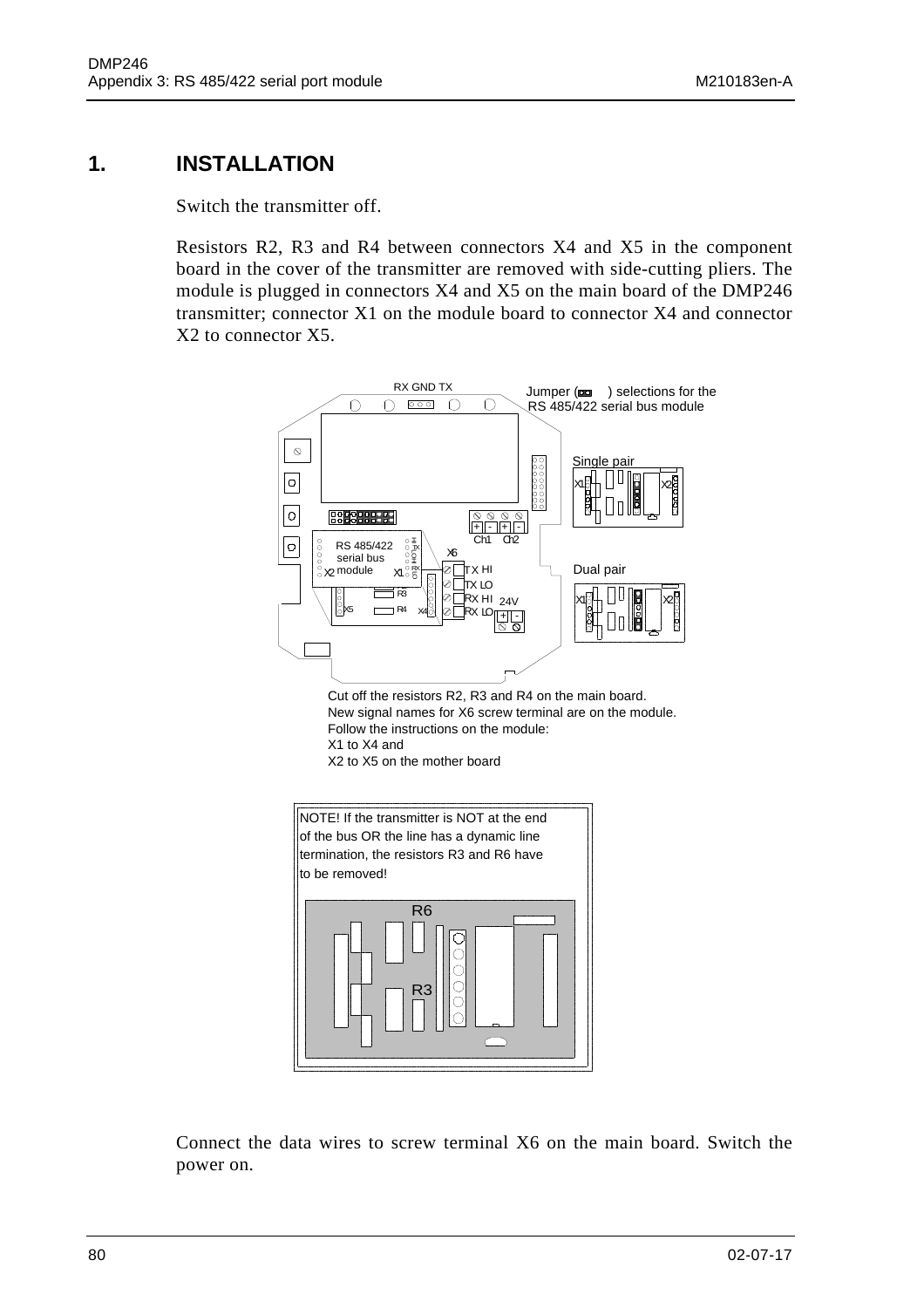# **2. OPERATION**

The DMP246 transmitters can either be given an address or operated without an address. Both single and dual loop wiring with half duplex connection can be used. No address is needed when only one DMP246 transmitter is used; when several transmitters are connected to the same line, each transmitter must be given an address in the initial configuration.

A single transmitter can get its operating voltage from the master or it can have its own (floating) power supply or it has the power supply module in use.

The serial line structure is a parallel interfaced chain (daisy chain). At the ends of the serial line there must be a DMP246 transmitter, dynamic line adapter (120 ohm resistor in series with a 33 nF capacitor) or line master. If a branch line is made with a junction box, the branch should be shorter than 3 meters.

When connecting the device, follow the instructions given in the figure in Chapter 1.

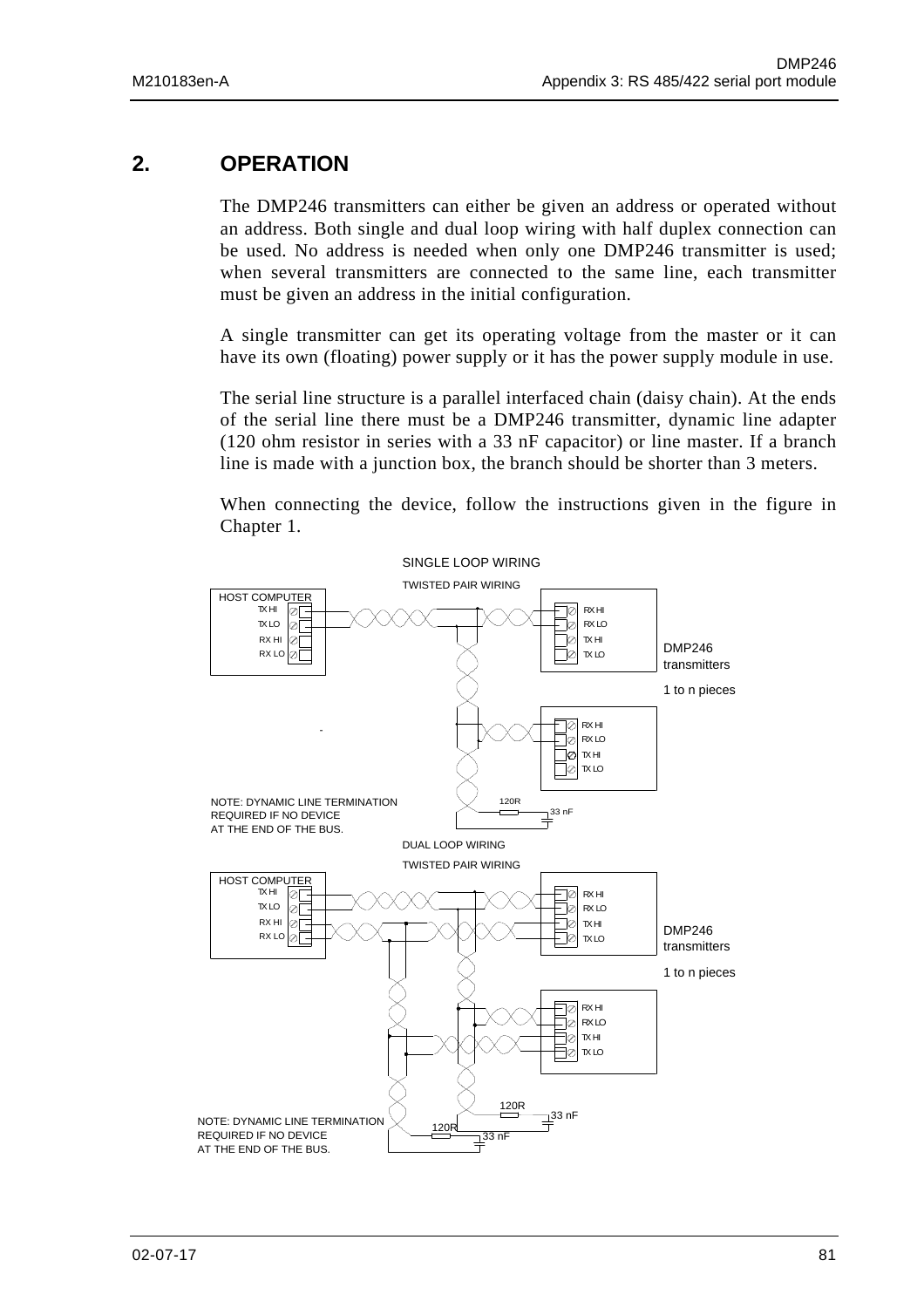The RS 485/422 module has separate lines for transmitting and receiving, but they can be connected together with jumpers. Dual loop connection is the factory setting; when a single loop connection is used, the positions of jumpers in connector X4 on the module must be changed.

The HI of the receiving line is approx. 0.6 V and its LO is approx. 0 V in order to reduce noise on the lines when no data is transferred (idling). Both lines are terminated with a 120 ohm resistor in series with a 33 nF capacitor. When operating the transmitter through a single pair, naturally only one line terminal impedance is in use. The line must not be terminated with a resistor alone, as then the power consumption increases too much.

The data lines can withstand short circuit to ground and to each other. They do not survive connection of supply voltage to the data lines.

The module must be mounted on the main board in the right direction. It can be mounted in the wrong direction or to the wrong pins without breaking the module; it simply does not work then.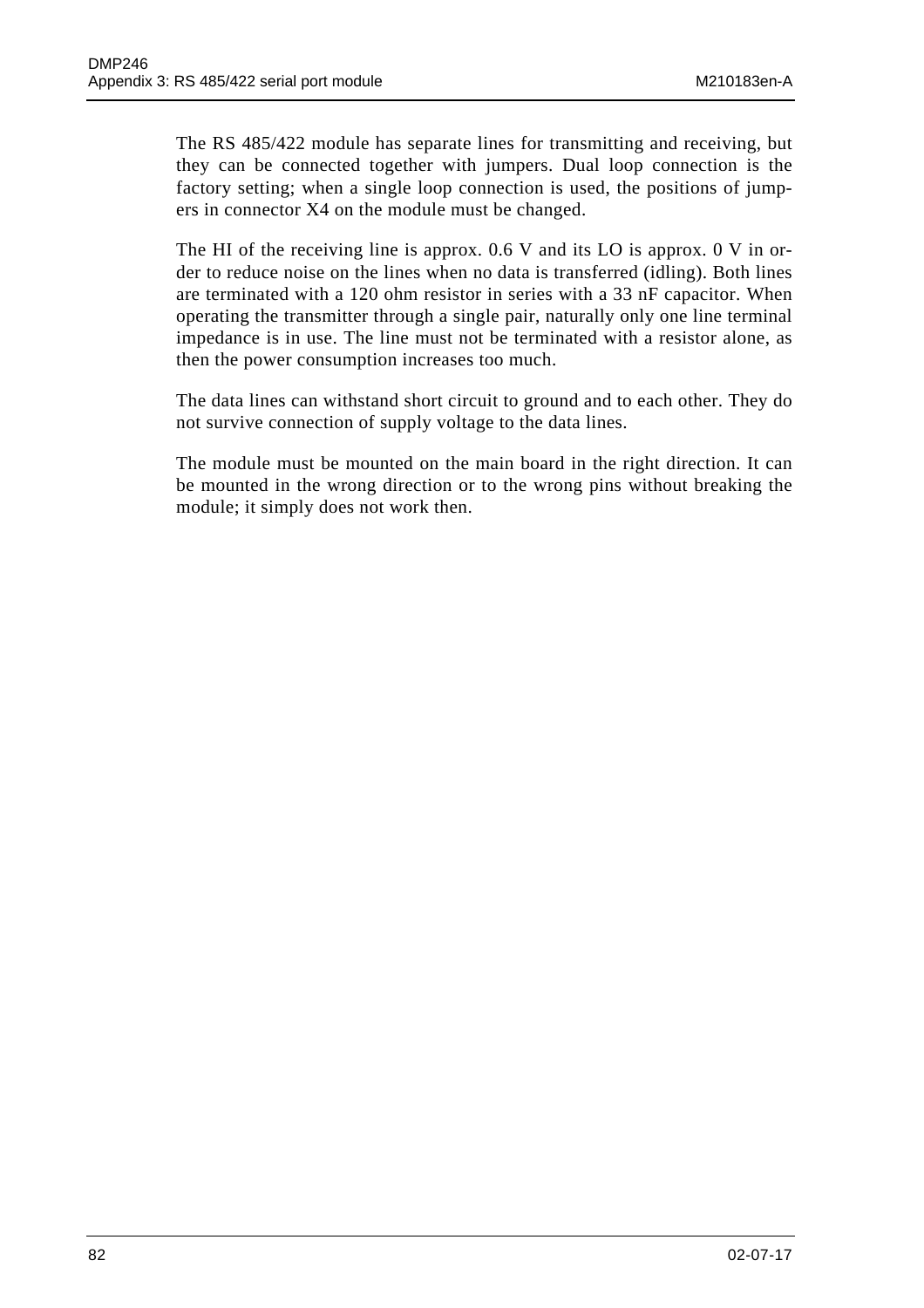## **3. NETWORK CONFIGURATION**

### **Single loop operation**

Bi-directional data on one pair is one of the great advantages of the RS 485 line. Set jumpers in connector X4 on the module board as shown in the figure below.



This jumper setting connects RX HI to TX HI and RX LO to TX LO and selects only one common line termination. The HI and LO terminals of the RX pair can now be used for operation.

Supplying power from the same end to the whole network prevents common mode voltages from rising too high (over 7 V).

- Connect wires to the transmitter's serial connector.
- Check the wiring.

The following procedure must be repeated with all transmitters.

- Open the transmitter cover.
- Pull out the RS 485/422 serial port module, if it is already mounted.
- Set the serial port of the terminal to 4800 baud, even parity, seven data bits and one stop bit, full duplex (4800 E 7 1 FDX).



- The serial settings of the transmitter must also be 4800 E 7 1 FDX and the transmitter must be in STOP mode. If these factory settings have been changed, they must be changed back. Connect the RS 232C port of the terminal to connector X17 on the top of the main board and switch the power on.
- Set the address of the transmitter; it can be any number between 1 and 99. In this example the address is 22:

```
>addr 22
Address : 22
```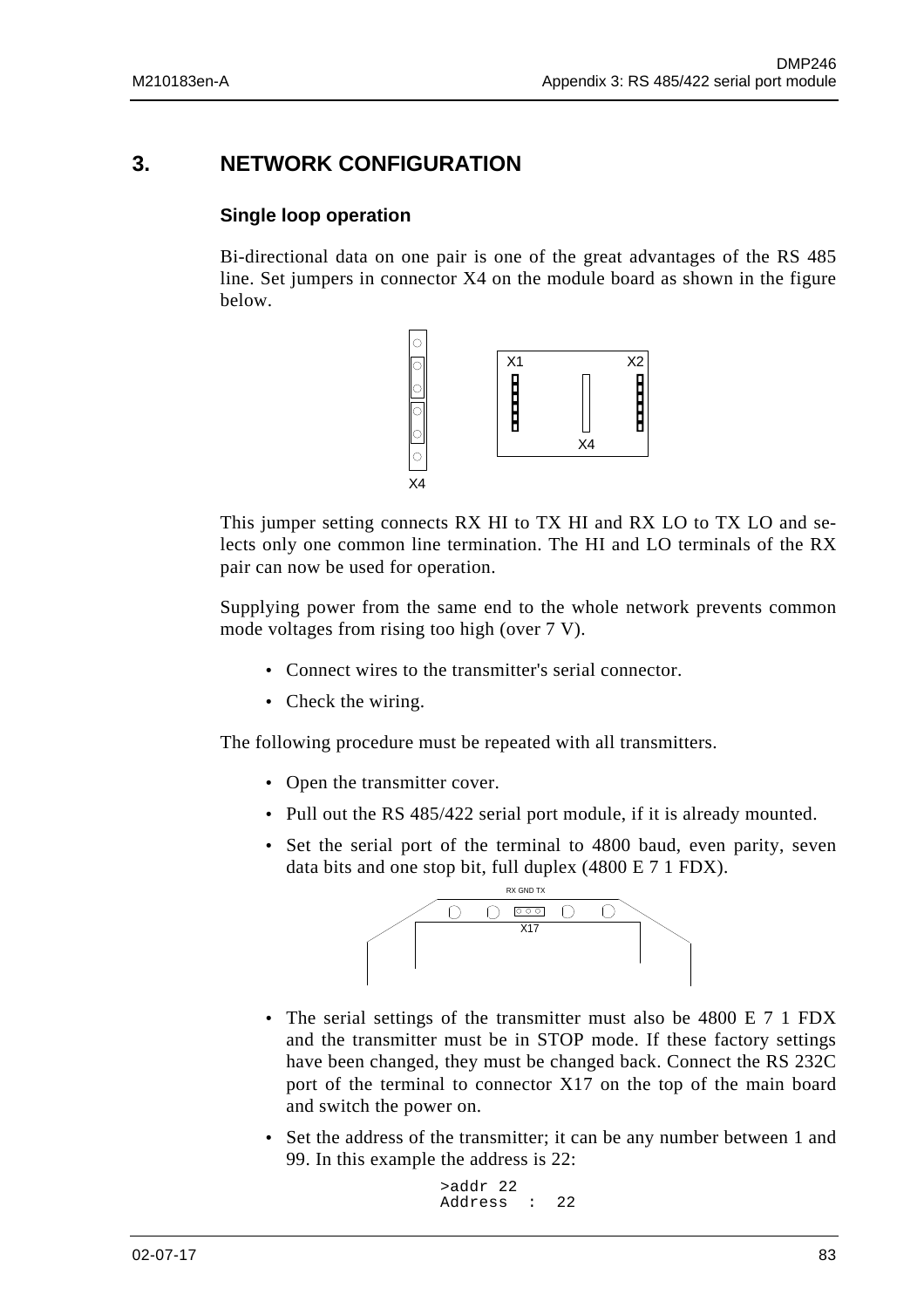• Set the serial bus settings according to your network specifications. This setting will become valid after next RESET or power off:

> >seri 2400 e 7 1 h 2400 E 7 1 HDX

• Set the transmitter in POLL mode:

>smode poll Serial mode : POLL

## **NOTE 1**

The SMODE command must be given last.

### **NOTE 2**

The transmitter outputs no prompt  $(>)$  after the SMODE POLL command and it only reacts to commands which include its address.

• Check that the transmitter responds to its address:

```
>send 22
Td= 54.4 'C x= 10.1 g/kg
```
- Disconnect the terminal.
- Check that the jumpers in connector X4 are in correct places:



- Remount the RS 485/422 serial module.
- Close the cover.
- When all transmitters on the network have been configured, switch them off.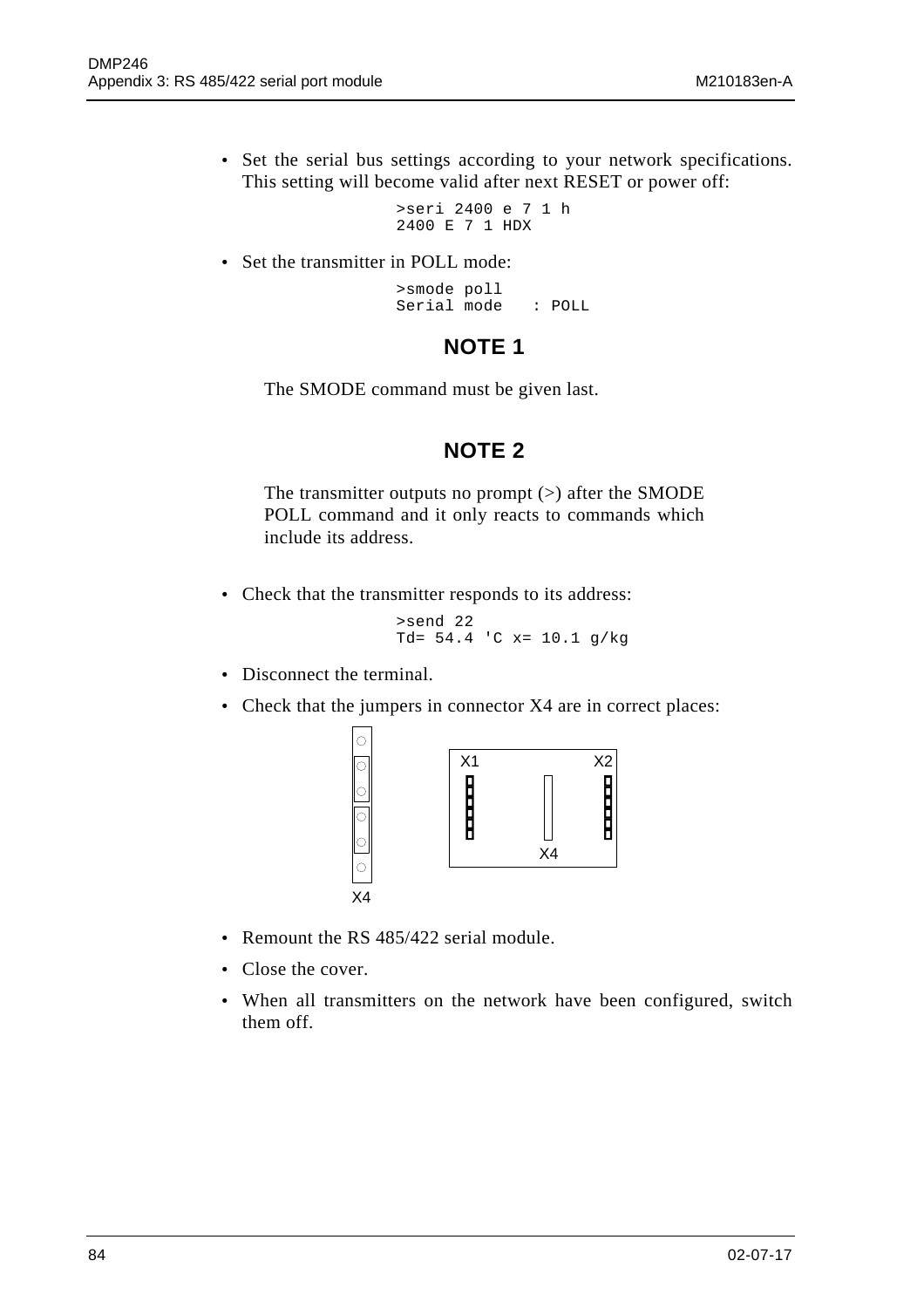#### **Dual loop operation**

The following procedure must be repeated with all transmitters.

- Open the transmitter cover.
- Pull out the RS 485/422 serial port module, if it is already mounted.
- Set the serial port of the terminal to 4800 baud, even parity, seven data bits and one stop bit, full duplex (4800 E 7 1 FDX).
- The serial settings of the transmitter must also be 4800 E 7 1 FDX and the transmitter must be in STOP mode. If these factory settings have been changed, they must be returned. Connect the RS 232C port of the terminal to connector X17 on the top of the main board and switch the power on.

When dual loop is used, the jumpers in connector X4 on the module board must be as shown below:



• Set the address of the transmitter, it can be any number between 1 and 99. In this example the address is 22:

> >addr 22 Address : 22

• Set the serial bus settings according to your system. This setting will become valid after next RESET or power off:

> >seri 2400 e 7 1 f 2400 E 7 1 FDX

• Switch echo on:

>echo on ECHO : ON >

• Change the serial output mode into POLL:

>smode poll Serial mode : POLL

### **NOTE 1**

The SMODE command must be given last.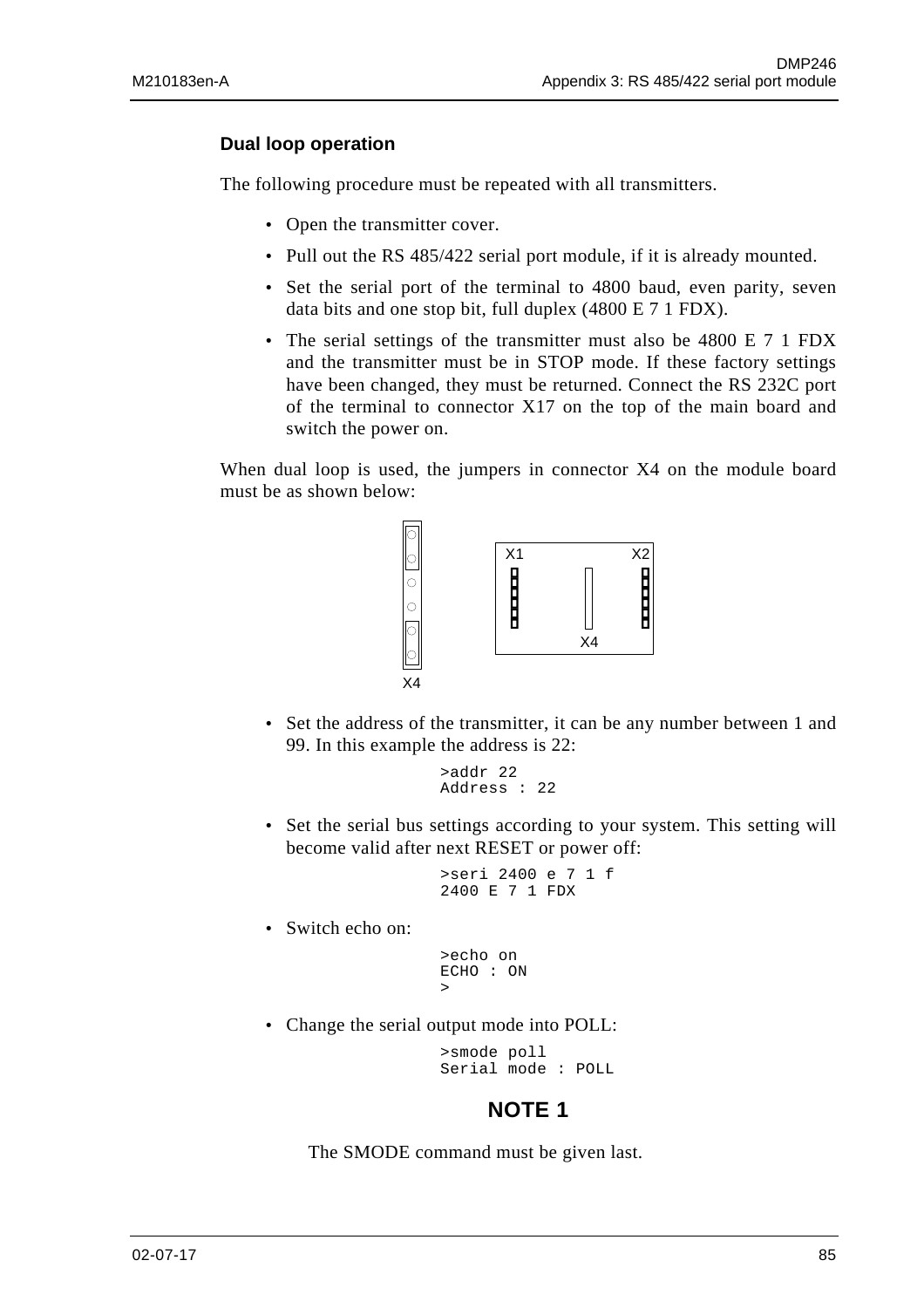## **NOTE 2**

The transmitter outputs no prompt  $(>)$  after the SMODE POLL command and it only reacts to commands which include its address.

• Check that the transmitter responds to its address:

>send 22 Td= 54.4 'C x= 10.1 g/kg

- Disconnect the terminal.
- Check that the jumpers in connector X4 are in correct places:



- Remount the RS 485/422 serial module.
- Close the cover.
- Repeat this setting procedure with each transmitter.
- When all transmitters on the network have been configured, switch them off.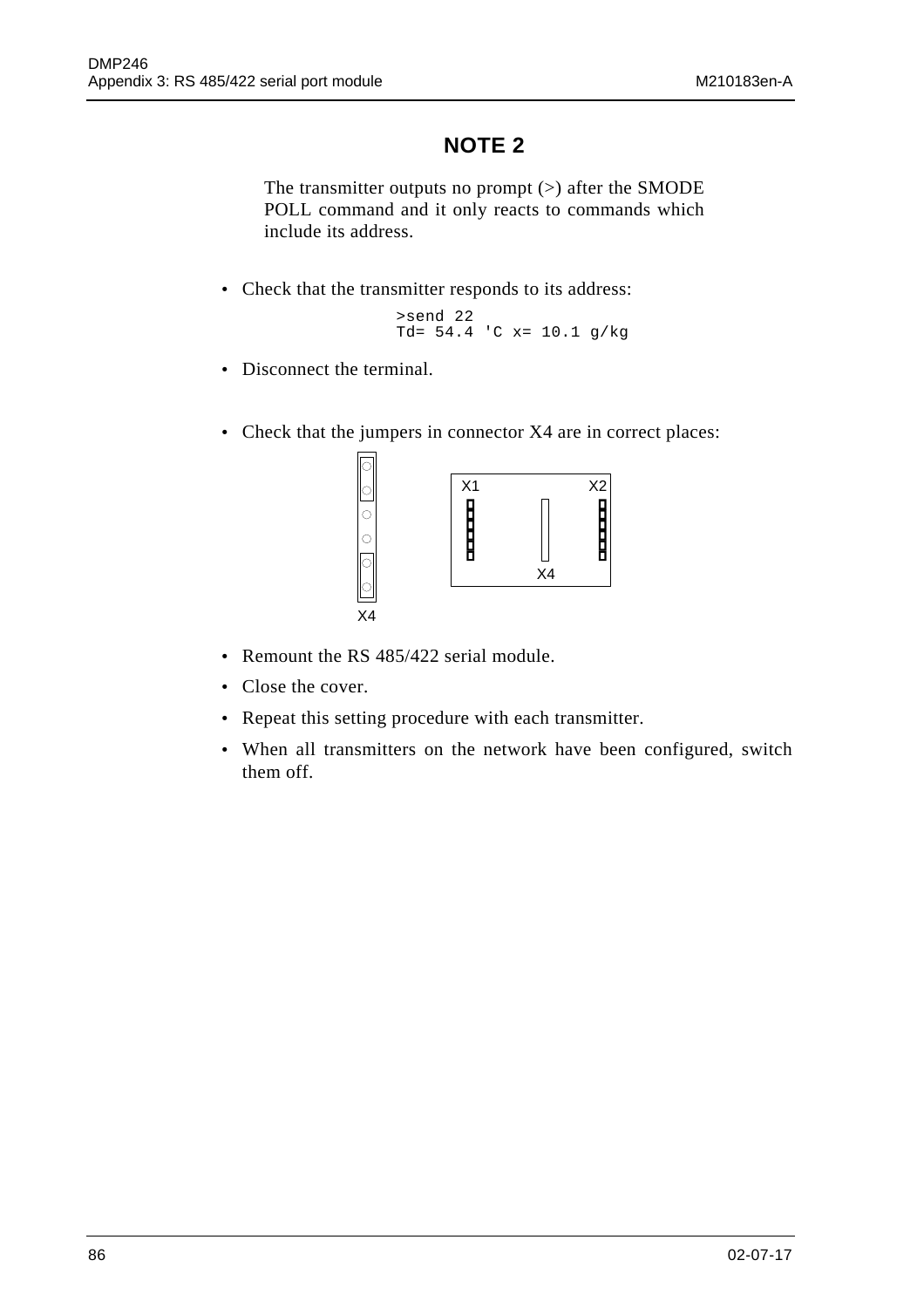## **4. CHECKING THE SERIAL PORT NETWORK OPERATION**

Normally measurement readings are asked when the transmitter is in POLL mode; the command must then include the address of the transmitter. If the settings need to be changed, the transmitter is switched to STOP mode with command OPEN; commands can then be given without address. When the line to the transmitter is closed, it returns to POLL mode.

### **STOP mode**

Open the line to the transmitter:

open 22<cr> DMP 22 line opened for operator commands

Transmitter no. 22 is now temporarily set to STOP mode; it accepts commands sent without address until CLOSE command is given. Individual settings can now be easily modified. Do not open more than one line at a time.

Use command ? to find out the settings of the active transmitter:

```
? <cr>
DMP246 / 1.01
CPU serial nr : 0
Keyboard type : 0
Address : 7
Output units : metric
Baud P D S : 4800 E 7 1 FDX<br>Serial mode : STOP
Serial mode : STOP<br>Output intry.: 0 min
Output intrv. :
Mtim : 32
Pressure : 1013.25
Analog outputs<br>Chl 0.00 ...
\begin{bmatrix} \text{Ch1} & \begin{bmatrix} 0.00 \end{bmatrix} & \dots & \text{10.00 V} \\ \text{Ch2} & \begin{bmatrix} 0.00 \end{bmatrix} & \dots & \text{10.00 V} \end{bmatrix}Ch2  0.00 ... 10.00 V<br>Ch1  (Td )  lo  20.000 'C
        ( Td ) lo<br>( Td ) hi
Ch1 ( Td ) hi 55.000 'C<br>Ch2 ( X ) lo 10.000 q/
Ch2 ( X ) lo 10.000 \frac{g}{kg}<br>Ch2 ( X ) hi 100.000 \frac{g}{kg}hi 100.000 g/kg
Transducer :
PRB serial nr : 0<br>Calibr, date : 0
Calibr. date :
```
When the necessary settings have been given, close the line to transmitters (the command closes all open lines):

> >close line closed

CLOSE command is always given without address. If no lines are open, there will be no response to the CLOSE command.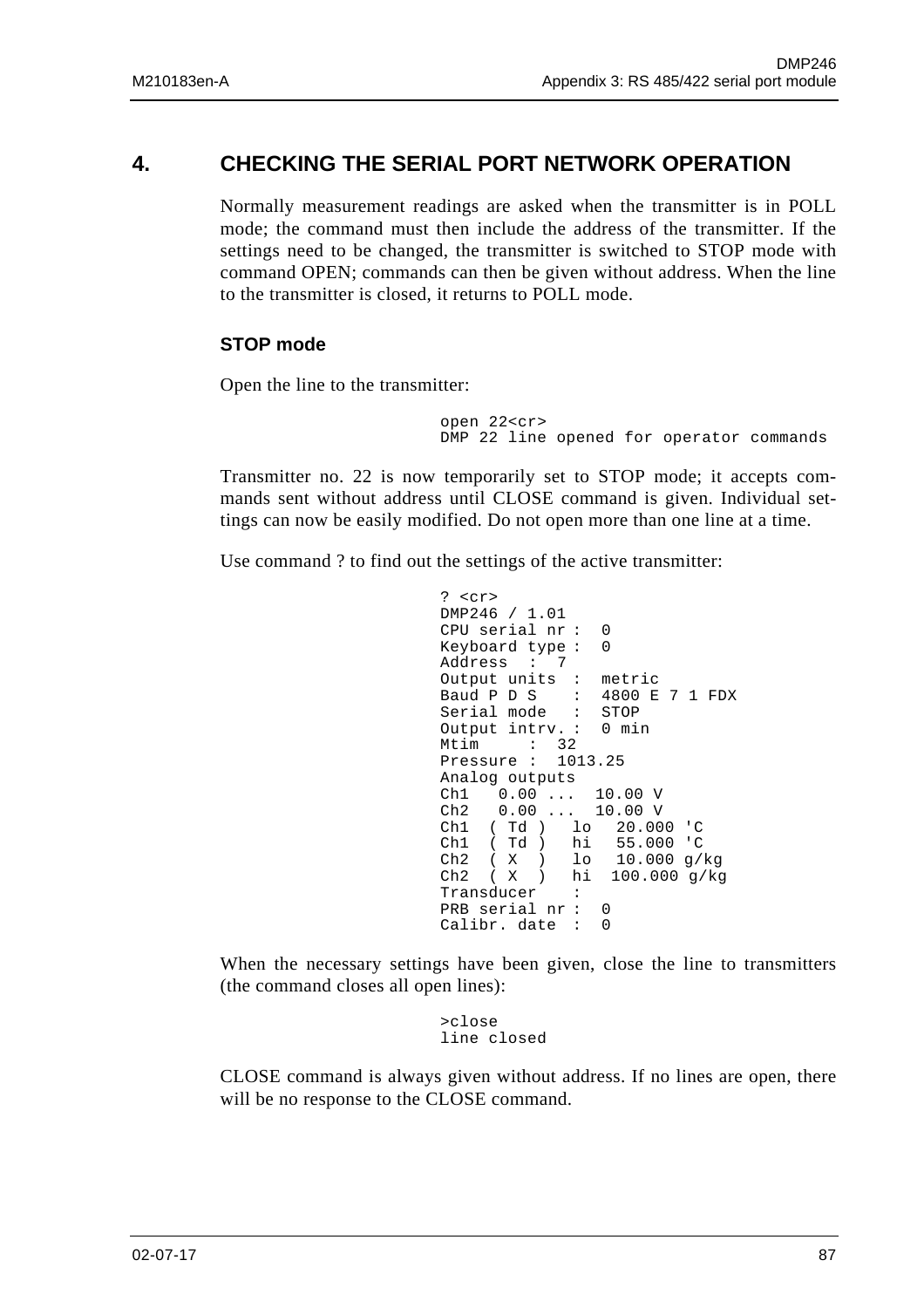### **POLL mode**

If a transmitter has been set to POLL mode, it will respond only to commands which include its address:

```
send 22
Td= 54.4 'C x= 10.1 g/kg
```
Addresses from 1 to 99 can be used. According to the RS 485/422 standard a maximum of 32 devices can be connected on same bus, but the number can be increased if the line length and/or baud rate is reduced.

The line terminations must be dynamic; e.g. an RC circuit is used instead of a simple resistor termination. Each RS 485 module has a dynamic line termination so it can be used at the end of a line.

### **RS 485 network settings**

| DMP246 settings         | single pair       | dual pair  |
|-------------------------|-------------------|------------|
| Full duplex/half duplex | <b>HDX</b>        | <b>FDX</b> |
| Echo on/off             | $\overline{O}$ FF | ON         |

| Terminal settings               | single pair | dual pair  |
|---------------------------------|-------------|------------|
| Line feed after carriage return | ves         | no         |
| HDX/FDX                         | <b>FDX</b>  | <b>FDX</b> |

When terminal is set to general  $\langle f \rangle$  (line feed) after  $\langle cr \rangle$  (carriage return), the listings will have two line feeds when also the DMP246 transmitters send line feed.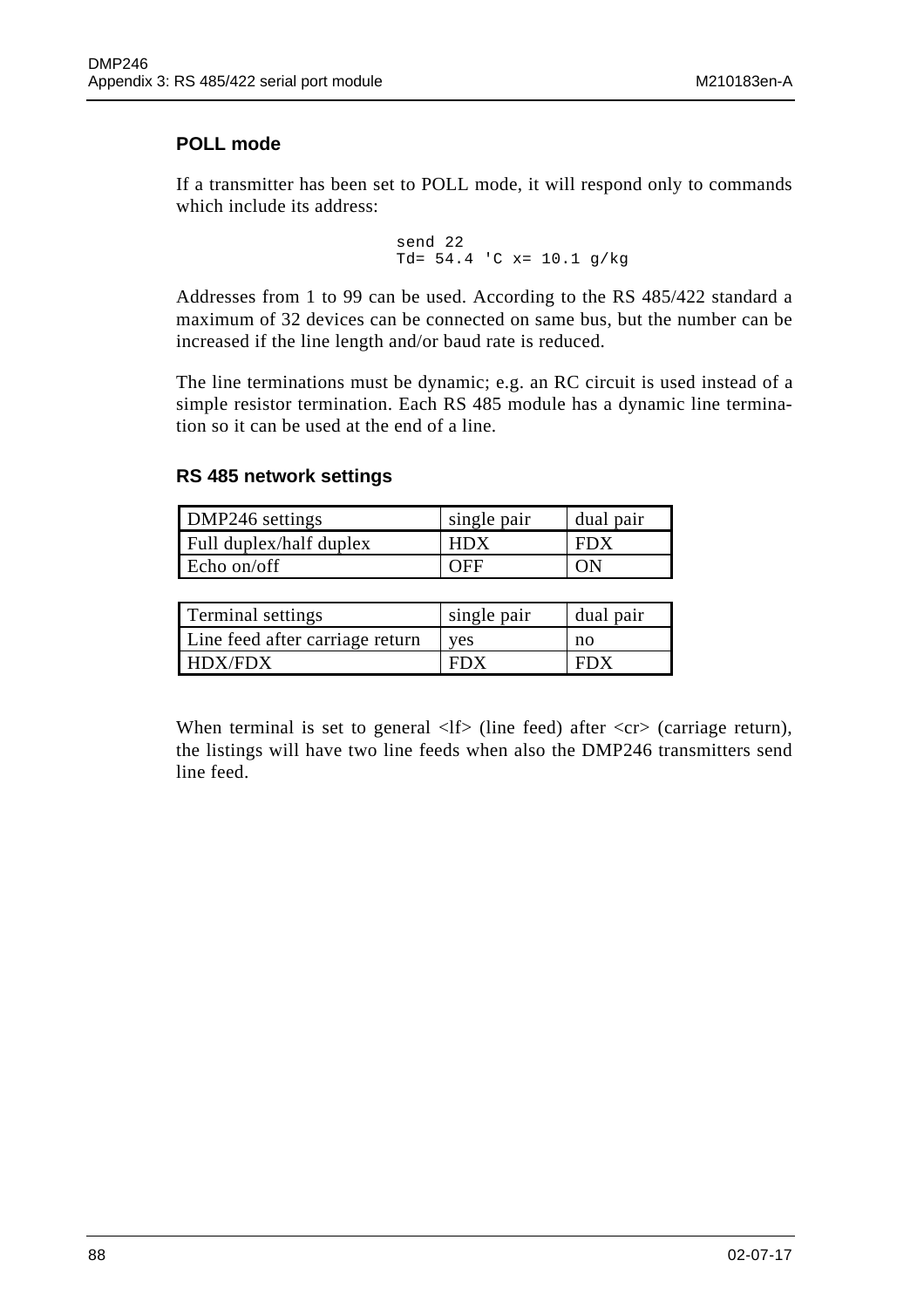# **5. SPECIFICATIONS**

| Connections<br>on the main board                                                                                | Berg sockets<br>screw terminals 0.5 mm <sup>2</sup> wires,<br>stranded wires recommended                                           |
|-----------------------------------------------------------------------------------------------------------------|------------------------------------------------------------------------------------------------------------------------------------|
| Assembly                                                                                                        | plug-in module                                                                                                                     |
| Board dimensions                                                                                                | 40 x 28 mm                                                                                                                         |
| Operating mode<br>(single or dual pair wiring)                                                                  | half duplex                                                                                                                        |
| Network:<br>network type<br>cable type<br>line length max.<br>number of devices<br>data speed<br>operating mode | daisy chain<br>twisted pair<br>1000 m (3000 ft)<br>32 devices on line<br>9600 baud max. for DMP246<br>transmitters<br>polling mode |
| common mode voltage range                                                                                       | $\pm 7$ V                                                                                                                          |
| Operating temperature                                                                                           | $-40+60$ °C                                                                                                                        |
| Storage temperature                                                                                             | $-40+70$ °C                                                                                                                        |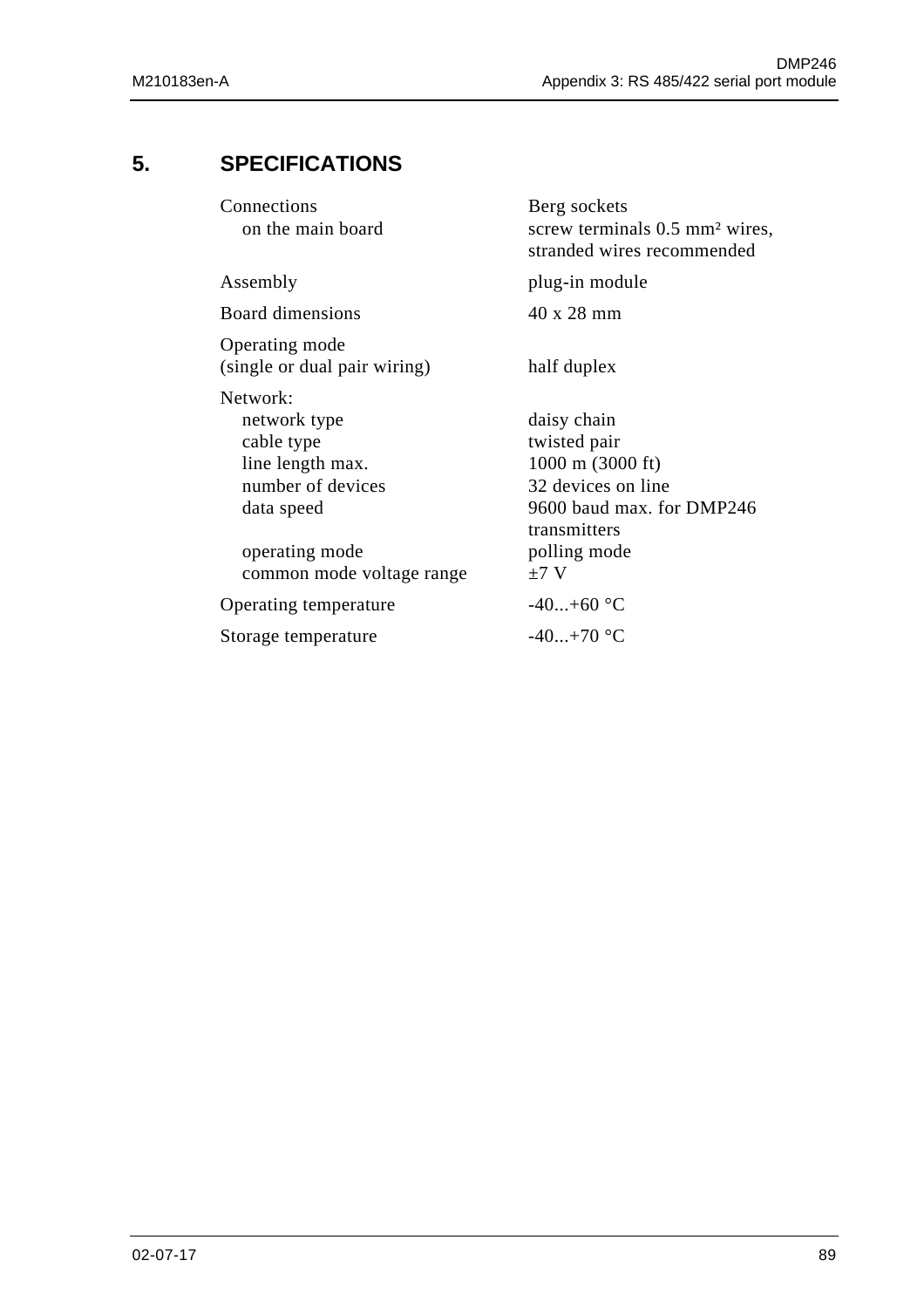# APPENDIX 4: INSTALLING AND USING THE DIGITAL CURRENT **LOOP MODULE**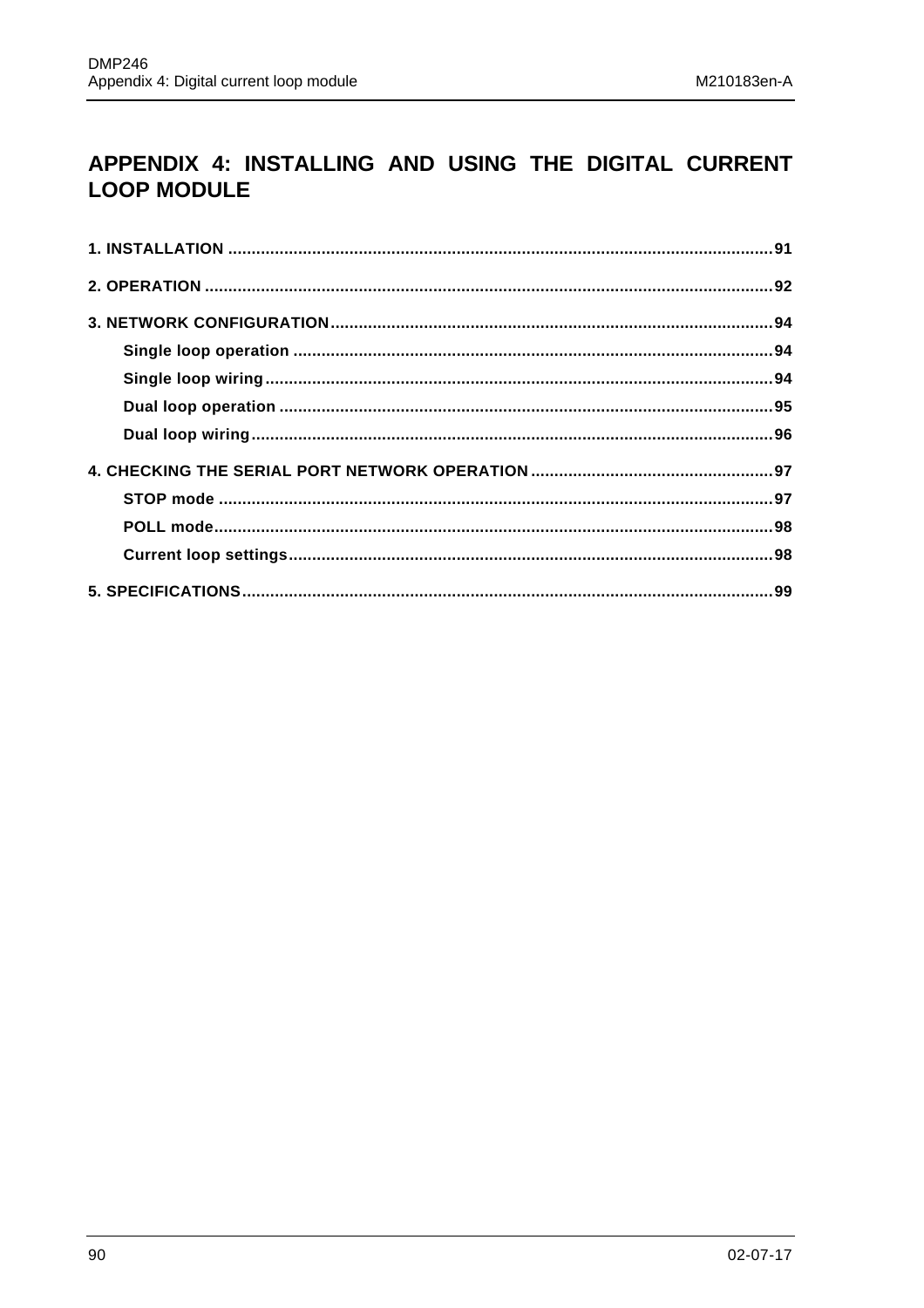## **1. INSTALLATION**

Switch the transmitter off.

Resistors R2, R3 and R4 between connectors X4 and X5 in the component board in the cover of the transmitter are removed with side-cutting pliers. The module is plugged in connectors X4 and X5 on the main board of the DMP246 transmitter; connector X1 on the module board to connector X4 and connector X2 to connector X5.



Connect the data wires to screw terminal X6 on the main board. Switch the power on.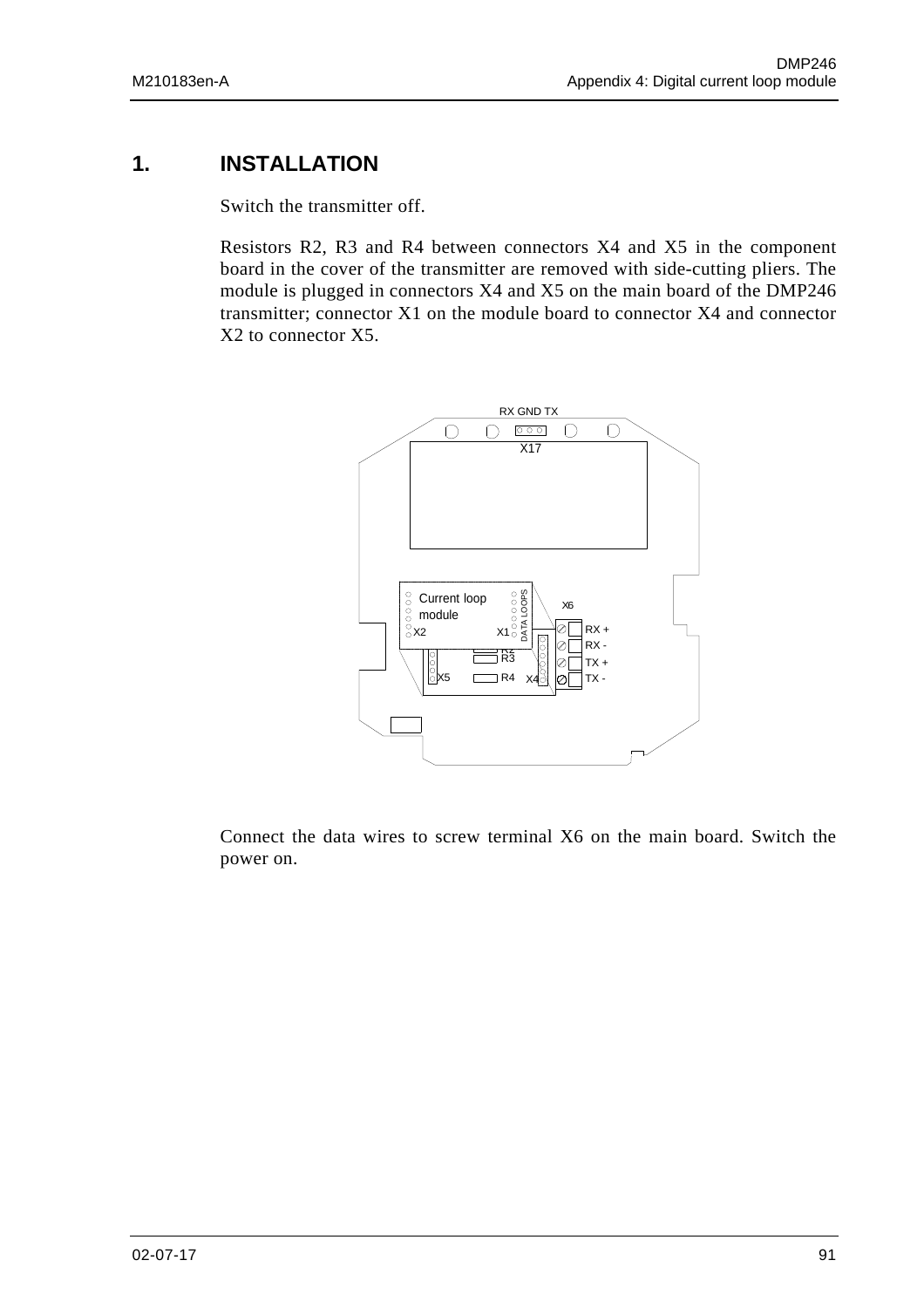## **2. OPERATION**

The DMP246 transmitters can either be given an address or operated without an address. Both single and dual loop wiring with half duplex connection can be used. No address is needed when only one DMP246 transmitter is used; when several transmitters are connected to the same line, each transmitter must be given an address in the initial configuration.

A current loop must get its operating voltage from the master or it can have its own (floating) power supply capable of supplying 15...40 V and 20...30 mA. Unregulated AC/DC adapter can be used, if the current is limited to 20 mA at least by a serial resistor.

**NOTE:** The host computer can restrict the loop supply voltage that can be used; see computer specifications.

The serial line structure is a serial interfaced chain (daisy chain). At one end of the serial line there must be a DMP246 transmitter and at the other end a line master. A branch line can be made with a junction box.

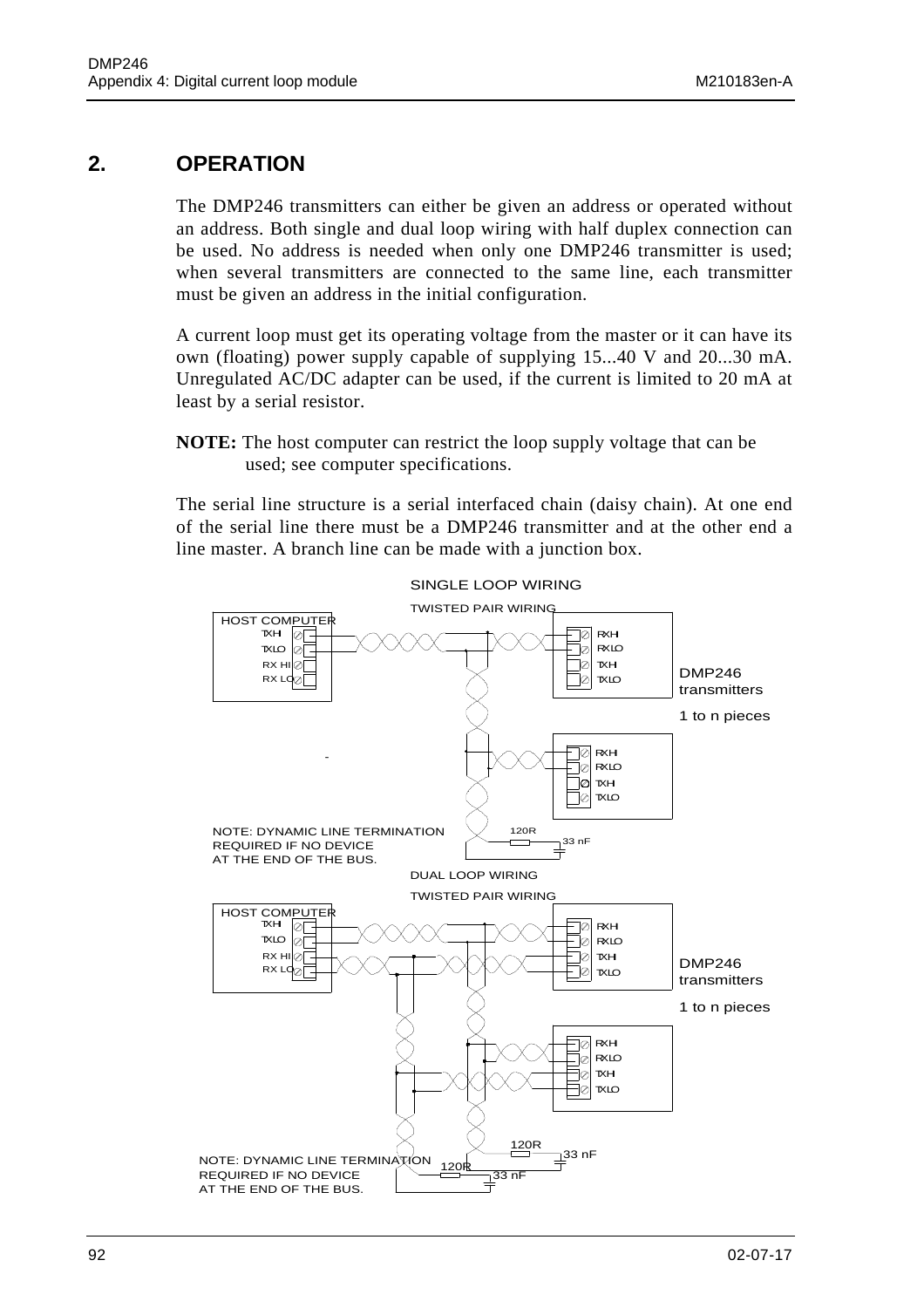The digital current loop module has separate lines for transmitting and receiving. Both single loop wiring and dual loop wiring can be used (see figure). With dual loop connection there can be a few more transmitters on the same loop pair. A single loop connection has simpler wiring. Data transmission is achieved by switching the loop current on and off.

Normally, current flows through the loop(s) even when the DMP246 transmitter is not on, so switching one transmitter off does not affect the other transmitters on the loop.

When the wires have been connected correctly, the voltage drop from RX+ to RX- is bleow 2 V. If the wires RX+ and RX- or TX+ and TX- are connected incorrectly, the voltage drop from  $RX$ + to  $RX$ - or from  $TX$ + to  $TX$ - is below 1 V and the transmitter does not work. Even then the current goes through the loop and the other transmitters can be operated normally.

When the loop supply is current limited, the data lines can withstand short circuit to ground and to each other. They do not survive connection of supply voltage to the data lines.

The module must be mounted on the main board in the right direction. It can be mounted in the wrong direction or to the wrong pins without breaking the module; it simply does not work then. Reverse wiring of RX+ and RX- or TX+ and TX- does not affect the module.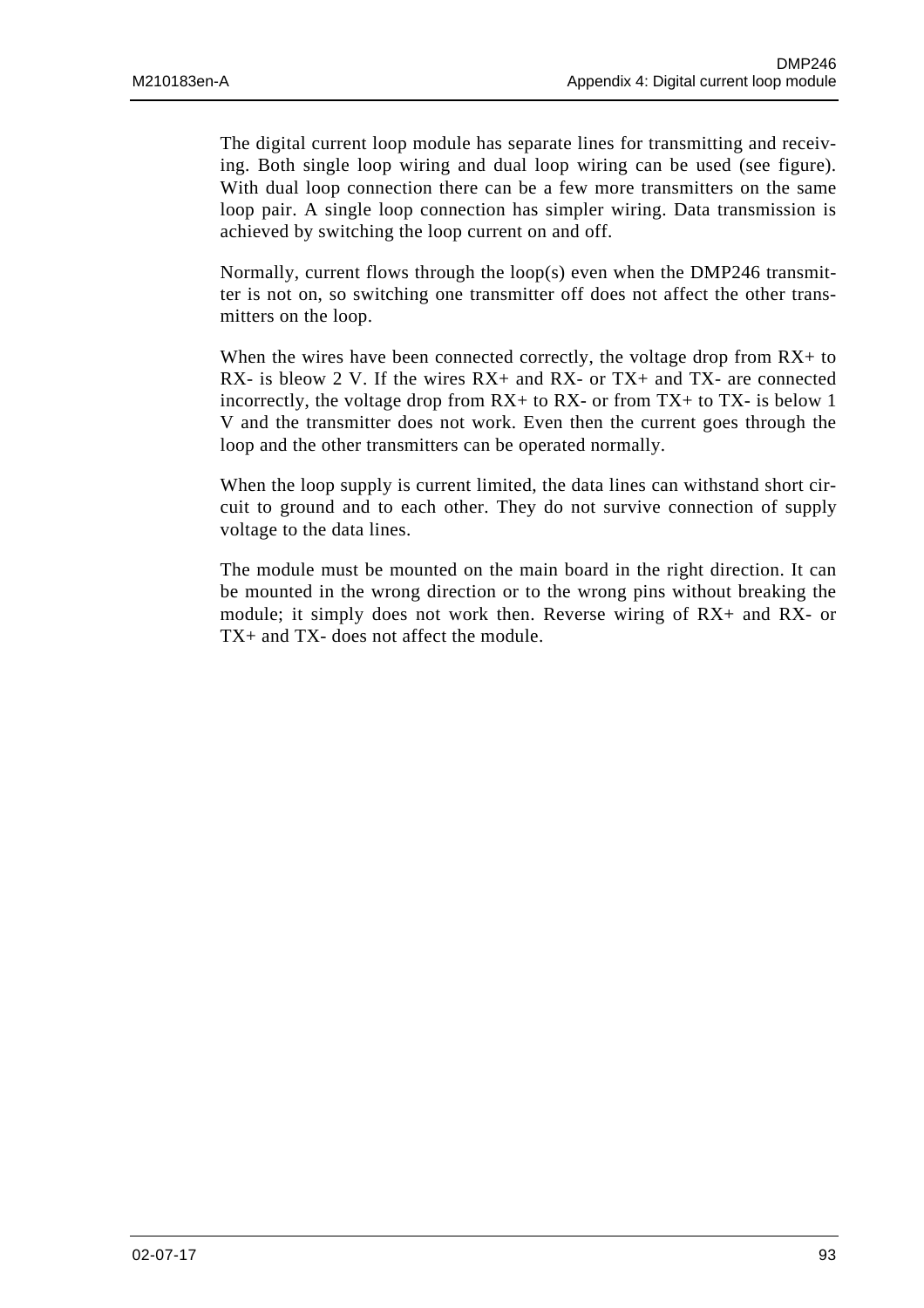# **3. NETWORK CONFIGURATION**

### **Single loop operation**

Bi-directional data on one pair and galvanic isolation are the advantages of the current loop. Single pair/dual pair use is configured through wiring (see figure on page 3).

Supplying power from the same end to the loops prevents crossover voltages.

- Connect wires to the transmitter's serial connector.
- Check the wiring.

The following procedure must be repeated with all transmitters.

- Open the transmitter cover.
- Pull out the digital current loop module, if it is already mounted.
- Set the serial port of the terminal to 4800 baud, even parity, seven data bits and one stop bit, full duplex (4800 E 7 1 FDX).
- The serial settings of the transmitter must also be 4800 E 7 1 FDX and the transmitter must be in STOP mode. If these factory settings have been changed, they must be returned. Connect the RS 232C port of the terminal to connector X17 on the top of the main board and switch the power on.



### **Single loop wiring**

• Set the address of the transmitter; it can be any number between 1 and 99. In this example the address is 22:

```
>addr 22
Address : 22
```
• Set the serial bus settings according to your network specifications. This setting will become valid after next RESET or power off:

```
>seri 2400 e 7 1 h
2400 E 7 1 HDX
```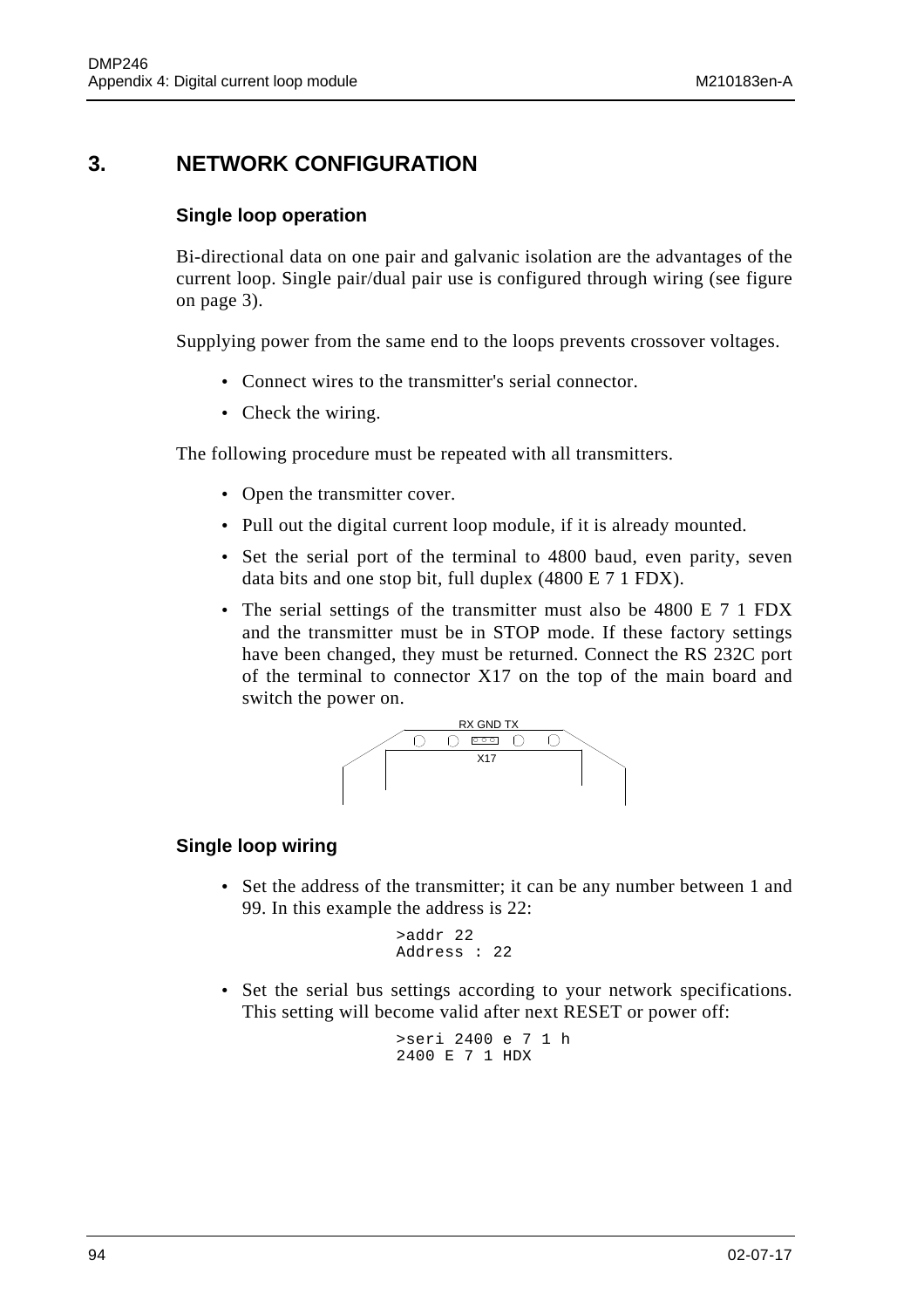• Set the transmitter in POLL mode:

```
>smode poll
Serial mode : POLL
```
### **NOTE 1**

The SMODE command must be given last.

### **NOTE 2**

The transmitter outputs no prompt  $(>)$  after the SMODE POLL command and it only reacts to commands which include its address.

• Check that the transmitter responds to its address:

send 22 Td= 54.4 'C x= 10.1 g/kg

- Disconnect the terminal.
- Remount the digital current loop module.
- Close the cover.
- When all transmitters on the network have been configured, switch them off.

#### **Dual loop operation**

Single pair/dual pair use is configured through wiring (see figure on page 3).

The following procedure must be repeated with all transmitters.

- Open the transmitter cover.
- Pull out the digital current loop module, if it is already mounted.
- Set the serial port of the terminal to 4800 baud, even parity, seven data bits and one stop bit, full duplex (4800 E 7 1 FDX).
- The serial settings of the transmitter must also be 4800 E 7 1 FDX and the transmitter must be in STOP mode. If these factory settings have been changed, they must be returned. Connect the RS 232C port of the terminal to connector X17 on the top of the main board and switch the power on.

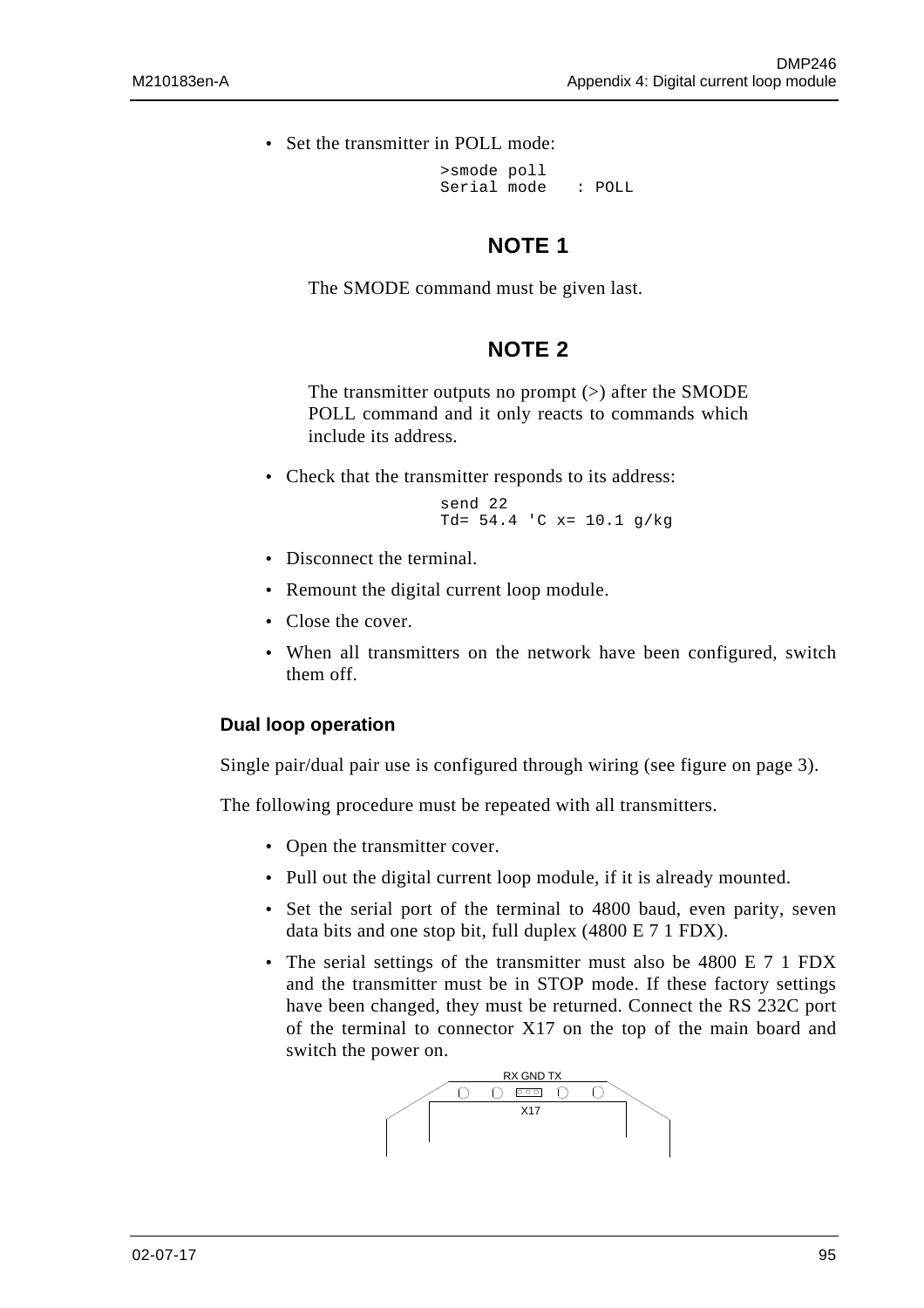### **Dual loop wiring**

• Set the address of the transmitter, it can be any number between 1 and 99. In this example the address is 22:

```
>addr 22
Address : 22
```
• Set the serial bus settings according to your system. This setting will become valid after next RESET or power off:

> >seri 2400 e 7 1 f 2400 E 7 1 FDX

• Switch echo on:

```
>echo on
ECHO : ON
\rightarrow
```
• Change the serial output mode into POLL:

>smode poll Serial mode : POLL

## **NOTE 1**

The SMODE command must be given last.

### **NOTE 2**

The transmitter outputs no prompt  $(>)$  after the SMODE POLL command and it only reacts to commands which include its address.

• Check that the transmitter responds to its address:

>send 22 Td= 54.4 'C x=10.1 g/kg

- Disconnect the terminal.
- Remount the digital current loop module.
- Close the cover.
- Repeat this setting procedure with each transmitter.
- When all transmitters on the network have been configured, switch them off.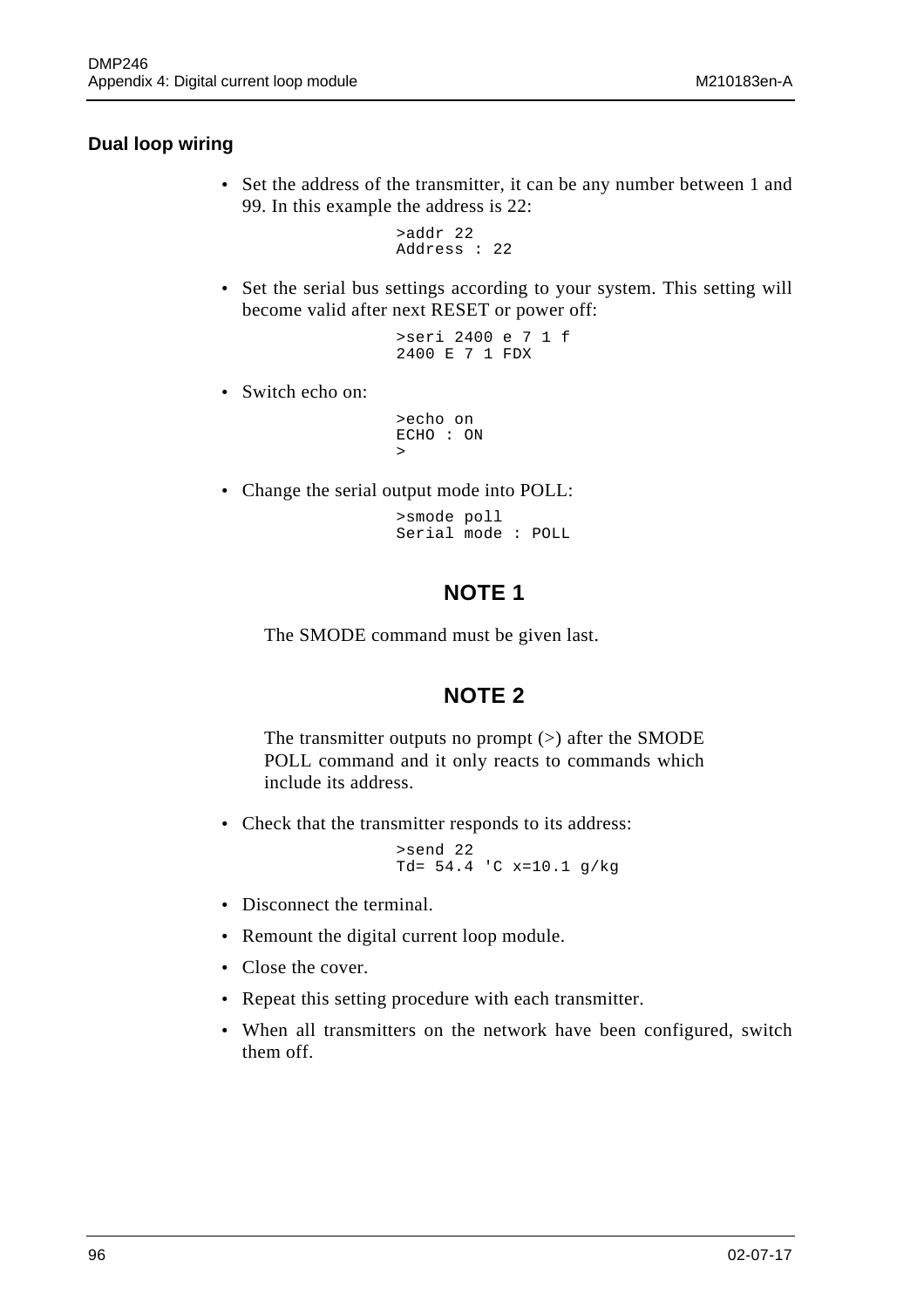## **4. CHECKING THE SERIAL PORT NETWORK OPERATION**

Normally, measurement readings are asked when the transmitter is in POLL mode; the command must then include the address of the transmitter. If the settings need to be changed, the transmitter is switched to STOP mode with command OPEN; commands can then be given without address. When the line to the transmitter is closed, it returns to POLL mode.

### **STOP mode**

Open the line to the transmitter:

open 22<cr> DMP 22 line opened for operator commands

Transmitter no. 22 is now temporarily set to STOP mode; it accepts commands without address until CLOSE command is given. Individual settings can now be easily modified. Do not open more than one line at a time.

Use command ? to find out the settings of the active transmitter:

```
? <cr>
DMP 246 /1.01
CPU serial nr : 0
Keyboard type : 0
Address : 7
Output units : metric
Baud P D S : 4800 E 7 1 FDX<br>Serial mode : STOP
Serial mode : STOP<br>Output intry.: 0 min
Output intrv. :
Mtim : 32
Pressure : 1013.25
Analog outputs<br>Chl 0.00 ...
\begin{bmatrix} \text{Ch1} & 0.00 & \dots & 10.00 & \text{V} \\ \text{Ch2} & 0.00 & \dots & 10.00 & \text{V} \end{bmatrix}Ch2  0.00 ... 10.00 V<br>Ch1  (Td )  lo  20.000 'C
       ( Td ) lo<br>( Td ) hi
Ch1 ( Td ) hi 55.000 'C<br>Ch2 ( X ) lo 10.000 q/
Ch2 ( X ) lo 10.000 \frac{g}{kg}<br>Ch2 ( X ) hi 100.000 \frac{g}{kg}hi 100.000 g/kg
Transducer :
PRB serial nr : 0<br>Calibr, date : 0
Calibr. date :
```
When the necessary settings have been given, close the line to transmitters (the command closes all open lines):

> >close line closed

CLOSE command is always given without address. If no lines are open, there will be no response to the CLOSE command.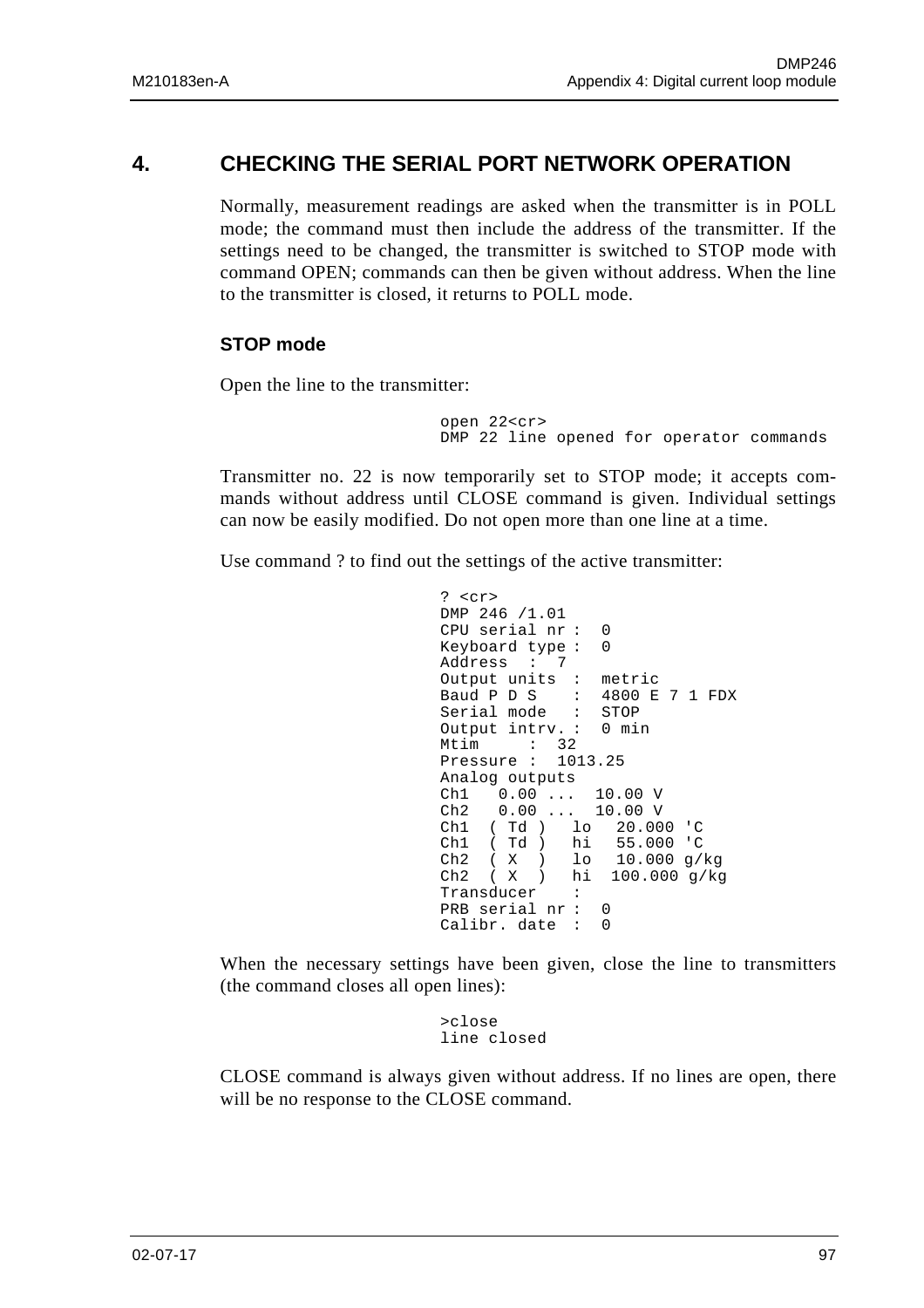### **POLL mode**

If a transmitter has been set to POLL mode, it will respond only to commands which include its address:

```
send 22
Td= 54.4 'C x= 10.1 g/kg
```
Addresses from 1 to 99 can be used. According to the 20 mA current loop standard current flows with no transmission on line. A maximum of 6 devices can be connected on same single loop line, but the number can be increased to 9 by using dual loop wiring.

### **Current loop settings**

| DMP246 settings         | single pair | dual pair  |
|-------------------------|-------------|------------|
| Full duplex/half duplex | <b>HDX</b>  | <b>FDX</b> |
| Echo on/off             | OEF         | ON         |

| Terminal settings               | single pair | dual pair  |
|---------------------------------|-------------|------------|
| Line feed after carriage return | <b>ves</b>  | no         |
| HDX/FDX                         | <b>FDX</b>  | <b>FDX</b> |

When terminal is set to general  $\langle f \rangle$  (line feed) after  $\langle cr \rangle$  (carriage return), the listings will have two line feeds when also the DMP246 transmitters send line feed.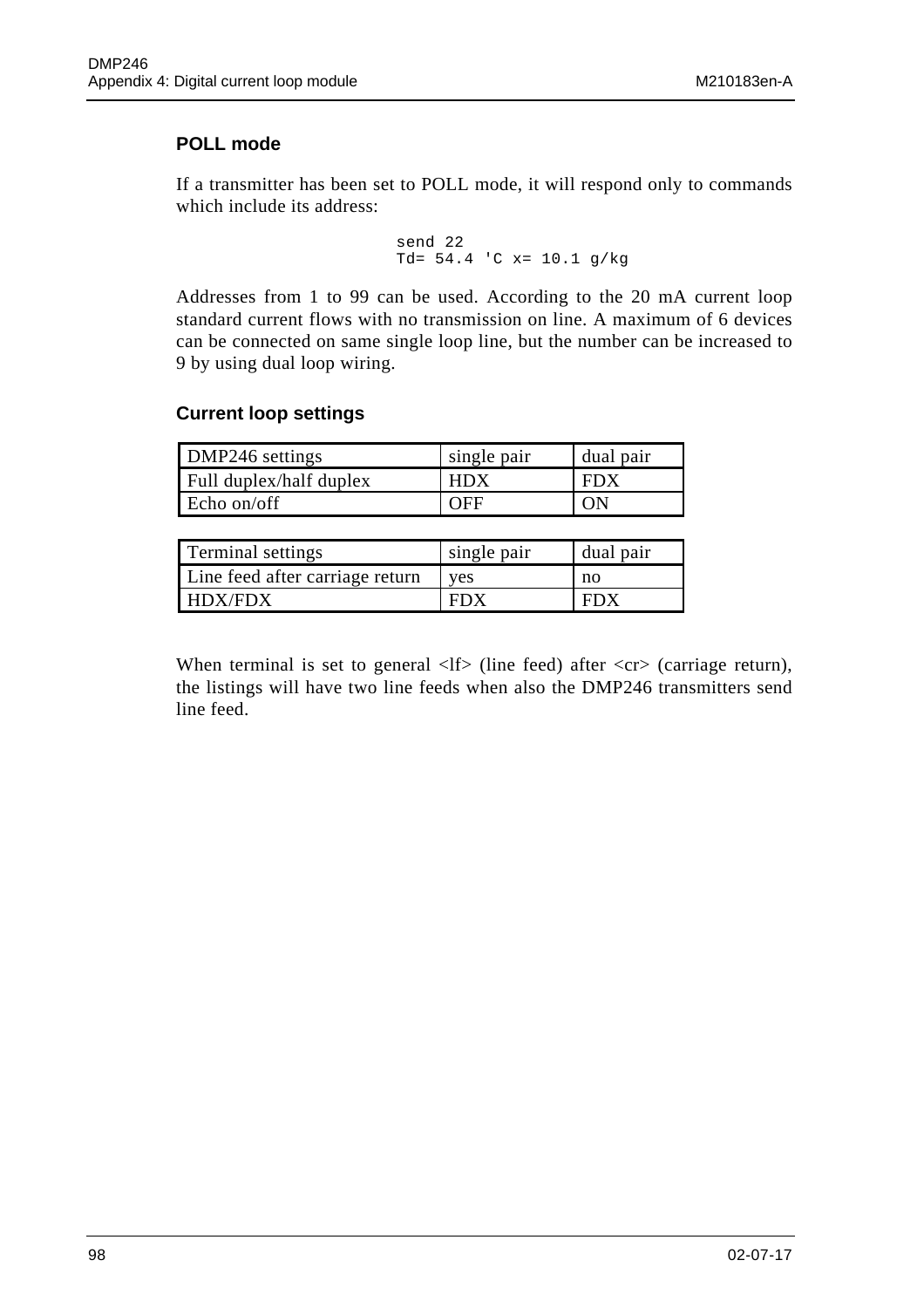# **5. SPECIFICATIONS**

| Galvanic isolation                                                                                                                                                  | 1500 VAC/DC max. (1 min)                                                                                                                                                                       |
|---------------------------------------------------------------------------------------------------------------------------------------------------------------------|------------------------------------------------------------------------------------------------------------------------------------------------------------------------------------------------|
| Loop supply voltage                                                                                                                                                 | 40 V max.                                                                                                                                                                                      |
| Loop supply current<br>must be current limited                                                                                                                      | 20 mA nominal                                                                                                                                                                                  |
| Operating loop voltage requirement                                                                                                                                  | 4 V/each transmitter $(TX+/TX-)$<br>on the loop<br>2 V/each receiver (RX+/RX-)<br>on the loop                                                                                                  |
| Loop current                                                                                                                                                        | $1230$ mA (space)<br>$02$ mA (mark)<br>30 mA max.                                                                                                                                              |
| Connections<br>on the main board                                                                                                                                    | Berg sockets<br>screw terminals 0.5 mm <sup>2</sup> wires,<br>stranded wires recommended                                                                                                       |
| Assembly                                                                                                                                                            | plug-in module                                                                                                                                                                                 |
| Board dimensions                                                                                                                                                    | $40 \times 28$ mm                                                                                                                                                                              |
| Operating mode<br>(single or dual pair wiring)                                                                                                                      | half duplex                                                                                                                                                                                    |
| Network:<br>network type<br>cable type<br>line length max.<br>number of devices<br>data speed<br>operating mode<br>isolation voltage proof<br>Operating temperature | serial daisy chain<br>twisted pair<br>1000 m (3000 ft)<br>6 devices on line (single loop)<br>9 devices on line (dual loop)<br>4800 baud max.<br>polling mode<br>250 VAC (1 min)<br>$-40+60$ °C |
| Storage temperature                                                                                                                                                 | $-40+70$ °C                                                                                                                                                                                    |
|                                                                                                                                                                     |                                                                                                                                                                                                |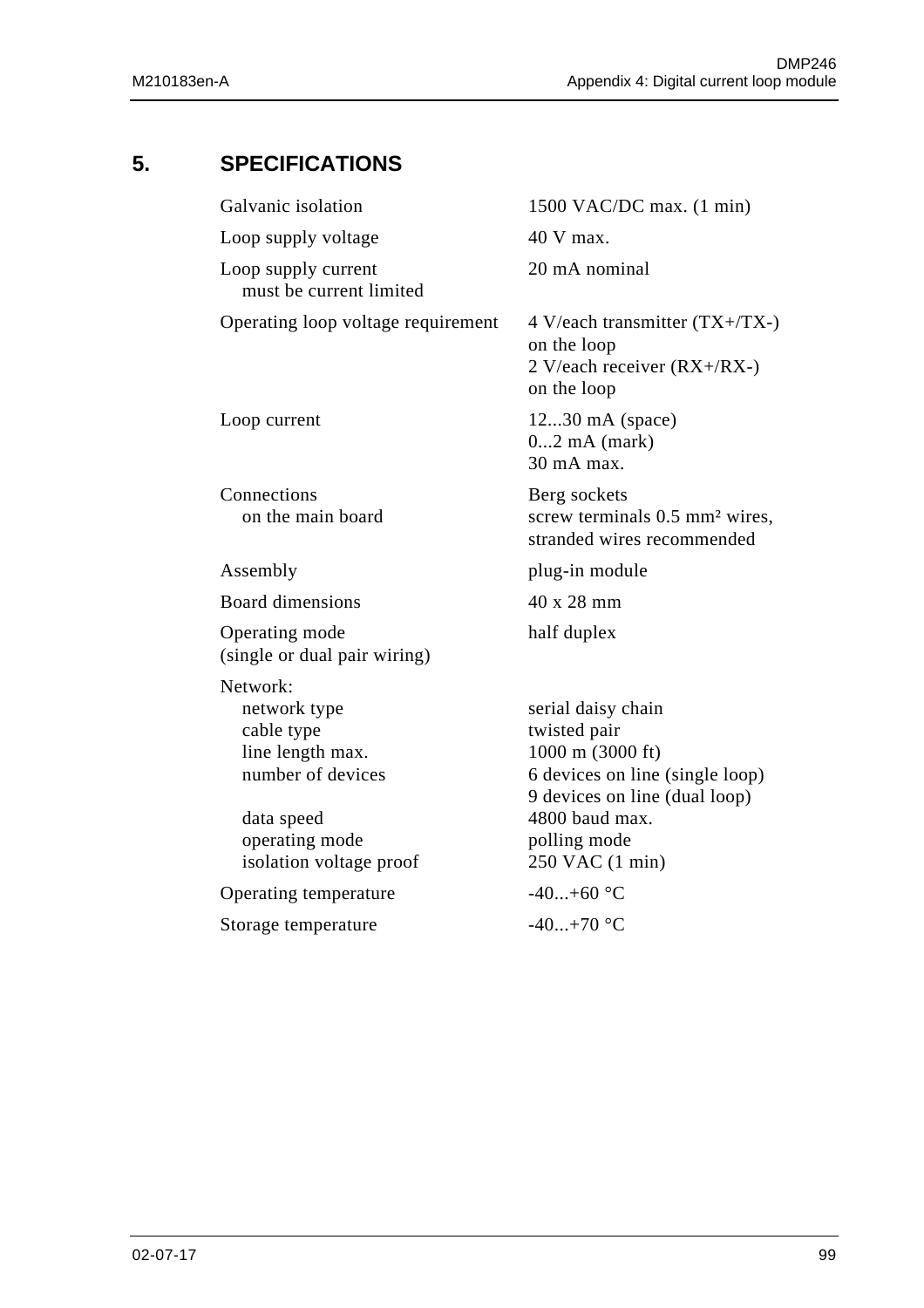# **APPENDIX 5: ERROR MESSAGES**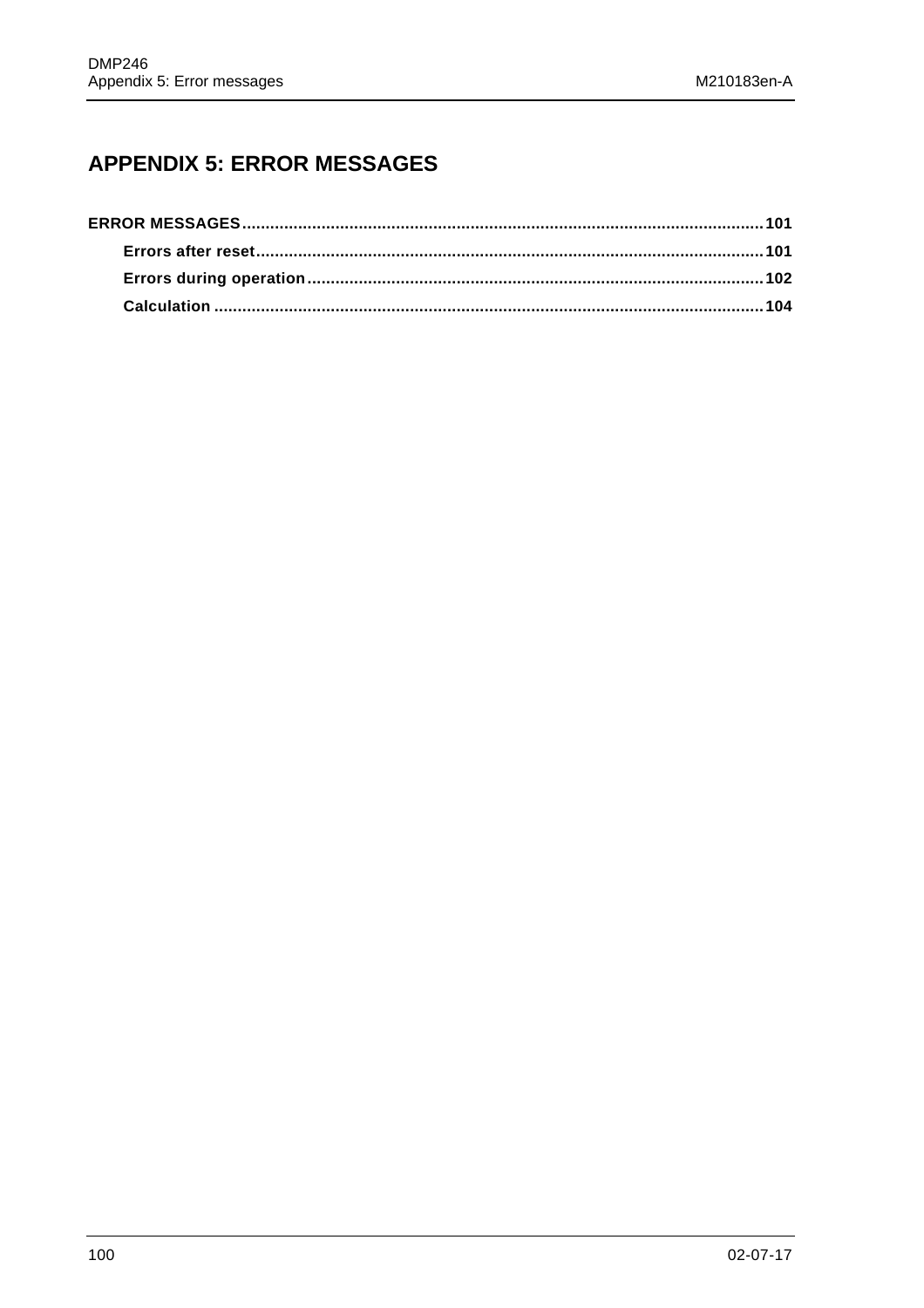## **ERROR MESSAGES**

The DMP246 transmitters go through a self-diagnostics procedure when the power is switched on. When the procedure does not reveal any errors or faults, the transmitter starts operating normally. If errors or faults are found, the transmitter outputs an error message. The error messages can be divided into two groups: error messages after reset and error messages during operation.

LED symbols:

|           | $O$ LED dark         |
|-----------|----------------------|
|           | $\odot$ LED blinking |
| $\bullet$ | LED lit              |

### **Errors after reset**

| Display                                                                         | Serial bus                 |
|---------------------------------------------------------------------------------|----------------------------|
| E11<br>¢PU<br>EFROM<br>ackn.<br>error                                           | E11 CPU EEPROM ackn. error |
| E12<br>EEROM<br>CPU<br>csum<br>error                                            | E12 CPU EEPROM csum error  |
| E21<br>EEPRON<br>PRB<br>ackn.<br>error                                          | E21 PRB EEPROM ackn. error |
| EZZ<br>PRB<br>EFRI<br>瞷<br>csum<br>error                                        | E22 PRB EEPROM csum error  |
| $ackn. error = EEPROM$ is faulty<br>check sum is erroneous<br>csum error<br>$=$ |                            |
| The LEDs display these error types as follows:                                  |                            |
| $\circ\bullet\circ\circ$                                                        | <b>CPU EEPROM error</b>    |

●○○○ input hybrid error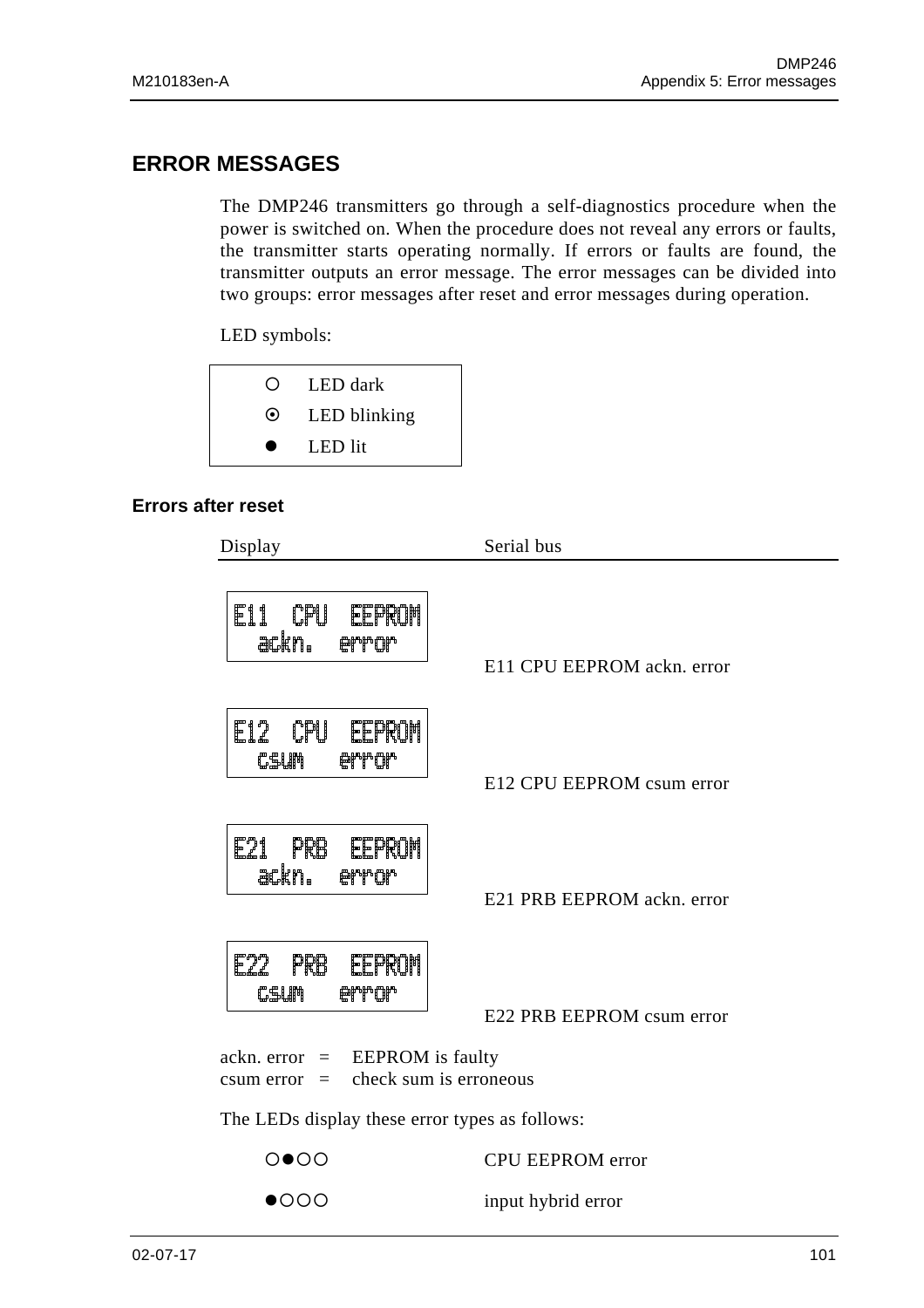## **Errors during operation**

Two types of errors are possible during operation of the transmitters. The first type indicates that no frequency comes from the converter.

| Display:                                                                         | Serial bus:                |
|----------------------------------------------------------------------------------|----------------------------|
| E40<br>╏<br>f<br>ť<br>all<br>of<br>out<br>ran9e                                  | E40 f (all ) out of range  |
| E41<br>T<br>f<br>f,<br>ť<br>out<br>of<br>range                                   | E41 $f(T)$ out of range    |
| E43<br>۹U.<br>f<br>Rk1<br>ť<br>of<br>out<br>range<br>E44<br>f<br>۹,<br>RK 2<br>ť | E43 f (Rk1) out of range   |
| of<br>out<br>range<br>E45<br>الله<br>f<br>ť<br>W                                 | E44 f (Rk2) out of range   |
| of<br>out<br>ran9e                                                               | E45 f (Ud1) out of range   |
| E47<br>f<br>۹u<br>ť<br>W<br>of<br>out<br>range                                   | E47 f (Uk1) out of range   |
| E48<br>ӈ<br>f<br>ť<br>W2<br>of<br>out<br>rar                                     | E48 $f$ (Uk2) out of range |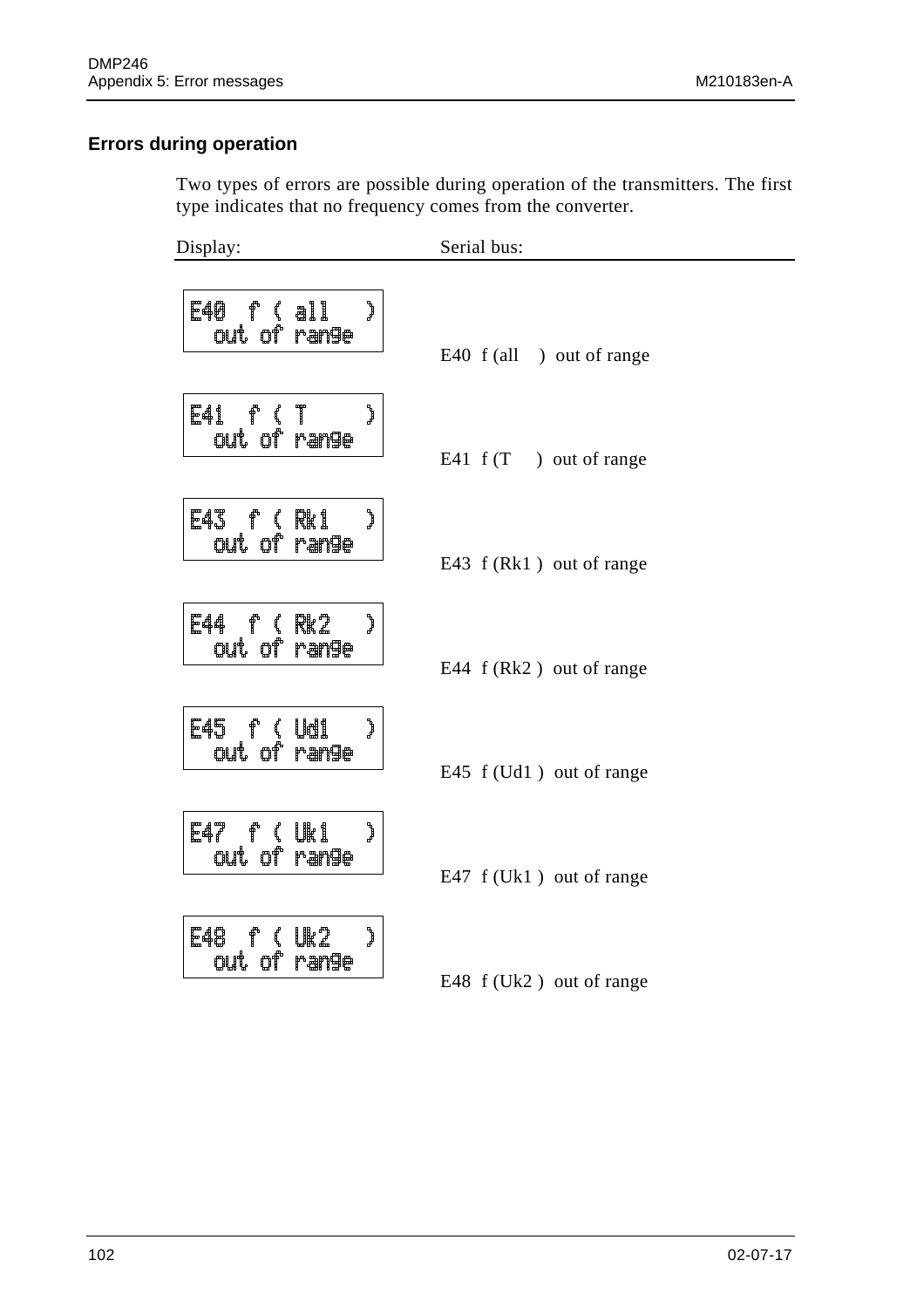The LEDs display these error types as follows:

| ೧೧೯೯ | no frequency at all                     |
|------|-----------------------------------------|
| 0000 | a frequency missing from the RH channel |
| 0000 | a frequency missing from the T channel  |

The second error type indicates erroneous y-values (used in internal calculations):

| Display:                                  | Serial bus:                 |  |  |
|-------------------------------------------|-----------------------------|--|--|
| E51<br>T<br>y-value<br>of<br>out<br>range | E51 T y-value out of range  |  |  |
| E53<br>u<br>y-value<br>of<br>out<br>range | E53 U1 y-value out of range |  |  |

The LEDs display these error types as follows:

§°°° RH channel y-value out of range °§°° T channel y-value out of range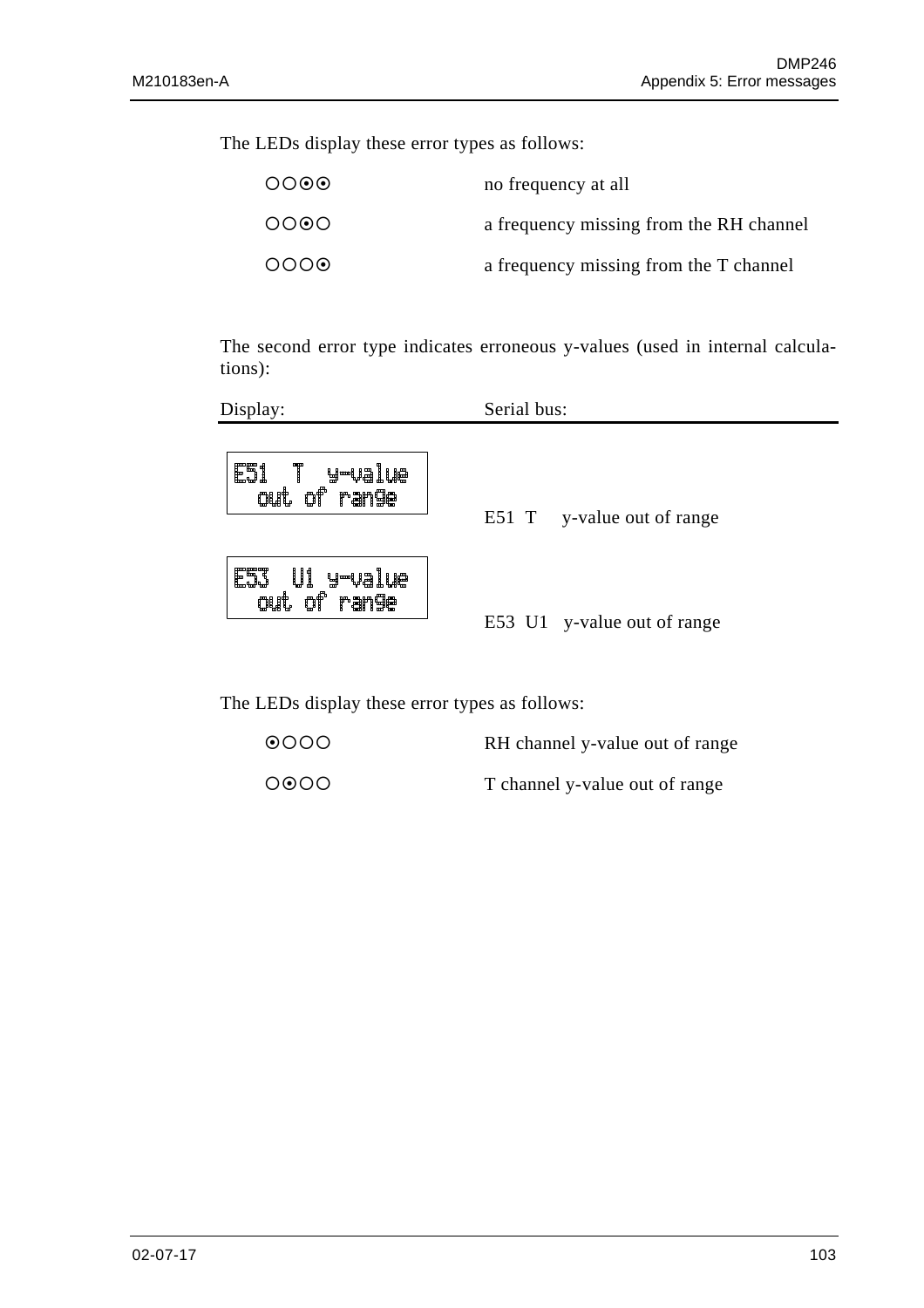# **APPENDIX 6: CALCULATION FORMULAS**

### **Calculation**

The DMP246 transmitters measure relative humidity and temperature. From these values they calculate the dewpoint and mixing ratio using the following equations:

dewpoint:

$$
T_d = \frac{T_n}{\frac{m}{log\left(P_{ws} \cdot \frac{RH}{100 \cdot A}\right)} - 1}
$$
(1)

mixing ratio:  $x = 621.98 \cdot RH \cdot \frac{P_{ws}}{(100 \cdot p - RH \cdot P_{ws})}$  $p - RH \cdot P$ *ws ws*  $= 621.98 \cdot RH$  $\cdot p - RH \cdot$ 62198 100  $.98 \cdot RH \cdot \frac{1_{ws}}{(1.00 \times 10^{-19} \text{ m})}$  (2)

|                  |                           | where $T_d$ = dewpoint temperature (°C)           |
|------------------|---------------------------|---------------------------------------------------|
|                  | $P_{ws}$ =                | partial pressure of saturated water vapour (mbar) |
|                  |                           | $RH$ = relative humidity (%)                      |
|                  | $x =$                     | mixing ratio $(g/kg)$                             |
| $\boldsymbol{D}$ | <b>Expertise</b>          | atmospheric pressure (mbar)                       |
| t                | $\mathbf{r} = \mathbf{r}$ | temperature $(^{\circ}C)$                         |

The partial pressure of water  $P_{ws}$  is calculated using equation

$$
P_{ws} = A \cdot 10^{\left(\frac{mt}{t + T_n}\right)}.
$$
\n(3)

The parameters  $A$ ,  $m$ , and  $T<sub>n</sub>$  depend on temperature according to the following table:

|             | A      | m      |       |
|-------------|--------|--------|-------|
| $-4050$ °C  | 6.1078 | 7.5000 | 237.3 |
| $50100$ °C  | 5.9987 | 7.3313 | 229.1 |
| $100150$ °C | 5.8493 | 7.2756 | 225.0 |
| 150180 °C   | 6.2301 | 7.3033 | 230.0 |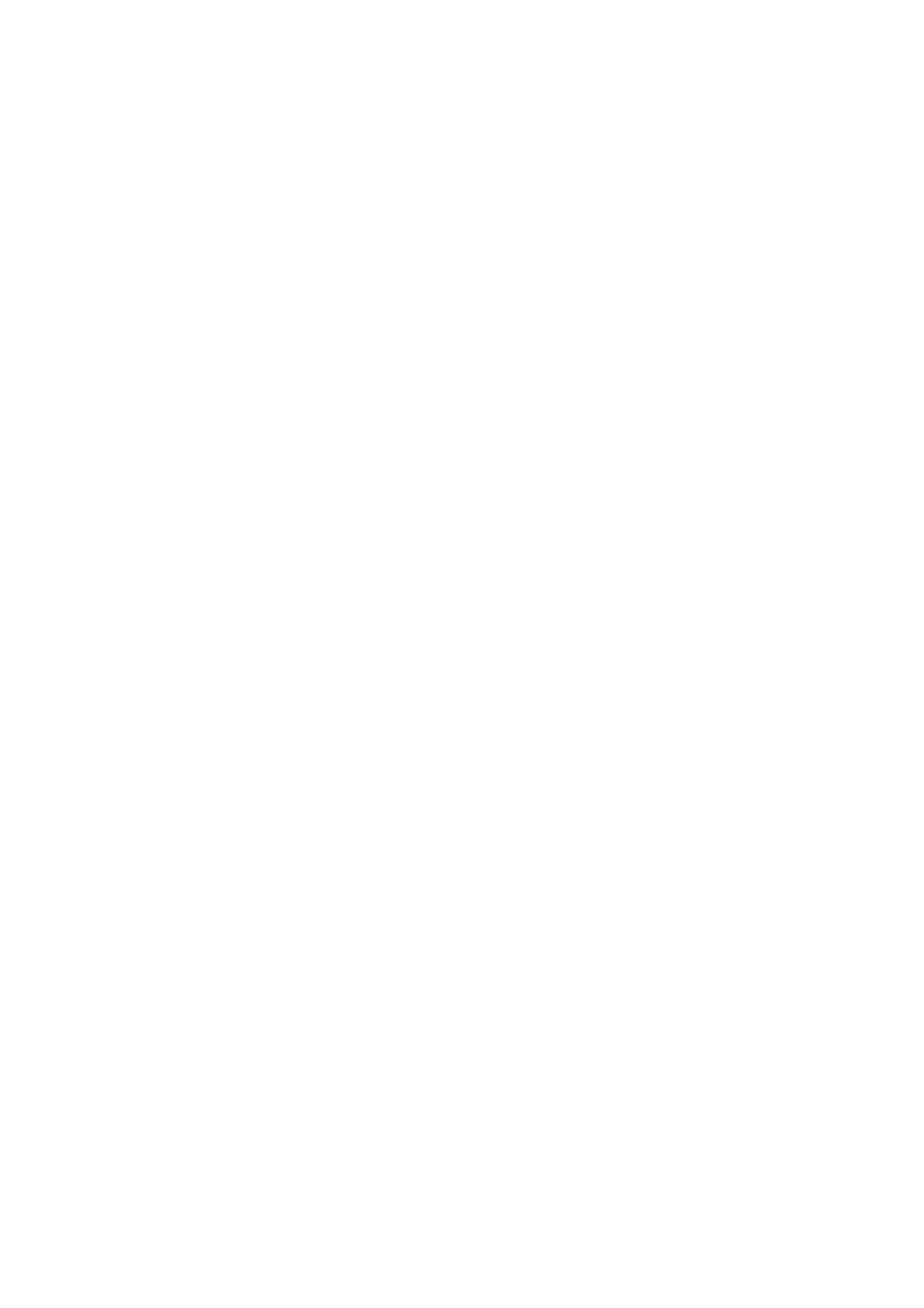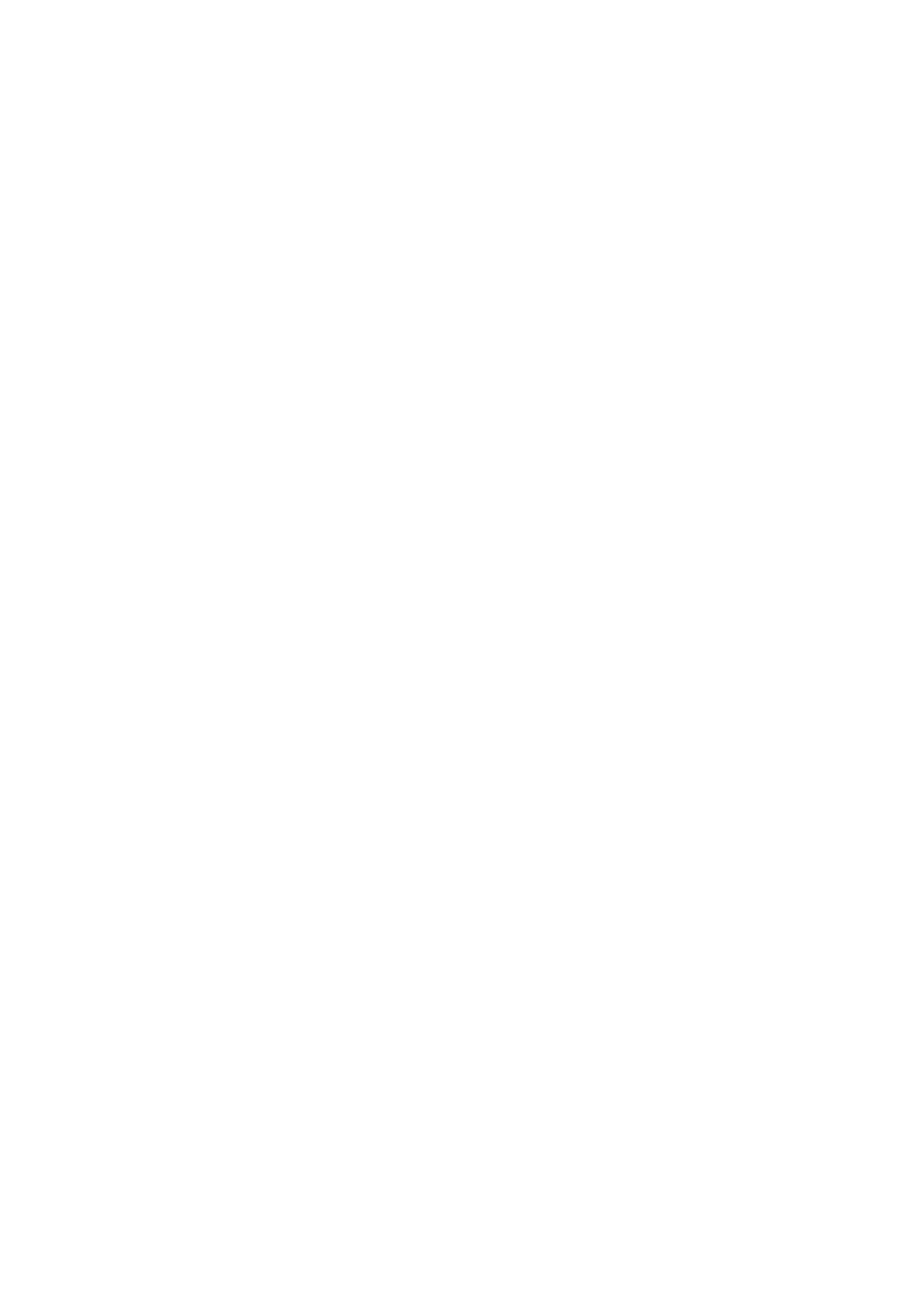# **APPENDIX 8: ALARM OUTPUT UNIT**

The alarm output unit consists of two alarm relays and two opto-isolated outputs (see Figure 1). The relay output 1 is available at screw terminal X1 and the relay output 2 at screw terminal X2. The opto-outputs are activated simultaneously with the corresponding relays and available at screw terminal X5.



**Figure 1 Relay and opto-outputs**

When the relay is not activated, the C and NC outputs of the screw terminal are closed. When the relay is activated, these outputs are opened and the C and NO outputs are closed. If required, the relays can be activated by inserting a jumper to the test connector X4. By inserting the jumper to two pins on the left, relay 1 is activated and by inserting the jumper to two pins on the right, relay 2 is activated.

The alarm output unit is delivered with the alarm outputs in OFF mode (not in use). Therefore, the customer needs to set and take into use the desired outputs.

If the mains power is in use, only an authorized electrician may connect the alarm unit. A readily accessible disconnect device shall be incorporated in the fixed wiring (IEC 950).

For alarm output cabling, remove the plastic plug in the transmitter housing and replace it with the cable gland. Fasten the alarm unit to the bottom of the housing with four screws.

Attach the grounding wire with the screw and washer to the grounding terminal on the right-hand side of the module if the mains power is in use. Attach the ribbon cable from X3 of the alarm unit to the X16 on the main board of the transmitter.

## **NOTE**

NO jumper in connector X4 during normal operation.

When one alarm unit relay is on, the corresponding LED is lit.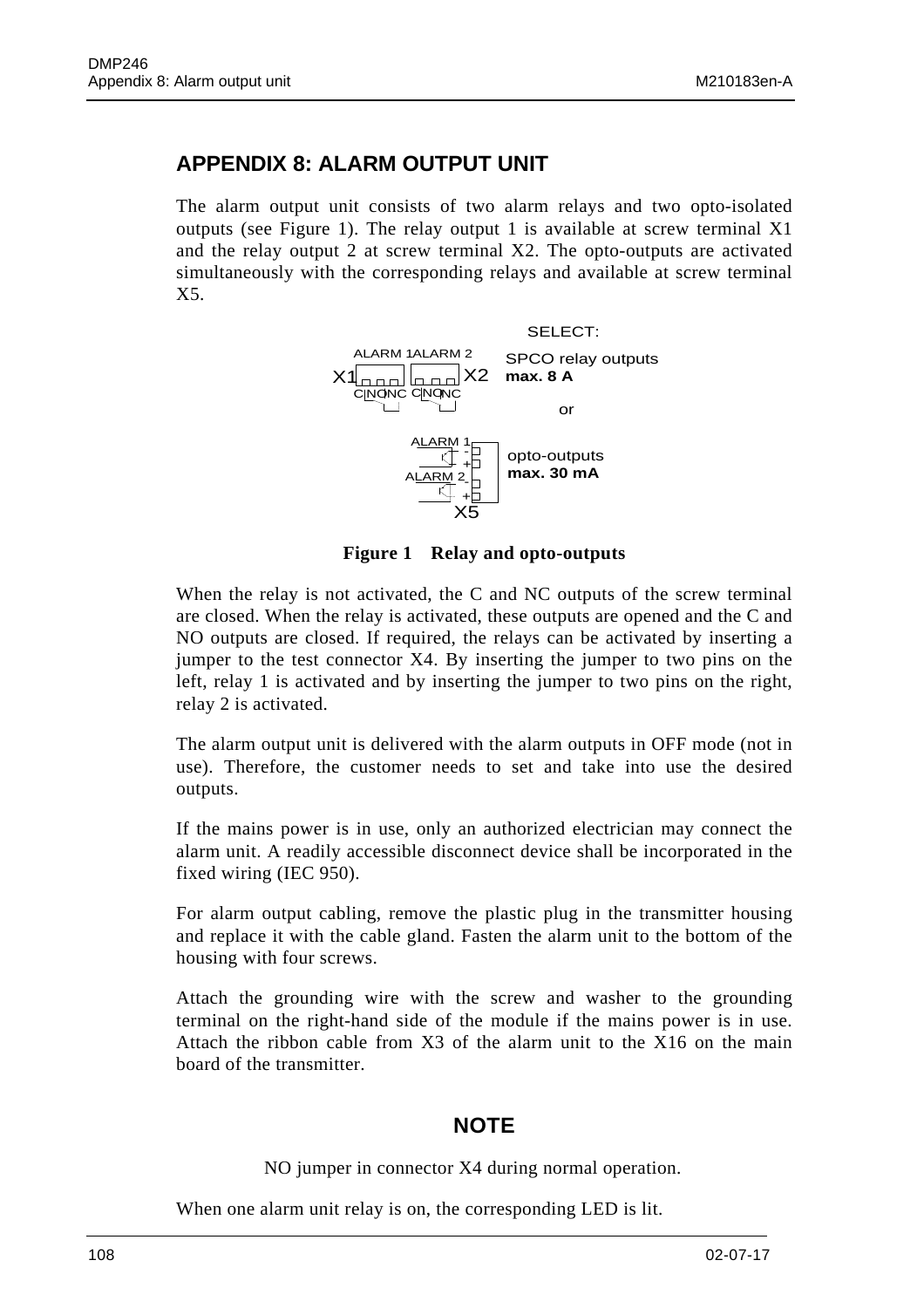

Prefix the fastening screws with fiber washers for mounting the unit to the box.

## **NOTE**

The alarm unit cannot be used with the power supply unit HMP230PW.

# **WARNING**

Do not detach the alarm unit from the transmitter when the power is on.

# **WARNING**

Do not connect the mains power to alarm unit without grounding the transmitter.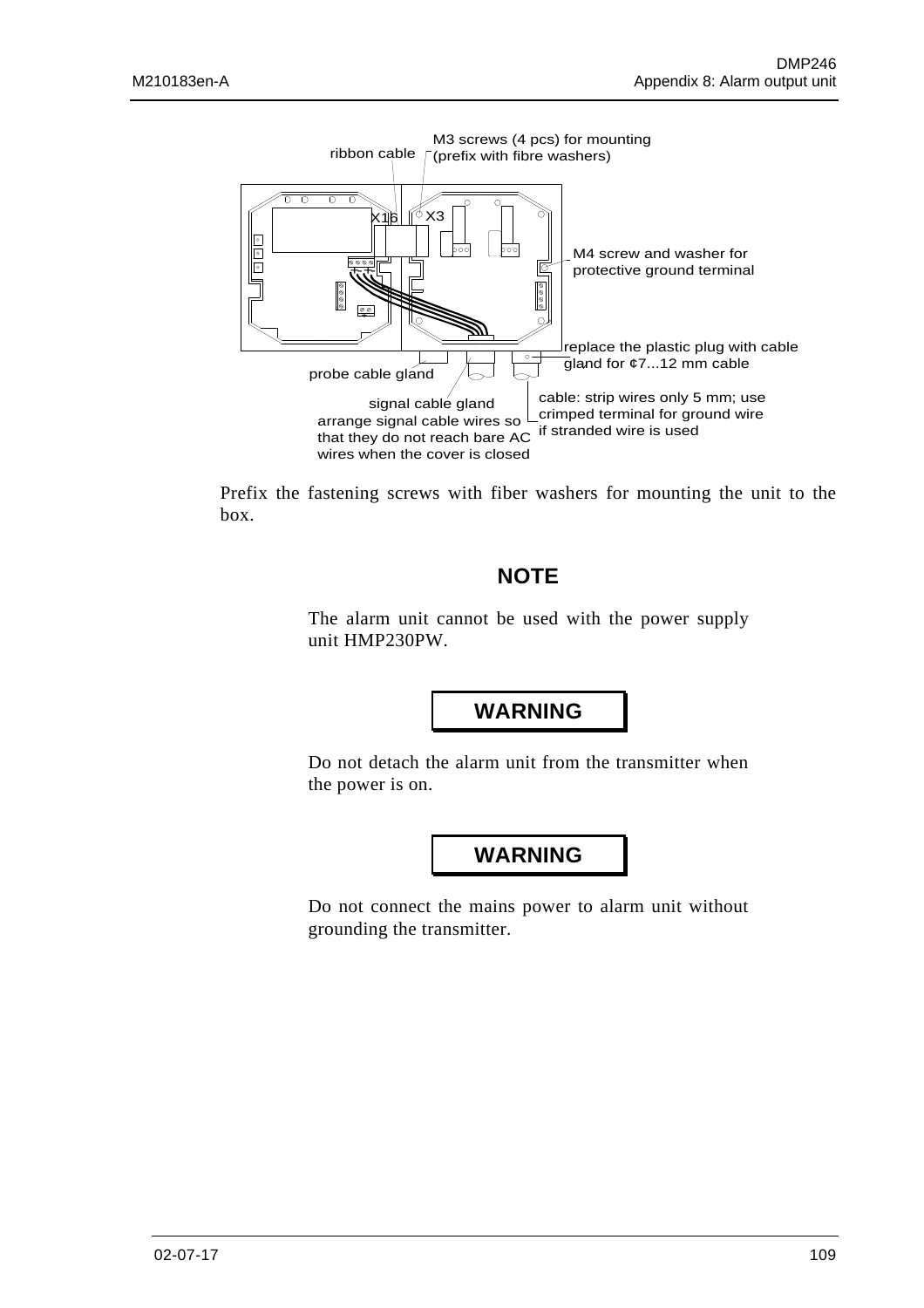### **Setting and activating the outputs with menu commands**

#### **Disconnect the security lock jumper!**

Select MORE in the main menu and then ALARM; the following is displayed:



- If the settings need to be changed, press CL:
	- − the quantity starts blinking; it can be changed with arrow switches, and acknowledged with ENT.
	- − the third parameter (in this example HI ON) starts blinking. This parameter determines whether the alarm output is in use or not, and when it is activated. Select the output control state with arrow switches. The selection is acknowledged with ENT.

The options are the following:

- − HI ON (the alarm is activated by exceeding the setpoint, the output is in use)
- − LO ON (the alarm is activated if the value goes below the setpoint, the output is in use)
- − HI OFF (the alarm is activated by exceeding the setpoint, the output is not in use)
- − LO OFF (the alarm is activated if the value goes below the setpoint, the output is not in use)
- − the setpoint starts blinking (in this example, -20.00); if you wish to change it, press CL. Using the arrow keys select the new setpoint digit by digit and acknowledge each digit using ENT key. Using CL key you can correct the entry by deleting the digits one by one. When you have entered the whole setpoint, press ENT for the second time.
- − the hysteresis value starts blinking (in this example, 5.00); if you wish to change it, use a similar manner acknowledge or change the hysteresis value.

## **NOTE**

The options HI OFF and LO OFF are used to deactivate the relay outputs e.g. for service purposes.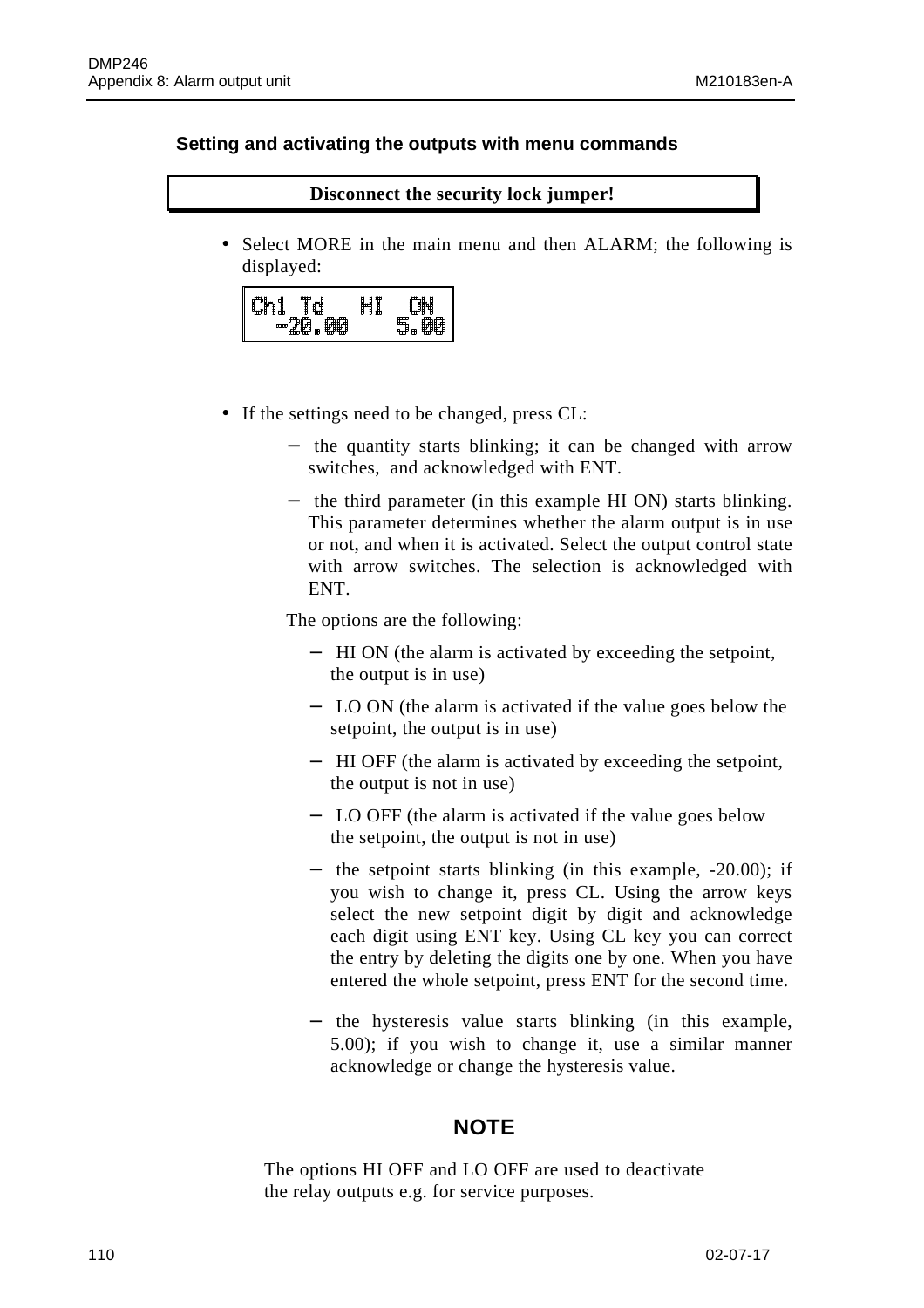The settings of the channel 2 are changed in the same way.

#### **Setting and activating the outputs using an RS line**

| Disconnect the security lock jumper! |                      |  |  |  |
|--------------------------------------|----------------------|--|--|--|
|                                      |                      |  |  |  |
|                                      | $ALARM < c$ r>       |  |  |  |
| or                                   |                      |  |  |  |
|                                      | $ALARM$ n $ON <$ cr> |  |  |  |

where  $n =$  channel number (1 or 2)

The currently valid settings of the alarm output unit can be checked with command ALARM:

> >alarm<cr> Ch1 RH LO OFF 0.00 0.00 %RH<br>Ch2 RH HI OFF 100.00 0.00 %RH OFF 100.00 >

This is an example of the factory setting (both alarm outputs are in OFF mode, i.e. not in use). The settings can be changed with command ALARM:

> >alarm 1 Td HI -20 5 Ch1 Td HI OFF -20.00<br>Ch2 RH HI OFF 100.00 Ch2 RH HI OFF 100.00 0.00 %RH  $\ddot{\phantom{1}}$

When giving this command, first enter the channel number i.e. the number of the alarm output you wish to use (1 or 2). Then select the quantity you wish to have on that channel (Td, mix, RH or T; note that the RH and T are not values of the actual process). The third parameter (HI/LO) determines whether the alarm is activated when the setpoint value is exceeded (HI) or not reached (LO). The fourth parameter is the actual setpoint value which activates the alarm. The last parameter is the hysteresis value; it indicates how much the measured value has to exceed or go below the setpoint before the alarm is deactivated. If the third parameter is HI, the alarm is deactivated when the measured value goes below the setpoint with the chosen hysteresis value; if the parameter is LO, the alarm is deactivated when the measured value exceeds the setpoint with the chosen hysteresis value.

When the alarm outputs have been set, you can activate the outputs with commands ALARM 1 ON (channel 1) or ALARM 2 ON (channel 2). Note that you can also activate the outputs when giving other parameters with command ALARM.

Examples of activating the outputs:

with command ALARM: